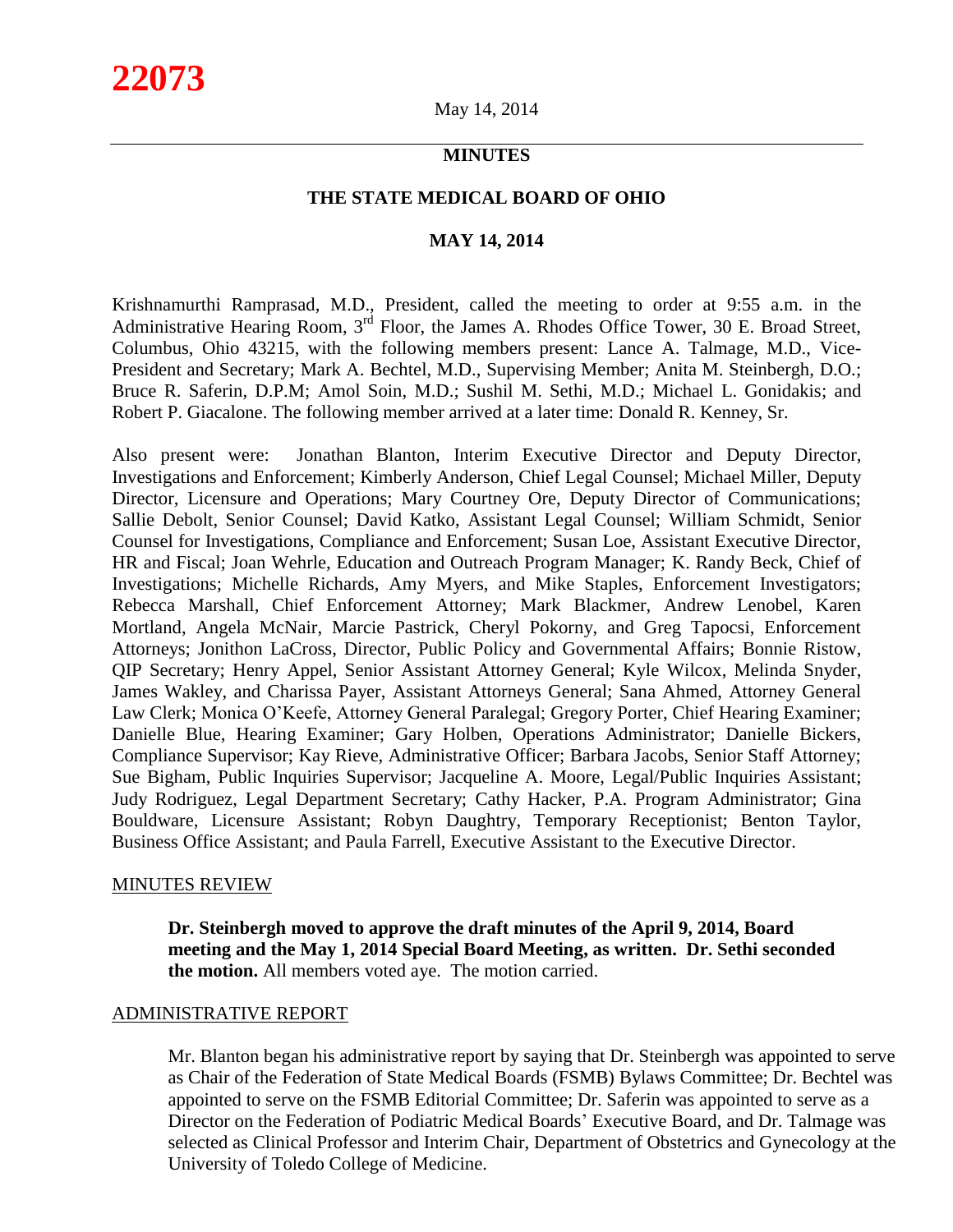

The attendees applauded the announcement, congratulating all Board members on their appointments and service.

**Dr. Talmage moved to approve that Dr. Steinbergh's service as Chair of the Federation of State Medical Boards Bylaws Committee; Dr. Bechtel's service on the FSMB Editorial Committee; and Dr. Saferin's service as Director of the Federation of Podiatric Medical Boards' Executive Board, are in connection with his/her duties and in relation to his/her position as members of the State Medical Board of Ohio. Dr. Sethi seconded the motion.** All members voted aye. The motion carried.

Mr. Blanton announced that Ms. Bigham and Ms. Mortland are retiring at the end of May and thanked them for their many decades of service to the State Medical Board and the citizens of Ohio. The attendees applauded the employees for their dedication and commitment.

Mr. Blanton also announced that Ms. Loe is now a certified Ohio fiscal professional, after completing training at the Ohio Fiscal Academy. The attendees applauded for Ms. Loe's accomplishment.

Mr. Blanton informed the Board members that office reorganization/relocation is complete and thanked Mr. Holben and Mr. Barr for their diligence and hard work.

Mr. Blanton highlighted some of the meetings that staff attended, which are included in the Administrative Report that distributed to the Board members. Those meetings included the Administrators in Medicine (AIM) annual meeting, which he attended and the National Rx Drug Abuse Summit that Ms. Anderson and Mr. Beck attended.

Ms. Anderson indicated that the National Rx Drug Abuse Summit was worthwhile and both she and Mr. Beck gained valuable and helpful information. Mr. Beck attended the law enforcement track meetings and Ms. Anderson attended meetings with regard to pharmacy and policy issues. Ms. Anderson stated there were approximately 1,200 to 1,500 attendees with presentations on a variety of perspectives.

Mr. Blanton noted that he also attended the FSMB Annual Meeting and that it was his first time to attend. He indicated that he found it interesting to see the licensure and the technical aspects of operation from a national perspective.

Dr. Steinbergh said that she did not find the FSMB program as invigorating as she had in the past. Dr. Steinbergh stated that the FSMB does a fine job in putting on the program, but she feels there should be more education in the basics, such as sexual boundary issues, impairment and matters that Boards are discussing monthly. The State Medical Board of Ohio and the FSMB and other medical boards are constantly training new medical board members and Dr. Steinbergh said she believes those particular subjects would be beneficial to the new members. Dr. Steinbergh said she would also like to see basic education for board members be included.

Dr. Steinbergh mentioned that she served on the Program Committee and wanted regional medical board forums/discussions to occur. In 1994, the Midwest Regional Boards began and they met to discuss similar concerns. They developed their vocabularies so they would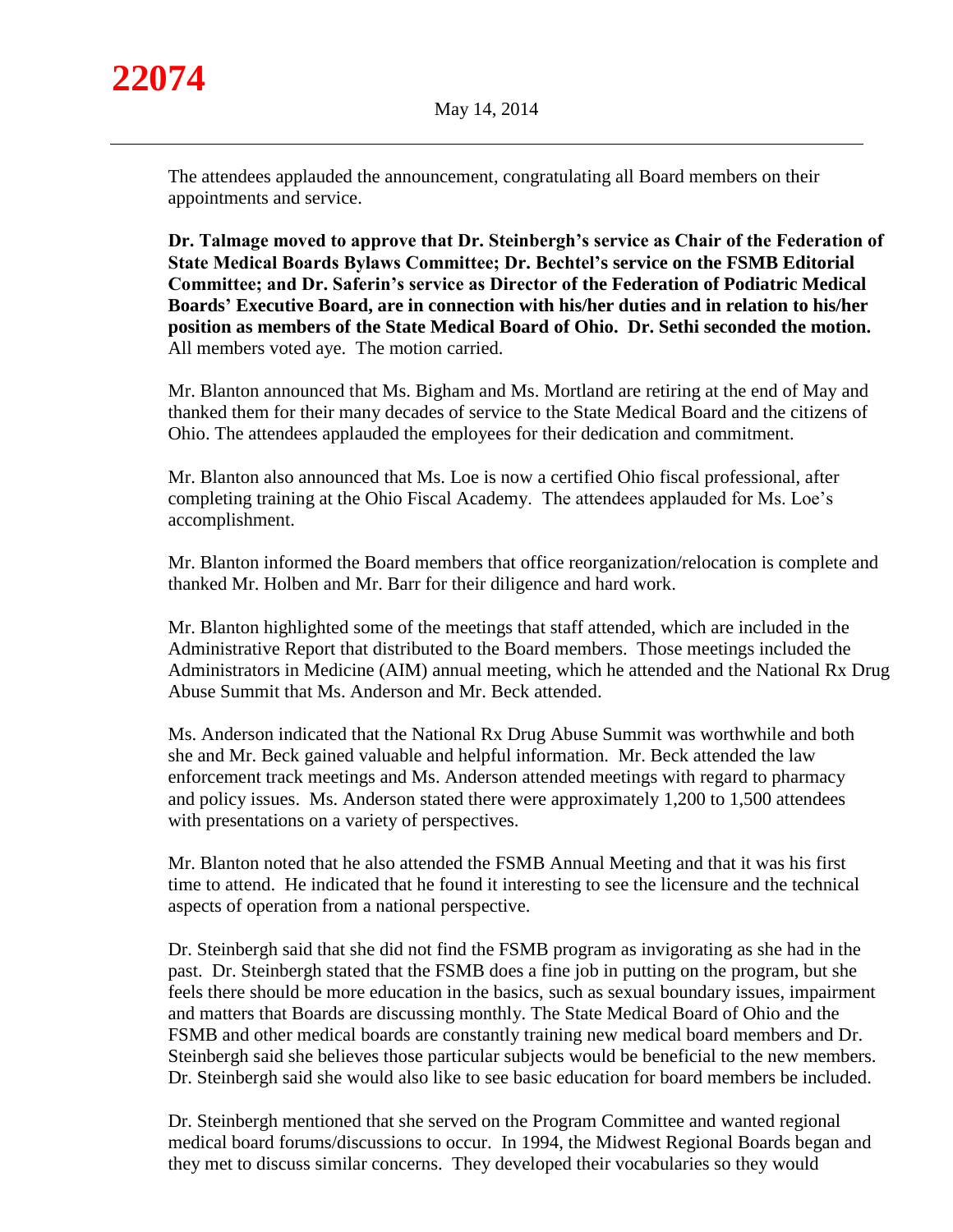understand what revocation, suspension, and other actions meant to each state. These discussions helped develop a greater understanding of how each medical board functioned.

Dr. Steinbergh concluded by saying, there is much hard work that goes into producing the national symposium and the Federation is consistently looking forward and stimulating boards to think forward into the future.

Mr. Giacalone stated that the regional breakout session was extremely helpful because they get to the heart of the issues. Mr. Giacalone suggested that more of those occur at the FSMB Annual Meetings.

Dr. Sethi said there was much emphasis on making examinations harder and he wondered if the age and experience of the licensees are being considered as factors in FSMB's decisions. Dr. Sethi indicated there were many topics covered, but he would have preferred more discussion on policy and boundary issues.

Mr. Blanton indicated that several investigators participated in Pickaway County Drug Take Back Day and Hancock County Medication Collection Program.

A discussion between the Board members regarding drug drop off locations and the importance of them occurred. Mr. Giacalone explained Drug Enforcement Administration (DEA) rules/regulations and the issue of how Ohio can get permanent prescription drop off locations was discussed.

Dr. Talmage noted that education and information should be provided and shared with Ohioans, so they would know the proper disposal methods for medication, since pharmacies cannot take the medicine back.

Dr. Sethi proposed having drop off boxes at all of the courthouses in Ohio.

Dr. Soin said, statutory changes would be necessary for pharmacies to be able to take the medications back. Dr. Soin noted that drop off boxes were successful in his area of the state and agreed that increased awareness was needed.

Dr. Steinbergh noted that some of her patients, occasionally, would bring back what medications they did not use. Dr. Steinbergh said her office kept a log of the medication returned and would destroy it through their medical waste system.

Dr. Soin noted, his office utilizes a witnessed destruction program and has a form that is signed by two members of his staff and the patient returning the medication. On the form is a list of the type of drug and the number of pills returned. If a large amount of pills are returned, then the patient is referred to a drop off box or the physician's staff members take the medication to the drop box.

Mr. Blanton stated that he and Ms. Anderson met with representatives from the Ohio Attorney General's (AG) office to discuss the coordination of training. Reservations for three staff members have been made for deposition training this year. Mr. Blanton has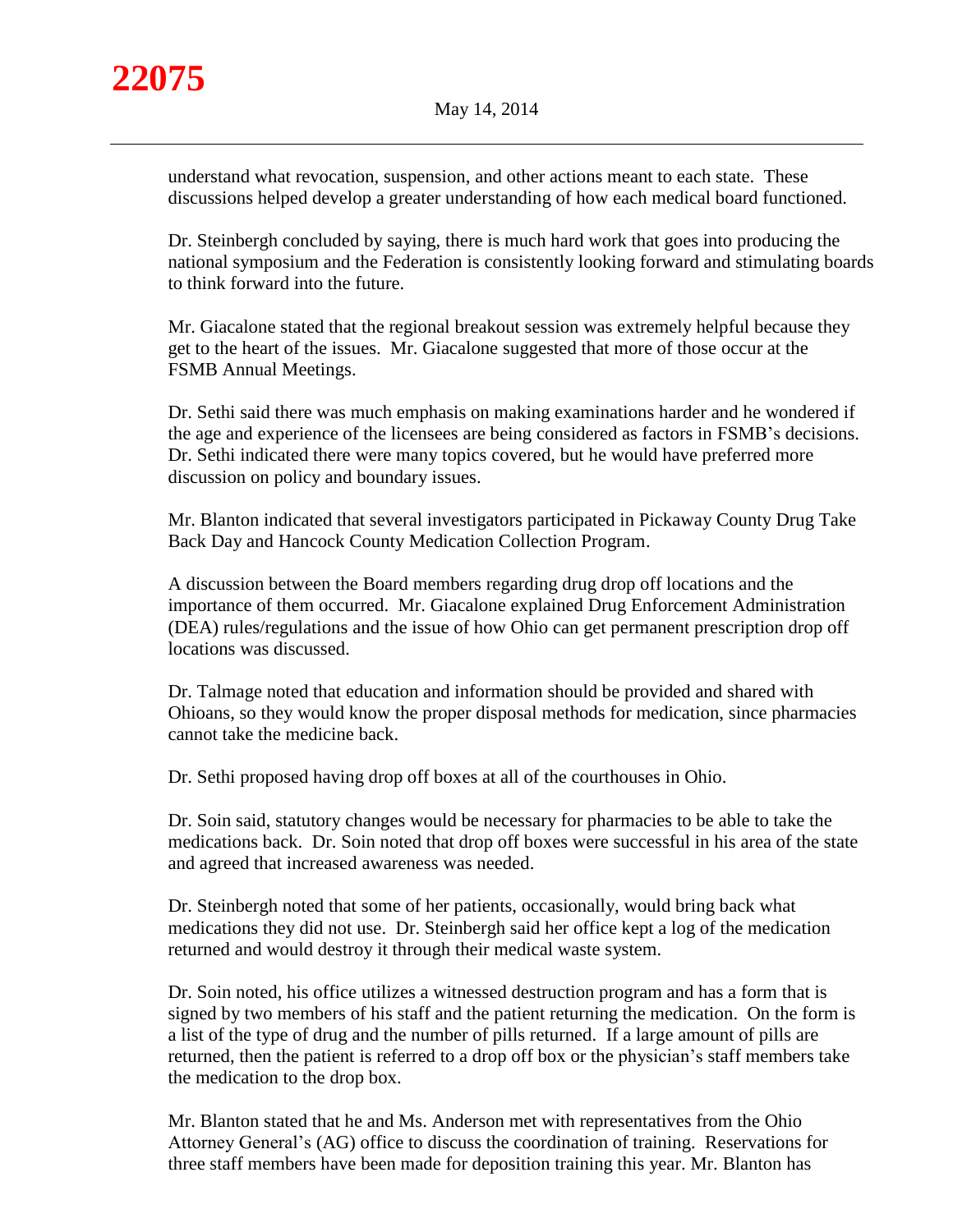

participated in the training and verified how beneficial it would be for the Board's enforcement attorneys.

Mr. Blanton stated, in April, Investigators were assigned 128 complaints for investigations, nine subpoenas for service, submitted 73 reports on investigations and served many Ohio Automated Rx Reporting System (OARRS) letters personally to licensees who have not yet signed up for OARRS.

Mr. Blanton reviewed the fiscal report briefly, saying that March 2014 revenue was \$894,040 and expenditures were \$917,513.

Ms. Ore gave a brief statement saying that a group from the office met with Strategic Public Partners (SPP) to discuss office rebranding.

Ms. Loe spoke about the rent increase, stating that the Department of Administrative Services (DAS) notified agencies in mid-April of an approximate increase of 30% (going from \$6.68 per square foot to \$8.70 per square foot) and noted the charges would be retroactive from the beginning of the fiscal year (July 1, 2013 – June 30, 2014). This increase means additional costs to our agency of approximately \$67,000 this fiscal year. The increase resulted from a Health & Human Services Federal Audit of agency programs who receive Federal funding. Although the Medical Board does not receive Federal funds, the agency is affected by the state-wide change. The methodology of allocation for rent that had been used for many years was disallowed, resulting in this increase. DAS offset some of the increase by utilizing excess funds, or the costs to the agencies would have even been higher this year.

Ms. Loe noted that next fiscal year, the agency would see an increase of rent of approximately \$130,000 with prices moving upwards to \$11 to \$11.50 per square foot. Ms. Loe indicated that the Rhodes Tower prices are still lower than most downtown office spaces. Ms. Loe stated that DAS did look at the water damage in the office and will be giving the agency credit for the cost of the room that is unusable because of leaks, until the problems are remedied.

Mr. Gonidakis voiced his concerns about the increase in view of the agency's financial situation and inability to increase fees, and suggested the agency explore location options.

# RULES AND POLICIES

# **Reports and Recommendation from the April 23, 2014 Public Hearing on Rules**

Ms. Debolt stated the agency received no public comments for the Rules Hearing, but did receive comments from the Joint Committee on Agency Rule Review (JCARR) on the proposed rules. Four rules were removed from the process for revision because JCARR had technical concerns. The remainder of the rules will be before JCARR on Monday, May 19, 2014, and barring any unforeseen problems, the rules will be in front of the Board for official adoption at the June Board meeting.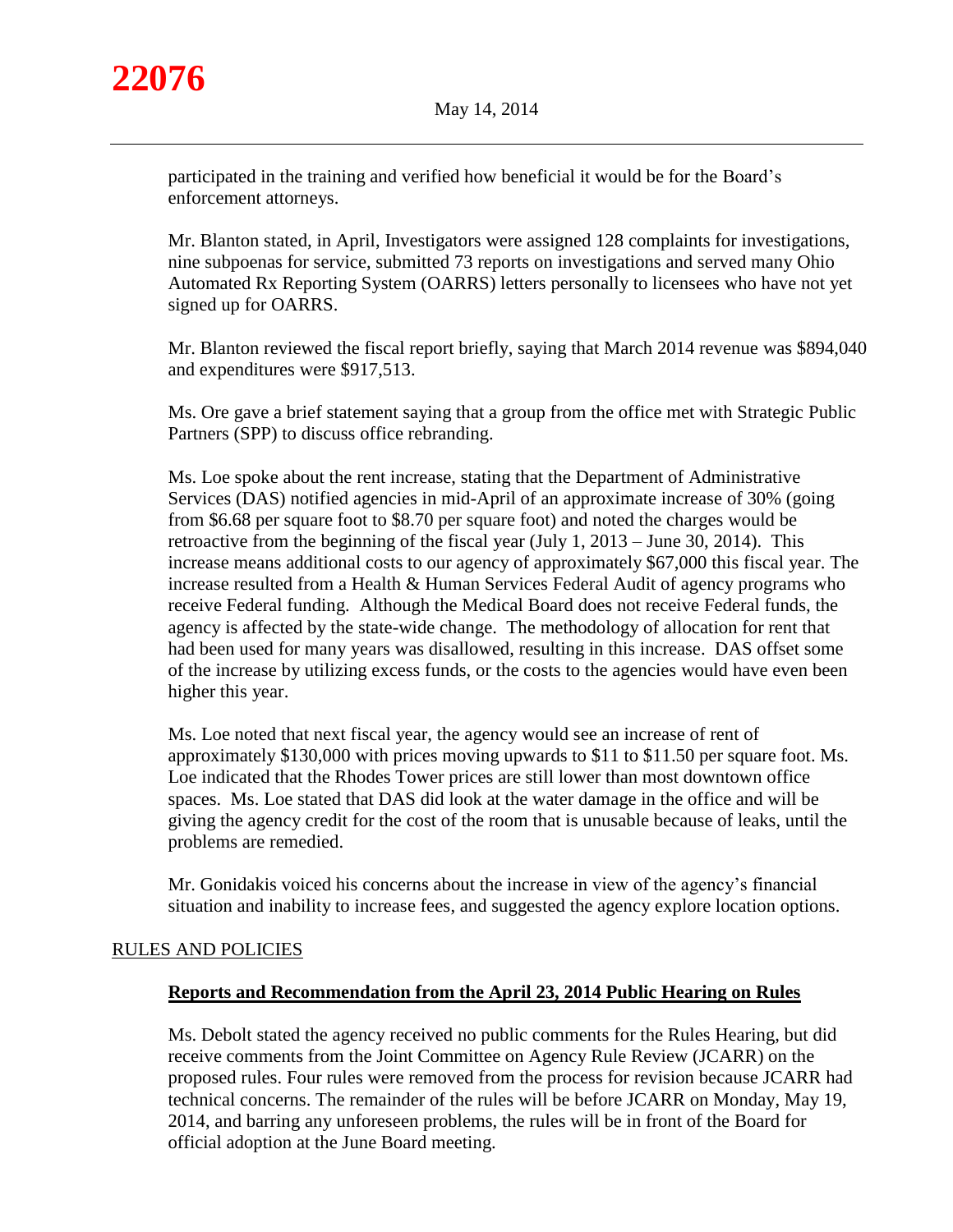## **Consideration of Position Statement Regarding Capital Punishment and Physicians**

Mr. Blanton began by saying the Board has a long history of issuing position statements on matters of significant interest to the public and its licensees. These statements have been used to announce Medical Board policy, promote minimum guidelines, highlight safety concerns, and provide the public and professionals with information on what the Board considers the appropriate standard of care.

Mr. Blanton informed the Board that a letter was received from the Ohio Attorney General's Office (AG), on behalf of the Ohio Department of Rehabilitation and Corrections (DRC), asking for guidance regarding expert testimony in legal proceedings arising out of or leading to execution by lethal injection. The letter was seeking direction as to whether licensees who testify as a witness about the following issues, would be subject to discipline: 1) the general nature and effects of the authorized dosages of the two drugs used at a recent execution; 2) the physical mechanisms by which the offender died from the intravenous injection of those drugs; 3) whether the offender was conscious when irregular bodily movement were observed; 4) an explanation of those movements, and; 5) whether the condemned person experienced any pain or distress after receiving the IV injection of drugs.

Mr. Blanton noted that this is an area of great public interest nationally and an area where a physician's unique education and expertise could contribute to the greater good through a factual and scientific examination of past events. The Ohio Medical Practices Act does not have a sub-section speaking to physician involvement in executions by lethal injection. However, that does not mean the Board does not have authority to discipline physicians based on their involvement in that process. Mr. Blanton continued by saying, Section 4731.22(B)(18), Ohio Revised Code, states that the State Medical Board has jurisdiction to impose discipline upon a physician for violations of the code of ethics of the applicable national professional association to which that physician belongs, including the American Medical Association (AMA) and the American Osteopathic Association (AOA). Mr. Blanton noted that both of these agencies have issued opinions regarding physicians involved in executions. The AMA states it is unethical for an osteopathic physician to deliver or be required to deliver a lethal injection for the purpose of execution in capital crimes. In the scenario being presented by the AG, the physician would not, clearly, be violating the AOA's policy, as he/she would not be delivering the lethal injection.

Mr. Blanton stated the AMA says a physician should not be a participant in a legally authorized execution and defines a participant as: 1) an action which would directly cause the death of the condemned; (2) an action which would assist, supervise, or contribute to the ability of another individual to directly cause the death of the condemned; (3) an action which could automatically cause an execution to be carried out on a condemned prisoner.

Mr. Blanton continued by saying that the AMA also specifies certain activities that would not constitute participation in a legally authorized execution. All the prohibitions related to the activities include the planning/preparing for or physically facilitating the execution itself. Mr. Blanton indicated that the issues presented in the AG's letter do not fall into any of those prohibitions, specifically, as they relate to a retrospective review of an execution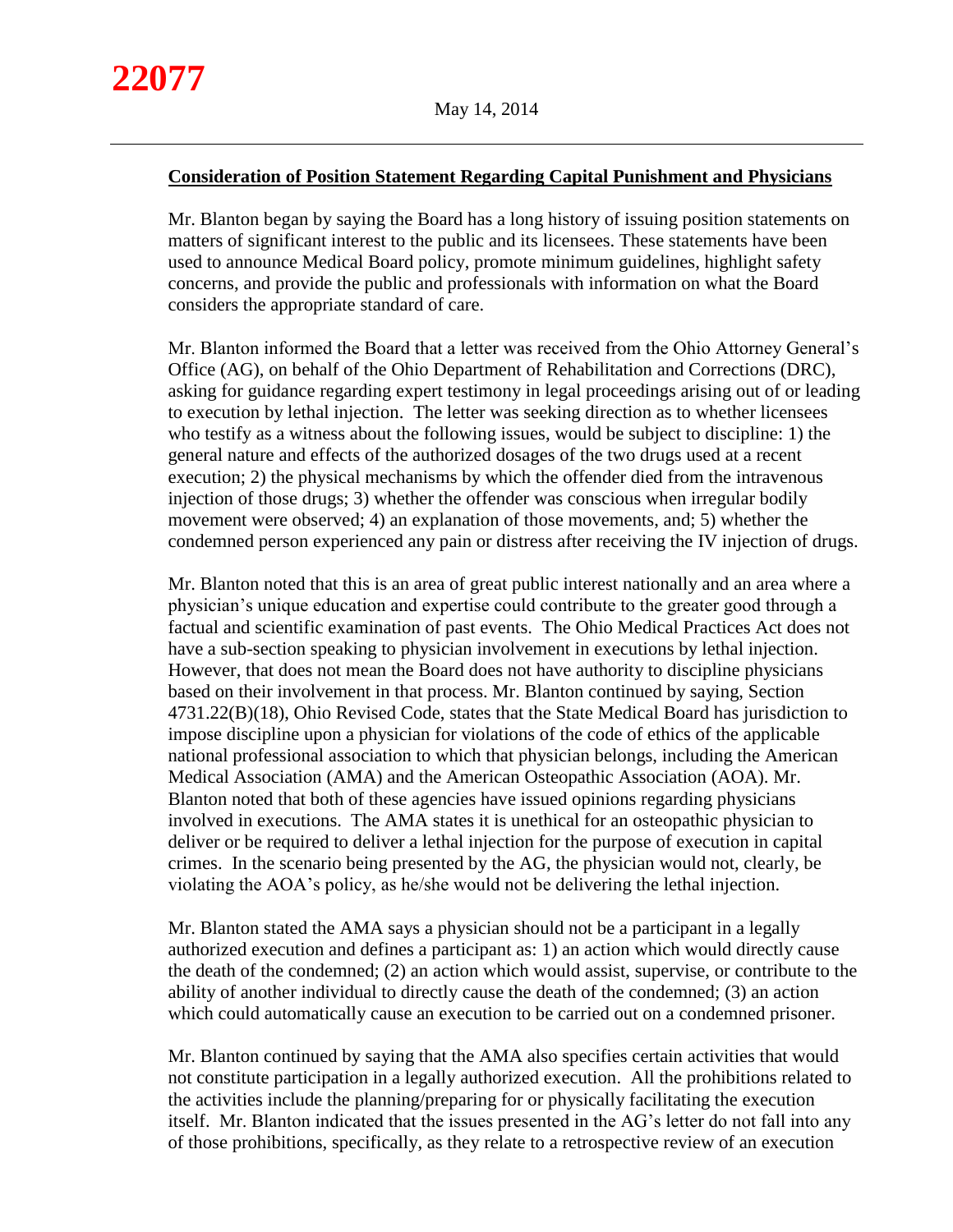that has already taken place and are not directly related to formulating protocols for future executions.

Mr. Blanton said that after reviewing the MPA, the request from the AG's office and the relevant codes of ethics, a draft statement was prepared and shared with Board members for review and possible approval.

Dr. Ramprasad made a statement saying that this issue is a very small piece of larger national conversations. He said that physicians have a unique role in society and are healers, experts, leaders and citizens, with varying views on capital punishment. This matter is not what the Board was gathered to discuss, said Dr. Ramprasad. The issues before the Board include a question as to whether a physician can testify as an expert witness on and give opinions about the effects of drugs on human bodies, in a case in which the physician had no involvement in developing, supervising, or performing the processes or protocols leading up to the execution or in the execution itself. It would be looking back on what has already happened, not planning for the future.

Dr. Ramprasad said that a position statement from the Board would provide the licensees with an important guide to allow them to determine, on a case-by-case basis, whether he or she could ethically provide an opinion in a matter related to a capital punishment. This position statement should serve as a guideline for physicians to consider before providing expert testimony or opinion. However, the licensees must still understand the ethical codes themselves and make decisions, based on what they were asked to opine on, whether that subject would or would not violate applicable ethical guidelines. Dr. Ramprasad indicated that the Board received a copy of the proposed position statement and asked if all members reviewed it and affirmative answers were received from Board members.

# **Dr. Bechtel moved to adopt the proposed position statement regarding capital punishment and physicians. Dr. Sethi seconded the motion.**

Dr. Steinbergh noted, the statement was well developed by Mr. Blanton, Ms. Anderson and Mr. Schmidt and indicated the Board should support the final draft. Dr. Steinbergh stated that the Board should provide a notice to physicians that this position statement is only a guideline, should not be interpreted as being all-inclusive or exclusive, and that the Board will review possible violations of the MPA and/or rules promulgated thereunder on a caseby-case basis. There is no way the Board can predict what will happen in a courtroom situation and the Board has narrowly defined what a physician should be able to do with regards to the ethical testimony. Dr. Steinbergh stated that the AG's office should understand they have to stay on task and the not lead the physician into giving testimony that is outside of the position statement they have asked the Board to address.

Mr. Giacalone said he is supportive of the statement, but believes that this event brings to question whether there should be a bigger change to the statute. The statute says that the Board "shall" defer or take into account the ethics/positions of the associations. Mr. Giacalone said that the associations serve the greater good of the profession, while the Board serves the greater good of the public health. With this event, the Board realizes these items are not in harmony, said Mr. Giacalone. He recommends that the statute be modified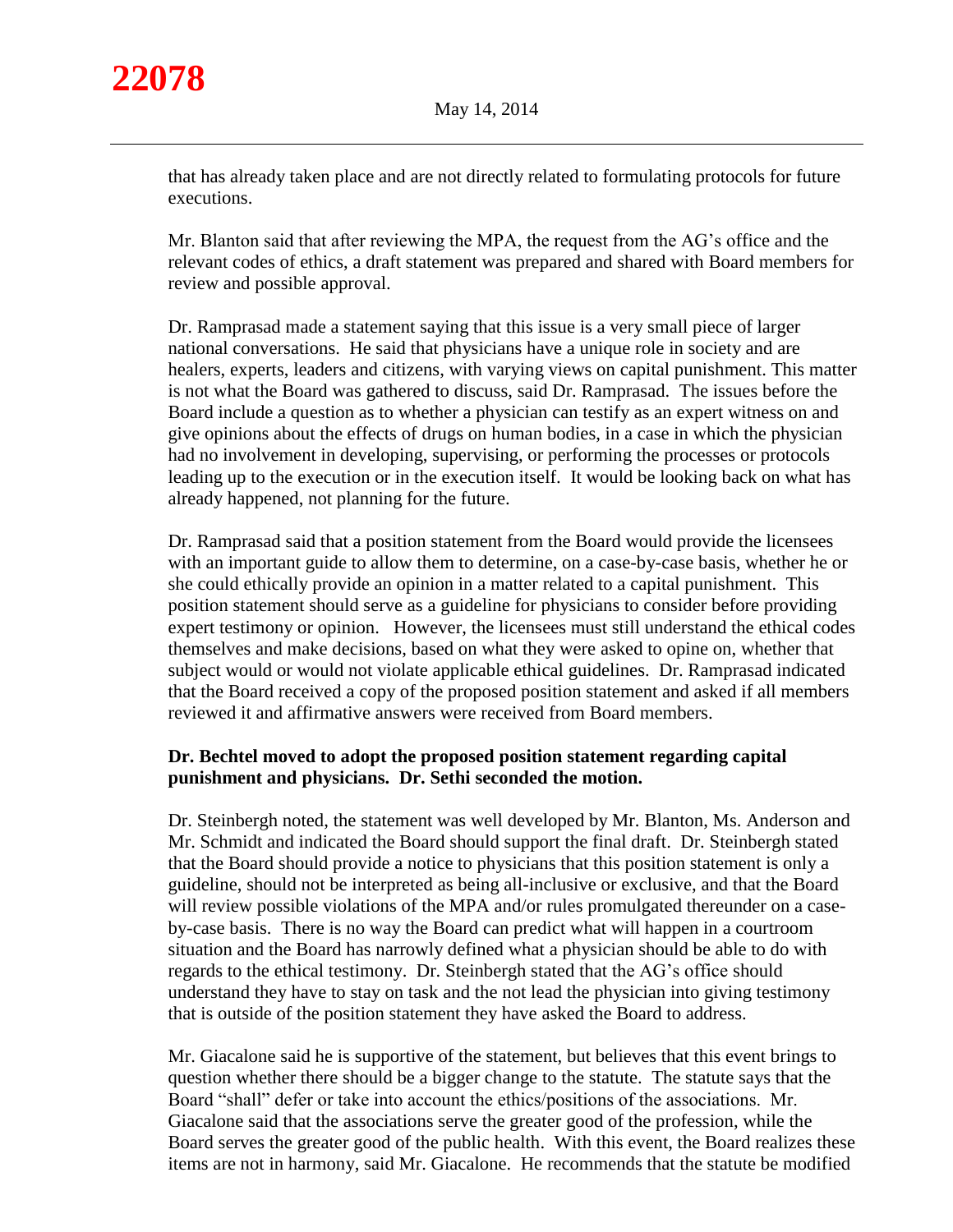to say the Board "can consider" the information and take it into account when making decisions, but need not be a slave to the positions, as other issues will arise.

Dr. Steinbergh stated the AMA and its Council on Ethical and Judicial Affairs has commented on this matter. Dr. Steinbergh said that physicians have a code of ethics that is codified through the AMA. Dr. Steinbergh said this is not just a position. All Osteopathic Physicians (DO) are board certified through the AOA. It is a linear alignment of DO's to the board certifying bodies to the AOA. You cannot practice as a board certified physician unless you align to the AOA and subscribe to all of its rules. The AOA itself can take action on the unethical behavior of a DO through their body of ethics committees. The AMA is a bit different, as one joins the AMA and it has no authority over the board certification process. The linear integration of DOs through the AOA is a very powerful thing.

Mr. Giacalone commented that he would like the language of "shall consider" not just "shall" because the AMA is a perfect example. The AMA has their own agenda and should not be a public regulator's agenda because they may not be in sync.

Dr. Steinbergh stated, in this particular case and past cases, the Board had used the standards and helped to drive the development of positions on key third parties.

Mr. Giacalone said that ethics can be subjective and may not necessarily align exactly. Mr. Giacalone indicated that he does not want the Board to be a slave to organizations and their own agendas, but to have the flexibility to consider their positions and then make a decision based upon the facts of each case.

Dr. Sethi stated, when physicians receive their diploma, they take the Hippocratic Oath and have to follow that Oath when they get their degree. He acknowledged that physicians are in the healing business and not the business of causing death and he, personally, would not participate in that process.

Mr. Giacalone stated that ethics are not strictly a black and white issue. When discussing ethics and moral issues, the lines get cloudy. Mr. Giacalone stated he is reluctant to be required to defer to any association's policies, guidelines, decisions or rules.

Dr. Ramprasad said the point was well-taken and the Board should discuss it further. He said the Board does not have to be wedded to it all the time. Dr. Ramprasad noted that the rules are made by people who have pondered the matter, not just on a political basis, but for an extended period of time. Dr. Ramprasad noted that he realizes the AMA is a political organization, swayed by politics, but he does not believe that ethics are developed strictly on politics.

A roll call was taken on the motion to adopt the position statement: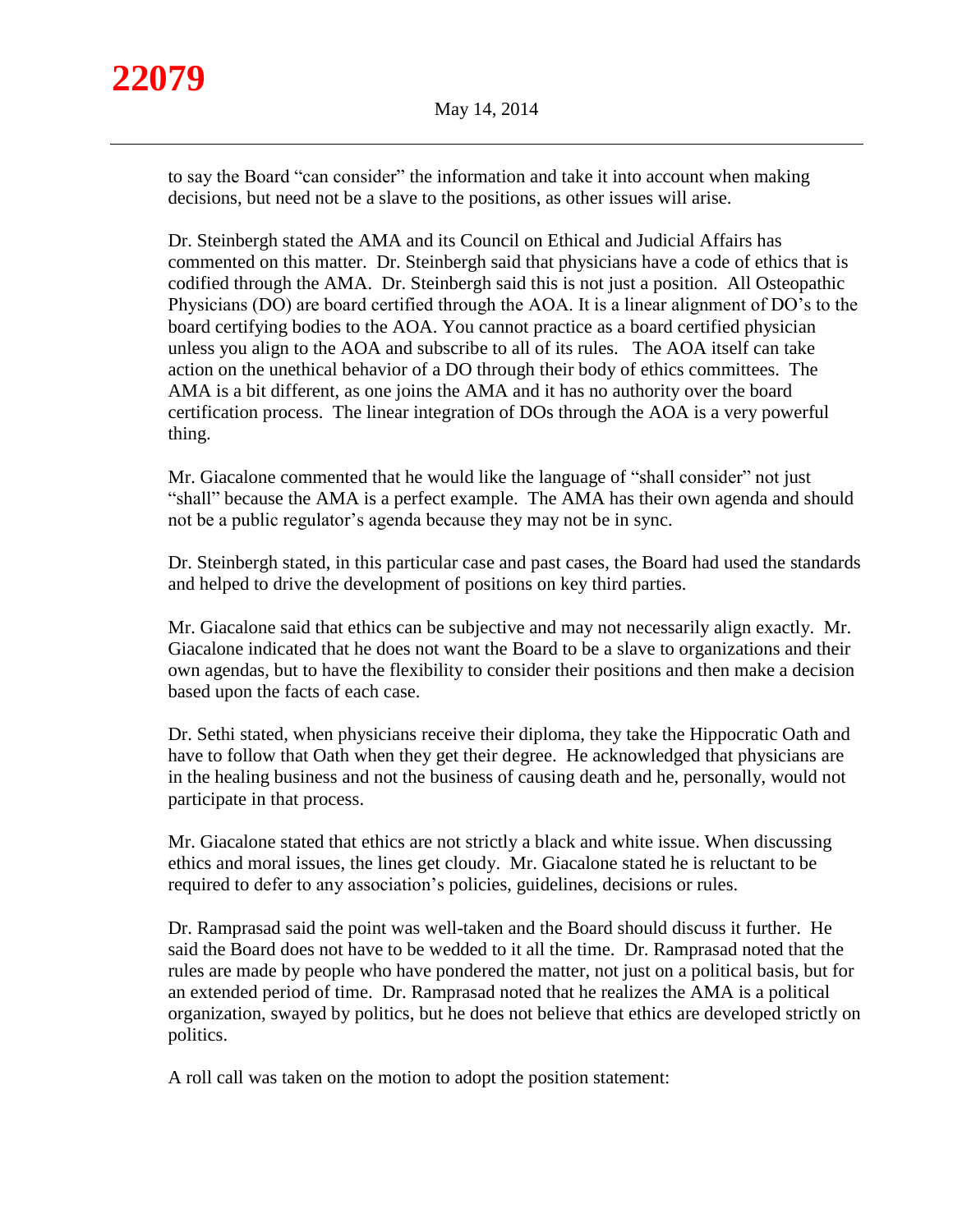

|                 | - aye                        |
|-----------------|------------------------------|
|                 |                              |
|                 | - aye                        |
| Dr. Soin:       | - aye                        |
| Dr. Steinbergh: | - aye                        |
| Dr. Ramprasad:  | - aye                        |
| Dr. Sethi:      | - aye                        |
| Dr. Talmage:    | - aye                        |
| Mr. Gonidakis:  | - aye                        |
| Mr. Giacalone:  | - aye                        |
|                 | Dr. Bechtel:<br>Dr. Saferin: |

The motion carried.

## REPORTS BY ASSIGNED COMMITTEES

#### **Physician Assistant/Scope of Practice Committee**

Physician Assistant Matters

#### **Formulary Review**

Dr. Steinbergh stated that the Physician Assistant Policy Committee (PAPC) had recommended a formulary change to Naloxone.

Ms. Debolt said there is legislation authorizing Physician Assistants (PA) to administer Naloxone to people they have never examined or diagnosed. In order to ensure that PAs may prescribe Naloxone according to the legislation, it needs to be appropriately placed on the formulary. The PAPC and the PA Committee decided the way Naloxone was listed on the formulary, as "may prescribe," is actually appropriate and the Board need only add the limitations that surround this new ability to prescribe without having examined the patient. The Committee is asking for approval to add the specific language from the statute stating the criteria to the formulary.

**Dr. Steinbergh moved to approve the formulary change to the information for Naloxone to add the criteria for prescribing it for a patient the physician assistant has not examined. Dr. Soin seconded the motion.** All members voted aye. The motion carried.

#### **Review of Special Services Plan**

Dr. Steinbergh indicated that the Physician Assistant Policy Committee (PAPC) reviewed a Special Services Plan for Family Medical Group for Cryotherapy and tabled the matter due to lack of voting quorum. Therefore, the matter is not before the Board.

Dr. Steinbergh indicated that the Physician Assistant Policy Committee (PAPC) reviewed a Special Services Plan for Vein Care Center. Dr. Steinbergh noted that the PAPC, as well as the Physician Assistant (PA) Committee had recommended the special services plan for Sclerotherapy, utilizing 100% onsite supervision and 25/25 procedures. Dr. Steinbergh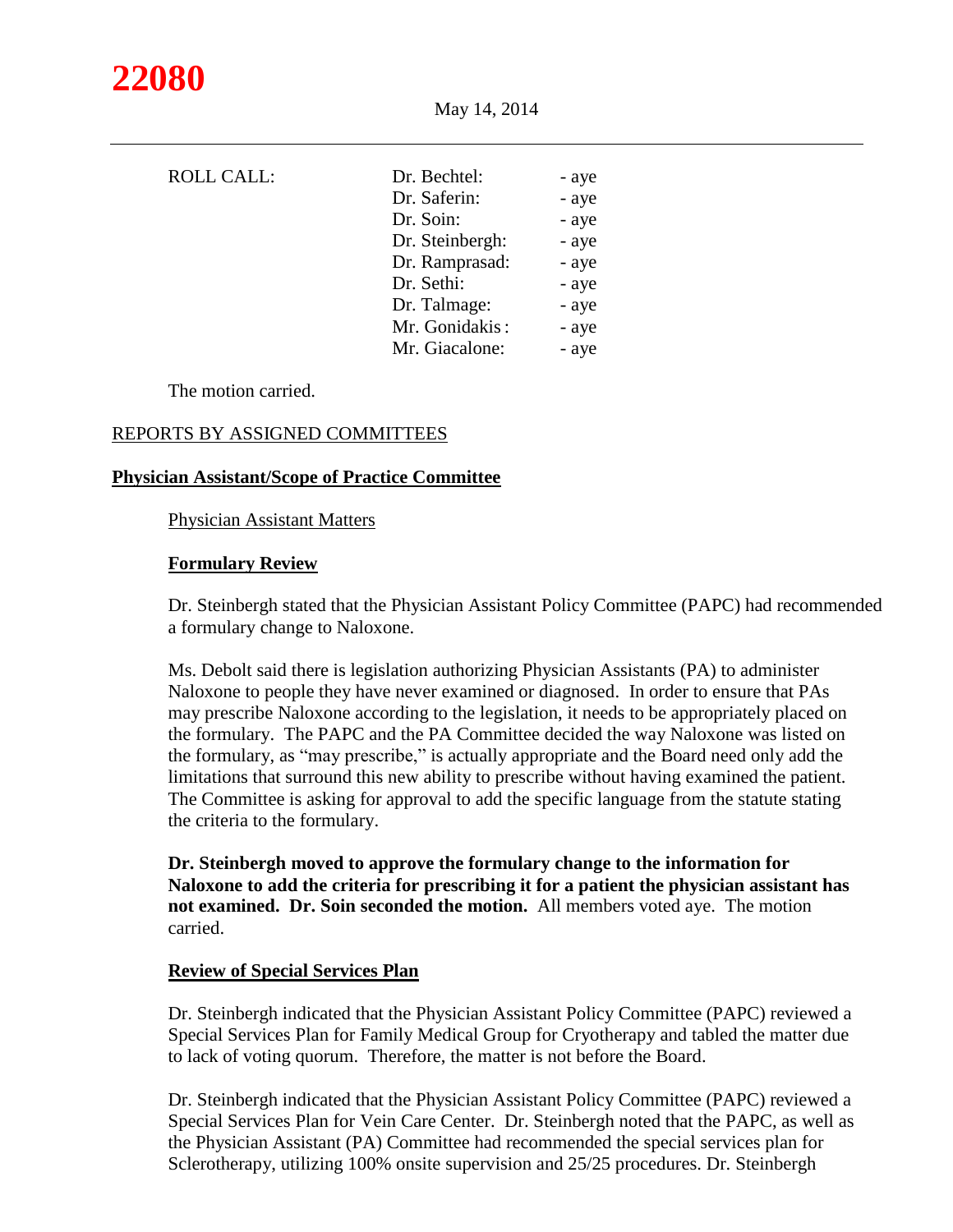noted the physician would see, evaluate and make the decision what treatment was appropriate for each patient prior to the PA performing the procedure.

Dr. Steinbergh also noted that the Committee made a correction of removing the PA's name as supervision agreements are not PA specific.

**Dr. Steinbergh moved to approve the Special Services Plan for Vein Care Center Group for Sclerotherapy, with the stipulation that the name of a specific physician assistant be deleted. Dr. Bechtel seconded the motion.** All members voted aye. The motion carried.

Dr. Steinbergh indicated that the Vein Care Center also requested a Special Services Plan for Ambulatory Phlebectomy. Dr. Steinbergh noted that this was the first time this type of plan had been reviewed and, therefore, the matter was tabled both at the PAPC and the PA Committees to gain additional understanding of the procedure. Dr. Steinbergh said, generally, the Committees have felt that the procedure is too invasive with too many complications and should not be performed by a PA. The PAPC had tabled the matter to gain further information. The PA Committee discussed it in order to provide further information and the staff will continue to research this matter and take it back to the PAPC in June. Dr. Steinbergh thanked Dr. Sethi for his valuable vascular surgical opinion.

# **Review Changes to the Model Orthopaedic Plan**

Ms. Debolt stated that a model plan, which includes supervision and training requirements, is more efficient administratively for the physician, physician assistant and for the Board. As long as a submission meets the model plan, staff can make the approval and it will not have to go through the PAPC and the Board, but could be approved at the administrator level. The members of the PAPC and the Ohio Association of Physician Assistants (OAPA) recognized a need for a model plan related to injections and aspirations in orthopedic practice. The OAPA worked with members of the Ohio Orthopedic Society (OOS) and drew up a model plan. The PAPC has reviewed and modified that plan, approved it the day prior and the Committee discussed the plan prior to the meeting. Ms. Debolt said that the plan sets out specific procedures that can be done, specific drugs that can be administered, sets out the supervision requirements of the PA, as well as the training requirements. Ms. Debolt noted, in the supervision requirements, generally, the Board had approached supervision of PAs as a percentage of time. In this model plan, they have gone away from percentages of time, to say that in reality, the physicians had to put together a plan of treatment for the patient then the PA may administer the injections or aspirations. Pursuant to that plan of treatment, the physician has to review the charts of every patient that the PA treats. Ms. Debolt stated, at the conclusion of the treatment plan, it is the physician that has to document that the treatment plan had been completed.

Ms. Debolt said that there were visitors in the Committee meeting. One being an orthopedic surgeon who suggested, as part of the requirements, that a log of training be included and submitted to the Board for review and approval prior to the PA being able to administer the injections or aspirations. The Committee did adopt that suggestion.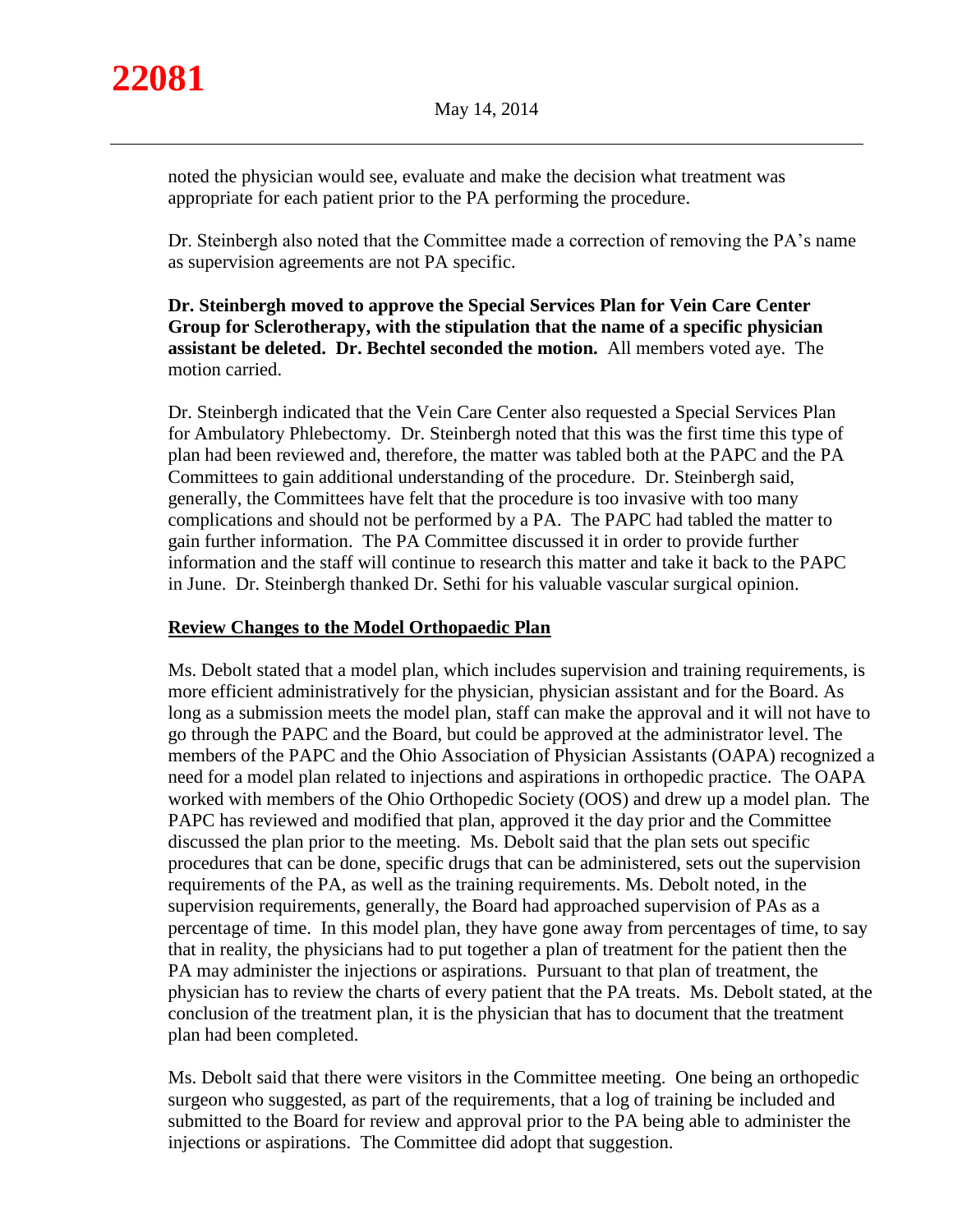

Dr. Steinbergh noted that the Committee was asking for a log of procedures, saying it is basically, credentialing and that a number of procedures would have to be logged in a clinical setting. Dr. Steinbergh said that members of the Board will assist in the development of the logs and she was pleased with the suggestion.

Ms. Debolt said procedurally model plan changes have to be approved by the PAPC. Therefore, if the Board agrees to change the plan by adding the requirement of a log, she would need a consensus. With the consensus, the suggestion would go back to the PAPC for approval of the language for the requirement.

The Board members answered affirmatively, in agreement of adding the requirement of the log.

Dr. Talmage noted that this requirement had been requested for the last 15 years. He noted that dermatology did something similar for skin biopsies and now orthopedics is acting on it. Dr. Talmage applauded the action and encouraged other societies to submit such plans.

# **Review Changes to the PA Rules**

Ms. Debolt said when rules are filed with the Joint Committee on Agency Rule Review (JCARR), they review a variety of issues, including whether the rule is under the agency's authority, whether it conflicts with other rules of other agencies, and if the agency has incorporated, by reference, any outside documents or statutes referred to in the rule. These four rules deal with applications for Physician Assistants (PA) to practice, special services applications, and the two types of applications for the certificates to prescribe. JCARR did not like the way the Board had referenced where to find the application on the Board's website, saying it was not complete. This decision gives the Board the opportunity to change the rules and simplify them, by removing the language "on a form prescribed by the Board," which was the particular phrase of concern for JCARR. The Board was asked to remove that specific language and replace it with language that states in effect, "file the application in the manner provided in the specific section of the Ohio Revised Code that authorizes the process." With the Board's approval, the Committee can file the revised rules to continue the process moving forward.

**Dr. Steinbergh moved to revise proposed rules 4730-1-06, 4730-1-08, 4730-2-03, and 4730-2-05 by removing the phrase, "on a form prescribed by the board," and substituting language requiring the application to be filed in the manner provided in the specified authorizing statute. Dr. Bechtel seconded the motion.** All members voted aye. The motion carried.

# **Licensure Committee**

# **Licensure Application Reviews**

# **Tammy L. Kinser, L.M.T.**

Dr. Saferin stated that Tammy L. Kinser, L.M.T., had submitted a Restoration Application.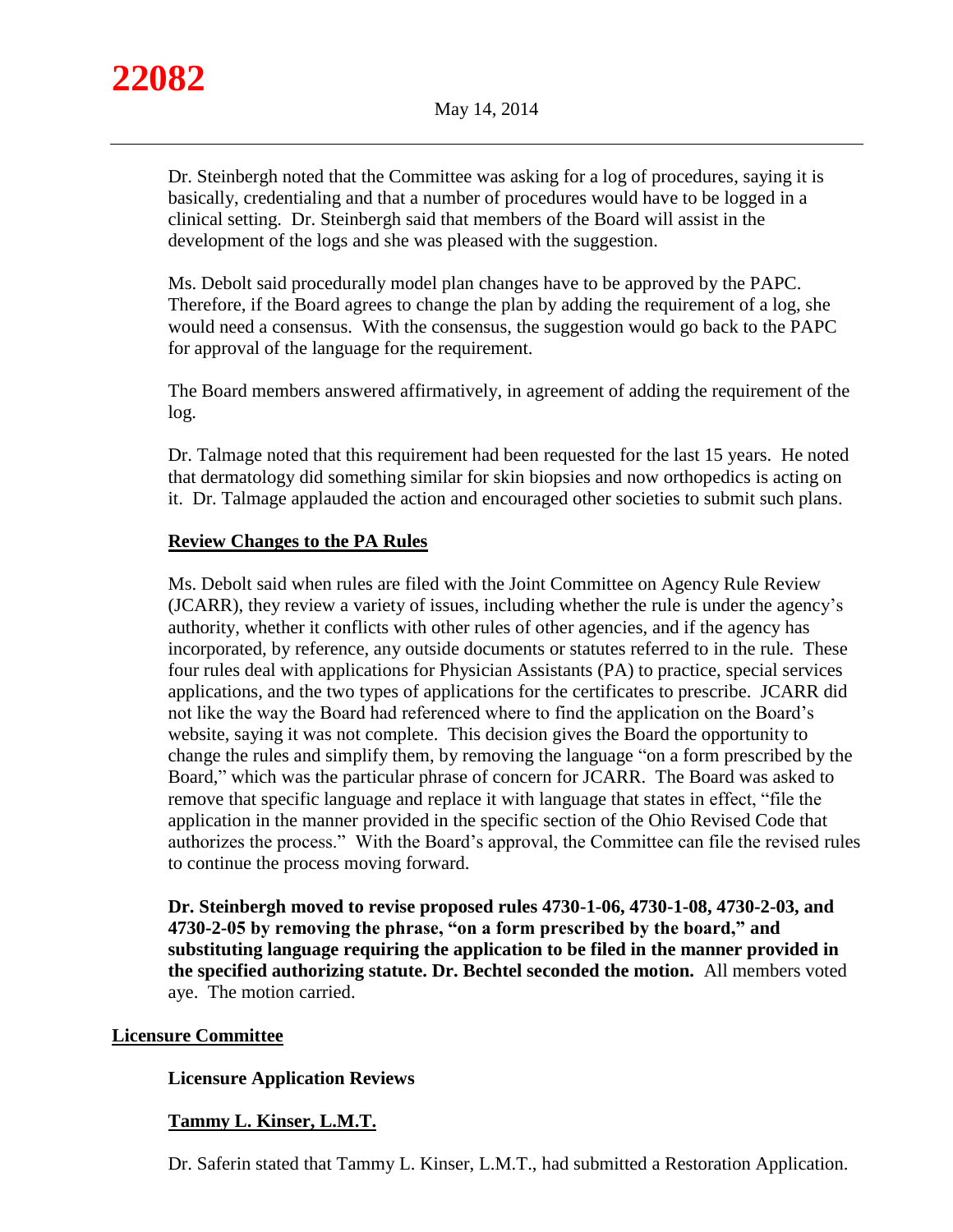Dr. Saferin noted that Ms. Kinser has been out of practice since October of 2010.

**Dr. Saferin moved to grant Ms. Kinser's request for a Restoration Application upon successful completion of the Massage and Bodywork Licensing Examination (MBLEx). Dr. Steinbergh seconded the motion.** A roll call was taken:

| <b>ROLL CALL:</b> | Dr. Bechtel:    | - aye |
|-------------------|-----------------|-------|
|                   | Dr. Saferin:    | - aye |
|                   | Dr. Soin:       | - aye |
|                   | Dr. Steinbergh: | - aye |
|                   | Dr. Ramprasad:  | - aye |
|                   | Dr. Sethi:      | - aye |
|                   | Dr. Talmage:    | - aye |
|                   | Mr. Gonidakis:  | - aye |
|                   | Mr. Giacalone:  | - aye |

The motion carried.

# **Amy Lynn Kahl, L.M.T.**

Dr. Saferin stated that Amy Lynn Kahl, L.M.T., had submitted a Restoration Application. Dr. Saferin noted that Ms. Kahl has been out of practice since August of 2009.

**Dr. Saferin moved to grant Ms. Kahl's request for a Restoration Application upon successful completion of the Massage and Bodywork Licensing Examination (MBLEx). Dr. Steinbergh seconded the motion.** A roll call was taken:

| Dr. Saferin:<br>Dr. Soin:<br>Dr. Steinbergh:<br>Dr. Ramprasad:<br>Dr. Sethi:<br>Dr. Talmage:<br>Mr. Gonidakis: | <b>ROLL CALL:</b> | Dr. Bechtel:   | - aye |
|----------------------------------------------------------------------------------------------------------------|-------------------|----------------|-------|
|                                                                                                                |                   |                | - aye |
|                                                                                                                |                   |                | - aye |
|                                                                                                                |                   |                | - aye |
|                                                                                                                |                   |                | - aye |
|                                                                                                                |                   |                | - aye |
|                                                                                                                |                   |                | - aye |
|                                                                                                                |                   |                | - aye |
|                                                                                                                |                   | Mr. Giacalone: | - aye |

The motion carried.

# **Linda D. Clossman, C.T.**

Dr. Saferin stated that Linda D. Clossman, C.T., had submitted a Restoration Application. Dr. Saferin noted that Ms. Clossman has been out of practice since June of 2009.

**Dr. Saferin moved to grant Ms. Clossman's request for a Restoration Application upon successful completion of the Cosmetic Therapy Practical Exam. Dr. Steinbergh seconded the motion.** A roll call was taken: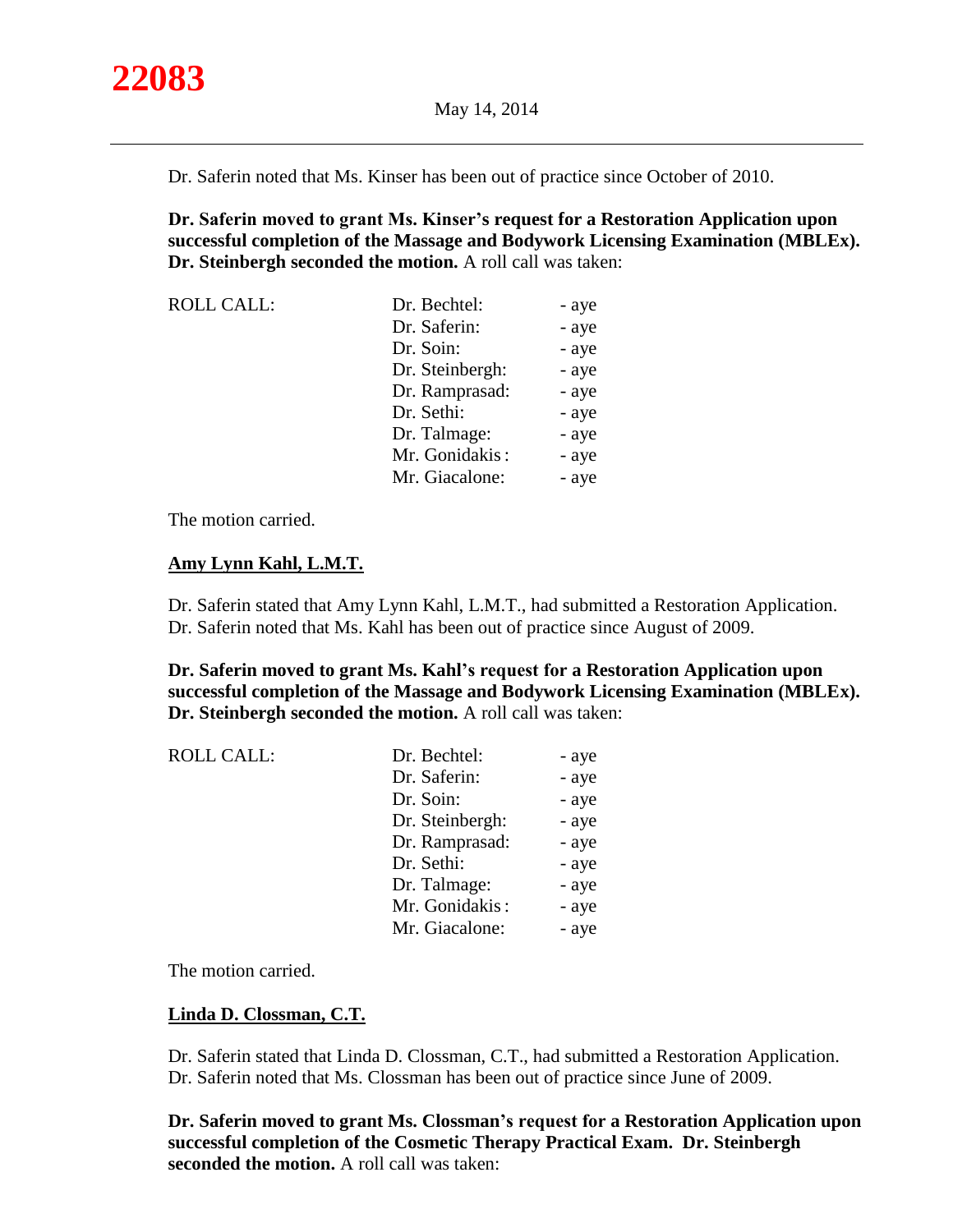| <b>ROLL CALL:</b> | Dr. Bechtel:    | - aye |
|-------------------|-----------------|-------|
|                   | Dr. Saferin:    | - aye |
|                   | Dr. Soin:       | - aye |
|                   | Dr. Steinbergh: | - aye |
|                   | Dr. Ramprasad:  | - aye |
|                   | Dr. Sethi:      | - aye |
|                   | Dr. Talmage:    | - aye |
|                   | Mr. Gonidakis:  | - aye |
|                   | Mr. Giacalone:  | - aye |

The motion carried.

## **Non-Clinical Medicine License**

Dr. Saferin stated that a copy of the Non-Clinical Medicine License was distributed to the Board members for review, noting the Board had been contemplating a way to license individuals who are not in active clinical practice. Dr. Talmage applauded Mr. Miller and his staff for their work on this matter, which would be utilized for licensees who are in administrative positions and not practicing positions. Dr. Saferin noted that the holder of the application would be required to pay the same fees and meet all other requirements for issuance and renewal of the license as a person holding a certificate to practice medicine and surgery, osteopathic medicine and surgery or podiatric medicine and surgery, as applicable. The Committee is requesting approval, so the language could be approved and the Board could move forward to request it be added to the statute.

# **Dr. Saferin moved to approve the language for the Non-Clinical Medicine License. Dr. Steinbergh seconded the motion.**

Dr. Steinbergh asked if the Continuing Medical Education (CME) needed for the license would focus on clinical rather than administrative issues.

Dr. Talmage noted he had requested the license title be changed to Non-Clinical because the white paper from the FSMB that discusses Maintenance of Licensure (MOL) for the nonclinically active physicians. That document asks that physicians who are in administrative positions be allowed to take MOL. No states have an official MOL. This license would allow the licensee to take administrative CME, which is pertinent to their function. If one were a medical director, their CME would be focused in functions that are within medical directors' duties. If one were a researcher, the function focus would be such. Dr. Talmage continued by saying the American College of Physician Executives (ACPE) has CME that have a certification process and those individuals would not necessarily have to take clinical CME that is not pertinent to their duties. If the American Medical Association (AMA) approves the CME, which is what Ohio's statute dictates, then the education could be for either clinical or administrative purposes. Until the Board has a better definition or decides whether or not to adopt MOL, per se, the Committee is utilizing the regulation as it currently exists.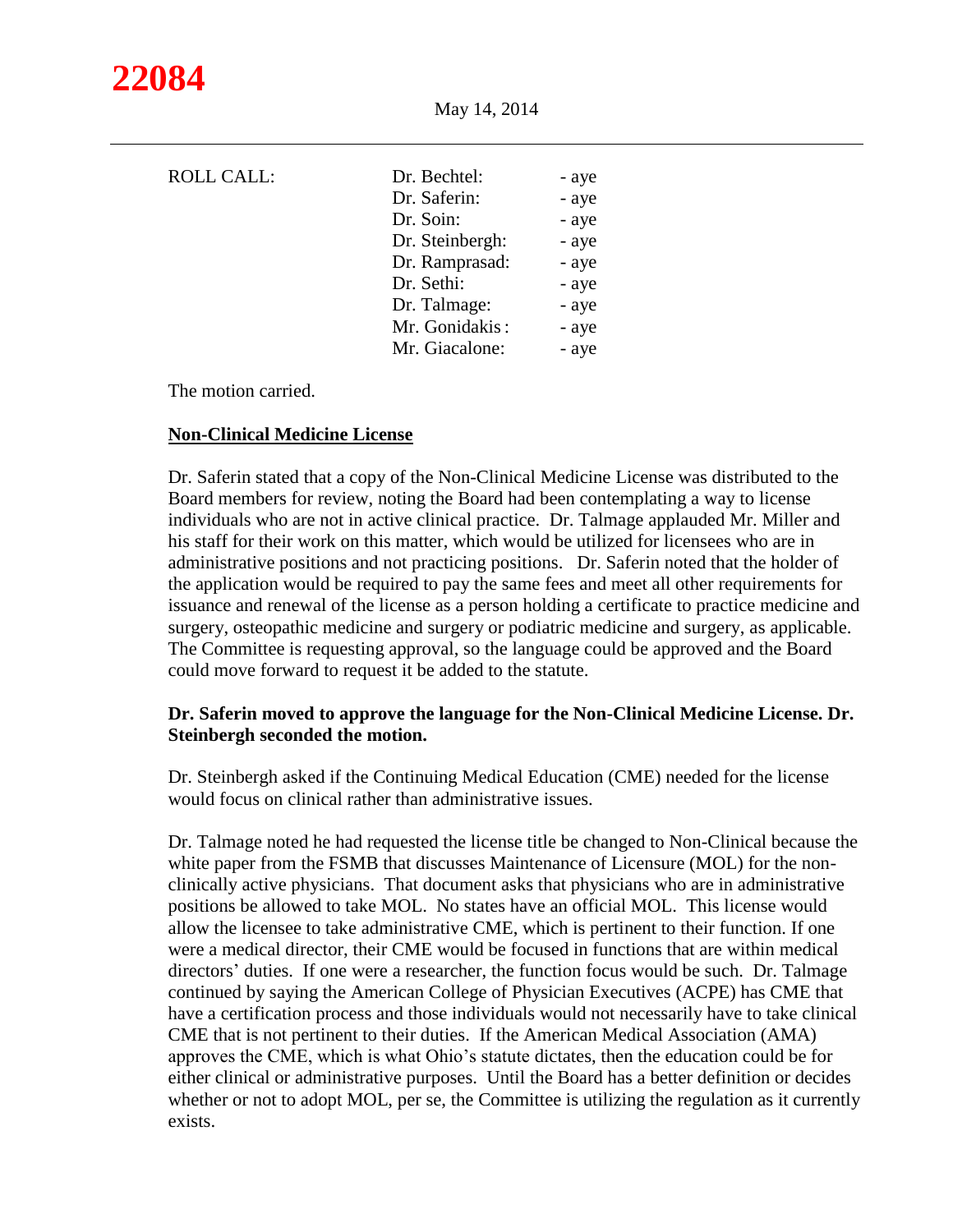

Dr. Bechtel said that his concerns are not with respect to licensure, but that some physicians that are not actively seeing patients make critical decisions as to whether or not members maintain standards of care. The physicians are weighing in on whether or not a physician in their healthcare network, insurance company, or even a hospital system has met the standard of care and are ruling on whether or not the individual should have privileges and should be doing procedures. Therefore, the physician's knowledge of standards of care is important and excellent clinical knowledge was warranted.

Dr. Sethi said there are similar examples in the Board of Occupational Medicine with distinct separation between clinical and administrative.

All members voted aye. The motion carried.

## **Policy Committee**

Mr. Gonidakis noted that a typical robust meeting occurred with representatives from Zogenix, the manufacturer and marketer of Zohydro, as well as representatives from weight loss drug companies. Mr. Gonidakis said many questions were asked and the representatives were getting answers on the questions they were unable to answer.

Mr. Gonidakis asked Dr. Soin to comment on how he thought the Zohydro portion of the meeting went and asked for his overall opinion of the presentation.

Dr. Soin indicated the meeting went well and he believes that the Board members have formulated various opinions on the drug. Dr. Soin indicated that he did not believe the meeting would necessarily change those opinions. Dr. Soin stated that, most importantly, he wanted to understand what the company is planning to do per the risk evaluation and mitigation strategy (REMS). When he has interacted with Zogenix, they have talked about how they have an aggressive REMS policy, but Dr. Soin has asked for specifics and has not received answers that satisfy his concerns.

Mr. Gonidakis noted that Dr. Soin gave a good analysis of the meeting and he thanked the Board members for their participation in it.

Mr. Giacalone added that he, also, did not get a clear answer from Zogenix on his question regarding benefits to the patients versus the risk to the public and potential abuse.

Mr. Gonidakis also stated that Dr. Sethi did not get answers from Zogenix on his questions, either. Therefore, the company is going to follow up with a memorandum, which will be disseminated to the Board.

Dr. Talmage asked if there was potential for the sale of the drug on the streets or diversion of the drug, noting that is often times a criteria with opioids.

Mr. Gonidakis stated that there was much conversation about safety and education, but that particular subject was not discussed.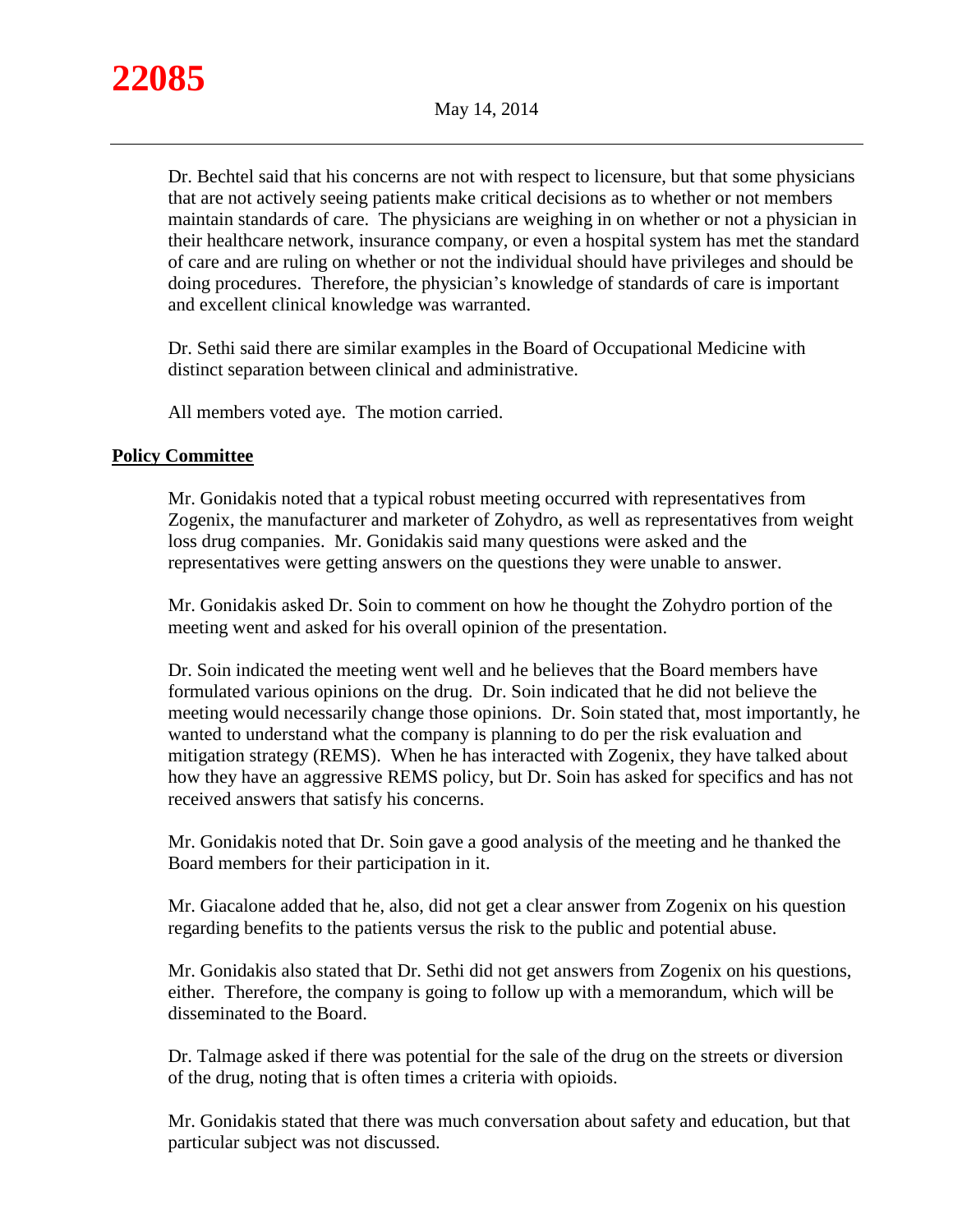Dr. Steinbergh noted that Zohydro does have high diversion potential, as many opioids do. As a clinician, Dr. Steinbergh saw the value of Zohydro if used appropriately with the extended release, oxycodone, and for patients who need chronic pain control, which is a very narrow population. Dr. Steinbergh said she hates to see these types of drugs not be available to appropriate physicians for appropriate use. Dr. Steinbergh noted that acetaminophen can adversely affect the liver, and it is known in patients with chronic pain, that the use of the combinations of hydrocodone and oxycodone with acetaminophen can adversely affect the liver. However, Dr. Steinbergh said, just to have a drug without acetaminophen for appropriate physicians to use appropriately for chronic pain control in that limited number of patients, is a valid reason for Zohydro.

Dr. Steinbergh concluded by saying that Zohydro should be narrowly used and she is not 100% opposed to the use of it. However, because of the potential for abuse, that must be considered. Dr. Steinbergh also noted that the Board must consider patient care in regards to appropriate pain relief.

Dr. Soin said, if there were an unmet medical need, he would be supportive of Zohydro. However, there are plenty of drug options for pain on the market currently. Dr. Soin stated there could be a narrow indication for use for end of life patients or a palliative care situation that is a responder to hydrocodone and nothing else, where liver toxicity is an issue. Dr. Soin noted because the drug is time release and is easily tampered with, there will be an incredibly high desire to obtain Zohydro on the street. Dr. Soin concluded by saying if Ohio allows this drug in our state, people will die of overdose from it.

Dr. Ramprasad stated that from the pain management individuals that he has spoken to, they all say the same thing. Physicians would like to have it and don't want it to be Schedule II, but to be restricted to palliative care and for pain certified physicians to use it under appropriate circumstances, rather than making the drug available for everyone. Dr. Ramprasad noted if there was Tylenol toxicity, physicians like himself, should be seeing it. Dr. Ramprasad said that he has seen individuals overdosing on Tylenol purposefully for suicides, but has not seen a patient who has overdosed on Vicodin with Tylenol toxicity.

Dr. Steinbergh stated that some people do have the potential of acetaminophen toxicity and she has seen maybe two cases. Dr. Steinbergh noted in one case, a young man suddenly died of liver failure after taking Tylenol for pain.

Dr. Soin said that he has been following the Zohydro issue very closely and he thought the letter the Medical Board wrote was the best and most balanced appraisal of the drug.

Dr. Bechtel made a comment about Tylenol induced toxicity and the national statistics.

Dr. Ramprasad said, when toxicity was noted, liver failure is not what is being referred to, rather the possible side effects, such as abnormal liver profile, which may or may not be related to Tylenol. Dr. Ramprasad said many with the failure, drink alcohol, which potentiates the problem with Tylenol.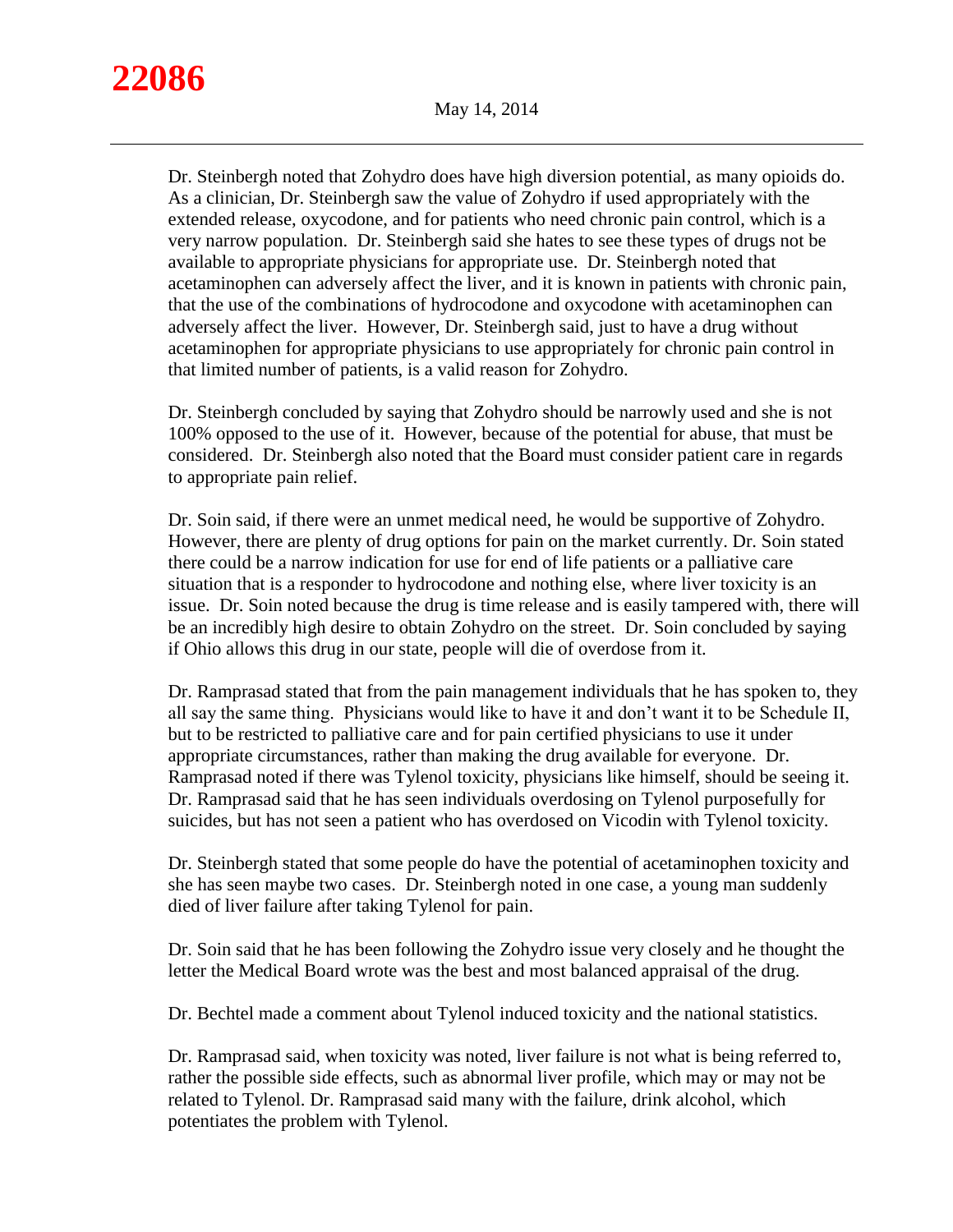

Mr. Gonidakis stated that the Board has the great opportunity to demonstrate leadership with the General Assembly on this issue and the legislation regarding it. Mr. Gonidakis has asked Mr. LaCross to ensure that the right Board and/or staff members are available to testify as the Ohio Legislature continues to debate this issue.

Mr. Gonidakis said that Mr. LaCross and Mr. Kenney were currently at the Statehouse testifying on the Board's legislation for fining authority. The Committee's goal, within the next three weeks or so, is to get the legislation finalized and before the Governor for signature. The Committee is confident that favorable action will occur.

Mr. LaCross entered the meeting and noted that Mr. Kenney testified. Mr. LaCross said there were a few questions that he would be addressing and clarifications that he would be making.

A discussion among Board members, Mr. Blanton, and Mr. LaCross regarding the Board's message on fining authority ensued.

Ms. Anderson spoke about weight loss rules saying that Ms. Debolt prepared draft rules to address the issues discussed at the February Board meeting and outlined the changes. As the Committee discussed the rules, there was concern on relaxing restriction on short-term anorexiants and the impact to Ohioans. The Committee granted additional time to gather more input from law enforcement and the pharmacy communities about abuse potential for them. Ms. Anderson stated the Committee recommends the Board make the changes, but ensure that due diligence is done regarding abuse potential.

Ms. Anderson continued by saying long-term anorexiants were not a concern and the Committee wanted to move forward with them. She indicated that Ms. Debolt drafted a rule that only addresses those drugs and the Committee will begin the process of sending the rules to interested parties, getting their comments, and then will bring the matter back to the Committee for review. Therefore, there may be two different rules for the Board to review in the near future.

Ms. Anderson gave an update on the OARRS letters that were sent to 2,400 physicians. She noted that the Board's investigators were hand-delivering letters, signed by Drs. Talmage and Bechtel. Ms. Anderson stated that she had received 134 telephone calls with positive feedback from physicians. Ms. Anderson noted that the information received had been shared with the Pharmacy Board and that many individuals said they were not aware that OARRS was a requirement. Ms. Anderson also said the hand-delivering process has been beneficial, as office managers are calling and asking about the other physicians in the practices and whether or not they need to sign up for OARRS. Ms. Anderson thanked the investigators for their efforts to get the letters delivered timely.

Mr. Bechtel stated that he received a telephone call from a physician and noted that the process was effective, but the physician that called him felt intimidated.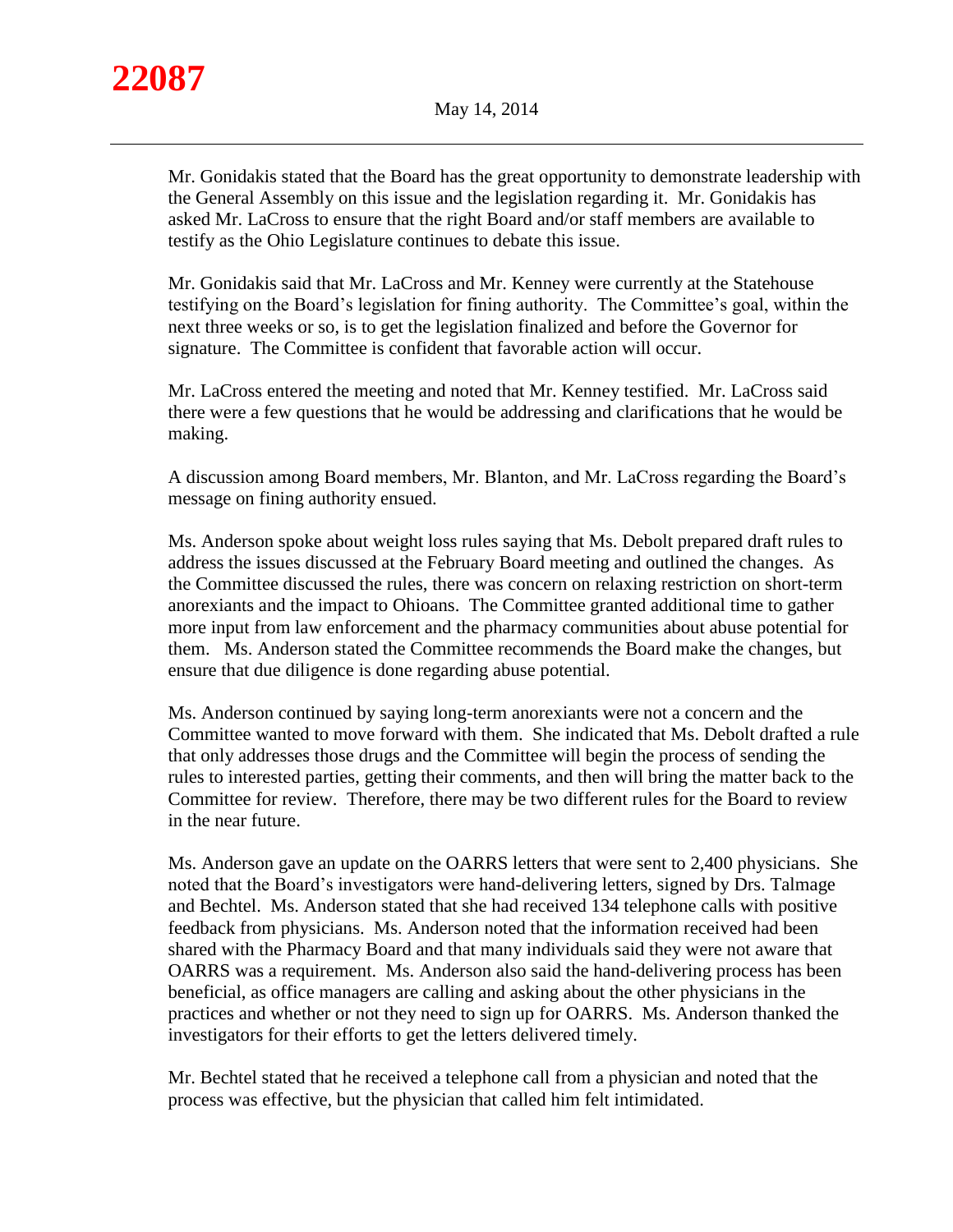

Ms. Anderson noted that the physicians received a letter in January and had not yet, in May, signed up. Ms. Anderson stated that adequate time had passed and she was pleased to know that the hand-delivery method was effective.

Dr. Ramprasad noted he had received similar information.

Ms. Anderson and Mr. Schmidt both indicated that the investigators had been trained on how to present in physicians' offices and understand discretion. It was noted that the investigators would be reminded of the procedures and policies with regard to this matter.

## **Compliance Committee**

Dr. Ramprasad state the Compliance Committee accepted Compliance staff's report of conferences on April 7 and 8, 2014. Dr. Ramprasad also noted that the Committee met with John S. Henry, M.D., David Brian Levy, D.O., and Sharon L. McRae, M.D., and moved to continue them under the terms of their respective Board actions.

Dr. Steinbergh stated that she was unhappy with the Skype meeting with the licensee and felt the resolution was very poor, felt it was a waste of time, and could not accept that the Compliance Committee actually had an appropriate meeting with the licensee. Dr. Steinbergh noted that she would never vote to continue the licensee under the terms without addressing the Skype issue, as the communication was not effective.

Ms. Bickers stated that she agreed the resolution was not great, the situation was not perfect, but was done as a trial. However, Ms. Bickers noted that the meeting should be counted towards his requirements. Ms. Bickers said, before another Skype session occurred, the Board should review better technology options for these types of meetings.

Dr. Steinbergh stated that she believed this type of meeting should never occur again with licensees. She indicated that she did not think the Board should have agreed to the Skype meeting in the first place and did not consider it to be a meeting. Dr. Steinbergh stated that she would be voting against the option of further Skype meetings

Dr. Ramprasad agreed that the resolution was not good, but the Board should look at technological options, should the Board wish to have future meetings in this manner.

Mr. Gonidakis exited the meeting at this time.

#### **Applicants for Licensure**

**Dr. Steinbergh moved to approve licensure, contingent upon all requested documents being received and approved in accordance with licensure protocols, the acupuncturist applicants, listed in Exhibit "A," the genetic counselor applicants, listed in Exhibit "B," massage therapist applicants, listed in Exhibit "C," oriental medicine practitioner applicants, listed in Exhibit "D," physician assistant applicants listed in Exhibit "E," and the physician applicants listed in Exhibit "F." Dr. Bechtel seconded the motion.** A roll call was taken.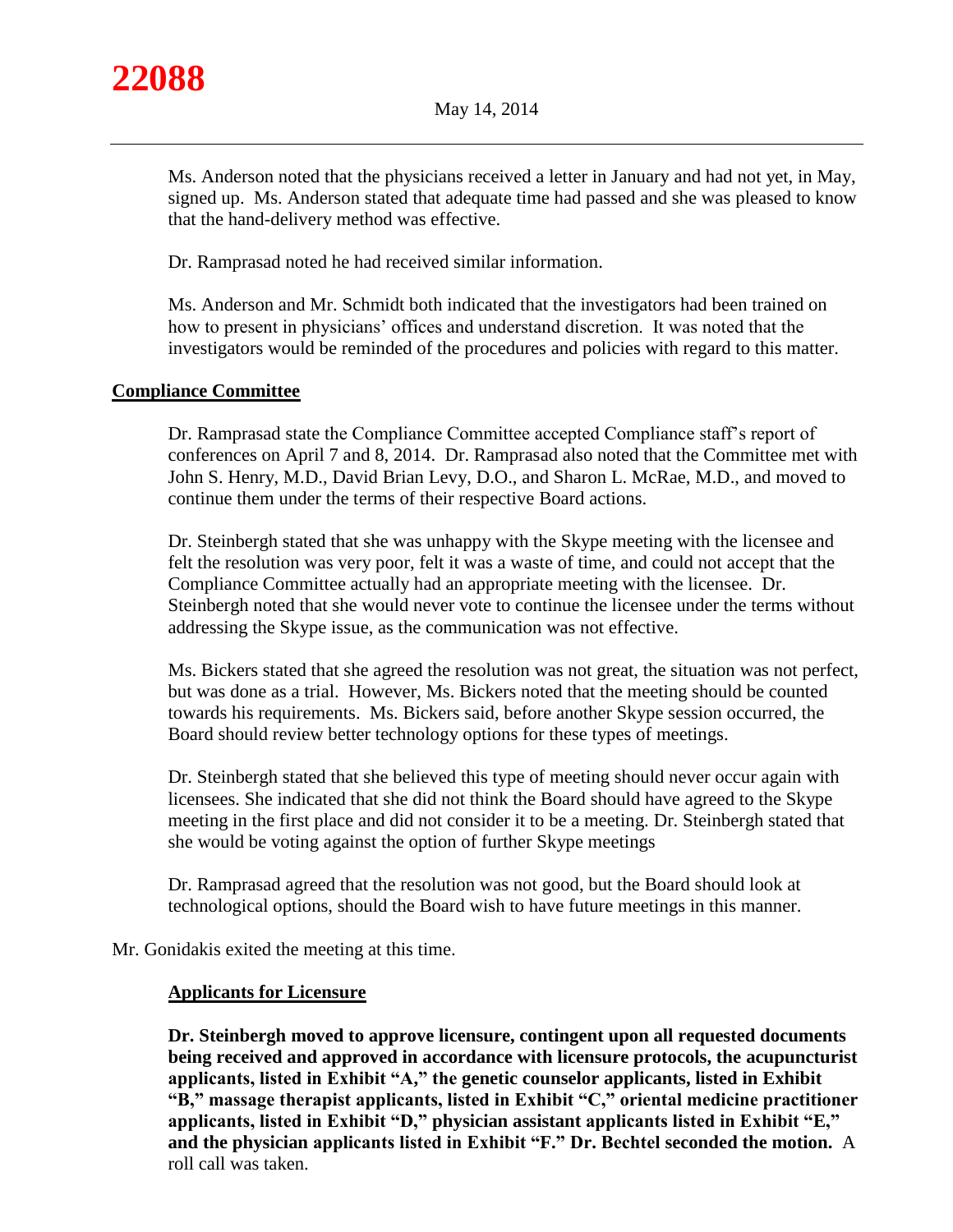| <b>ROLL CALL:</b> | Dr. Bechtel:    | - aye |
|-------------------|-----------------|-------|
|                   | Dr. Saferin:    | - aye |
|                   | Dr. Soin:       | - aye |
|                   | Dr. Steinbergh: | - aye |
|                   | Dr. Ramprasad:  | - aye |
|                   | Dr. Sethi:      | - aye |
|                   | Dr. Talmage:    | - aye |
|                   | Mr. Giacalone:  | - aye |

The motion carried.

The Board recessed at 12:00 p.m. for lunch and resumed at 1:00 p.m., returning to public session.

Mr. Kenney joined the meeting at this time.

Mr. Gonidakis returned to the meeting at this time.

#### EXECUTIVE SESSION

**Dr. Steinbergh moved to go into Executive Session to confer with the Medical Board's attorneys on matters of pending or imminent court action and for the purpose of deliberating on proposed consent agreements in the exercise of the Medical Board's quasi-judicial capacity. Dr. Saferin seconded the motion.** A roll call was taken:

| <b>ROLL CALL:</b> | Dr. Bechtel:    | - aye |
|-------------------|-----------------|-------|
|                   | Dr. Saferin:    | - aye |
|                   | Dr. Soin:       | - aye |
|                   | Dr. Steinbergh: | - aye |
|                   | Dr. Ramprasad:  | - aye |
|                   | Dr. Sethi:      | - aye |
|                   | Dr. Talmage:    | - aye |
|                   | Mr. Kenney:     | - aye |
|                   | Mr. Gonidakis:  | - aye |
|                   | Mr. Giacalone:  | - aye |

The motion carried.

Pursuant to Section 121.22(G)(3), Ohio Revised Code, the Board went into executive session with Mr. Blanton, Ms. Ore, Mr. Beck, Ms. Anderson, Mr. Miller, Ms. Marshall, Mr. Schmidt, Ms. Loe, Ms. Myers, Mr. Staples, Ms. Pokorny, Ms. Mortland, Ms. Pastrick, Mr. Blackmer, Mr. Taposci, Ms. Wehrle, Mr. Katko, Ms. Bickers, Ms. Jones, Ms. Debolt, Ms. Rieve, Ms. Jacobs, Ms. Jackie Moore, Ms. Angela Moore, Ms. Hacker, Mr. Appel, Mr. Wilcox, Mr. Wakley, Ms. Snyder, Ms. Payer, Ms. O'Keefe, Ms. Ahmed, Mr. Taylor and Ms. Farrell.

The Board returned to public session.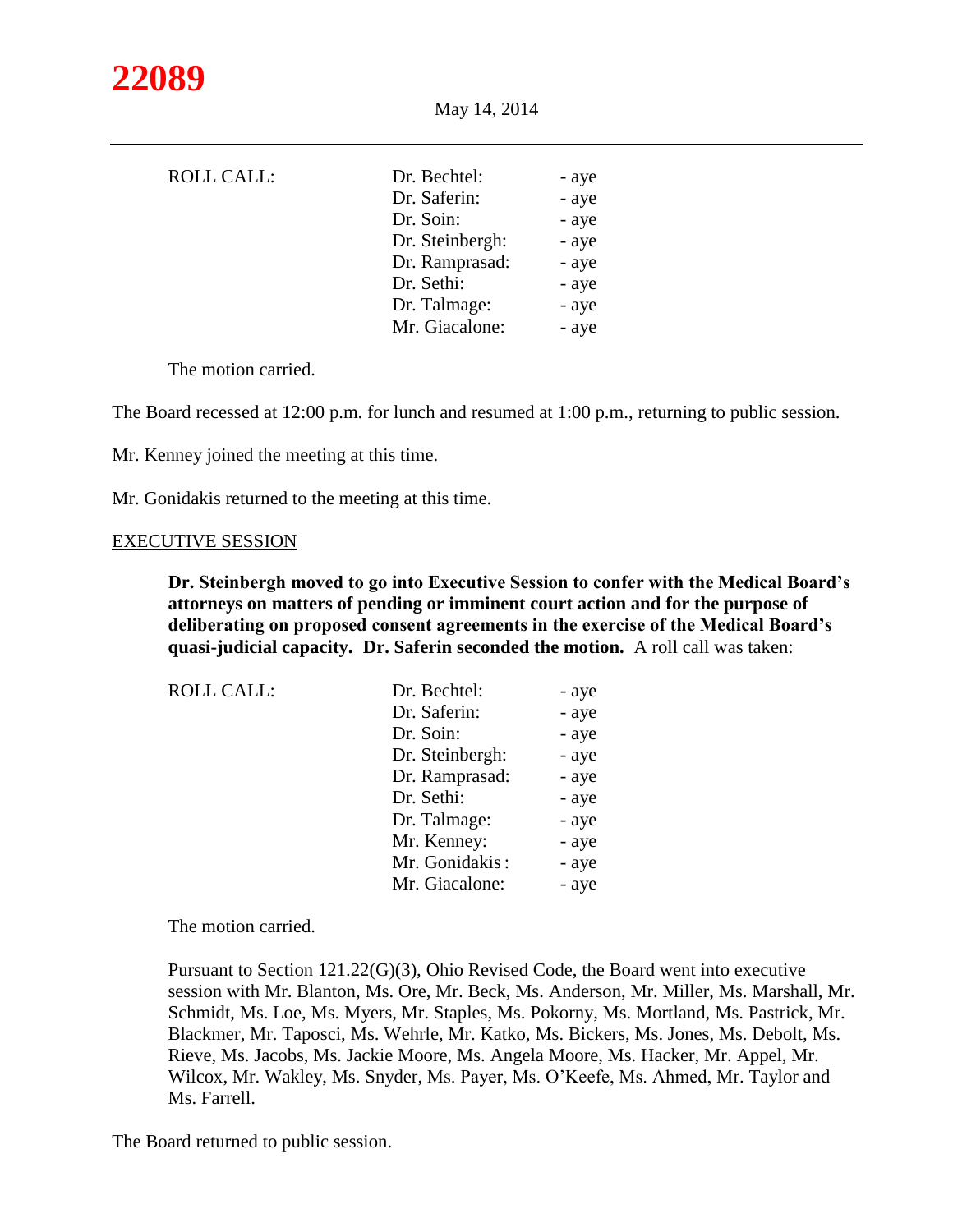#### RATIFICATION OF SETTLEMENT AGREEMENTS

# **Edwin F. Bath, M.D. – Voluntary Permanent Surrender of Certificate to Practice Medicine and Surgery**

**Dr. Steinbergh moved to ratify the Voluntary Permanent Surrender of Certificate to Practice Medicine and Surgery in Ohio for Dr. Bath. Dr. Sethi seconded the motion.** A roll call was taken:

| <b>ROLL CALL:</b> | Dr. Bechtel:    | - abstain |
|-------------------|-----------------|-----------|
|                   | Dr. Saferin:    | - aye     |
|                   | Dr. Soin:       | - aye     |
|                   | Dr. Steinbergh: | - aye     |
|                   | Dr. Ramprasad:  | - aye     |
|                   | Dr. Sethi:      | - aye     |
|                   | Dr. Talmage:    | - abstain |
|                   | Mr. Kenney:     | - aye     |
|                   | Mr. Gonidakis:  | - aye     |
|                   | Mr. Giacalone:  | - aye     |
|                   |                 |           |

The motion carried.

# **Mary V. Mustain, M.D. – Voluntary Permanent Withdrawal of Application to Practice Medicine and Surgery**

**Dr. Steinbergh moved to ratify the Voluntary Permanent Withdrawal of Application to Practice Medicine and Surgery in Ohio for Dr. Mustain. Dr. Saferin seconded the motion.** A roll call was taken:

| <b>ROLL CALL:</b> | Dr. Bechtel:    | - abstain |
|-------------------|-----------------|-----------|
|                   | Dr. Saferin:    | - aye     |
|                   | Dr. Soin:       | - aye     |
|                   | Dr. Steinbergh: | - aye     |
|                   | Dr. Ramprasad:  | - aye     |
|                   | Dr. Sethi:      | - aye     |
|                   | Dr. Talmage:    | - abstain |
|                   | Mr. Kenney:     | - aye     |
|                   | Mr. Gonidakis:  | - aye     |
|                   | Mr. Giacalone:  | - aye     |
|                   |                 |           |

The motion carried.

# **Emmart Y. Hoy, D.O. – Voluntary Permanent Surrender/Permanent Revocation of Certificate to Practice Medicine and Surgery**

**Dr. Steinbergh moved to ratify the Voluntary Permanent Surrender/Permanent Revocation of Certificate to Practice Medicine and Surgery in Ohio for Dr. Hoy. Dr.**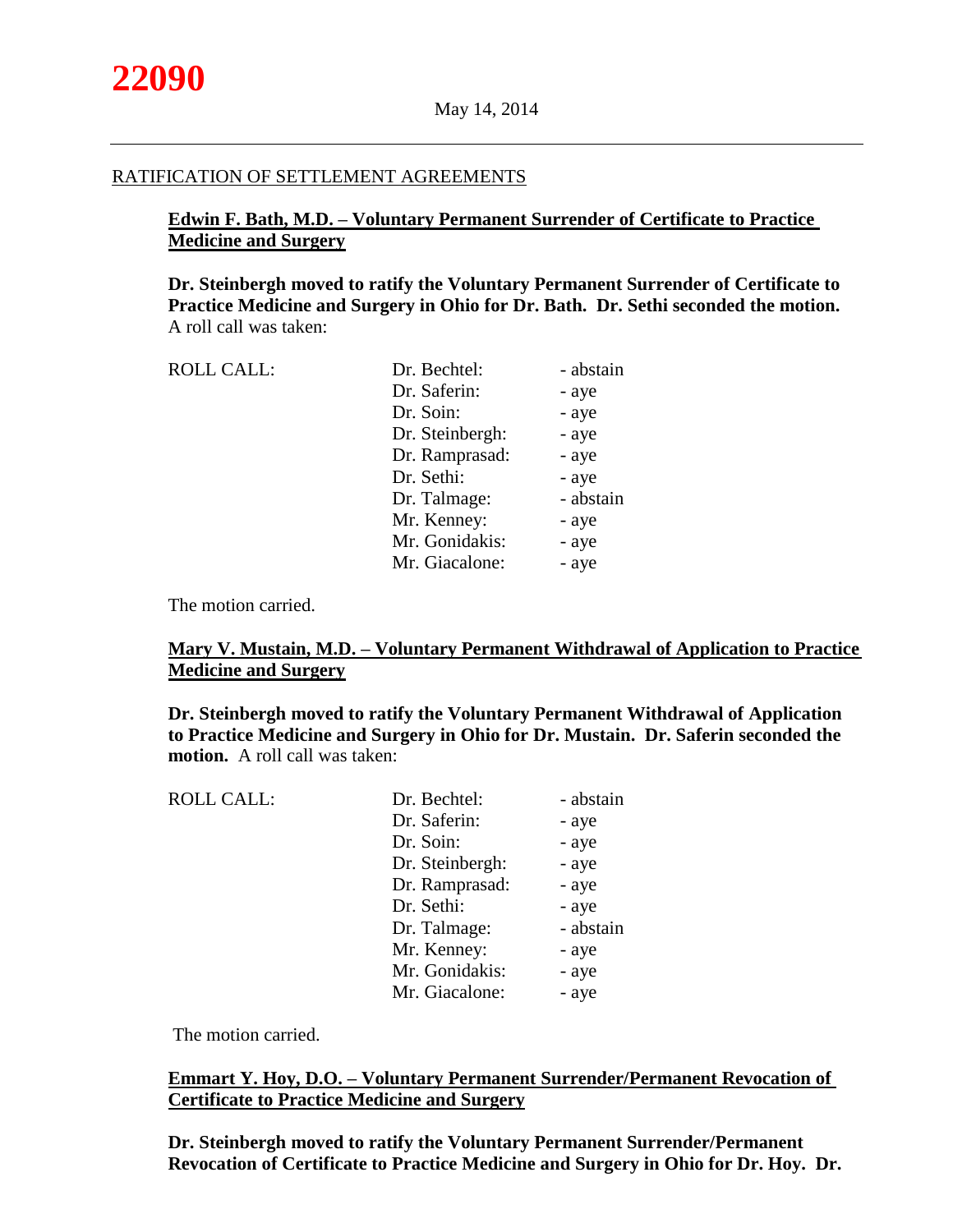

**Soin seconded the motion.** A roll call was taken:

| <b>ROLL CALL:</b> | Dr. Bechtel:    | - abstain |
|-------------------|-----------------|-----------|
|                   | Dr. Saferin:    | - aye     |
|                   | Dr. Soin:       | - aye     |
|                   | Dr. Steinbergh: | - aye     |
|                   | Dr. Ramprasad:  | - aye     |
|                   | Dr. Sethi:      | - aye     |
|                   | Dr. Talmage:    | - abstain |
|                   | Mr. Kenney:     | - aye     |
|                   | Mr. Gonidakis:  | - aye     |
|                   | Mr. Giacalone:  | - aye     |

The motion carried.

# **Joseph Sirkin, M.D. - Voluntary Permanent Surrender of Certificate to Practice Medicine and Surgery**

**Dr. Steinbergh moved to ratify the Voluntary Permanent Surrender of Certificate to Practice Medicine and Surgery for Dr. Sirkin. Dr. Soin seconded the motion.** A roll call was taken:

| <b>ROLL CALL:</b> | Dr. Bechtel:    | - abstain |
|-------------------|-----------------|-----------|
|                   | Dr. Saferin:    | - aye     |
|                   | Dr. Soin:       | - aye     |
|                   | Dr. Steinbergh: | - aye     |
|                   | Dr. Ramprasad:  | - aye     |
|                   | Dr. Sethi:      | - aye     |
|                   | Dr. Talmage:    | - abstain |
|                   | Mr. Kenney:     | - aye     |
|                   | Mr. Gonidakis:  | - aye     |
|                   | Mr. Giacalone:  | - aye     |
|                   |                 |           |

The motion carried.

## **Lillian F. Lewis, M.D. – Step I Consent Agreement**

**Dr. Steinbergh moved to ratify the Step I Consent Agreement for Dr. Lewis. Dr. Soin seconded the motion.** A roll call was taken:

| <b>ROLL CALL:</b> | Dr. Bechtel:    | - abstain |
|-------------------|-----------------|-----------|
|                   | Dr. Saferin:    | - aye     |
|                   | Dr. Soin:       | - aye     |
|                   | Dr. Steinbergh: | - aye     |
|                   | Dr. Ramprasad:  | - aye     |
|                   | Dr. Sethi:      | - aye     |
|                   | Dr. Talmage:    | - abstain |
|                   | Mr. Kenney:     | - aye     |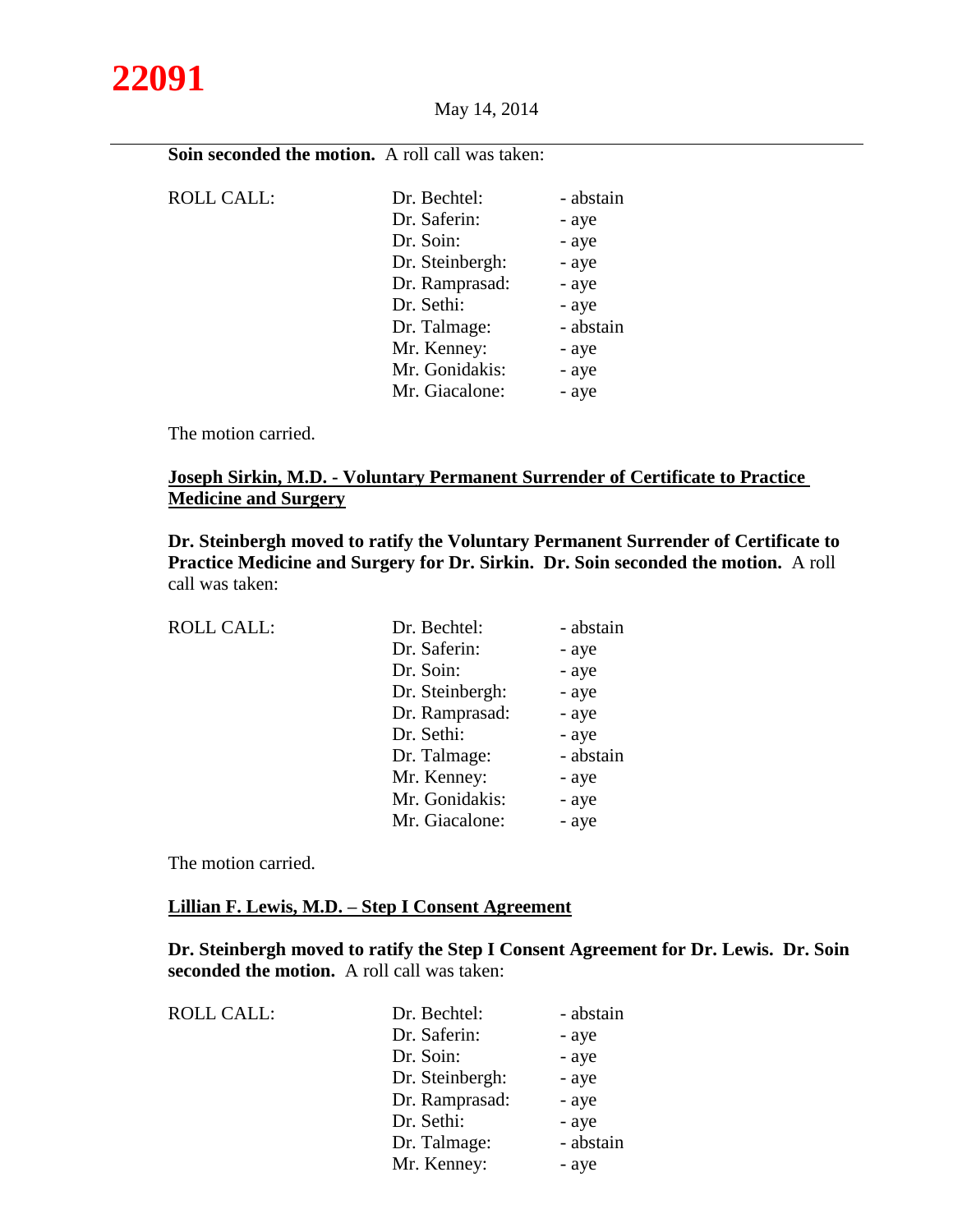| Mr. Gonidakis: | - aye |
|----------------|-------|
| Mr. Giacalone: | - aye |

The motion carried.

## **Jeffrey C. Maludy, M.D. – Consent Agreement**

**Dr. Steinbergh moved to ratify the Consent Agreement for Dr. Maludy. Dr. Soin seconded the motion.** A roll call was taken:

| <b>ROLL CALL:</b> | Dr. Bechtel:    | - abstain |
|-------------------|-----------------|-----------|
|                   | Dr. Saferin:    | - aye     |
|                   | Dr. Soin:       | - aye     |
|                   | Dr. Steinbergh: | - aye     |
|                   | Dr. Ramprasad:  | - aye     |
|                   | Dr. Sethi:      | - aye     |
|                   | Dr. Talmage:    | - abstain |
|                   | Mr. Kenney:     | - aye     |
|                   | Mr. Gonidakis:  | - aye     |
|                   | Mr. Giacalone:  | - aye     |
|                   |                 |           |

The motion carried.

# **Haidee I. Pidor, M.D. – Non-Permanent Withdrawal of Application for Medical Licensure**

# **Dr. Steinbergh moved to ratify the Non-Permanent Withdrawal of Application for Medical Licensure in Ohio for Dr. Pidor. Dr. Soin seconded the motion.** A roll call was taken:

| <b>ROLL CALL:</b> | Dr. Bechtel:    | - abstain |
|-------------------|-----------------|-----------|
|                   | Dr. Saferin:    | - aye     |
|                   | Dr. Soin:       | - aye     |
|                   | Dr. Steinbergh: | - aye     |
|                   | Dr. Ramprasad:  | - aye     |
|                   | Dr. Sethi:      | - aye     |
|                   | Dr. Talmage:    | - abstain |
|                   | Mr. Kenney:     | - aye     |
|                   | Mr. Gonidakis:  | - aye     |
|                   | Mr. Giacalone:  | - aye     |
|                   |                 |           |

The motion carried.

#### **Shannon L. Swanson, D.O. – Consent Agreement**

**Dr. Steinbergh moved to ratify the Consent Agreement with Dr. Swanson. Dr. Soin seconded the motion.** A roll call was taken: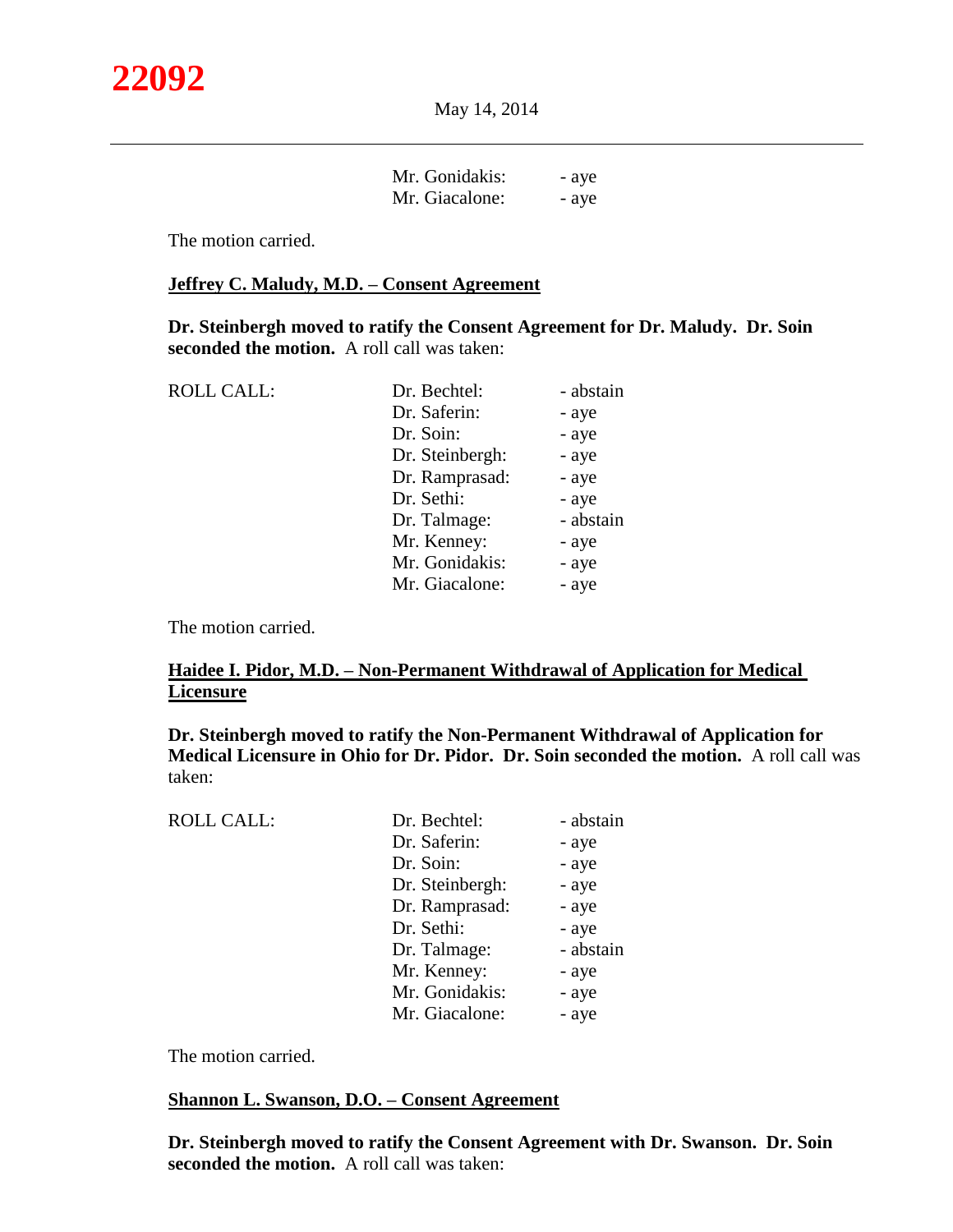| <b>ROLL CALL:</b> | Dr. Bechtel:    | - abstain |
|-------------------|-----------------|-----------|
|                   | Dr. Saferin:    | - aye     |
|                   | Dr. Soin:       | - aye     |
|                   | Dr. Steinbergh: | - aye     |
|                   | Dr. Ramprasad:  | - aye     |
|                   | Dr. Sethi:      | - aye     |
|                   | Dr. Talmage:    | - abstain |
|                   | Mr. Kenney:     | - aye     |
|                   | Mr. Gonidakis:  | - aye     |
|                   | Mr. Giacalone:  | - aye     |
|                   |                 |           |

The motion carried.

#### **Michael J. Palma, M.D. – Step II Consent Agreement**

**Dr. Steinbergh moved to ratify the Step II Consent Agreement with Dr. Palma. Dr. Soin seconded the motion.** A roll call was taken:

| <b>ROLL CALL:</b> |
|-------------------|
|-------------------|

| <b>ROLL CALL:</b> | Dr. Bechtel:    | - abstain |
|-------------------|-----------------|-----------|
|                   | Dr. Saferin:    | - aye     |
|                   | Dr. Soin:       | - aye     |
|                   | Dr. Steinbergh: | - aye     |
|                   | Dr. Ramprasad:  | - aye     |
|                   | Dr. Sethi:      | - aye     |
|                   | Dr. Talmage:    | - abstain |
|                   | Mr. Kenney:     | - aye     |
|                   | Mr. Gonidakis:  | - aye     |
|                   | Mr. Giacalone:  | - aye     |
|                   |                 |           |

The motion carried.

#### PROBATIONIONARY REQUESTS

Dr. Ramprasad advised that at this time the Board would consider the probationary requests on the consent agenda. Dr. Ramprasad asked if any Board member wished to discuss a probationary report or probationary request separately.

## **Dr. Saferin moved to accept the Compliance staff's Reports of Conferences and the Secretary and Supervising Member's recommendations as follows:**

- **To grant Mohammad A. Adas, M.D.'s request for approval of Christine D. Ellis, M.D., to serve as the new monitoring physician at Lutheran Services;**
- **To grant Joseph E. Baus, M.D.'s request for reduction in appearances from every three months to every six months, the reduction of drug and alcohol rehabilitation meetings to two per week with a minimum of 10 per month, Daniel**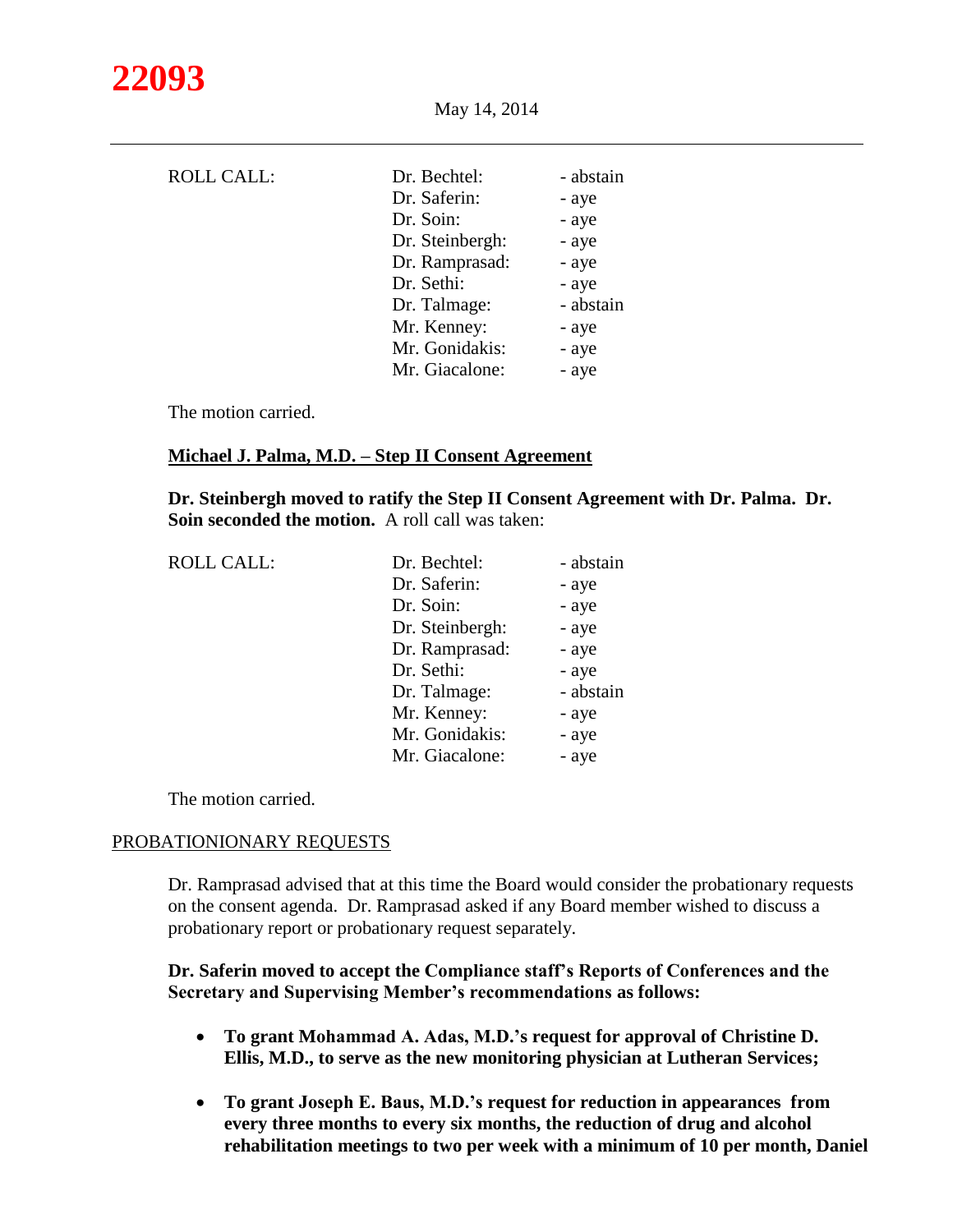**W. Johnson, M.D., to serve as monitoring physician, monitoring all charts during residency;**

- **To grant Sean A. F. Buturla, M.D.'s request for continuance of the terms of the February 13, 2013 Step II Consent Agreement while residing in New Hampshire, approval of the New Hampshire Professionals Health Program (NHPHP) to conduct the monitoring, and discontinuance of the chart review requirement;**
- **To grant David R. Gotham, Jr., D.O.'s request for release from the terms of the January 10, 2007 Consent Agreement;**
- **To grant John S. Henry, M.D.'s request for approval of Jesse Ramirez Ada, M.D., to serve as the monitoring physician, with the review of 10 charts per month, the approval of Catherine Matisi, D.O., to serve as the treating psychiatrist, with the review of 10 charts per month;**
- **To grant Martin R. Hobowsky, D.O.'s request for reduction in appearances from every six months to annually;**
- **To grant John R. Kerns, D.O.'s request for approval of a new breathalyzer administration plan;**
- **To grant Tina Marie D. Nelson, M.D.'s request for approval of Raymond G. Mason, M.D., as monitoring physician, with the monitoring of 10 charts per month;**
- **To grant Sheila S. Paul, D.O.'s request for reduction in appearances from every three months to every six months, discontinuance of the chart review requirement, and discontinuance of the controlled substances log requirement;**
- **To grant Gerald K. Perelman, D.P. M.'s request for reduction in appearances from every three months to every six months;**
- To grant Carol G. Ryan, M.D.'s request for approval of *Intensive Course In Controlled Substance Prescribing* **and** *Intensive Course in Medical Records Keeping,* **administered by Case Western Reserve University;**
- **To grant Donald Ray Savage, Jr., M.D.'s request for approval of** *Professional Boundaries Course***, administered by Professional Boundaries, Inc., required for reinstatement;**
- **To grant David James Shaffer, M.D.'s request for approval of a modified practice plan;**
- **To grant Ronald G. Verrilla, D.P.M.'s request for approval of a one year podiatric preceptorship plan.**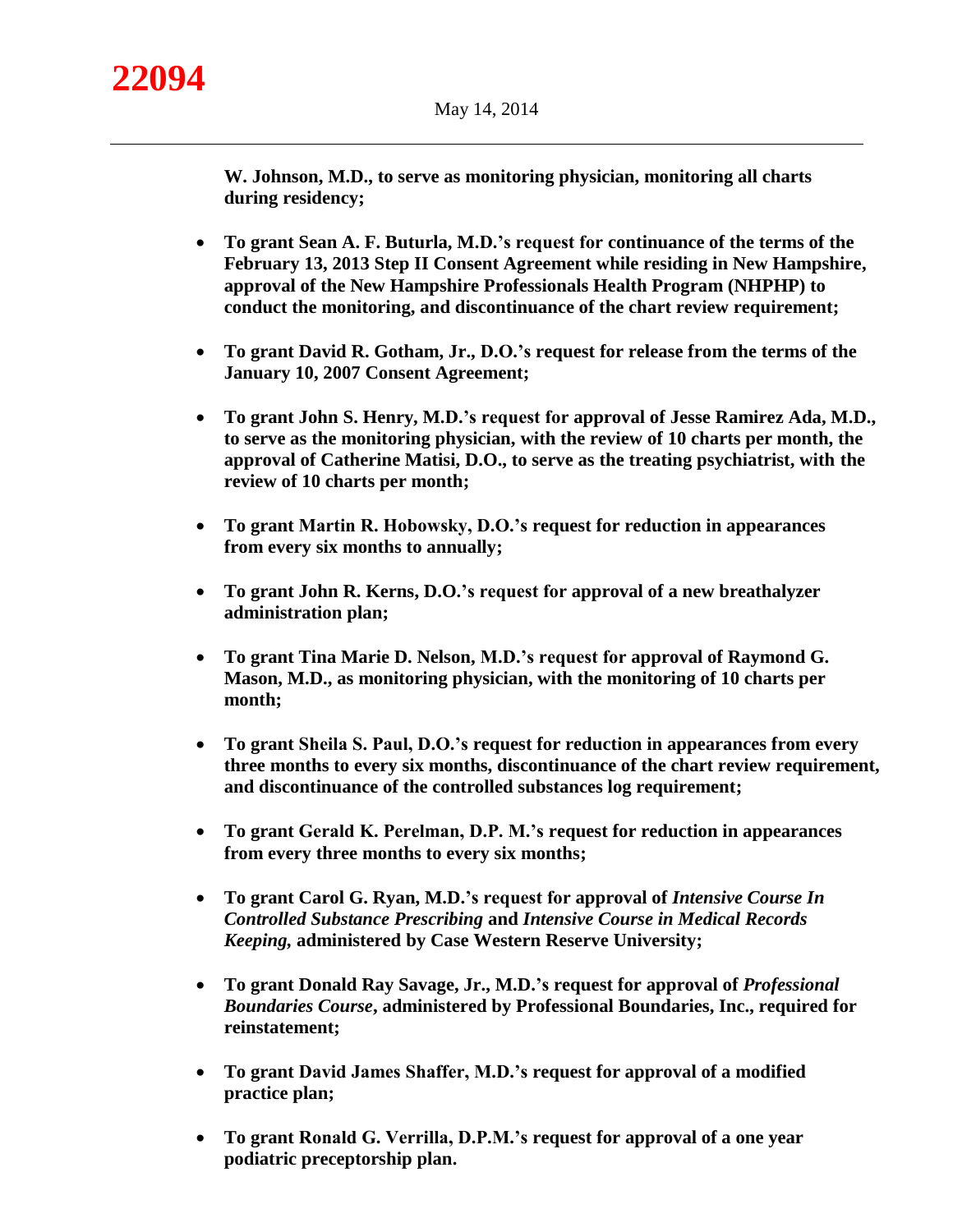

| <b>Dr. Soin seconded the motion.</b> A roll call was taken: |  |
|-------------------------------------------------------------|--|
|-------------------------------------------------------------|--|

| <b>ROLL CALL:</b> | Dr. Bechtel:    | - abstain |
|-------------------|-----------------|-----------|
|                   | Dr. Saferin:    | - aye     |
|                   | Dr. Soin:       | - aye     |
|                   | Dr. Steinbergh: | - aye     |
|                   | Dr. Ramprasad:  | - aye     |
|                   | Dr. Sethi:      | - aye     |
|                   | Dr. Talmage:    | - abstain |
|                   | Mr. Kenney:     | - aye     |
|                   | Mr. Gonidakis:  | - aye     |
|                   | Mr. Giacalone:  | - aye     |

The motion carried.

#### REINSTATEMENT REQUESTS

## **Gary A. Dunlap, D.O.**

Dr. Ramprasad stated that Gary A. Dunlap, D.O., is requesting reinstatement from his license to practice osteopathic medicine in Ohio. Dr. Ramprasad reviewed Dr. Dunlap's history with the Board.

**Dr. Steinbergh moved to approve the request for reinstatement of the license of Gary A. Dunlap, D.O., subject to the probationary terms and conditions as outlined in the May 8, 2013 Board Order for a minimum of five years, to include weekly psychiatric treatment until otherwise directed by the Board, and periodic reviews by an agent of the Board to ensure that Dr. Dunlap maintains a practice environment that is healthy and safe for patients and appropriate for a medical office. Further, to approve John C. Sefton, D.O., to serve as the monitoring physician with the review of 10 charts per week. Dr. Saferin seconded the motion.** A roll call was taken:

| <b>ROLL CALL:</b> | Dr. Bechtel:    | - abstain |
|-------------------|-----------------|-----------|
|                   | Dr. Saferin:    | - aye     |
|                   | Dr. Soin:       | - aye     |
|                   | Dr. Steinbergh: | - aye     |
|                   | Dr. Ramprasad:  | - aye     |
|                   | Dr. Sethi:      | - aye     |
|                   | Dr. Talmage:    | - abstain |
|                   | Mr. Kenney:     | - aye     |
|                   | Mr. Gonidakis:  | - aye     |
|                   | Mr. Giacalone:  | - aye     |
|                   |                 |           |

The motion carried.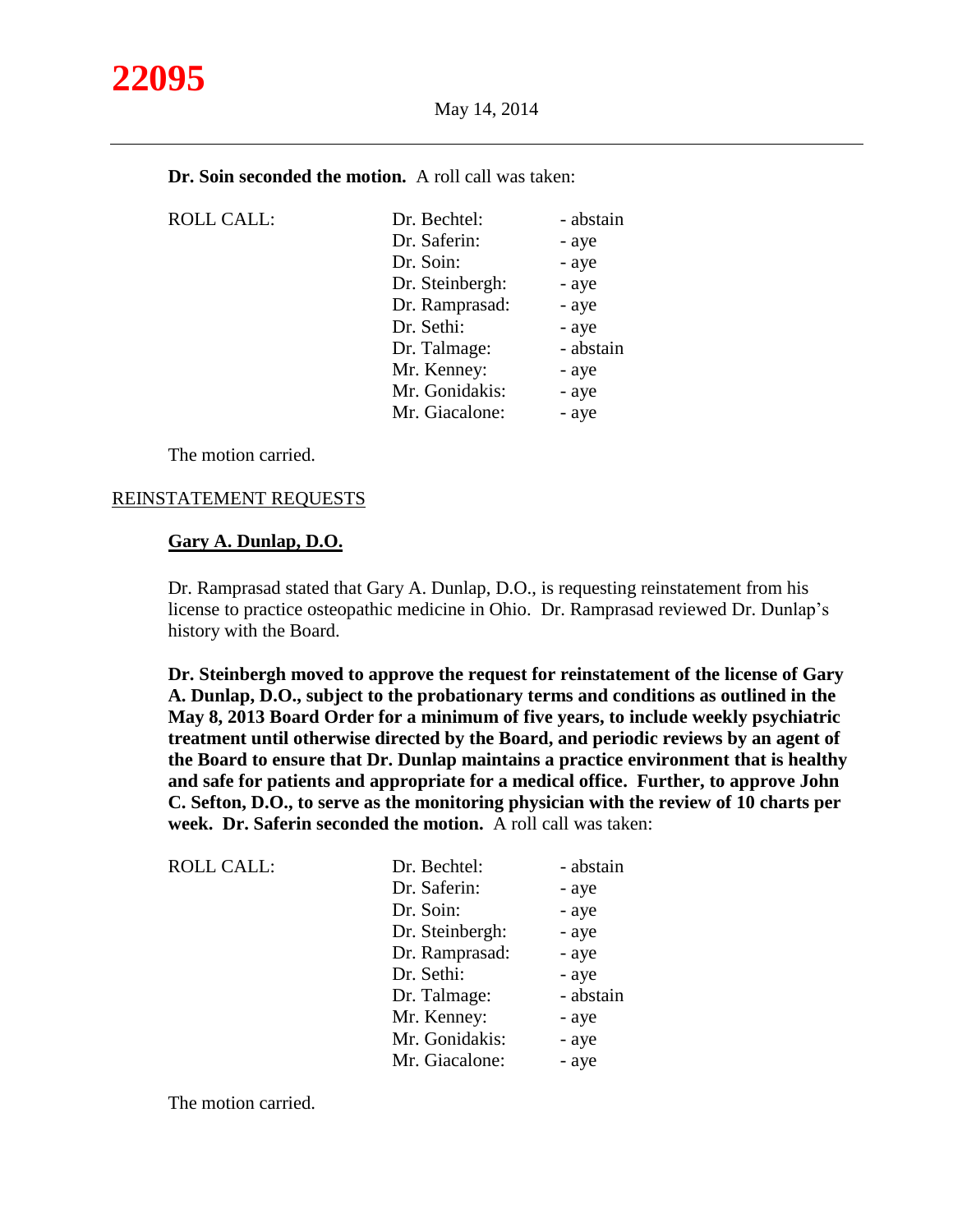### REPORTS AND RECOMMENDATIONS

Dr. Ramprasad announced that the Board would now consider the Reports and Recommendations appearing on its agenda.

Dr. Ramprasad asked whether each member of the Board had received, read and considered the hearing records; the Findings of Fact, Conclusions of Law, Proposed Orders, and any objections filed in the matters of: Abdulrahim Al-Awashez, M.D.; Steven Francis Brezny, M.D.; Joseph Claude Carver, M.D.; Ronald Alan Greeno, M.D.; Joseph Todd Joyner, M.D.; Ramandham Kilaru, M.D.; David Edward Noonan, Jr.; and Bradley Joseph Vargo, D.O.

A roll call was taken:

| <b>ROLL CALL:</b> |  |
|-------------------|--|
|-------------------|--|

| <b>ROLL CALL:</b> | Dr. Bechtel:    | - aye |
|-------------------|-----------------|-------|
|                   | Dr. Saferin:    | - aye |
|                   | Dr. Soin:       | - aye |
|                   | Dr. Steinbergh: | - aye |
|                   | Dr. Ramprasad:  | - aye |
|                   | Dr. Sethi:      | - aye |
|                   | Dr. Talmage:    | - aye |
|                   | Mr. Kenney:     | - aye |
|                   | Mr. Gonidakis:  | - aye |
|                   | Mr. Giacalone:  | - aye |

Dr. Ramprasad asked whether each member of the Board understands that the disciplinary guidelines do not limit any sanction to be imposed, and that the range of sanctions available in each matter runs from dismissal to permanent revocation or permanent denial.

A roll call was taken:

| <b>ROLL CALL:</b> | Dr. Bechtel:    | - aye |
|-------------------|-----------------|-------|
|                   | Dr. Saferin:    | - aye |
|                   | Dr. Soin:       | - aye |
|                   | Dr. Steinbergh: | - aye |
|                   | Dr. Ramprasad:  | - aye |
|                   | Dr. Sethi:      | - aye |
|                   | Dr. Talmage:    | - aye |
|                   | Mr. Kenney:     | - aye |
|                   | Mr. Gonidakis:  | - aye |
|                   | Mr. Giacalone:  | - aye |
|                   |                 |       |

Dr. Ramprasad noted that, in accordance with the provision in section 4731.22(F)(2), Ohio Revised Code, specifying that no member of the Board who supervises the investigation of a case shall participate in further adjudication of the case, the Secretary and Supervising Member must abstain from further participation in the adjudication of any disciplinary matters. In the disciplinary matters before the Board today, Dr. Talmage served as Secretary and Dr. Bechtel served as Supervising Member. In the matter of Steven Francis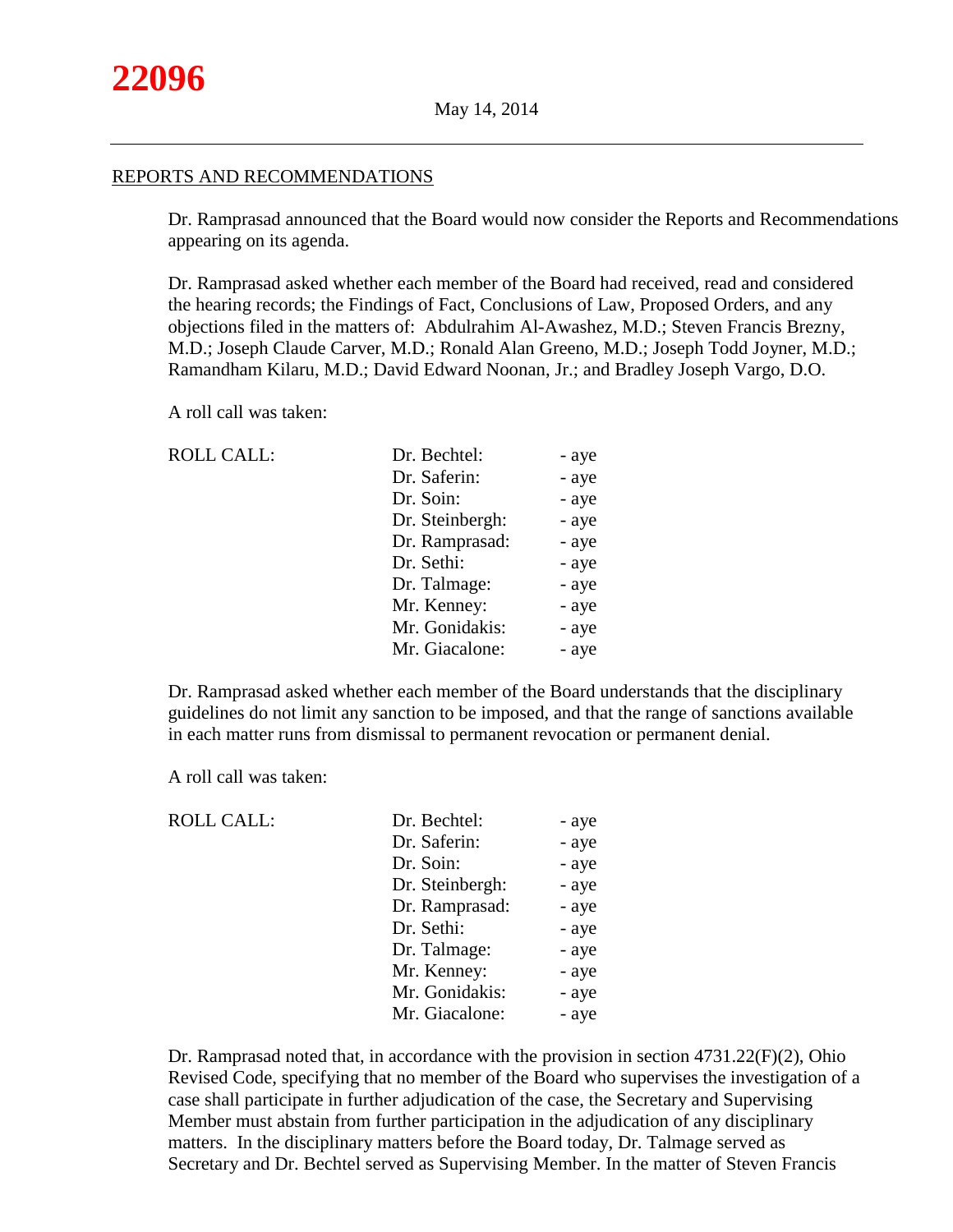

Brezny, M.D., Dr. Steinbergh served as Acting Secretary.

Dr. Ramprasad reminded all parties that no oral motions may be made during these proceedings.

The original Reports and Recommendations shall be maintained in the exhibits section of this Journal.

# **Abdulrahim Al-Awashez, M.D.**

Dr. Ramprasad directed the Board's attention to the matter of Abdulrahim Al-Awashez, M.D., and stated that no objections have been filed. Ms. Blue was the Hearing Examiner.

Dr. Ramprasad continued in saying that a request to address the Board had been filed timely on behalf of Dr. Al-Awashez. Five minutes would be allowed for that address.

Dr. Al-Awashez was represented by his attorney, John Irwin.

Mr. Irwin addressed the Board stating that Dr. Al-Awashez is a native and resident of Saudi Arabia and was unable to attend. Mr. Irwin said while Dr. Al-Awashez was in a training program several years ago and was assigned to a community hospital serving as a locum, Dr. Al-Awashez found himself in a situation where he was not fully apprised of the mechanics of the prescription procedures in Canada and violated local laws regarding signatures of prescriptions. Mr. Irwin stated that Dr. Al-Awashez was reprimanded for those actions and later came to Ohio and applied for his permanent Ohio license. Following Dr. Al-Awashez's disclosure of the Canadian disciplinary action, the Ohio Board cited him for the reprimand. Mr. Irwin noted that Ms. Blue's recommendation was to deny, but not permanently deny, the certificate. Mr. Irwin stated that no objections had been filed and he asked that the Board ratify the Report and Recommendation.

Dr. Ramprasad asked if the Assistant Attorney General wished to respond.

Mr. Wilcox stated that he did wish to respond and addressed the Board saying he believed the Report and Recommendation was thorough and it is the Board's decision as to whether denial or permanent denial is appropriate.

# **Dr. Steinbergh moved to approve and confirm Ms. Blue's Findings of Fact, Conclusions of Law, and Proposed Order in the matter of Dr. Al-Awashez. Dr. Saferin seconded the motion.**

Dr. Saferin reviewed the case with the Board stating that Dr. Al-Awashez was born in 1971 in Saudi Arabia. In 1998, Dr. Al-Awashez obtained his medical degree from King Khalid College of Medicine and Health Sciences in Abha, Saudi Arabia. From 1998 through 2003, Dr. Al-Awashez completed an internship and residency in general surgery at King Khalid University Hospital in Saudi Arabia. From 2003 through 2008, Dr. Al-Awashez completed another residency in general surgery at McGill University Health Center in Quebec, Canada. From 2008 through 2010, Dr. Al-Awashez completed a fellowship in therapeutic endoscopy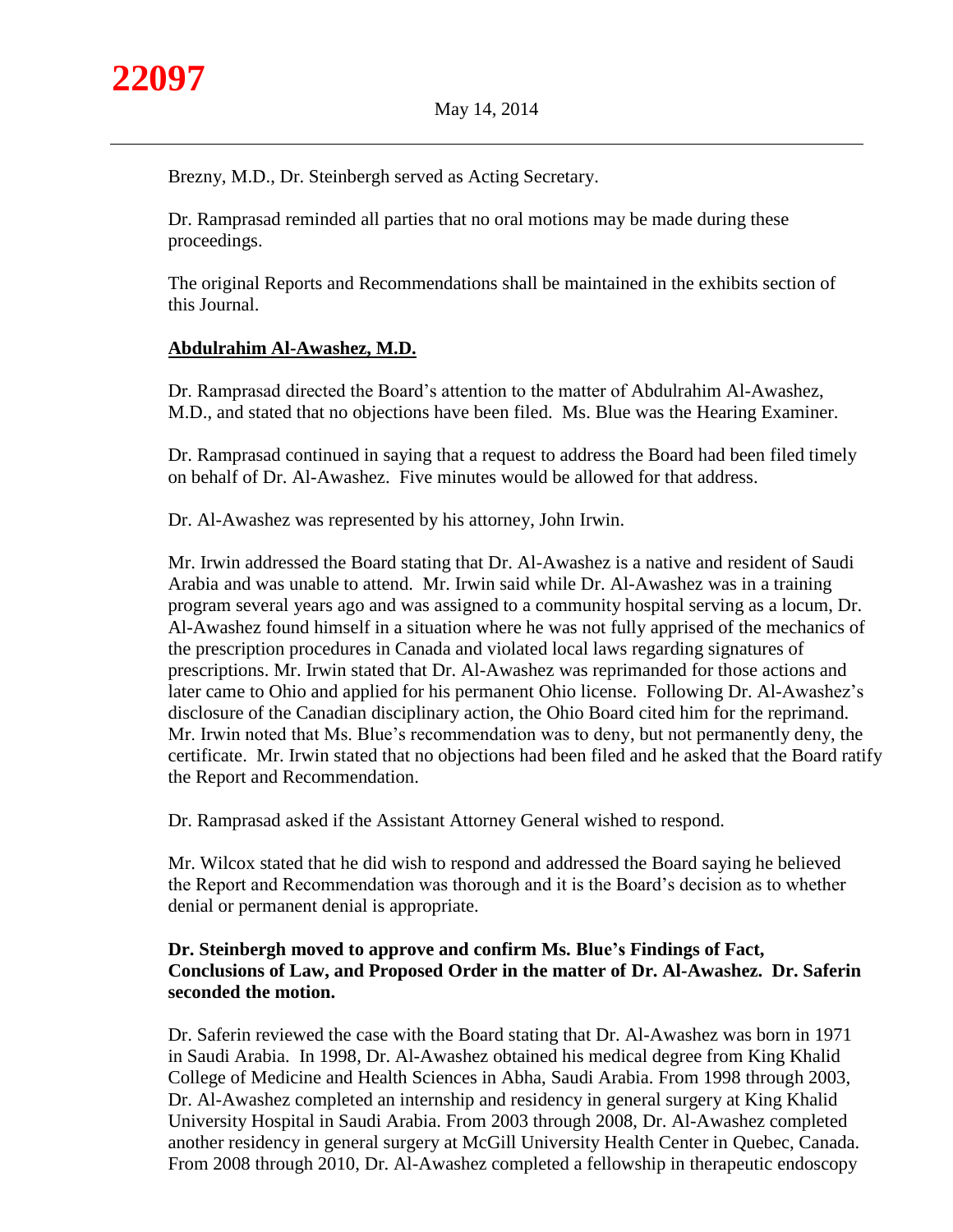at the Queen Elizabeth II Health Science Center in Halifax, Nova Scotia. In 2013, Dr. Al-Awashez completed a clinical fellowship in minimally invasive surgery at the Cleveland Clinic.

Dr. Saferin said that Dr. Al-Awashez holds a full medical license in Saskatchewan province in Canada and a temporary license in Quebec. In February 2012, Dr. Al-Awashez submitted an application for a certificate to practice medicine and surgery in Ohio, which is still pending. In his application, Dr. Al-Awashez answered "Yes" to question number 7, which asks: Has any board, bureau, department, agency or other body, including those in Ohio, in any way limited, restricted, suspended, or revoked any professional license, certificate or registration granted to you; placed you on probation; or imposed a fine, censure or reprimand against you?

Dr. Saferin continued by saying on November 22, the College of Physicians and Surgeons of Nova Scotia issued a reprimand to Dr. Al-Awashez, based on a finding that he wrote prescriptions for monitored drugs on a prescription pad that was issued to another physician, and that Dr. Al-Awashez signed the prescriptions using the name of the other physician. According to the Nova Scotia Order, Dr. Al-Awashez said he was unfamiliar with the prescription system and was working his first day as a locum in a teaching hospital where he did not have residents. Dr. Saferin noted, prior to writing the prescriptions, Dr. Al-Awashez sought out colleagues to write prescriptions for the patients. Dr. Saferin said Dr. Al-Awashez was naïve with respects to the consequences of writing prescriptions and at no time tried to hide his actions.

Dr. Saferin said the relevant statute for this case is Section 2913.31, Ohio Revised Code, Forgery. Dr. Saferin stated that Dr. Al-Awashez made a false statement in the prescription and intentionally and knowingly possessed the false/forged information and these actions constitute a felony in the state of Ohio. Dr. Saferin believes that a first year medical student would know that you should not sign another person's name to a prescription.

# **Dr. Saferin moved to amend the proposed order regarding the application of Abdulrahim Al-Awashez, M.D., for a certificate to practice medicine and surgery in Ohio be permanently denied.** The motion died for lack of a second.

Dr. Steinbergh stated that she would support the proposed order of denial. Dr. Steinbergh noted that the statements that Mr. Irwin and Dr. Saferin said were true, but said that Dr. Al-Awashez did take steps to try to get others to help him with the prescriptions. However, Dr. Steinbergh said that Dr. Al-Awashez made a fatal mistake by taking a prescription pad with someone else's name on it, because he did not have his own. Dr. Steinbergh said that Dr. Al-Awashez forged another physician's name on the prescription for Dilaudid, in every situation, for post-operative pain. Dr. Steinbergh believed that a different solution may have been available and that a pharmacist should have been contacted. Dr. Steinbergh said that Dr. Al-Awashez is a young physician who is not practicing at this time in the United States and if the Board would permanently deny his license, the action may have a domino effect and he may not get his license in any other state. Dr. Steinbergh noted that the Canadian Board reprimanded Dr. Al-Awashez for his actions and said at this particular stage of the physician's career, she felt non-permanent denial was appropriate.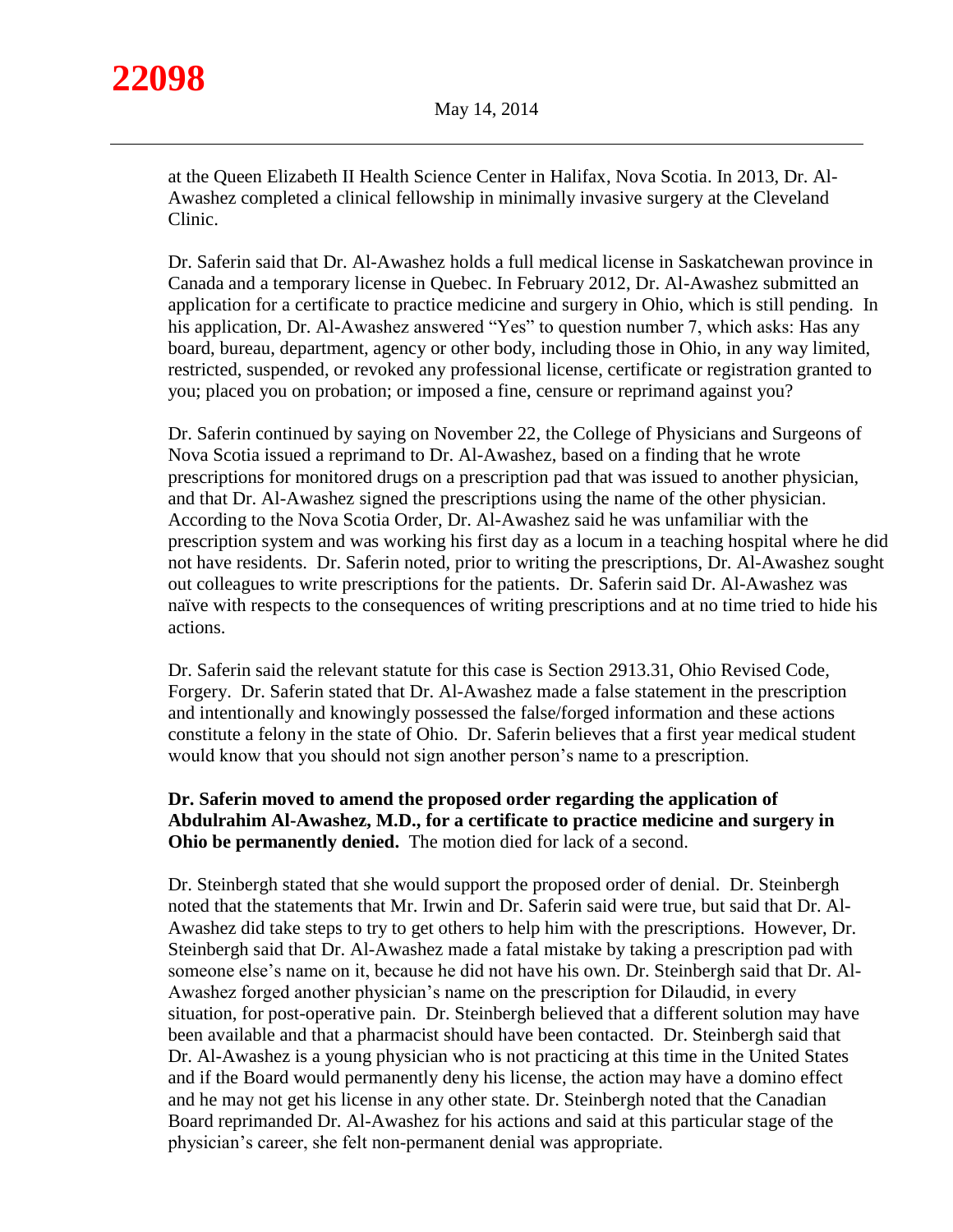

Dr. Ramprasad stated that a pharmacist was contacted who indicated that Dr. Al-Awashez could not write a prescription for narcotics and attach a document explaining the circumstances to the prescription. Even if Dr. Al-Awashez would have stricken the other doctor's name off of the prescription pad, he still could not have written the prescription because of Canada's procedures. Dr. Ramprasad agreed that denial is appropriate and that the actions were wrong, but understood that it was Christmas time and the physician was trying to get patients home.

Dr. Soin agreed saying, although Dr. Al-Awashez's actions were wrong, his intentions were good and not meant to harm or defraud anyone.

Mr. Giacalone agreed, as well, saying that Dr. Al-Awashez did try to get the prescription the right way and when he was unsuccessful, unfortunately made the wrong decision.

A roll call was taken on the motion to approve:

| <b>ROLL CALL:</b> | Dr. Bechtel:    | - abstain |
|-------------------|-----------------|-----------|
|                   | Dr. Saferin:    | - nay     |
|                   | Dr. Soin:       | - aye     |
|                   | Dr. Steinbergh: | - aye     |
|                   | Dr. Ramprasad:  | - aye     |
|                   | Dr. Sethi:      | - aye     |
|                   | Dr. Talmage:    | - abstain |
|                   | Mr. Kenney:     | - aye     |
|                   | Mr. Gonidakis:  | - aye     |
|                   | Mr. Giacalone:  | - aye     |

The motion carried.

# **Steven Francis Brezny, M.D.**

Dr. Ramprasad directed the Board's attention to the matter of Steven Francis Brezny, M.D., and stated that objections have been filed. Ms. Blue was the Hearing Examiner.

Dr. Ramprasad continued in saying that a request to address the Board had been filed timely on behalf of Dr. Brezny. Five minutes would be allowed for that address.

Dr. Brezny was represented by his attorney, Beth Collis.

Ms. Collis addressed the Board saying this is the third time that she and her client have appeared before them on the same issue and she urged the Board to reinstate Dr. Brezny's license. Ms. Collis reviewed the case saying that the Board suspended Dr. Brezny's license in 2011 for failure to submit to a mental health evaluation. Since that time, Ms. Collis said, Dr. Brezny has submitted to three evaluations from Board approved psychiatrists who have all found that he is fit to return to practice.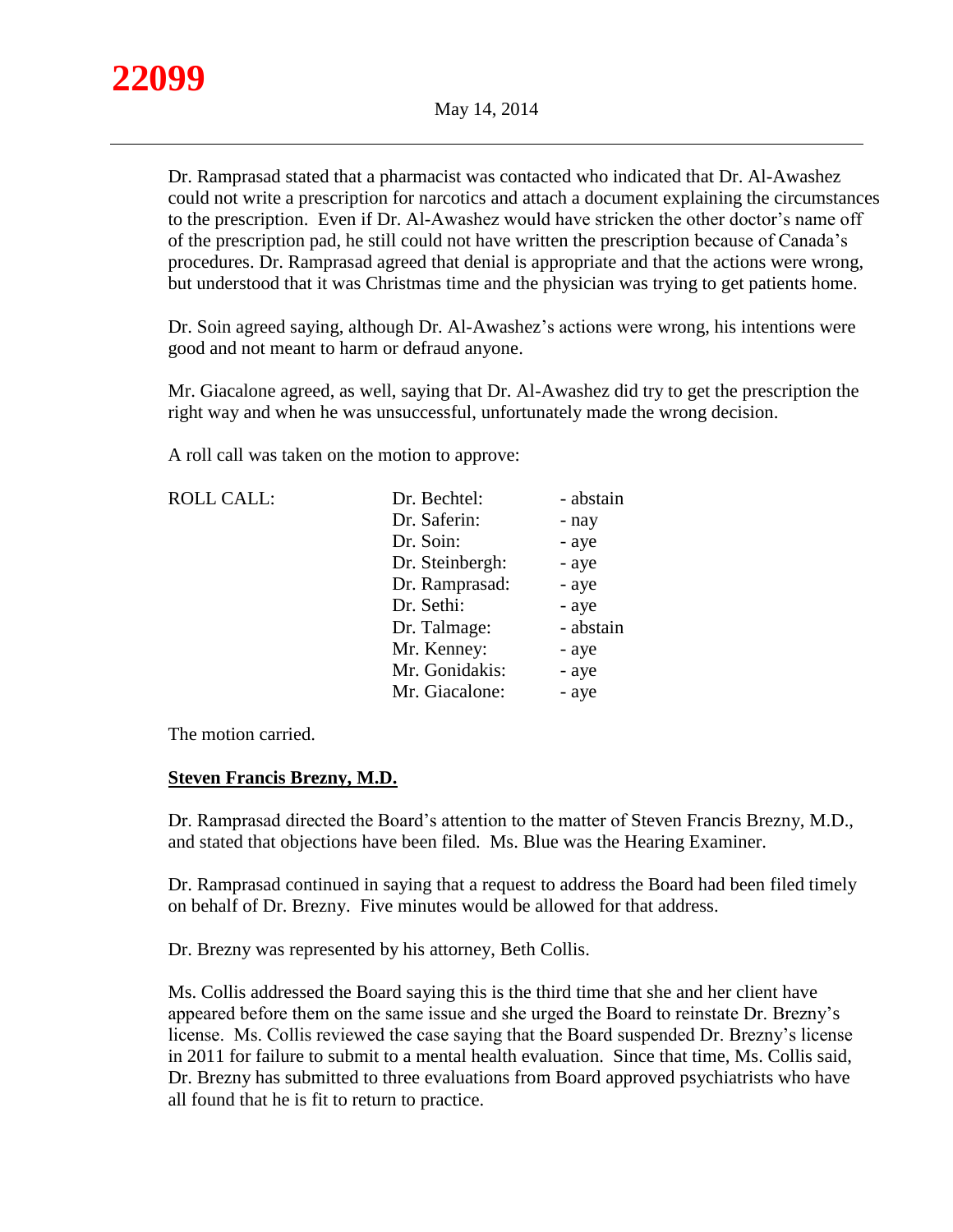# **22100**

Ms. Collis said the case was heard in 2011 by Hearing Examiner Davidson who concluded in the report specific conditions for the reinstatement of Dr. Brezny's license. One of those conditions was to comply with a subpoena request and Ms. Collis indicated that Dr. Brezny has provided many of the documents, but said, as the Board knows, many of the documents cannot be retrieved because they are on a database of a computer that cannot be accessed.

Ms. Collis stated that Dr. Brezny then came to a second hearing before the Board, that time before Hearing Examiner Porter, who reviewed all the evidence and determined it was impossible to comply with the subpoena request and the request should be deleted from the Board Order. Ms. Collis indicated that the Board disagreed with the finding and sent Dr. Brezny back to receive more assistance to retrieve the requested records. Ms. Collis said that Dr. Brezny went to more experts to try and have the data retrieved from the computer.

Ms. Collis said that they were in front of the Board at the present time, after appearing before Hearing Examiner Blue, who reviewed all of the evidence and agreed with Mr. Porter, saying that obtaining the records from that computer is impossible. Ms. Collis noted that Mr. Appel had also filed objections in this case and in his objections is asking the Board to find it is not impossible for the records to be obtained, despite the fact that there had never been one expert testify that those records are accessible from that computer. Ms. Collis said she did, however, agree with Mr. Appel's statement that the Board reinstate Dr. Brezny's license. Ms. Collis stated that Dr. Brezny's license had been suspended for over three years, he is mentally fit to practice, and two Hearing Examiners have found that it is impossible to comply with one of the conditions of the reinstatement order. Ms. Collis concluded by saying the Board is without justification to continue to keep Dr. Brezny's license suspended and urged the Board to reinstate it.

Dr. Brezny addressed the Board, thanked them for the opportunity and said that he is asking for reinstatement of his license. He stated that the one remaining issue in his case is the request for 37 patient medical records, records that were kept on a server that is over 12 years old and began failing years ago. Dr. Brezny indicated that since the July 2011 Order, he has taken exhaustive steps to retrieve those records, including evaluations from three different computer experts. Dr. Brezny noted that the Board's IT department was unable to access the records, and the State's Bureau of Criminal Identification & Investigation (BCI & I) computer experts were unable to access the data on the hard drive. Dr. Brezny said, five different computer experts have been unable to retrieve the records and two different Hearing Examiners have recommended that the provisions for medical records, as a condition of reinstatement be deleted due to impossibility. Dr. Brezny suggested that the Board may say it is theoretical that one could retrieve the records, but after two different hearings on this matter, the state did not had one computer expert testify that the records could be retrieved. Dr. Brezny said the server was provided to the Board for 10 months and no one was able to access the records during that time. Even with unlimited financial resources to pay for forensic examination, the server cannot be returned to the point where the records could be accessed.

Dr. Brezny said the records were requested by patients who could not obtain them when he was locked out of his office, due to a landlord dispute. Dr. Brezny stated there had been no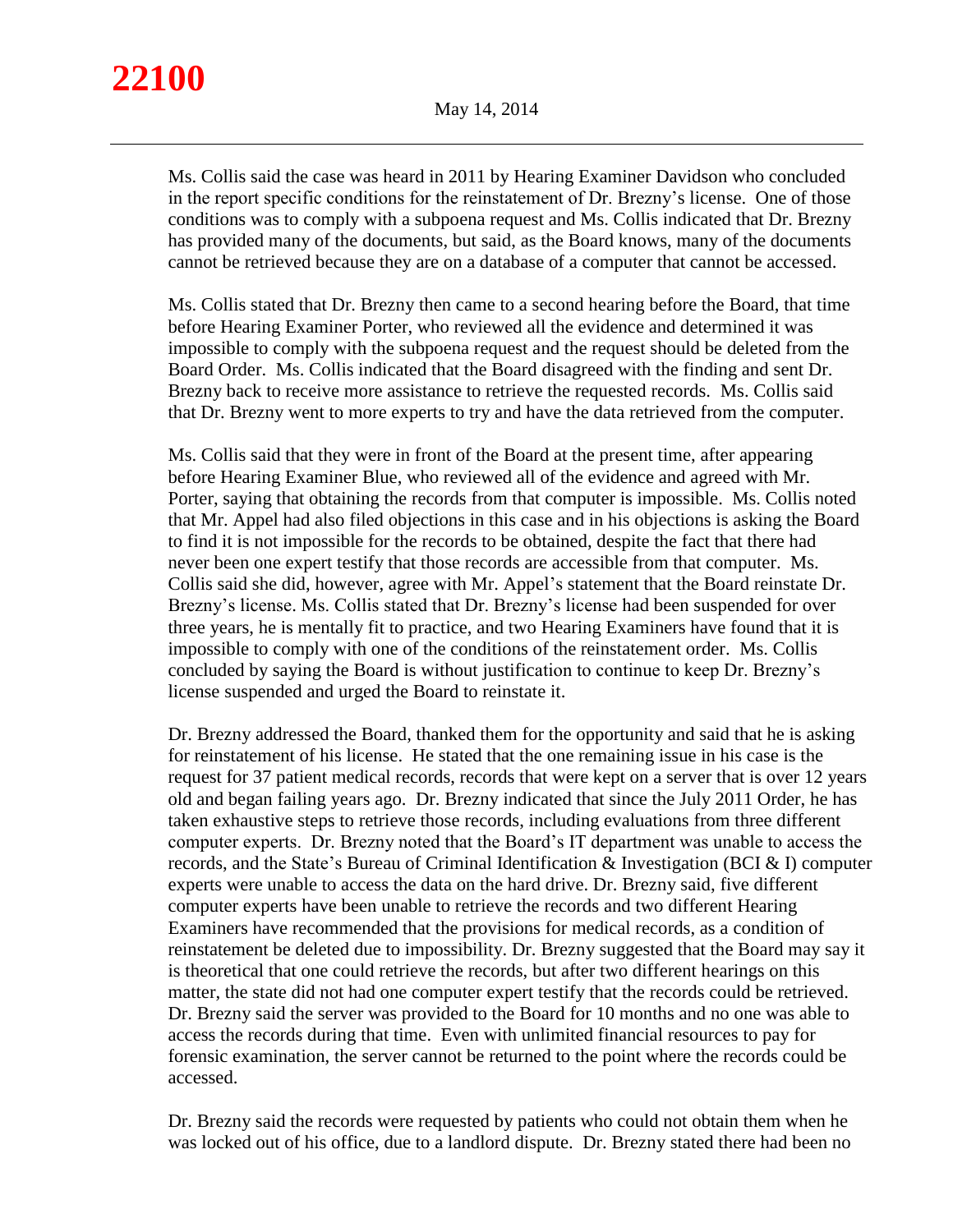complaint of substandard care, and indicated Hearing Examiner Davidson said in her report, "In this matter, there is no evidence of specific harm to a specific patient."

Dr. Brezny reminded the Board of its mission to protect the public and said he found it hard to understand how preventing him from practicing due to irretrievable medical records, serves that purpose. To continue his suspension for unattainable medical records is unreasonable and unfair, said Dr. Brezny. He feels it is punitive and contrary to the best efforts of the Board to continue the suspension. Dr. Brezny concluded by saying he supports the reports of Hearing Examiner Porter, Hearing Examiner Blue, and all the computer experts who have ruled in regards to this requirement. Dr. Brezny asked the Board to immediately restore his license.

Dr. Ramprasad asked if the Assistant Attorney General wished to respond.

Senior Assistant Attorney General Appel stated that he did wish to respond and addressed the Board saying that the respondents and he agrees that Dr. Brezny should have his license reinstated. Mr. Appel said that Dr. Brezny's license had been suspended since February of 2011, and that was adequate punishment for not complying with the subpoena. However, Mr. Appel did want to comment on a few of Dr. Brezny's statements. Mr. Appel stated that a computer expert, Dale Harding, who was hired by Dr. Brezny testified that the next step to retrieve the data is to send it to a forensic data recovery company. Mr. Appel continued by saying that the company would take platters out of the hard drive in a clean room and would put the information into a new hard drive. Mr. Appel said that the computer expert said the process would be expensive and could cost approximately \$5,000, although he had seen it cost up to \$15,000. Therefore, accessing the data may still be possible.

Mr. Appel stated that the Board subpoenaed the records from Dr. Brezny on October 5, 2010 and gave him until October 26, 2010 to provide the patient records, but he failed to do so. Ultimately, Mr. Appel said, the Board wants to know if Dr. Brezny is a good doctor and that cannot be determined without the necessary patient records for review. Mr. Appel said although Dr. Brezny had not taken the step to pay a forensic data recovery company to try and access the records, which may or may not be successful, the Board should grant his reinstatement.

# **Dr. Saferin moved to approve and confirm Ms. Blue's Findings of Fact, Conclusions of Law, and Proposed Order in the matter of Dr. Brezny. Dr. Soin seconded the motion.**

Dr. Ramprasad stated that he would now entertain discussion in this matter.

Mr. Gonidakis highlighted the case by discussing some of Dr. Brezny's statements from the records. Mr. Gonidakis said that Dr. Brezny admitted he had the documents electronically when the Board requested them, but was too busy to provide them because of his outside employment. Mr. Gonidakis said that Dr. Brezny eventually turned over six or seven patient records to the Board and then claimed he no longer had the server, but later admitted that he never asked the landlord if he could retrieve it. Mr. Gonidakis also noted that Dr. Brezny stated in the records he had a strong IT background, had a friend that could help him obtain the records, and discussed the several hundred dollars that was spent on the project.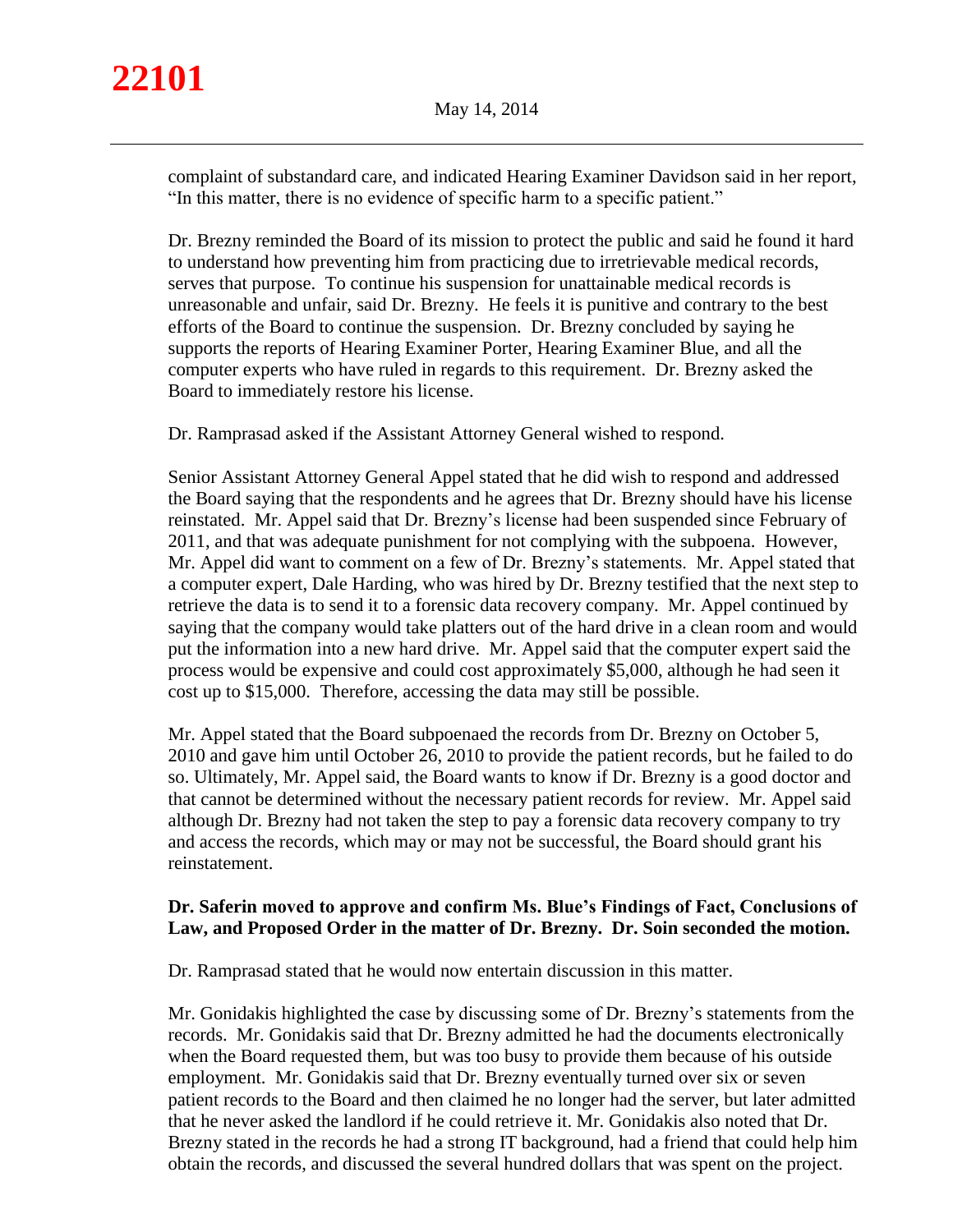Mr. Gonidakis agreed that the server was turned over to the State Medical Board, but said it was not the Board's responsibility to retrieve the records. That task was Dr. Brezny's responsibility. Mr. Gonidakis said the question is whether Dr. Brezny had met the requirements of the Board and the answer is, no. Mr. Gonidakis welcomed the Board's opinion.

Dr. Saferin said that Dr. Brezny disrespected the Board by not turning over the records when requested. The documentation was requested so the Board could determine if Dr. Brezny was in compliance with the standards of care. Dr. Saferin stated he was concerned about what information was contained in the 30 charts that had not been delivered. Dr. Saferin also voiced concerns how Dr. Brezny can continue to safely treat patients if he cannot access their records and what are the guarantees that he will not lose the new records again. Dr. Saferin said if Dr. Brezny had a strong IT background, he should have known to back up the server.

Dr. Saferin supported continuance of the suspension until Dr. Brezny could obtain the requested documentation so the Board can review them and determine what should happen with his license.

Mr. Gonidakis agreed and said that Dr. Brezny had not taken the final step of trying to get the records and should be required to do so to determine whether or not the records can be accessed.

Mr. Giacalone asked if the forensic data recovery expert says it is impossible for the data to be recovered, would the Board be satisfied.

Dr. Saferin indicated if a legitimate data retrieval expert made the determination that the records are irretrievable, then he would be satisfied.

Dr. Ramprasad joined the conversation and said the server was sent to the BCI  $&$  I, who indicated that it would take them too long to try to access the records. Dr. Ramprasad said the Board should consider the three years that Dr. Brezny's license had been suspended is beyond what would normally be done.

Ms. Anderson reviewed the proposed order with the Board and clarified the probationary terms.

Mr. Gonidakis said the fact that Dr. Brezny gave the server to the state should be immaterial as it is not the state's responsibility to help a physician in private practice.

Mr. Kenney suggested tabling the matter until Dr. Brezny gives a forensic data recovery company the chance to see if the files could be retrieved.

Dr. Sethi agreed that he is not satisfied with the statements that the data is not accessible.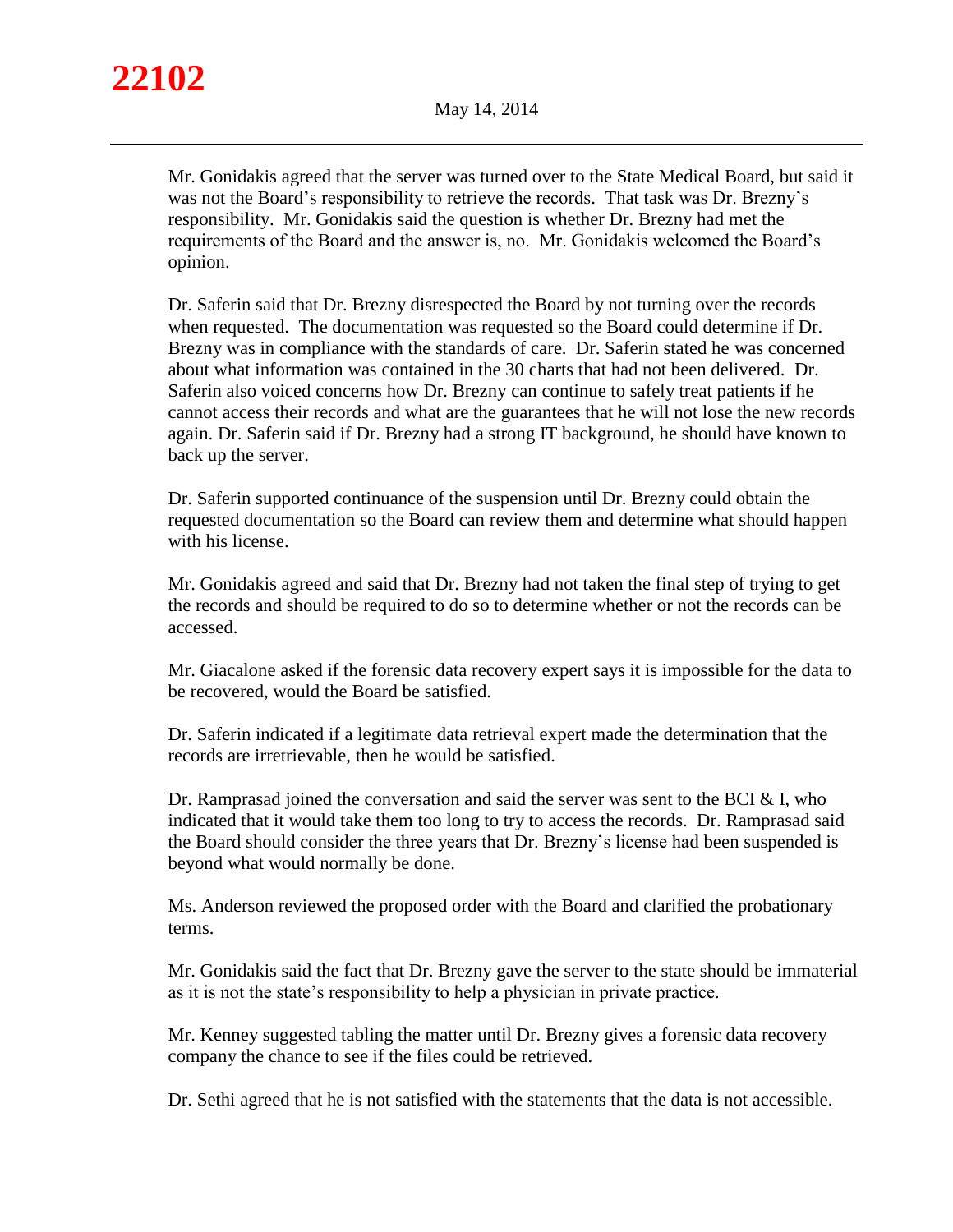

Dr. Saferin stated if the Board reinstates Dr. Brezny's license, the Board would be setting a precedent for non-compliance.

**Dr. Soin moved to table the matter of Dr. Brezny. Mr. Gonidakis seconded the motion.** Drs. Steinbergh and Talmage abstained. All other members voted aye. The motion carried.

# **Joseph Claude Carver, M.D.**

Dr. Ramprasad directed the Board's attention to the matter of Joseph Claude Carver, M.D., and stated that objections had been filed. Ms. Blue was the Hearing Examiner.

Dr. Ramprasad continued in saying that a request to address the Board had been filed timely on behalf of Dr. Carver. Five minutes would be allowed for that address.

Dr. Carver was represented by his attorney, Eric Plinke.

Mr. Plinke addressed the Board by saying that Dr. Carver appeared before the Board in 2012 when Dr. Carver received a revocation order and is now appearing before the Board because he applied for reinstatement. Mr. Plinke wanted to clarify a statement that was in his objections, saying that from the 1990's through early 2000's, Dr. Carver had 13 malpractice cases, not 18, with five settlements and that those cases were reviewed by the Medical Board many years ago. Mr. Plinke said that this case, however, had nothing to do with clinical or medical practice activities, but rather Dr. Carver's convictions were related to statements he made during his bankruptcy in 2005-2006. Mr. Plinke concluded by saying that Dr. Carver has been on the road of personal recovery since that time.

Dr. Carver thanked the board for the opportunity to address them and stated that the process has brought him personal and professional growth, as well as awareness. Dr. Carver said when his license was suspended in 2005, it was at a time very stressful time in his life. Dr. Carver indicated that the processes he experienced to get his license reinstated, started him on the recovery path he remains on today. Dr. Carver said he is not proud of his actions, but the Board probation, courses, counseling and classes he had taken forced him to look in the mirror and taught him to recognize, acknowledge and better manage his personal stressors that adversely affected his behaviors. Dr. Carver said ownership of his own behavior is the cornerstone of ethical thinking and behavior and his poor actions that resulted in convictions were his choices and responsibility alone, but they preceded the remediation that took place in 2006.

Dr. Carver stated that he was thankful for the probationary consent agreement and the steps he had to take, because it helped him put his life and his priorities back together. Dr. Carver indicated that the remediation process taught him to recognize his inability to manage multiple stressors and helped him to develop a plan to safeguard future decision-making, as well as armed him with the skills and techniques, which enabled him to manage his stress successfully. Now, Dr. Carver said, he has demonstrated nearly eight years of clean living, both personally and professionally, and although he has continued to face stressful situations, he has handled the situations in a way expected of a physician and a person in our society, with humility, contrition, grace and dignity.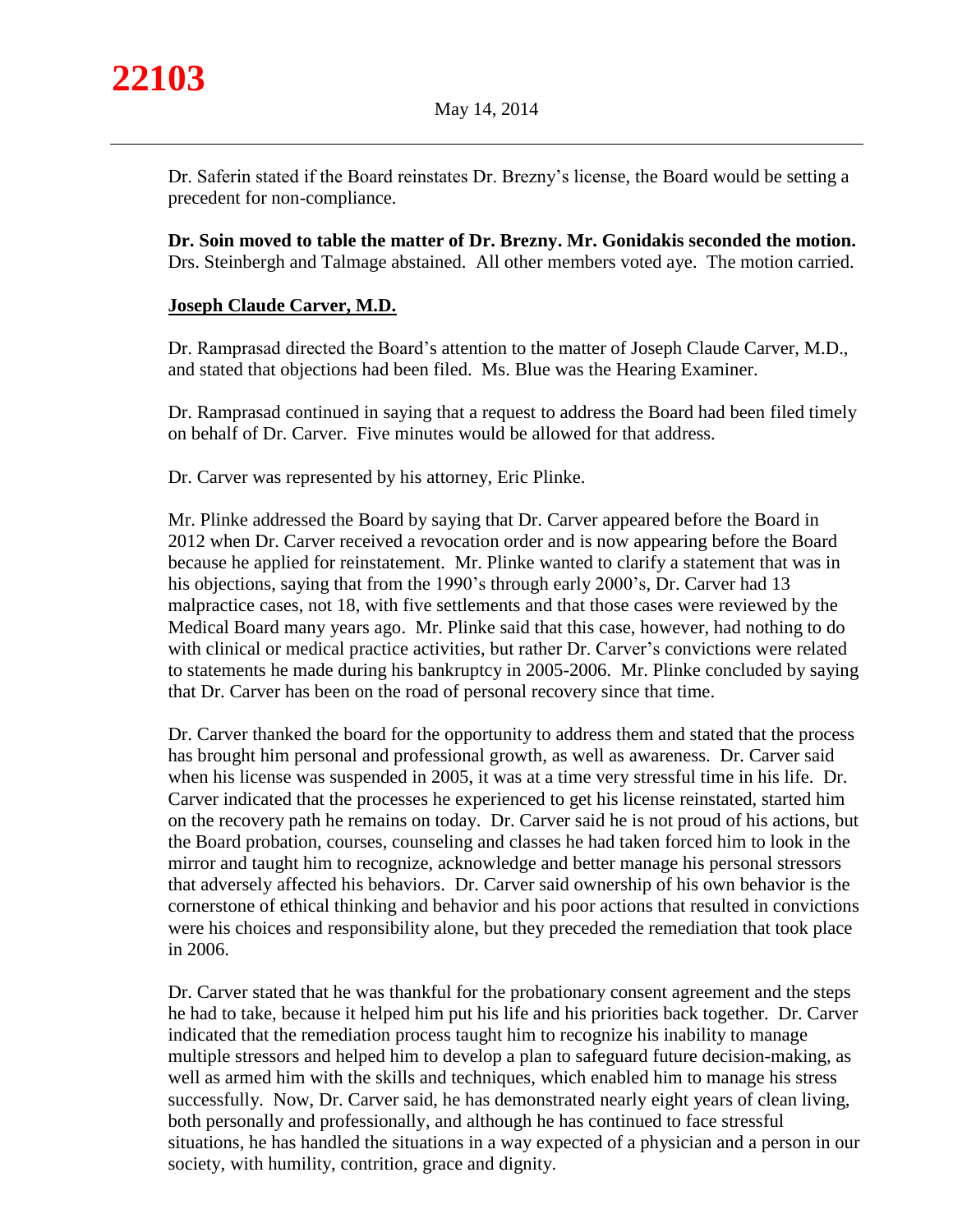Dr. Carver said that he has demonstrated to the Board his fitness to practice medicine by making only good, fully considered, and ethical choices in his life, with a clear commitment to ethical thinking and behavior. Dr. Carver said he believes his colleagues elected him to chief of surgery, because they recognized those qualities and as Chief Deputy Coroner of Fayette County in 2008. Dr. Carver said that while he was incarcerated at a Federal Medical Center, he worked in the hospice unit, caring for and teaching others to care for the sick and dying inmates. Dr. Carver indicated that he was placed in charge of the health and wellness program and taught many classes. Dr. Carver said, since his release in 2013, he has been working three part time jobs to meet his responsibilities and has been in complete compliance with his probation.

Dr. Carver concluded by acknowledging that his past poor choices and behavior have affected him, and most importantly his family, patients and friends. He admitted that he could never make up for the time he lost with those individuals. However, Dr. Carver said, with the blessing of the Board, he can be the man, father, friend, and doctor that is expected of him. Dr. Carver assured the Board that the physician standing before them is not the doctor who was before them more than eight years ago, because that individual was broken, blind and ill equipped. Dr. Carver said he is now healthy, respective, and rehabilitated, with his eyes wide open and armed with the knowledge gained through remediation.

Dr. Carver asked the Board to believe in him and allow him to go back to one of God's greatest gifts - the practice of medicine - for it is one of the greatest privileges he has ever had, only exceeded by the privilege of being a father.

Dr. Ramprasad asked if the Assistant Attorney General wished to respond.

Mr. Wilcox indicated that he did and said the report and recommendation is appropriate and he agrees with denial.

# **Dr. Steinbergh moved to approve and confirm Ms. Blue's Findings of Fact, Conclusions of Law, and Proposed Order, as amended, in the matter of Joseph Claude Carver, M.D. Dr. Sethi seconded the motion.**

Dr. Ramprasad indicated that he would entertain discussion in the matter.

Dr. Soin reviewed the case saying the primary question was, does the Board feel that Dr. Carver has adequately demonstrated clean living such that he is capable of caring for patients in Ohio. Dr. Soin stated that Dr. Carver got his medical degree in 1981 in Guadalajara and in 1984 entered a residency program at Wright State, but was forced to leave the program after being injured in a car accident. Dr. Soin said Dr. Carver subsequently went to another residency program in Cincinnati, but when the hospital merged with another hospital in 1986, there was no position for him. Eventually, Dr. Carver found a residency program in New York and after completing his training, he was in private practice in several locations and had his own practice for about 12 years. Dr. Soin said that Dr. Carver became the Attending Staff Physician and Chief of Surgery at Central Ohio Center for Women's Care in Washington Court House.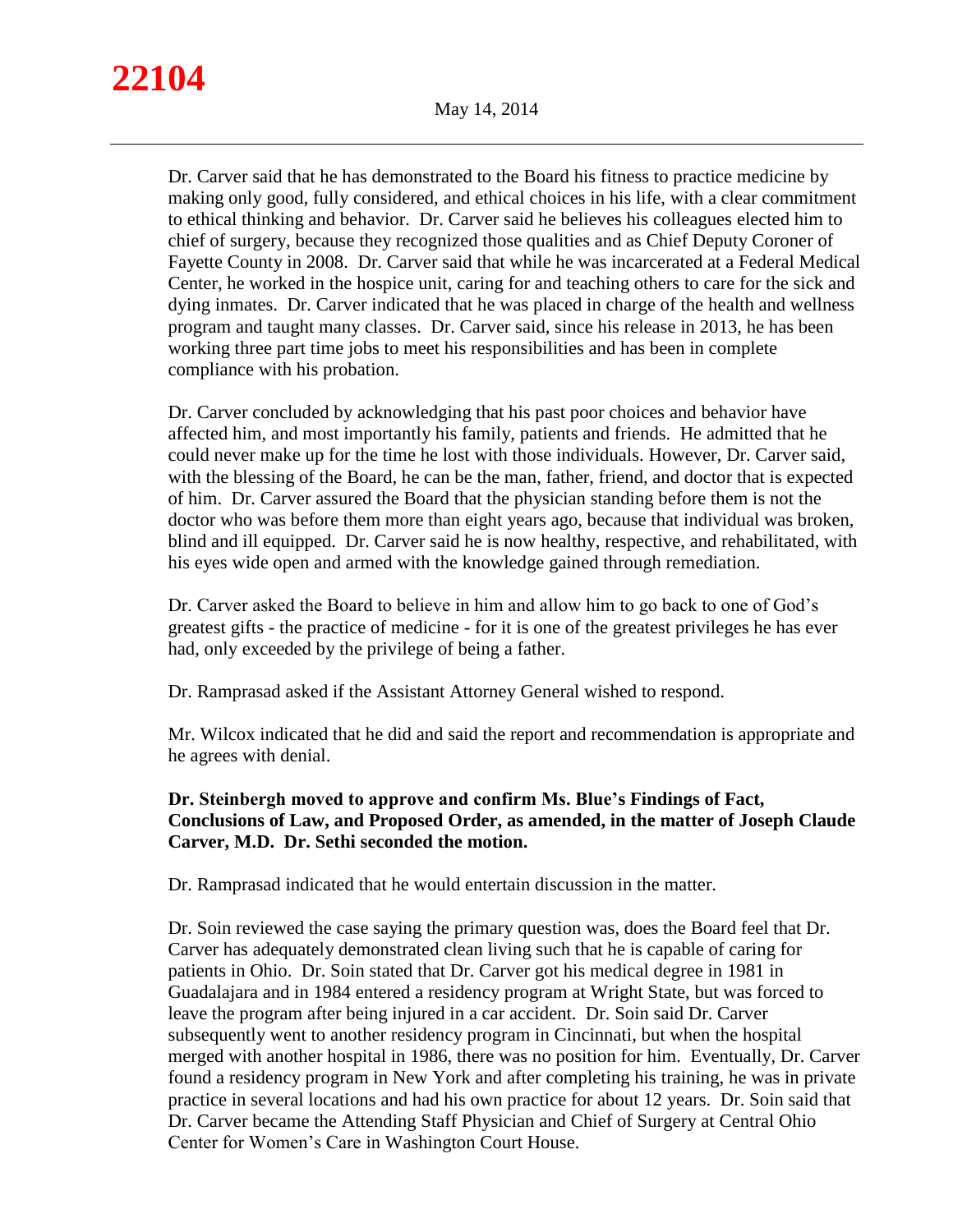Dr. Soin continued by saying that Dr. Carver testified that he last practiced medicine on February 15, 2012 and from February 16, 2012 through mid-July of 2013 was incarcerated in federal prison. Dr. Soin indicated that Dr. Carver testified that since his release from prison, he has been working three part time jobs. On Dr. Carver's application, he answered yes to approximately 12 questions, regarding being disciplined, malpractice and resigning or being terminated from positions, and education related questions.

Dr. Soin said in October of 2005, Dr. Carver entered into a Consent Agreement, which revoked his certificate to practice, stayed the revocation, and suspended his certificate for an indefinite period of time, but not less than one year. Dr. Soin indicated that according to the Consent Agreement, Dr. Carver had interactions with several patients. From April of 2003 to January of 2004, Dr. Carver was engaged in a sexual relationship with a patient.

Dr. Soin said, in 2001, during a Laparoscopic surgery, Dr. Carver found some tissue on a shoe cover and threw the tissue away, along with his surgical glove after folding the tissue inside his glove, without examining it. The nursing staff pulled the tissue out of the trash and sent it to the hospital pathology laboratory, where it was determined to be a portion of the patient's uterine tube, which had been removed without the patient's consent.

Dr. Soin indicated that there was an additional patient involved in this Consent Agreement for Dr. Carver. Dr. Soin said Patient 3 was about to have baby, the fetus was in distress, and Dr. Carver initiated Pitocin and continued it for a while. In the indication of imminent fetal death, Dr. Carver then took the patient back for a C-section.

Dr. Soin then went on to review the criminal conviction, where Dr. Carver gave false testimony under oath in bankruptcy court and was ordered to serve 24 months in federal prison. Dr. Soin indicated that Dr. Carver was ordered to pay restitution of approximately \$160,000, of which he had repaid approximately \$1,000. Dr. Soin also said that Dr. Carver testified that honesty and moral character are important elements in medicine and he provided support statements from colleagues, including the CEO and manager of Tri-State Urgent Care as well as several other physicians who have worked with him recently.

Dr. Soin concluded by saying because Dr. Carver had so many issues, he supports the motion of denial at this time.

Dr. Saferin asked how long the denial would last, saying that Dr. Carver could come back next month.

Ms. Anderson clarified the term of denial for the Board members.

Dr. Steinbergh noted that Dr. Soin did an excellent job in bringing to light many elements of the case that the Board should consider in their determination of the case. Dr. Steinbergh stated that her feeling is that the Board is concerned about what Dr. Carver's practice would look like today. He has completed all of the steps of remediation that the Board asked him to do and participated in programs/courses at The Center for Personalized Education for Physicians (CPEP). Dr. Steinbergh noted if the Board does not give Dr. Carver his license, he will be out another two years and will have to be tested again.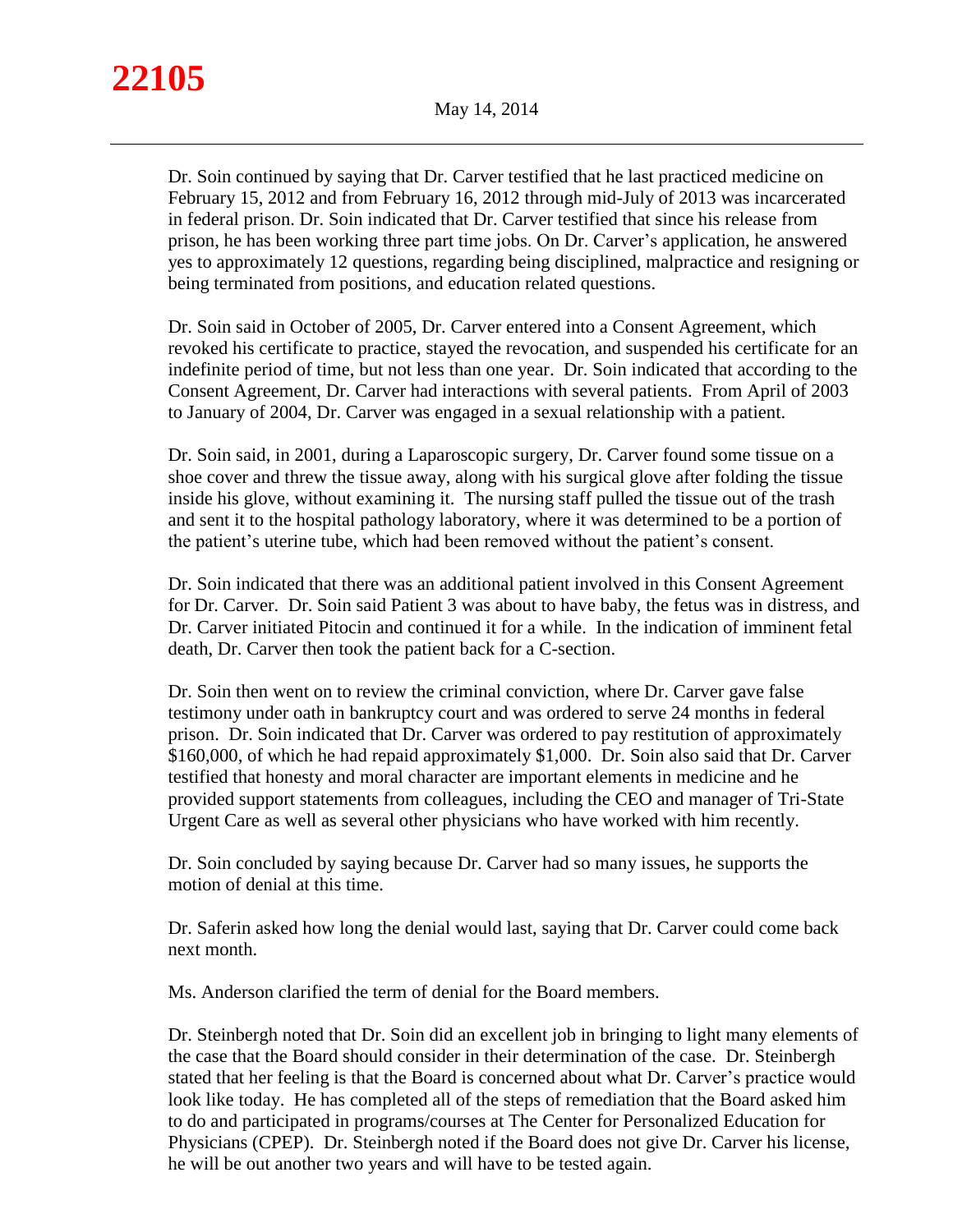

Dr. Steinbergh stated that either the Board should decide on a permanent revocation because of his past errors or grant a certificate and put Dr. Carver into a period of probation and practice plan to monitor him. Dr. Steinbergh indicated that Dr. Carver has goals with his gynecologic practice. One can never condone what Dr. Carver did and Dr. Steinbergh stated that she believes that he understands that.

Dr. Steinbergh concluded by saying that Dr. Carver has been through a tremendous ordeal, and he deserved his punishment. However, Dr. Steinbergh reiterated that the Board should either permanently deny or move on.

**Dr. Steinbergh moved to amend the proposed order to grant the license and asked that the matter be tabled for a new order to be prepared with a probationary period and practice plan of two years.** The motion failed for a lack of a second.

Mr. Giacalone stated that he was not certain that probation is appropriate but would support tabling the matter.

A roll call was taken on the original motion:

| <b>ROLL CALL:</b> | Dr. Bechtel:    | - abstain |
|-------------------|-----------------|-----------|
|                   | Dr. Saferin:    | - aye     |
|                   | Dr. Soin:       | - aye     |
|                   | Dr. Steinbergh: | - nay     |
|                   | Dr. Ramprasad:  | - aye     |
|                   | Dr. Sethi:      | - aye     |
|                   | Dr. Talmage:    | - abstain |
|                   | Mr. Kenney:     | - nay     |
|                   | Mr. Gonidakis:  | - aye     |
|                   | Mr. Giacalone:  | - aye     |
|                   |                 |           |

The motion carried.

# **Ronald Alan Greeno, M.D.**

Dr. Ramprasad directed the Board's attention to the matter of Ronald Alan Greeno, M.D., and stated that no objections had been filed. Ms. Blue was the Hearing Examiner.

# **Dr. Steinbergh moved to approve and confirm Ms. Blue's Findings of Fact, Conclusions of Law, and Proposed Order, as amended, in the matter of Ronald Alan Greeno, M.D. Dr. Soin seconded the motion.**

Dr. Ramprasad indicated that he would entertain discussion in the matter.

Dr. Steinbergh reviewed the case with the Board saying that Dr. Greeno obtained his medical degree from the University of Nebraska College of Medicine and from 1979 to 1982 completed an internship and residency in internal medicine at the University of Iowa Hospital and Clinics in Iowa City, Iowa. In 1983, Dr. Greeno completed a one-year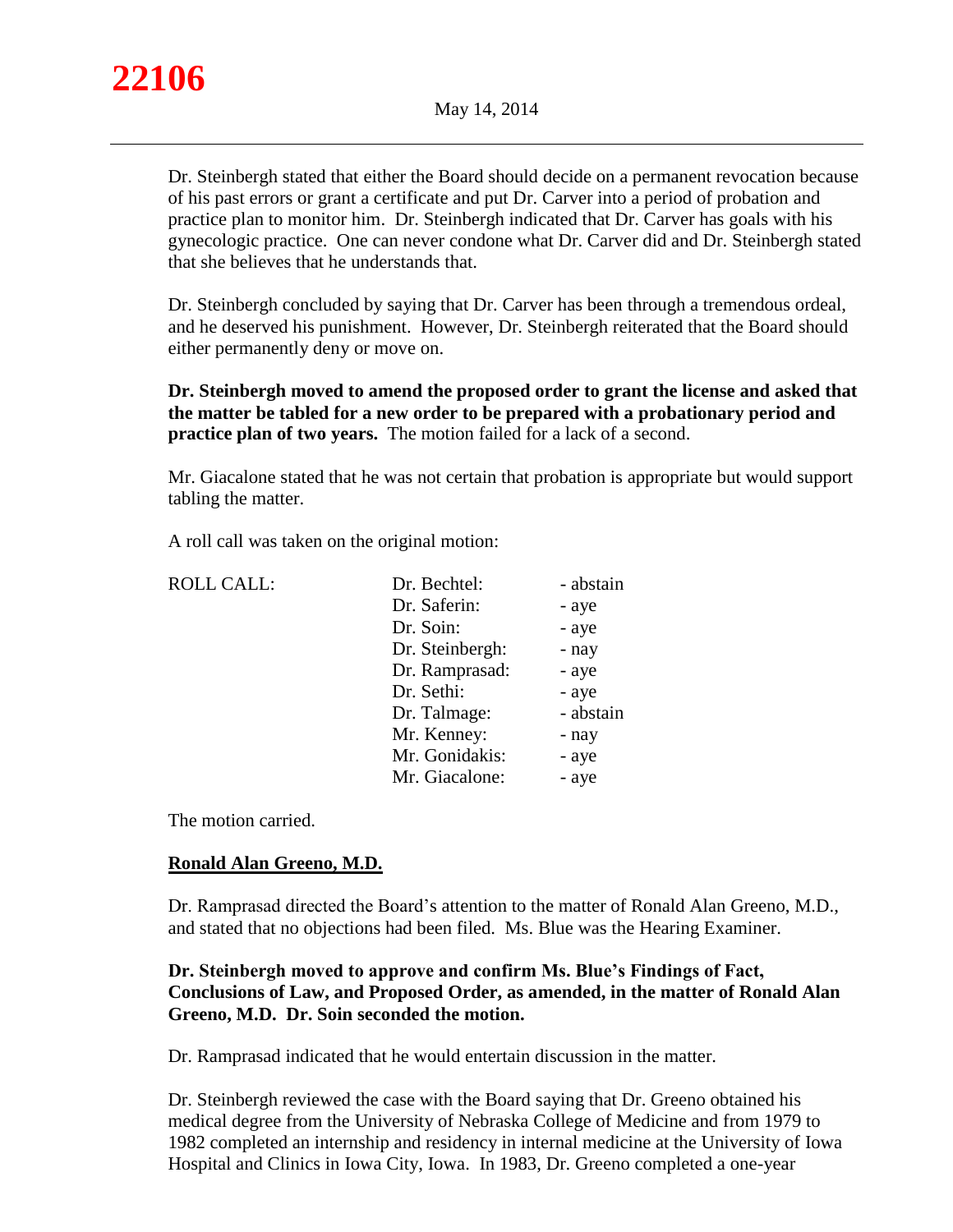fellowship in Critical Care Medicine at Memorial Sloan-Kettering and in 1985 completed a two-year fellowship in Pulmonary Disease at Sloan-Kettering. Dr. Steinbergh noted that Dr. Greeno is board-certified by the American Board of Internal Medicine in internal medicine, pulmonary disease, and critical care medicine and is currently licenced to practice medicine in California, Idaho, Illinois, Iowa, Massachusetts, Michigan, New Jersey, New York, and Washington. From October of 1997 to the present, Dr. Greeno has been the Founder/Physician/Chief Medical Officer at Cogent HMG in Brentwood, Tennessee.

Dr. Steinbergh stated that Dr. Greeno submitted an application for a license in September of 2013, which is currently pending. At his hearing, Dr. Green asked the Board to grant him an administrative license only, saying that he was in a leadership role for Cogent and does not practice hands-on clinical patient care but rather teaching, mentoring, peer review and professional development of other practitioners in states where he holds a license. Dr. Steinbergh continued to say that Dr. Greeno indicated he does not intend to practice in a clinical setting and only needs a license to fulfill his leadership position as Chief Medical Officer for Cogent HMG.

Dr. Steinbergh stated that Dr. Greeno had not practiced allopathic medicine for more than two years. The Board has the ability to license Dr. Greeno and if they wish to allow him to be fully licensed, the Board would ask that he fulfill the proper requirements. Dr. Steinbergh noted that the Board cannot legally grant an administrative license only, but can grant a restricted/limited license.

Ms. Anderson clarified that the earlier conversation regarding a non-clinical license does not apply to this case, as the statute would have to be changed before the Board could begin using that type of license.

Dr. Steinbergh indicated that she agreed with the proposed order, read the order, and stated that Dr. Greeno did not object to the order, and in fact, supports it.

Dr. Ramprasad noted that because this is a non-disciplinary matter, Dr. Bechtel and Dr. Talmage could vote on this matter.

A roll call was taken:

| <b>ROLL CALL:</b> | Dr. Bechtel:    | - aye |
|-------------------|-----------------|-------|
|                   | Dr. Saferin:    | - aye |
|                   | Dr. Soin:       | - aye |
|                   | Dr. Steinbergh: | - aye |
|                   | Dr. Ramprasad:  | - aye |
|                   | Dr. Sethi:      | - aye |
|                   | Dr. Talmage:    | - aye |
|                   | Mr. Kenney:     | - aye |
|                   | Mr. Gonidakis:  | - aye |
|                   | Mr. Giacalone:  | - aye |

The motion carried.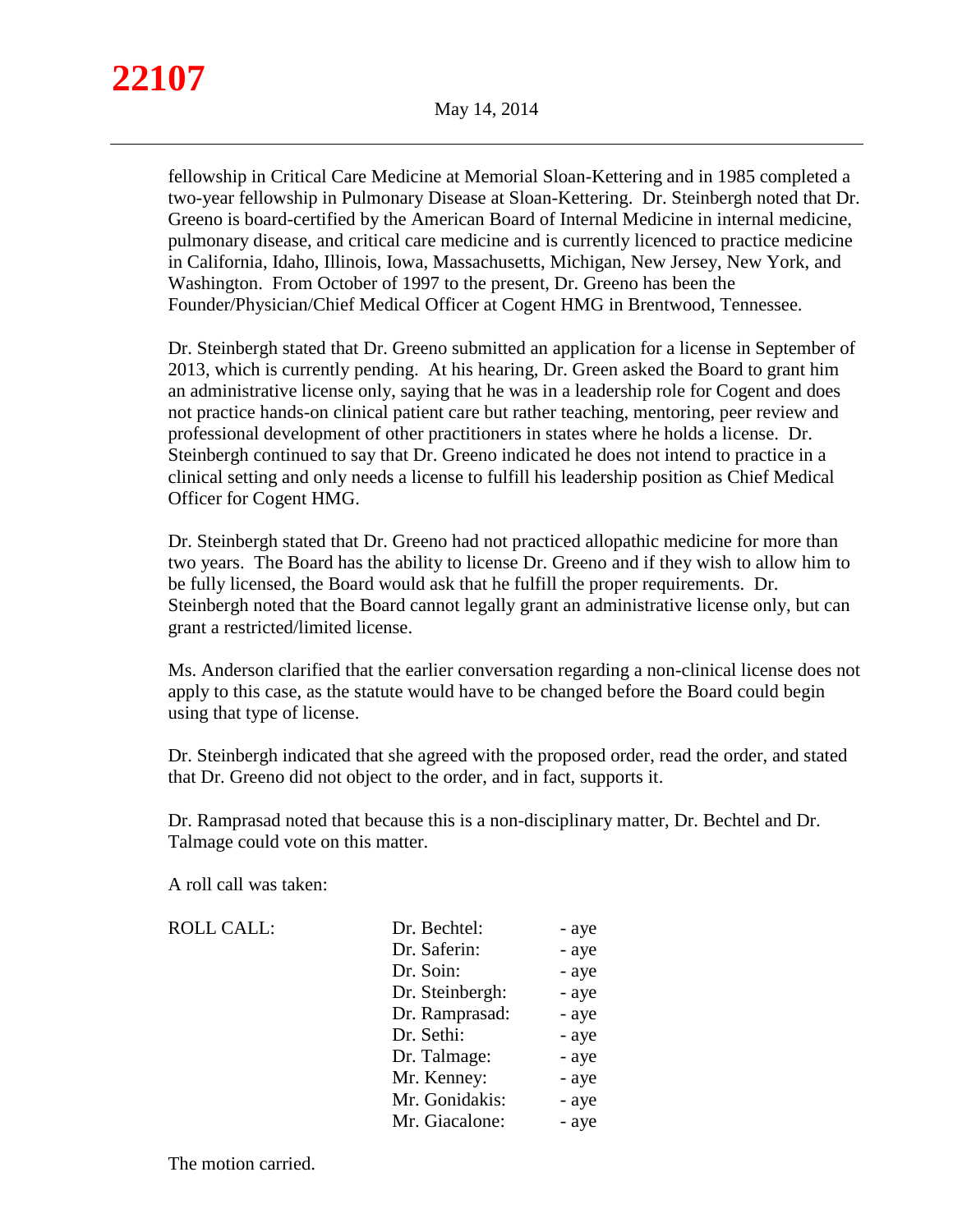# **Joseph Todd Joyner, M.D.**

Dr. Ramprasad directed the Board's attention to the matter of Joseph Todd Joyner, M.D., and stated that objections have been filed. Mr. Porter was the Hearing Examiner.

Dr. Ramprasad continued in saying that a request to address the Board had been filed timely on behalf of Dr. Joyner. Five minutes would be allowed for that address.

Dr. Joyner was represented by his attorney, Steven A. Sindell.

Mr. Sindell addressed the Board by saying that Dr. Joyner has an outstanding record in medical practice and had supporting documentation from more than 50 of his colleagues. He noted that 15 doctors and nurses drove from Cleveland to Columbus to testify on Dr. Joyner's behalf and more offered to do so.

Dr. Joyner addressed the Board and said he had less than five minutes to explain how he made one of the hardest decisions in his life. He asked the Board why he would have pled guilty to something that he did not do. Dr. Joyner reiterated that he was innocent of the charges. Dr. Joyner said, however, there was no evidence to prove his innocence, no video, no witnesses, and no DNA. Dr. Joyner said that his accuser was a child who wanted to reconcile her parents and changed her story when the police and social services interviewed her. Dr. Joyner said even though he hates to point it out, as documented in testimony, the young woman had a history of telling lies and the young woman's mother, grandmother, and school records reiterate that.

Dr. Joyner said that he was faced with the prospect of a 30-year prison term if he went to trial for the accusations and he knew that juries have deemed innocent people guilty. Dr. Joyner stated his freedom is so precious because before these allegations occurred, his 13 year old daughter was diagnosed with Crohn's disease and was hospitalized for about two weeks. Dr. Joyner said that his daughter spent a week in Intensive Care Unit (ICU) and there was talk of a partial small bowel resection and ileostomy. Dr. Joyner said, during that time, his daughter wanted him at her bedside constantly, for comfort and to guide and care in the decision-making process.

Dr. Joyner concluded by saying that his medical practice is not in question, but the question is, why a person would plead guilty for something he did not do. Dr. Joyner said that it was to be there for his child who had a serious illness. Dr. Joyner noted that he was evaluated, deemed not a risk to the community, and not a Pedophile. Dr. Joyner said that anyone of us can be accused of anything at any time and he asked what the Board would do in his situation.

Dr. Ramprasad asked if the Assistant Attorney General wished to respond.

Mr. Wilcox indicated that he did wish to respond and said, since that court appearance in Cuyahoga County in 2012, Dr. Joyner had done a full 180 degrees on his culpability in this matter. Mr. Wilcox indicated that in a desperate effort to save his license, Dr. Joyner is now saying that the child, the victim in this case, was lying. Mr. Wilcox reviewed the case with the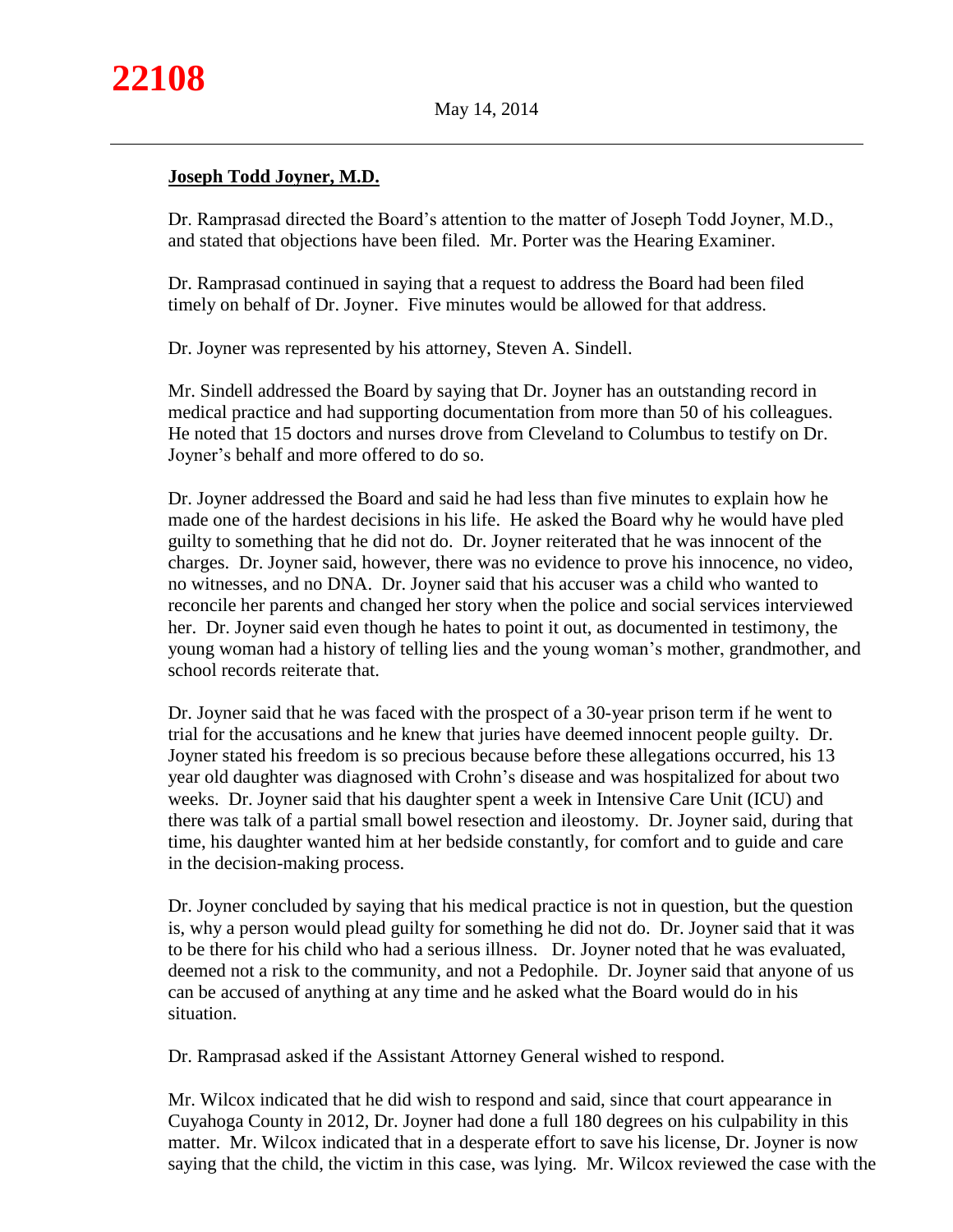# **22109**

Board and stated that Child #2 said Dr. Joyner touched her breast and inappropriately kissed her with his tongue. The grandmother, the social worker, and the detective believed the child. All of this led to a case being built against Dr. Joyner and he eventually pled guilty. Mr. Wilcox indicated that Child #2 was not lying and this was not a he-said-she-said situation, because Dr. Joyner never took the opportunity to stand up in court and proclaim his innocence.

Mr. Wilcox said that the Board should reject Dr. Joyner's charge and fabrication that the exhusband of Dr. Doe orchestrated the charges as retribution. Mr. Wilcox said, nothing could be further from the truth because the records show that Dr. Doe noticed her child's unusual behavior around Dr. Joyner. Dr. Doe then asked her mother, Child #2's grandmother, to talk to the child. At that time, Child #2 confided to her grandmother that Dr. Joyner had inappropriately touched her.

Mr. Wilcox reiterated that the blame stops with Dr. Joyner, as he pled guilty to the crime, stood in front of a judge and admitted his guilt in open court. Mr. Wilcox noted that the State did not call Child #2 as a witness and that was the right decision. The State did not want to sit that child down beside the man who had touched her inappropriately and tongue kissed her in her own bed. Mr. Wilcox said that those around Child #2 who should have protected her seemed to have had another agenda when they came to the Board hearing. Mr. Wilcox said that the attempts to smear the detective in the case are pathetic, as there was no intimidation in the investigation. Mr. Wilcox said that the individual had been a detective for 11 years and a police officer for 25 years and nothing in the records indicate that the detective did anything improper.

Mr. Wilcox concluded by saying that the Board should agree with Mr. Porter's analysis of the case and the witnesses' credibility. Mr. Wilcox reminded the Board that Mr. Porter heard testimony for three days and judged their demeanor and Mr. Porter strongly rejected Dr. Joyner's efforts to blame others for his actions. Mr. Wilcox said that Board could send a message that the Medical Board will not tolerate physicians who commit felonious acts against children and that message can be sent by adopting the Report and Recommendation.

# **Dr. Saferin moved to approve and confirm Mr. Porter's Findings of Fact, Conclusions of Law, and Proposed Order, as amended, in the matter of Joseph Todd Joyner, M.D. Dr. Soin seconded the motion.**

Dr. Ramprasad indicated that he would now entertain discussion in the matter.

Dr. Sethi reviewed the case with the Board. Dr. Sethi read from the Findings of Fact saying, on November of 2012 in the Court of Common Pleas, Dr. Joyner pled guilty and was found guilty of one felony count of Abduction, in accordance with Section 2905.02, Ohio Revised Code. The Conclusion of Law is that Dr. Joyner pled guilty and had a judicial finding of guilty, as described. The Finding of Fact, individually and/or collectively, constitute, a plea of guilty to a judicial finding of guilt of or a judicial finding of eligibility for intervention in lieu of conviction for a felony as that clause is used in Section 4731.22(B)(9), Ohio Revised Code.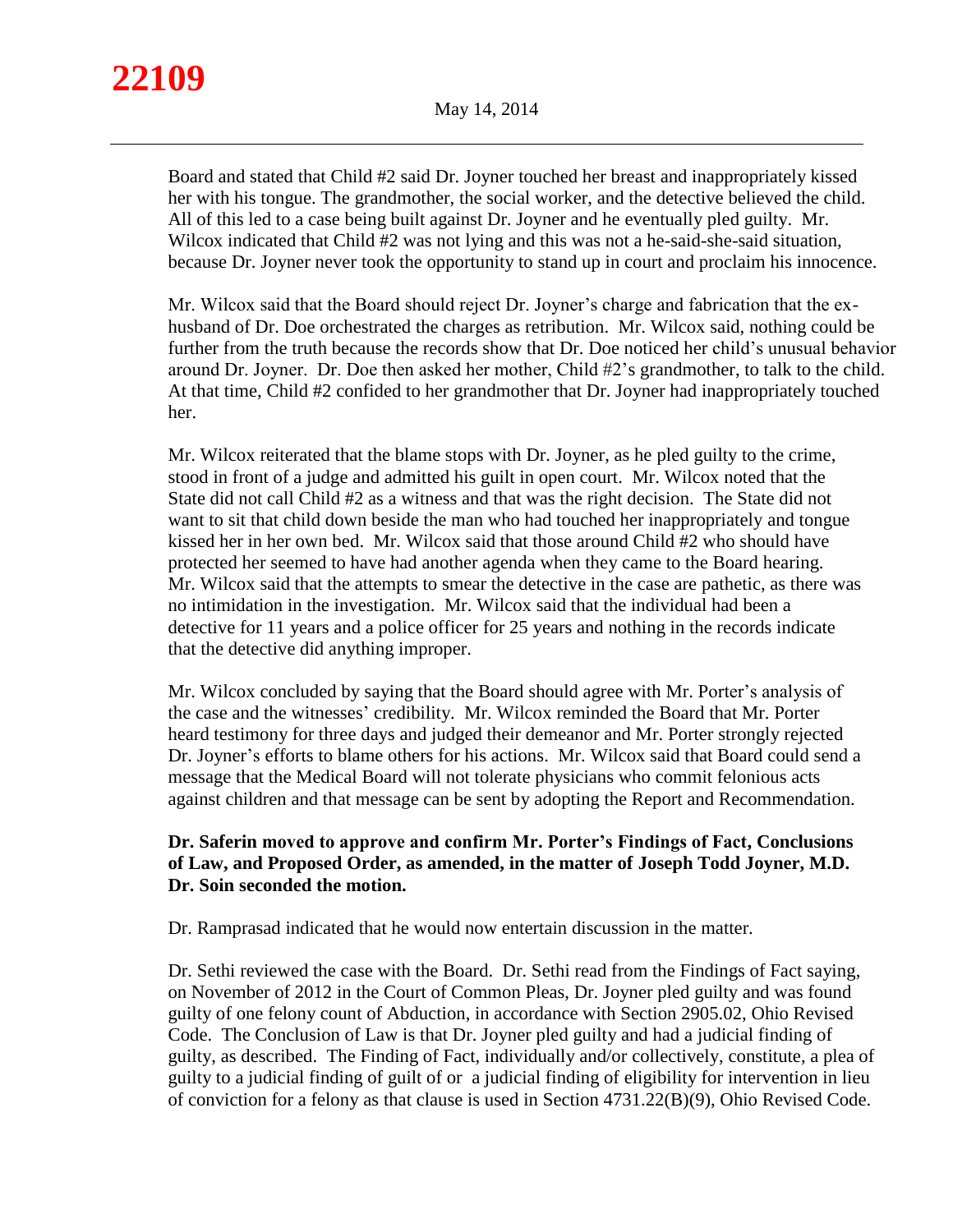

Dr. Sethi stated that the Hearing Officer noted that the evidence established that Dr. Joyner pled guilty to the offense and the court accepted the plea and found him guilty. Dr. Sethi said that the evaluation further indicated that Dr. Joyner pled guilty to avoid jail sentence and, contrary to what he had told the court, Dr. Joyner told the Board that the accusations were made by a dishonest and vindictive father and that he was innocent of the charges. Dr. Sethi found it interesting to find the mother who turned Dr. Joyner in, ended up marrying him a few years later. Dr. Sethi asked how a mother could marry someone who had inappropriately touched a child.

Dr. Sethi noted, the case is very disturbing with the allegations that the physician touched her breast. Dr. Sethi said that he agreed that their role is to protect patients but had concerns as to why so many individuals would stand up and support such a physician.

## **Dr. Sethi moved that the Proposed Order be amended to read as follows:**

## **It is hereby ORDERED that:**

- **A. PERMANENT REVOCATION, STAYED; SUSPENSION:** The certificate of Joseph Todd Joyner, M.D., to practice medicine and surgery in the State of Ohio shall be PERMANENTLY REVOKED. Such revocation is STAYED, and Dr. Joyner's certificate shall be SUSPENDED for an indefinite period of time, but not less than three years.
- **B. CONDITIONS FOR REINSTATEMENT OR RESTORATION:** The Board shall not consider reinstatement or restoration of Dr. Joyner's certificate to practice medicine and surgery until all of the following conditions have been met:
	- **1. Application for Reinstatement or Restoration:** Dr. Joyner shall submit an application for reinstatement or restoration, accompanied by appropriate fees, if any.
	- **2. Personal Ethics Course(s):** At the time he submits his application for reinstatement or restoration, or as otherwise approved by the Board, Dr. Joyner shall provide acceptable documentation of successful completion of a course or courses dealing with personal ethics. The exact number of hours and the specific content of the course or courses shall be subject to the prior approval of the Board or its designee. Any course(s) taken in compliance with this provision shall be in addition to the Continuing Medical Education requirements for relicensure for the Continuing Medical Education period(s) in which they are completed.

In addition, at the time Dr. Joyner submits the documentation of successful completion of the course(s) dealing with personal ethics, he shall also submit to the Board a written report describing the course(s), setting forth what he learned from the course(s), and identifying with specificity how he will apply what he has learned to his practice of medicine in the future.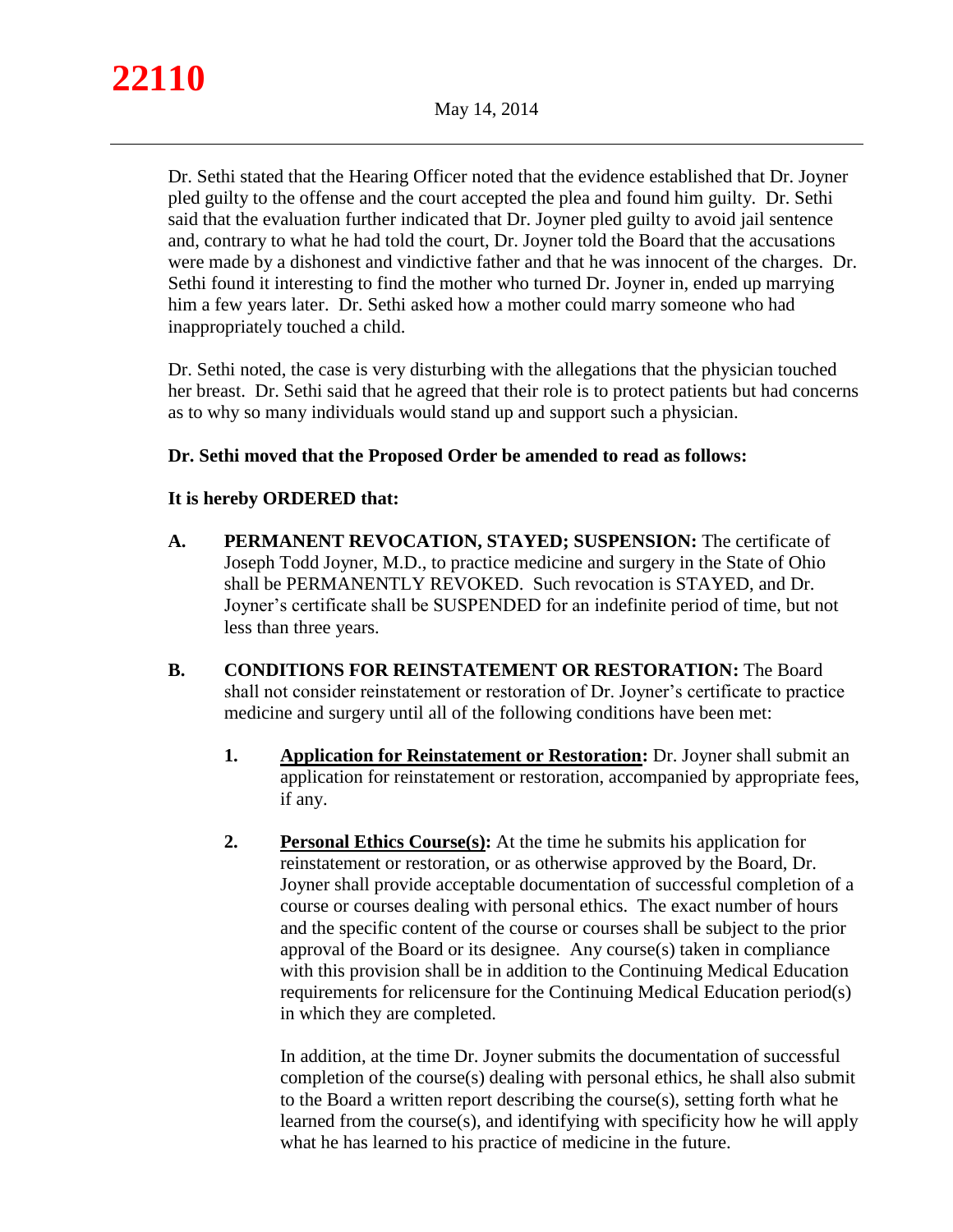**3. Course(s) Concerning Physician/Patient Boundaries:** At the time he submits his application for reinstatement or restoration, or as otherwise approved by the Board, Dr. Joyner shall provide acceptable documentation of successful completion of a course or courses on maintaining physician/patient boundaries. The exact number of hours and the specific content of the course or courses shall be subject to the prior approval of the Board or its designee. Any course(s) taken in compliance with this provision shall be in addition to the Continuing Medical Education requirements for relicensure for the Continuing Medical Education period(s) in which they are completed.

In addition, at the time Dr. Joyner submits the documentation of successful completion of the course(s) on maintaining physician/patient boundaries, he shall also submit to the Board a written report describing the course(s), setting forth what he learned from the course(s), and identifying with specificity how he will apply what he has learned to his practice of medicine in the future.

- **4. Additional Evidence of Fitness To Resume Practice:** In the event that Dr. Joyner has not been engaged in the active practice of medicine and surgery for a period in excess of two years prior to application for reinstatement or restoration, the Board may exercise its discretion under Section 4731.222, Ohio Revised Code, to require additional evidence of his fitness to resume practice.
- **C. PROBATION:** Upon reinstatement or restoration, Dr. Joyner's certificate shall be subject to the following PROBATIONARY terms, conditions, and limitations for a period of at least three years:
	- **1. Obey the Law:** Dr. Joyner shall obey all federal, state, and local laws, and all rules governing the practice of medicine and surgery in Ohio.
	- **2. Declarations of Compliance:** Dr. Joyner shall submit quarterly declarations under penalty of Board disciplinary action and/or criminal prosecution, stating whether there has been compliance with all the conditions of this Order. The first quarterly declaration must be received in the Board's offices on or before the first day of the third month following the month in which Dr. Joyner's certificate is restored or reinstated. Subsequent quarterly declarations must be received in the Board's offices on or before the first day of every third month.
	- **3. Personal Appearances:** Dr. Joyner shall appear in person for an interview before the full Board or its designated representative during the third month following the month in which Dr. Joyner's certificate is restored or reinstated, or as otherwise directed by the Board. Subsequent personal appearances shall occur every six months thereafter, and/or as otherwise directed by the Board. If an appearance is missed or is rescheduled for any reason, ensuing appearances shall be scheduled based on the appearance date as originally scheduled.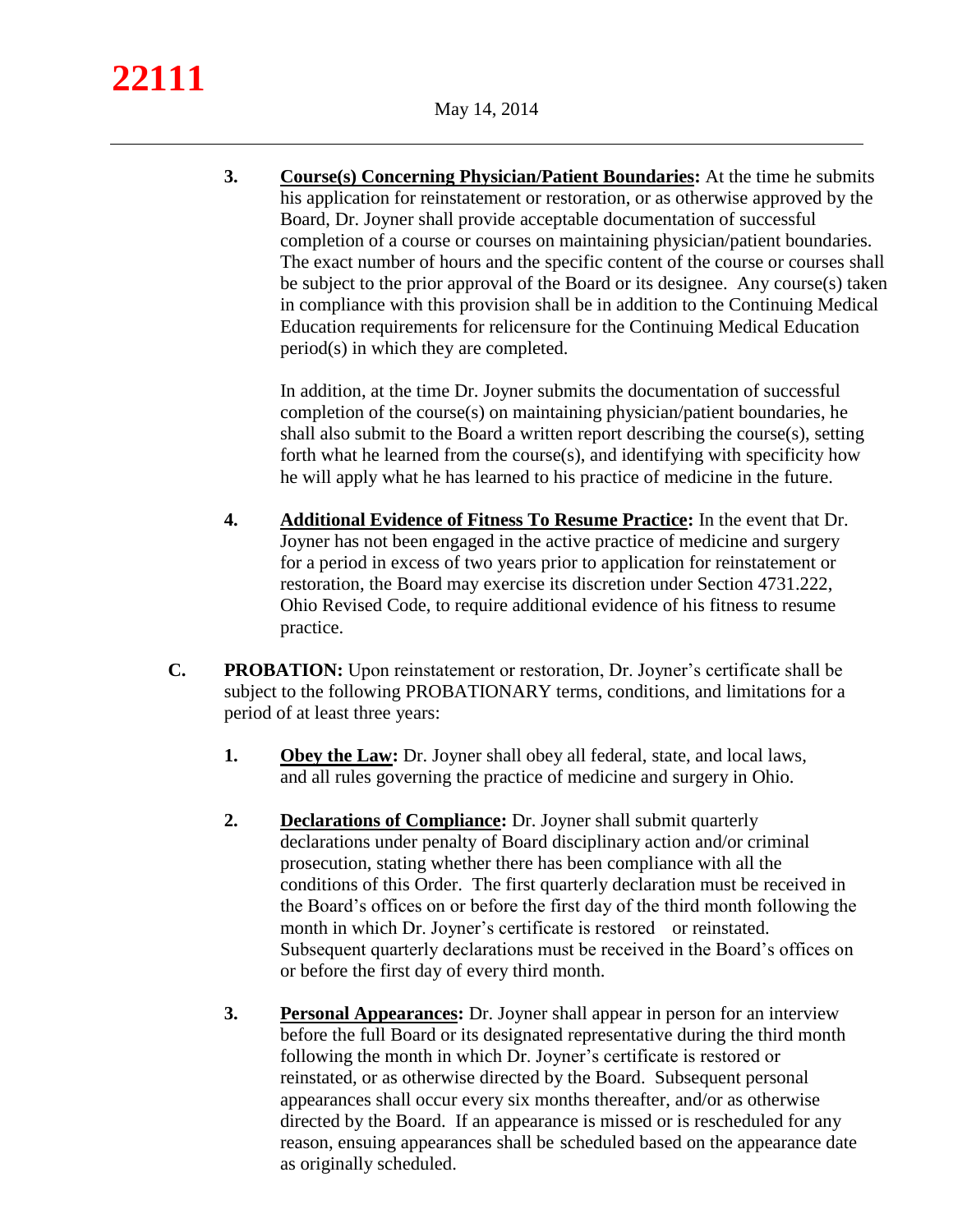**4. Practice Plan:** Within 30 days of the date of Dr. Joyner's reinstatement or restoration, or as otherwise determined by the Board, Dr. Joyner shall submit to the Board and receive its approval for a plan of practice in Ohio. The practice plan, unless otherwise determined by the Board, shall be limited to a supervised structured environment in which Dr. Joyner's activities will be directly supervised and overseen by a monitoring physician approved by the Board. Dr. Joyner shall obtain the Board's prior approval for any alteration to the practice plan approved pursuant to this Order.

At the time Dr. Joyner submits his practice plan, he shall also submit the name and curriculum vitae of a monitoring physician for prior written approval by the Secretary and Supervising Member of the Board. In approving an individual to serve in this capacity, the Secretary and Supervising Member will give preference to a physician who practices in the same locale as Dr. Joyner and who is engaged in the same or similar practice specialty.

The monitoring physician shall monitor Dr. Joyner and his medical practice, and shall review Dr. Joyner's patient charts. The chart review may be done on a random basis, with the frequency and number of charts reviewed to be determined by the Board.

Further, the monitoring physician shall provide the Board with reports on the monitoring of Dr. Joyner and his medical practice, and on the review of Dr. Joyner's patient charts. Dr. Joyner shall ensure that the reports are forwarded to the Board on a quarterly basis and are received in the Board's offices no later than the due date for Dr. Joyner's declarations of compliance.

In the event that the designated monitoring physician becomes unable or unwilling to serve in this capacity, Dr. Joyner shall immediately so notify the Board in writing. In addition, Dr. Joyner shall make arrangements acceptable to the Board for another monitoring physician within 30 days after the previously designated monitoring physician becomes unable or unwilling to serve, unless otherwise determined by the Board. Dr. Joyner shall further ensure that the previously designated monitoring physician also notifies the Board directly of his or her inability to continue to serve and the reasons therefore.

The Board, in its sole discretion, may disapprove any physician proposed to serve as Dr. Joyner's monitoring physician, or may withdraw its approval of any physician previously approved to serve as Dr. Joyner's monitoring physician, in the event that the Secretary and Supervising Member of the Board determine that any such monitoring physician has demonstrated a lack of cooperation in providing information to the Board or for any other reason.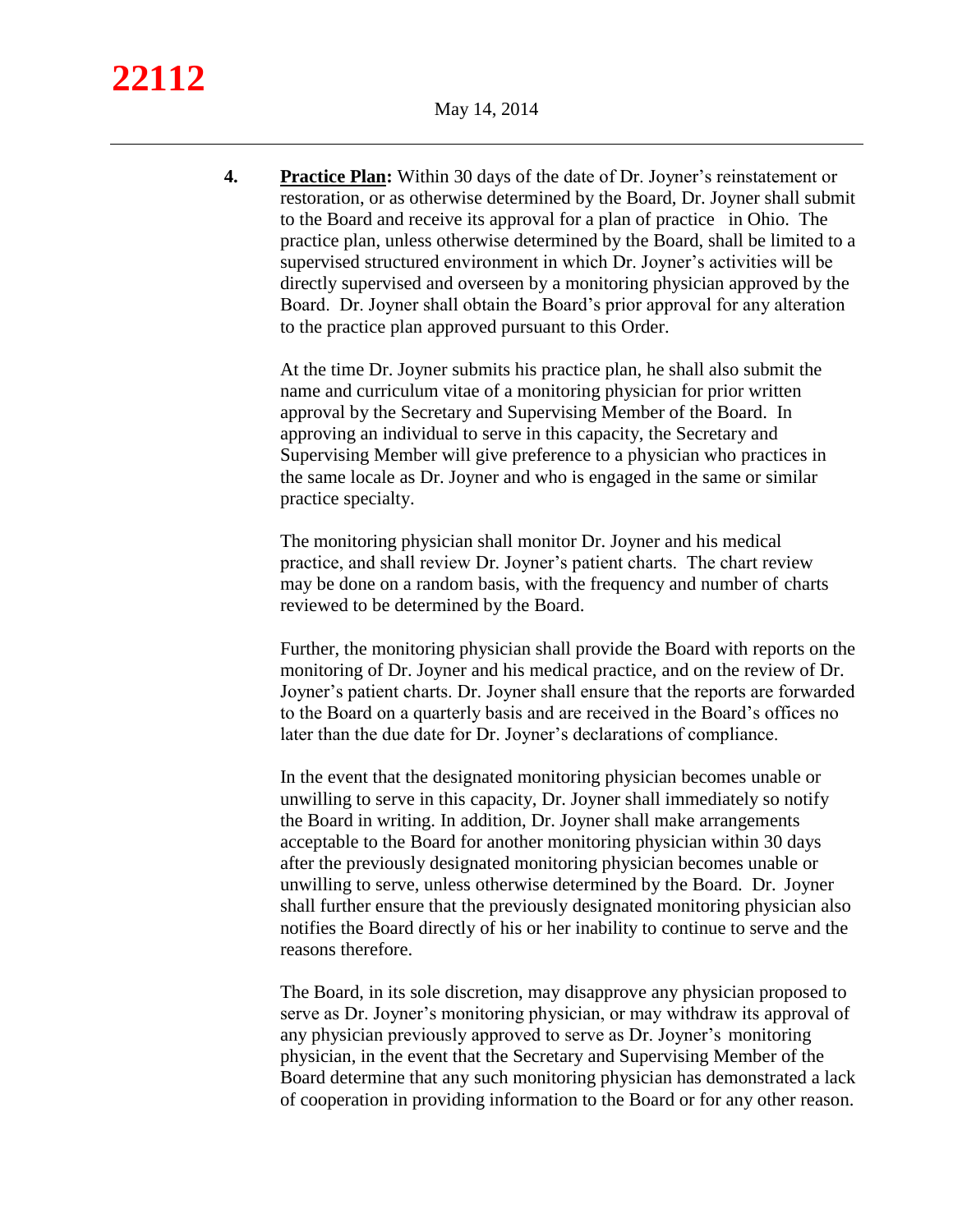- **5. Tolling of Probationary Period While Out of Compliance:** In the event Dr. Joyner is found by the Secretary of the Board to have failed to comply with any provision of this Order, and is so notified of that deficiency in writing, such period(s) of noncompliance will not apply to the reduction of the probationary period under this Order.
- **6. Required Reporting of Change of Address:** Dr. Joyner shall notify the Board in writing of any change of residence address and/or principal practice address within 30 days of the change.
- **D. TERMINATION OF PROBATION:** Upon successful completion of probation, as evidenced by a written release from the Board, Dr. Joyner's certificate will be fully restored.

# **E. REQUIRED REPORTING WITHIN 30 DAYS OF THE EFFECTIVE DATE OF THIS ORDER:**

**1. Required Reporting to Employers and Others:** Within 30 days of the effective date of this Order, Dr. Joyner shall provide a copy of this Order to all employers or entities with which he is under contract to provide healthcare services (including but not limited to third-party payors), or is receiving training, and the Chief of Staff at each hospital or healthcare center where he has privileges or appointments. Further, Dr. Joyner shall promptly provide a copy of this Order to all employers or entities with which he contracts in the future to provide healthcare services (including but not limited to third-party payors), or applies for or receives training, and the Chief of Staff at each hospital or healthcare center where he applies for or obtains privileges or appointments.

In the event that Dr. Joyner provides any healthcare services or healthcare direction or medical oversight to any emergency medical services organization or emergency medical services provider in Ohio, within 30 days of the effective date of this Order, he shall provide a copy of this Order to the Ohio Department of Public Safety, Division of Emergency Medical Services.

These requirements shall continue until Dr. Joyner receives from the Board written notification of the successful completion of his probation.

**2. Required Reporting to Other Licensing Authorities:** Within 30 days of the effective date of this Order, Dr. Joyner shall provide a copy of this Order to the proper licensing authority of any state or jurisdiction in which he currently holds any professional license, as well as any federal agency or entity, including but not limited to the Drug Enforcement Administration, through which he currently holds any professional license or certificate. Also, Dr. Joyner shall provide a copy of this Order at the time of application to the proper licensing authority of any state or jurisdiction in which he applies for any professional license or reinstatement/restoration of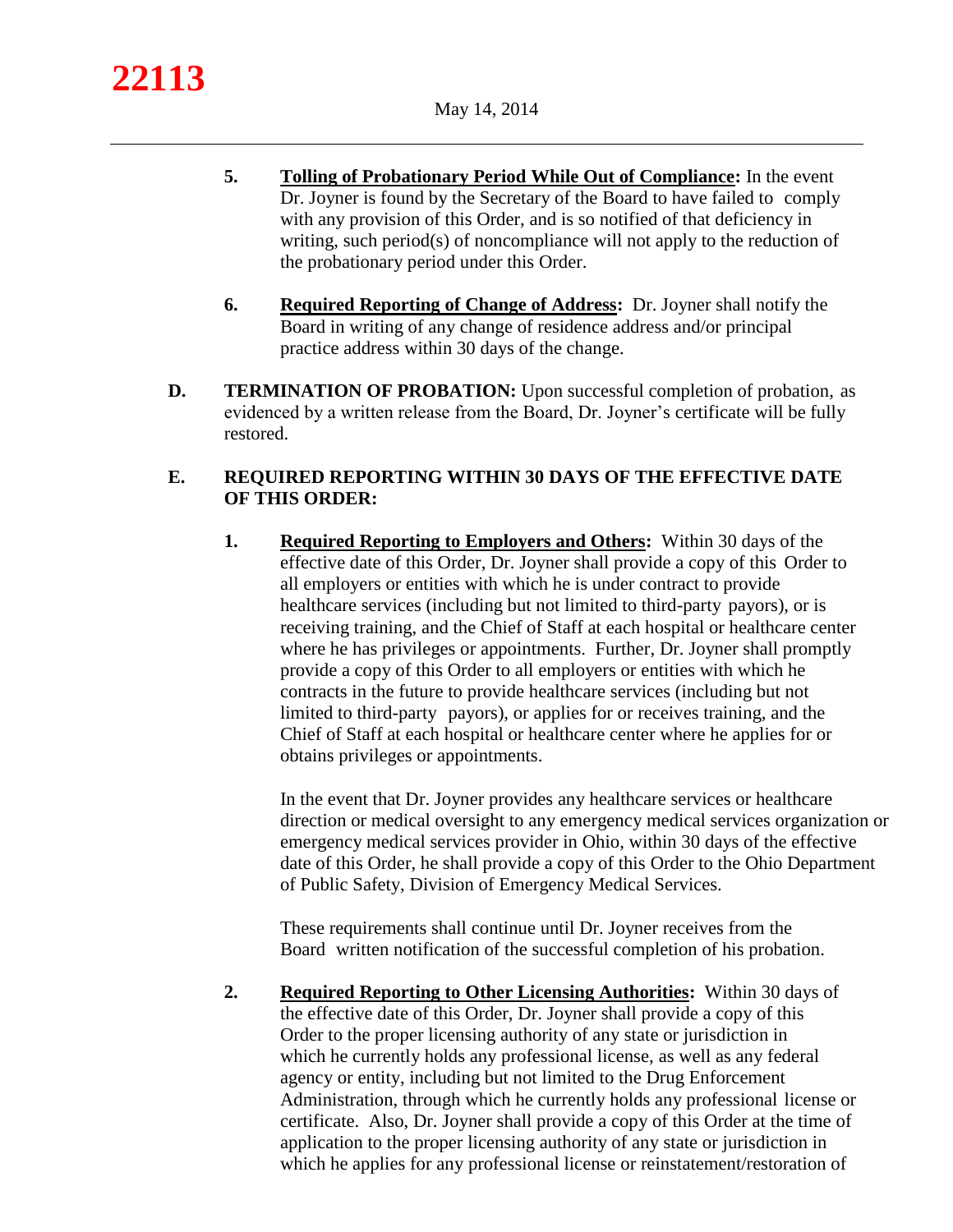any professional license. This requirement shall continue until Dr. Joyner receives from the Board written notification of the successful completion of his probation.

- **3. Required Documentation of the Reporting Required by Paragraph E:**  Dr. Joyner shall provide this Board with one of the following documents as proof of each required notification within 30 days of the date of each such notification: (a) the return receipt of certified mail within 30 days of receiving that return receipt, (b) an acknowledgement of delivery bearing the original ink signature of the person to whom a copy of the Order was hand delivered, (c) the original facsimile-generated report confirming successful transmission of a copy of the Order to the person or entity to whom a copy of the Order was faxed, or (d) an original computer-generated printout of electronic mail communication documenting the e-mail transmission of a copy of the Order to the person or entity to whom a copy of the Order was e-mailed.
- **F. VIOLATION OF THE TERMS OF THIS ORDER:** If Dr. Joyner violates the terms of this Order in any respect, the Board, after giving him notice and the opportunity to be heard, may institute whatever disciplinary action it deems appropriate, up to and including the permanent revocation of his certificate**.**

**EFFECTIVE DATE OF ORDER:** This Order shall become effective immediately upon the mailing of the notification of approval by the Board.

The motion failed for a lack of a second.

Dr. Steinbergh said this is not a he-said-she-said case, because Dr. Joyner pled guilty to the charges. Dr. Steinbergh stated that Dr. Joyner stood before the Board and asked what they would have done. Dr. Steinbergh indicated that she would not have pled guilty to something she had not done. Dr. Steinbergh said that she has no tolerance for this type of behavior and that she supports permanent revocation.

A roll call was taken:

| <b>ROLL CALL:</b> | Dr. Bechtel:    | - abstain |
|-------------------|-----------------|-----------|
|                   | Dr. Saferin:    | - aye     |
|                   | Dr. Soin:       | - aye     |
|                   | Dr. Steinbergh: | - aye     |
|                   | Dr. Ramprasad:  | - aye     |
|                   | Dr. Sethi:      | - nay     |
|                   | Dr. Talmage:    | - abstain |
|                   | Mr. Kenney:     | - aye     |
|                   | Mr. Gonidakis:  | - aye     |
|                   | Mr. Giacalone:  | - aye     |

The motion carried.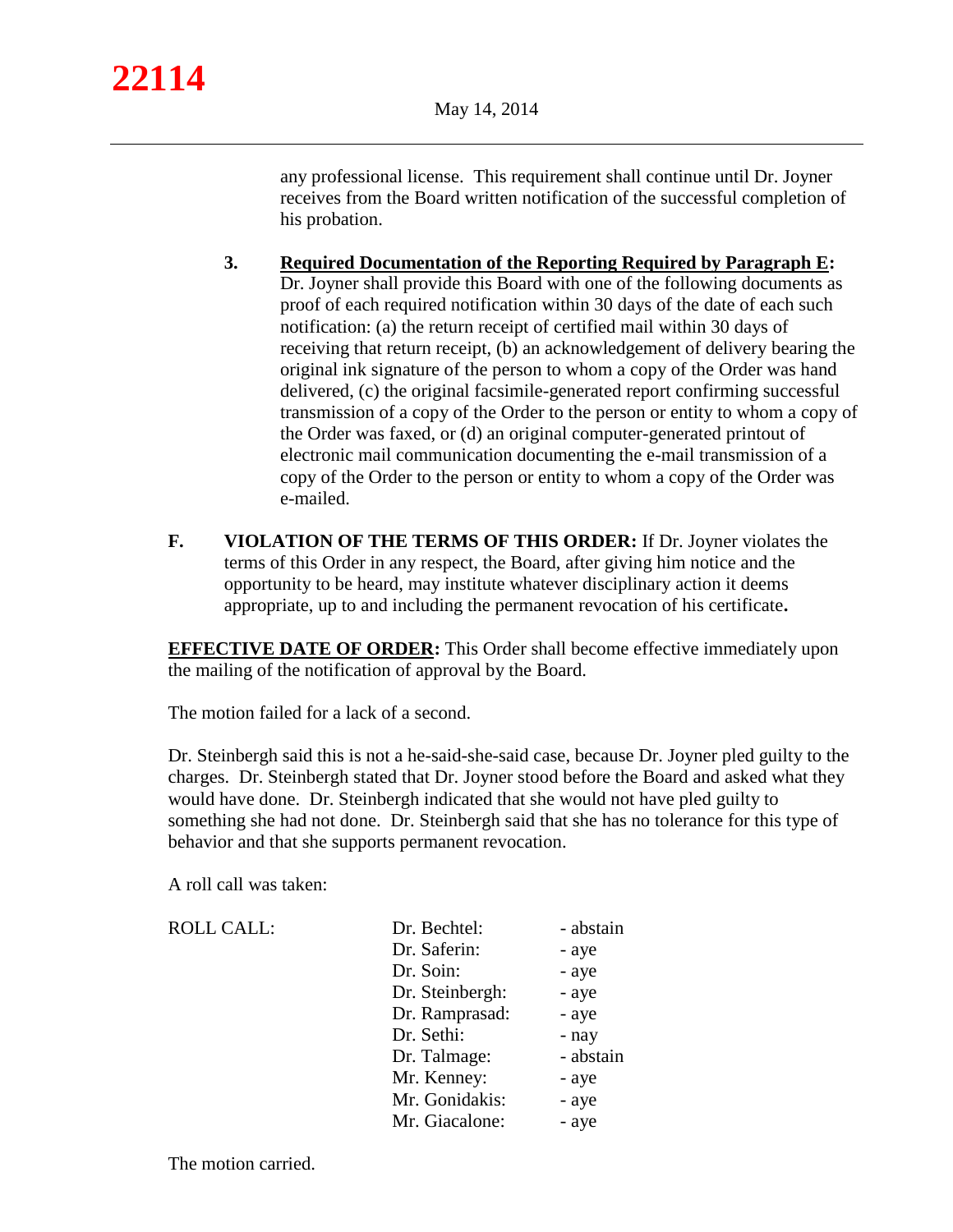## **Ramanadham Kilaru, M.D.**

Dr. Ramprasad directed the Board's attention to the matter of Ramanadham Kilaru, M.D., and stated that no objections have been filed. Ms. Shamansky was the Hearing Examiner.

Dr. Ramprasad continued in saying that a request to address the Board had been filed timely on behalf of Dr. Kilaru. Five minutes would be allowed for that address.

Dr. Kilaru was represented by his attorney, Beth Collis.

Ms. Collis stated that Dr. Kilaru lives in Texas and was not in attendance at the meeting. However, Ms. Collis said, Dr. Kilaru did attend a hearing on March 6, 2014, and they did not file objections to the Report and Recommendation and summary that was prepared by Ms. Shamansky. Ms. Collis noted that Hearing Examiner Shamansky had recommended that the Board take no further action in the case. Ms. Collis stated that many of the newer Board members may not be aware of a specific rule the Board has. That rule is the Ohio Administrative Code Rule 4731-13-36(G), which says, ""No Further Action" means that the Board finds that a violation occurred but declines to impose any disciplinary sanction. No further action shall be ordered by the board under circumstances where the board finds that all necessary remedial measures have been completed by the certificate holder, future monitoring is unnecessary and reprimand is not warranted."

Ms. Collis said, in this case, Dr. Kilaru is a board-certified radiologist who holds certification with the American Board of Radiology, including the nuclear medicine of that Board, and the American Board of Nuclear Medicine. Ms. Collis stated that Dr. Kilaru practices in Texas and the Texas Board issued an agreed order in June of 2013 that restricted Dr. Kilaru's license from doing mammograms with cross sectional imaging and limited his practice to simply doing plain film radiographs, until such time that he completed a 90-day observership. Ms. Collis said that the observership was completed at the University of Texas, San Antonio, which required Dr. Kilaru to leave his home in Dallas and move to San Antonio. Ms. Collis stated that Dr. Kilaru testified, as a physician in his late sixties, it was difficult to be away from home and keep up with the residents. However, Dr. Kilaru worked hard and found it to be a very good learning experience. Ms. Collis indicated that the records reflect that Dr. Kilaru made excellent progress in the program and was wellliked by the attending physician, who found Dr. Kilaru to be engaging, truly interested in learning and remarked on his high level of skills as a radiologist. Ms. Collis continued by saying that numerous physicians of the teaching hospital provided testimony that Dr. Kilaru completed rotations in abdominal imaging and rotated through the MRI and MSK units and the mammography unit. Dr. Kilaru documented his review of over 1,000 mammograms and estimated over 1,000 abdominal CT reviews. In November of 2013, the Texas Board lifted all restrictions on Dr. Kilaru's license and he currently has a clear, unrestricted, unlimited license to practice in the State of Texas.

Ms. Collis said that the State Medical Board of Ohio has chosen to take no additional actions in previous cases and brought up the case of another radiologist from two years ago. Ms. Collis reminded the Board that the doctor in that case, missed the reading of a plain film X-ray where there was a bullet in a leg of a patient. The hospital put the physician on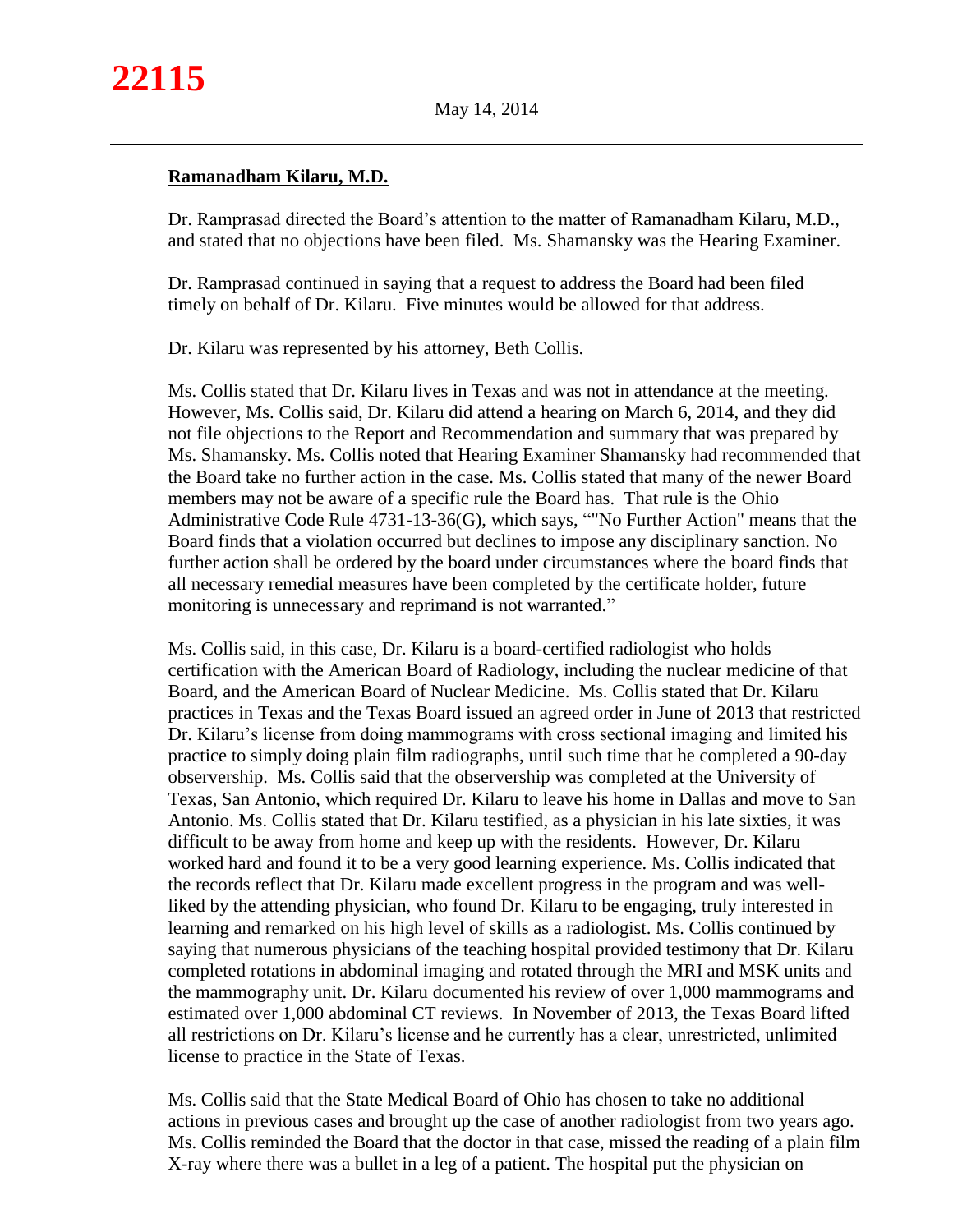specific remedial training and the Ohio Board imposed no further sanction.

Ms. Collis concluded by saying, Dr. Kilaru is not practicing in Ohio and requested that the Board adopt the Hearing Examiner's recommendation and take no further action in this case.

Dr. Ramprasad asked if the Assistant Attorney General wished to respond.

Ms. Snyder indicated that she did wish to respond and addressed the Board saying that this is a boot-strap action off of an agreed order between Dr. Kilaru and the Texas Board. Ms. Snyder indicated that although the Ohio Board does not have all of the facts, she pointed out that there were multiple patients involved. Ms. Snyder reminded the Board that about five years ago, there was a similar radiologist case and because there were multiple patients involved, the Board reprimanded the physician. Therefore, Ms. Snyder encouraged the Board to consider reprimand instead of not taking further action.

# **Dr. Steinbergh moved to approve and confirm Ms. Shamansky's Findings of Fact, Conclusions of Law, and Proposed Order, as amended, in the matter of Ramanadham Kilaru, M.D. Dr. Soin seconded the motion.**

Dr. Ramprasad reviewed the case with the Board saying that Dr. Kilaru was a physician who was in practice in 1995 had emergency bypass surgery done. Dr. Ramprasad said Dr. Kilaru's son was ill and did not practice for nearly eight to ten years. Then, when Dr. Kilaru wanted to go back to practice, he took an eight month fellowship in body-imaging and musculoskeletal disease (MSK imaging). Dr. Ramprasad indicated that Dr. Kilaru started working at the University of Texas, San Antonio and then was doing advanced CT scans, MRIs and mammography.

Dr. Ramprasad said that subsequently, Dr. Kilaru moved from Texas where he was reading about 800 mammograms or so, to a VA Medical Center after having worked as locum tenens. Dr. Ramprasad stated that he had initially been reading primarily body-imaging, then was asked to read some mammographies because of inadequate staffing. Dr. Ramprasad continued by saying that deficiencies were found in Dr. Kilaru's work and determined that remedial course was needed. Dr. Ramprasad stated that Dr. Kilaru lost his job and took time to do a three month course at the San Antonio Center, where he did follow several radiologists who certified that Dr. Kilaru did a very good job of learning the process. Dr. Ramprasad noted that Dr. Kilaru did benefit from the course. Dr. Ramprasad said that the Texas Board had determined that Dr. Kilaru had completed all of their requirements and was satisfied.

Dr. Ramprasad said that Dr. Kilaru has stated that he is not coming to Ohio to practice, but wants to retire without a case hanging over his head. Dr. Ramprasad did not see Dr. Kilaru as a danger to practice and was impressed that he had taken time to correct himself in the university setting with particular specialists, who all thought the physician was perfectly fine. Dr. Ramprasad stated that he believes that no further action is appropriate.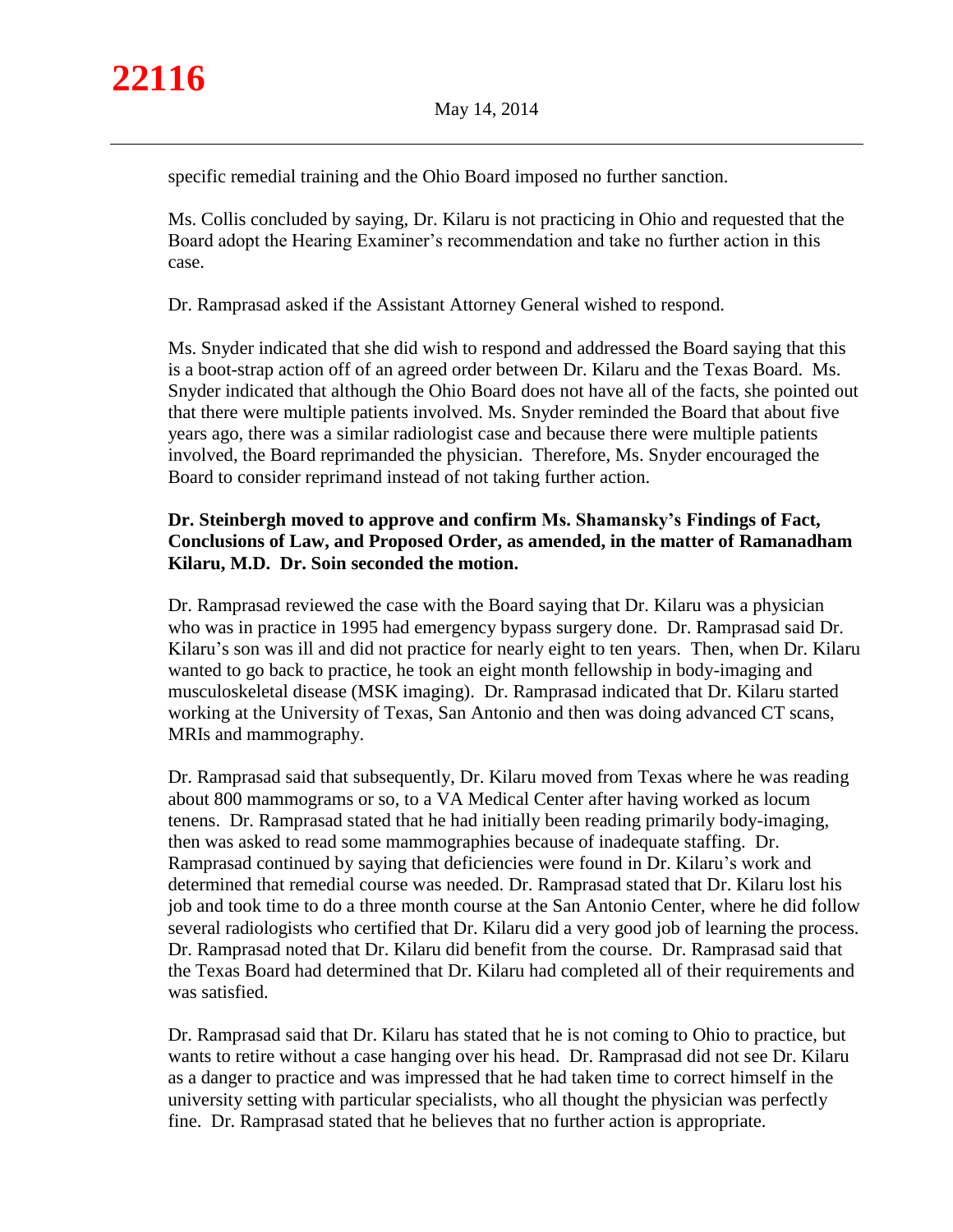Dr. Steinbergh agreed that she supported the proposal of no further action as the physician has remediated himself. Dr. Steinbergh noted that there is credible evidence from several physicians who attested to Dr. Kilaru's knowledge.

A roll call was taken:

| <b>ROLL CALL:</b> | Dr. Bechtel:    | - abstain |
|-------------------|-----------------|-----------|
|                   | Dr. Saferin:    | - aye     |
|                   | Dr. Soin:       | - aye     |
|                   | Dr. Steinbergh: | - aye     |
|                   | Dr. Ramprasad:  | - aye     |
|                   | Dr. Sethi:      | - aye     |
|                   | Dr. Talmage:    | - abstain |
|                   | Mr. Kenney:     | - aye     |
|                   | Mr. Gonidakis:  | - aye     |
|                   | Mr. Giacalone:  | - ave     |

The motion carried.

## **David Edward Noonan, Jr.**

Dr. Ramprasad directed the Board's attention to the matter of David Edward Noonan, Jr. Dr. Ramprasad stated this matter was considered by the Board at the April 9, 2014 meeting, at which time it was tabled. Ms. Blue was the Hearing Examiner.

**Dr. Steinbergh moved to remove from the table, the Proposed Order in the matter of David Edward Noonan, Jr. Dr. Saferin seconded the motion.** All members voted aye. The motion carried.

At the April meeting, Mr. Noonan and Assistant Attorney General Snyder gave presentations, Dr. Sethi led a review of the case, and the Board members discussed the matter but failed to reach a decision by the required six votes. The presentations, Dr. Sethi's case review, and the Board's discussions and votes are included in the minutes of the April meeting, which the Medical Board approved this morning. This afternoon we are once again considering the Report and Recommendation filed by Ms. Blue.

## **Dr. Sethi moved to approve and confirm Ms. Blue's Findings of Fact, Conclusions of Law, and Proposed Order in the matter of David Edward Noonan, Jr. Dr. Soin seconded the motion.**

Dr. Ramprasad indicated that he would now entertain discussion in the matter.

Dr. Ramprasad reviewed the case briefly with the Board saying the proposed order was permanent denial. Dr. Ramprasad noted that Mr. Noonan has made restitution to his victims. Dr. Ramprasad noted that discussion centered around whether Mr. Noonan's sentencing 12 or 13 years ago should still be considered, or if making restitution and straightening his life should be sufficient.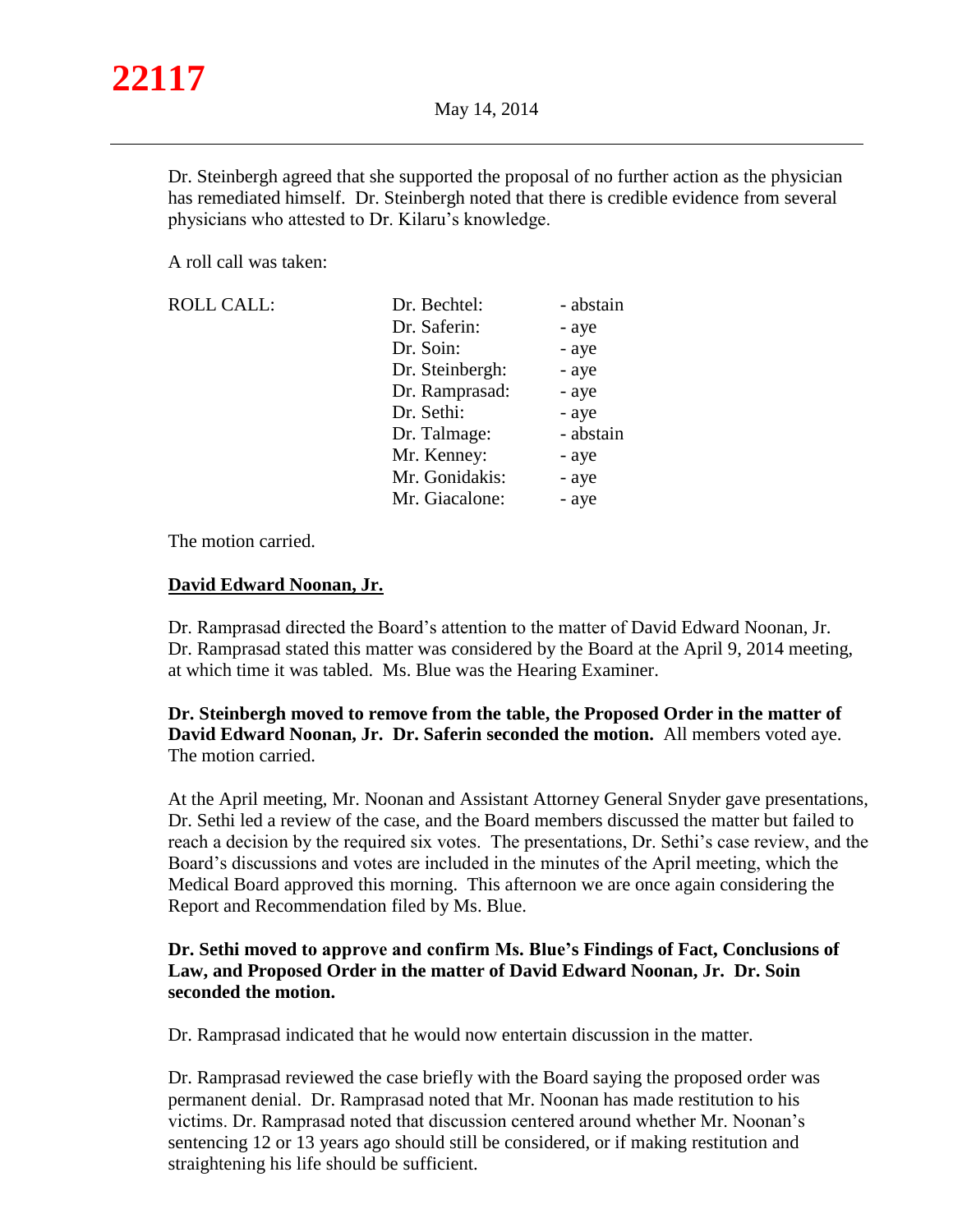Dr. Steinbergh reviewed the actions that occurred at the last meeting and why the matter was tabled.

Dr. Saferin suggested that the Board not permanently deny Mr. Noonan's application. Dr. Saferin stated that the Board should grant the application with specific restrictions, such as drug testing, among other restrictions. Dr. Saferin said that Mr. Noonan has paid his dues, made restitution and done everything asked of him. Dr. Saferin noted that the Board gives second chances to people who relapse and some of those individuals had also committed felonies. Dr. Saferin said this situation warrants an opportunity for Mr. Noonan to change his life.

## **Dr. Saferin moved to amend the Proposed Order to grant David Edward Noonan, Jr. his license and impose a two-year probationary period with terms and conditions as he proposed on May 14, 2014. Dr. Sethi seconded the motion.**

Dr. Ramprasad indicated that he would now entertain discussion regarding the matter.

Mr. Giacalone noted that a few items stood out to him, particularly, that Mr. Noonan preyed on the elderly, and that he admitted that he still drinks on occasion. Mr. Giacalone said that he believes in second chances, but he does still have concerns. Mr. Giacalone was concerned about the comment that Mr. Noonan made that "good things" happened. Mr. Giacalone questioned what those "good things" were. Mr. Giacalone said he struggled with the character of a person who would prey on the elderly and is not sure that Mr. Noonan should be trusted with people, again, on a personal level.

Dr. Steinbergh agreed and said the fact that Mr. Noonan preyed on the elderly was very disturbing to her.

Mr. Kenney stated that he understands the felonies occurred, but after the amount of time that has elapsed and the fact that he paid the restitution should be considered in the determination. Mr. Kenney said that patient care is not in jeopardy in this situation.

Mr. Gonidakis agreed with Mr. Kenney regarding restitution being paid and said that Mr. Noonan has paid his debt to society. Mr. Gonidakis does not understand why a second chance would not be granted to Mr. Noonan.

Dr. Ramprasad agreed with both Mr. Kenney and Mr. Gonidakis.

Mr. Giacalone stated, if it were just money that was taken, but Mr. Noonan did not purchase the insurance policies for these individuals and the elderly were depending on those insurance policies. Mr. Giacalone indicated that Mr. Noonan committed blatant fraud and it was unforgivable.

Dr. Ramprasad stated that the Board is not forgiving him for his actions, but Mr. Noonan is currently in business and seems to be doing well. Dr. Ramprasad said, along the line, someone must change and we must ask if, after 12 years, Mr. Noonan has changed.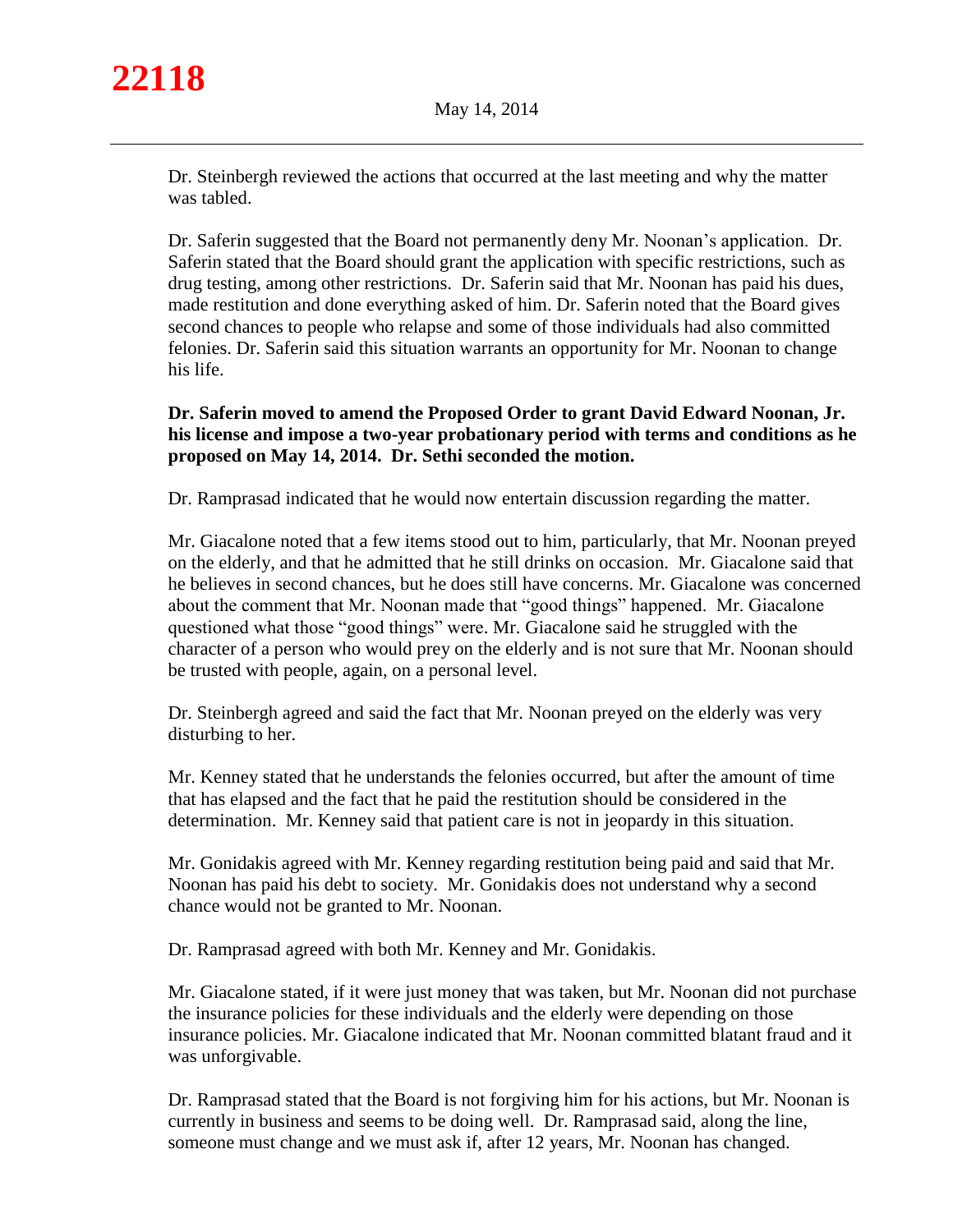

Dr. Soin said that he appreciated all of the restitution and the change in Mr. Noonan's life. Dr. Soin said he struggles with granting a license to one convicted of five felonies and defrauding elderly people. Dr. Soin said that he was glad that Mr. Noonan has turned his life around, but he cannot personally support granting the license.

Dr. Steinbergh said that Dr. Soin did a good job articulating his thoughts and that having a license, regardless of what type of license, the Board is held accountable for those types of decisions.

A vote was taken on Dr. Saferin's motion to amend:

| <b>ROLL CALL:</b> | Dr. Bechtel:    | - abstain |
|-------------------|-----------------|-----------|
|                   | Dr. Saferin:    | - aye     |
|                   | Dr. Soin:       | - nay     |
|                   | Dr. Steinbergh: | - nay     |
|                   | Dr. Ramprasad:  | - aye     |
|                   | Dr. Sethi:      | - aye     |
|                   | Dr. Talmage:    | - abstain |
|                   | Mr. Kenney:     | - aye     |
|                   | Mr. Gonidakis:  | - aye     |
|                   | Mr. Giacalone:  | - nay     |
|                   |                 |           |

The motion to amend carried.

**Dr. Saferin moved to approve the Proposed Order as amended. Dr. Sethi seconded the motion.** A roll call was taken:

| <b>ROLL CALL:</b> | Dr. Bechtel:    | - abstain |
|-------------------|-----------------|-----------|
|                   | Dr. Saferin:    | - aye     |
|                   | Dr. Soin:       | - nay     |
|                   | Dr. Steinbergh: | - nay     |
|                   | Dr. Ramprasad:  | - aye     |
|                   | Dr. Sethi:      | - aye     |
|                   | Dr. Talmage:    | - abstain |
|                   | Mr. Kenney:     | - aye     |
|                   | Mr. Gonidakis:  | - aye     |
|                   | Mr. Giacalone:  | - nay     |
|                   |                 |           |

The motion failed.

**Dr. Soin moved to approve the original Proposed Order for permanent denial in the matter of David Edward Noonan, Jr. Dr. Saferin seconded the motion.** A roll call was taken: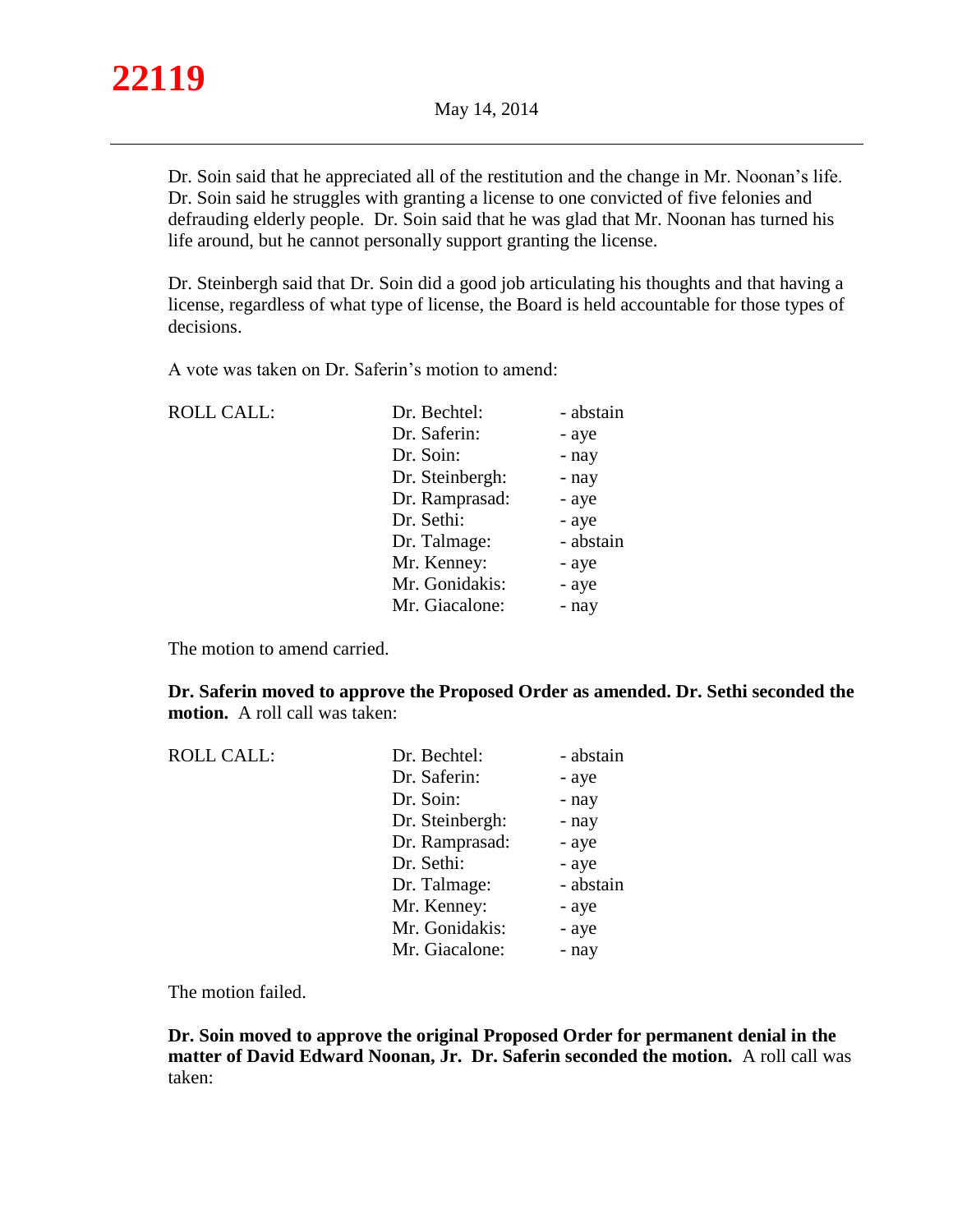| <b>ROLL CALL:</b> | Dr. Bechtel:    | - abstain |
|-------------------|-----------------|-----------|
|                   | Dr. Saferin:    | - nay     |
|                   | Dr. Soin:       | - aye     |
|                   | Dr. Steinbergh: | - aye     |
|                   | Dr. Ramprasad:  | - nay     |
|                   | Dr. Sethi:      | - nay     |
|                   | Dr. Talmage:    | - abstain |
|                   | Mr. Kenney:     | - nay     |
|                   | Mr. Gonidakis:  | - nay     |
|                   | Mr. Giacalone:  | - aye     |
|                   |                 |           |

The motion failed.

Dr. Steinbergh reviewed the current order as amended with the Board. If the Board wishes to approve a simple denial, the members need to indicate the period of time that is appropriate. Dr. Steinbergh said, the Board could restructure the Order and state a definite term of suspension beyond the impairment assessment and require Mr. Noonan to participate in ethics courses, as well as place him into a practice plan. Dr. Steinbergh stated that just because a person asks for a license, the Board is not required to grant one or negotiate.

Dr. Soin indicated that he would like to see the Order restructured with a practice plan.

Dr. Talmage exited the meeting at this time.

Dr. Steinbergh said even though we have no evidence that Mr. Noonan would harm his clients, there are honesty, trust and ethical concerns. Dr. Steinbergh stated that the public is depending on the Board to say that Mr. Noonan is okay to have a massage license.

Mr. Gonidakis said, every month the Board takes a leap of faith when physicians who are stealing drugs from their patients or are on drugs come before them and the Board welcomes them back. Mr. Noonan has been living clean for 10 or more years now and the Board is saying that is not good enough. Mr. Gonidakis said he has a fundamental problem with the way the case was being handled.

Dr. Steinbergh stated that she did not feel the probationary terms are strong enough.

Ms. Anderson noted that due to rule requirements, Mr. Noonan must be on probation for five years, if found to be impaired.

**Dr. Steinbergh moved to table the matter of David Edward Noonan, Jr. Dr. Soin seconded the motion.** All members voted aye. The motion carried.

The Board took a short recess at 3:53 p.m. and returned at 4:15 p.m.

Dr. Talmage returned to the meeting at this time.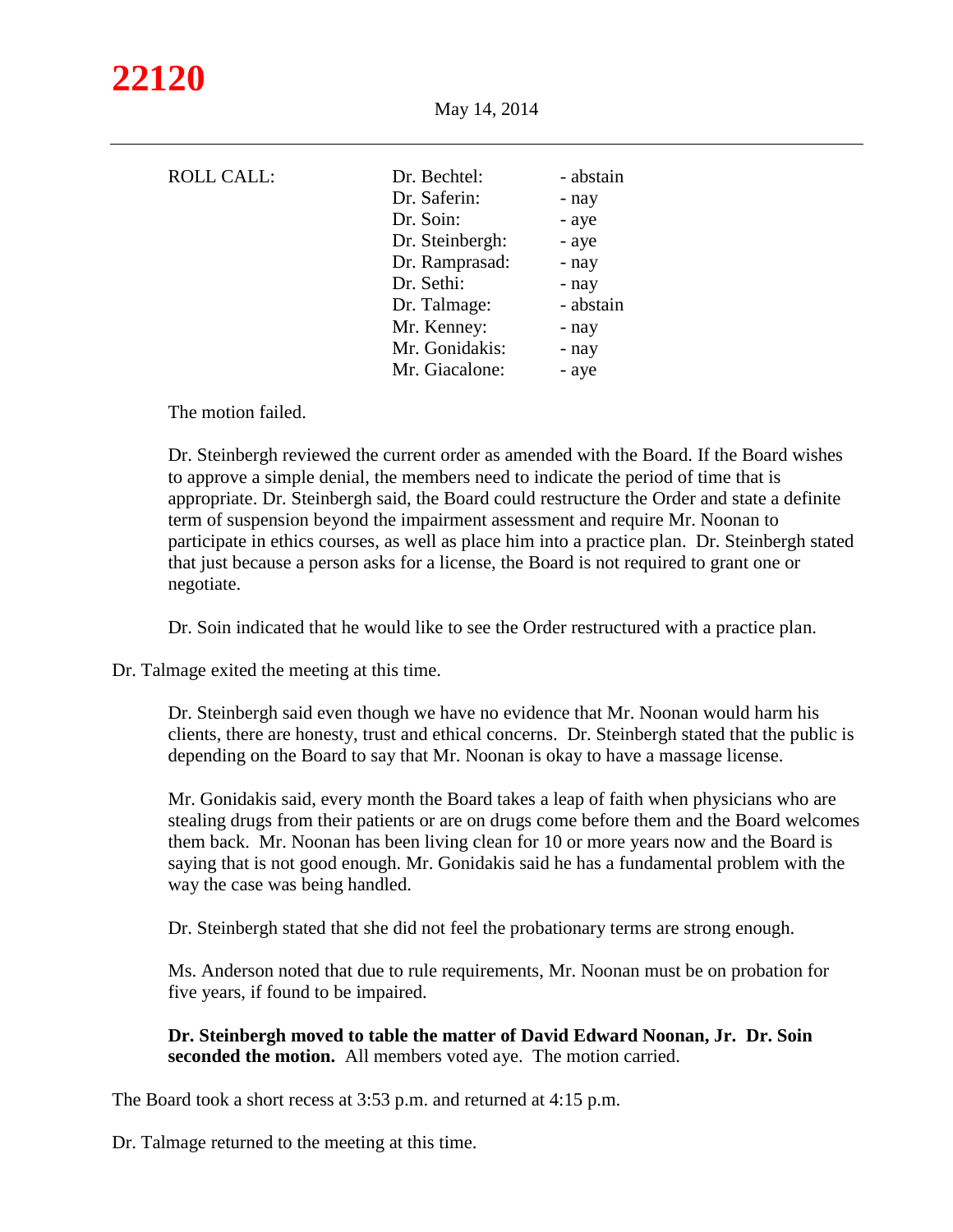# **Bradley Joseph Vargo, D.O.**

Dr. Ramprasad directed the Board's attention to the matter of Bradley Joseph Vargo, D.O., and stated that no objections had been filed. Ms. Blue was the Hearing Examiner.

Dr. Ramprasad continued in saying that a request to address the Board had been filed timely on behalf of Dr. Vargo. Five minutes would be allowed for that address.

Dr. Vargo was represented by his attorney, James McGovern.

Mr. McGovern addressed the Board and thanked the Board for moving the deliberation date up on the summary suspension case where Dr. Vargo has been diligent in getting himself into treatment and completing other steps that the Board prefers to have done in impairment cases.

Dr. Vargo thanked the Board for the opportunity to address them. He said, from the very start of this regrettable affair, Dr. Vargo said he tried to do the right thing. Dr. Vargo said he feels fortunate to have had the opportunity for the education, growth and accountability that have been afforded to him from his colleagues, co-workers, and the Medical Board. It is only through the dedication to uncompromised patient care and the concerned focus of his own health and well-being that he is humbly able to stand before the Board remorseful, yet enlightened and enthusiastic, as a recovering physician. Dr. Vargo said, eventually, he hopes to carry this knowledge and enthusiasm into a medical practice. Dr. Vargo said that he learned much over the past few months, including sharing his experiences and thoughts as an integral part and a manner of recovery. Therefore, Dr. Vargo said he shared with thought with the Board. The disease of addiction is colorfully insidious and unrelenting. Dr. Vargo said that it should not be held with disregard, for those who do, will never see it coming. Dr. Vargo said he has been very fortunate and thankful that he has had much support and help during these events. Dr. Vargo beseeched the Board in saying, for all physicians that are at risk, and all are indeed at risk. Above all, it is masterfully deceptive with distinctly ambiguous consequences up until the point that it kills you because of its progressive nature. Dr. Vargo said that recovering from this despair is going to require a set of new life skills, that which he is confident he has acquired and has incorporated into his life every single day. Dr. Vargo said he has been steadfast in that regard with the necessary attitudes and behaviors. It has never been his intent to be disrespectful of the sovereign duty and responsibility that he has to people that he cared for as a physician or to be dishonest with his colleagues. No person deserves to be treated by an impaired physician and no group of facility deserves to have one within its ranks. Dr. Vargo stated that excluding his family and himself, these are the people that he has let down the most and with that, he has the utmost deepest regret of all. Nevertheless, Dr. Vargo said that he is optimistic about his future and with the Board's understanding and graces, he hoped to re-enter the profession and would be humbled and grateful.

Mr. McGovern asked that the Board move through the 90 day period in an efficient way and allow Dr. Vargo to get credit for the suspension that he has already served.

Dr. Ramprasad asked if the Assistant Attorney General wished to respond.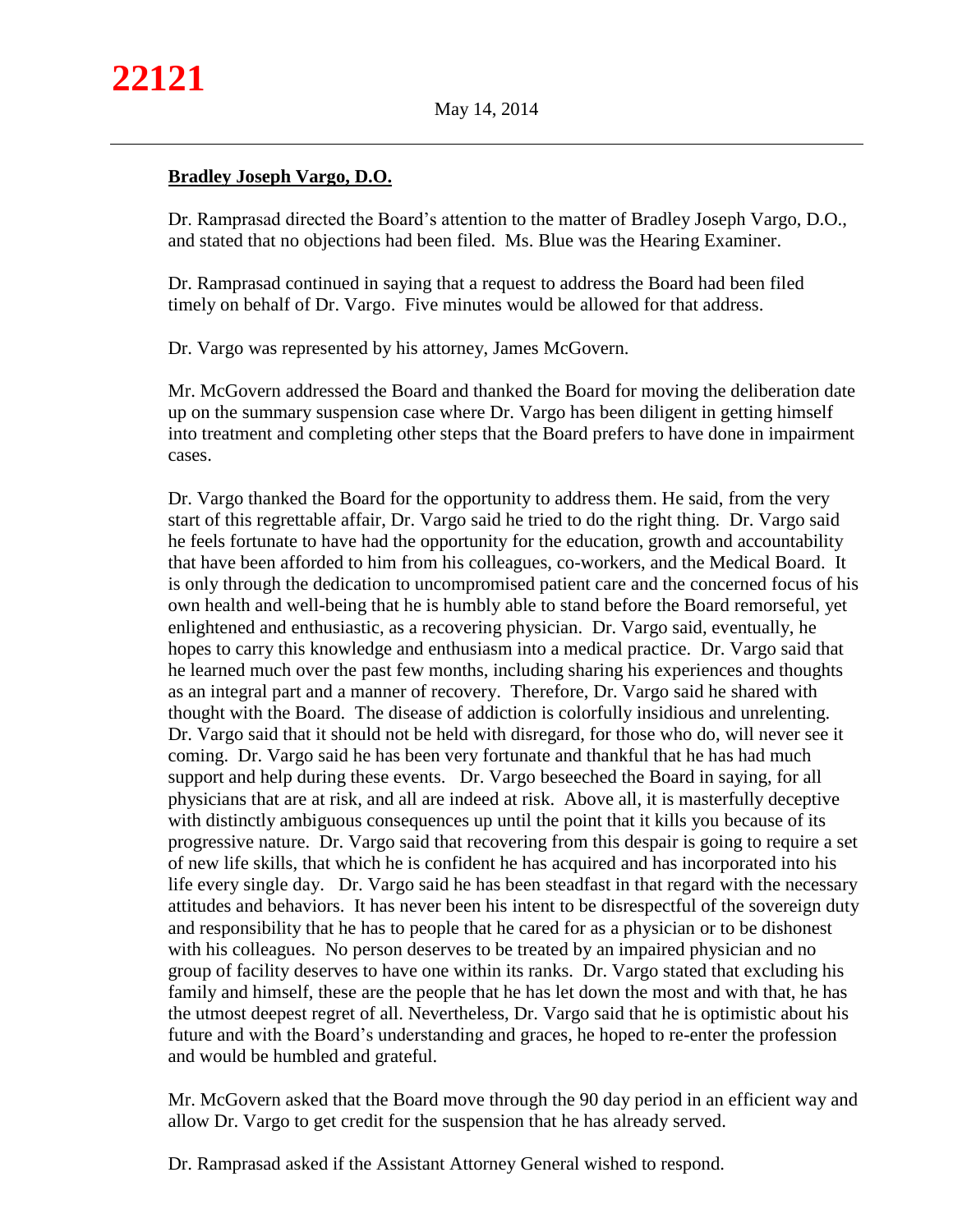Mr. Wilcox indicated that he did wish to respond and addressed the Board saying that this is a scary case when you review the facts. Dr. Vargo showed up at St. Joseph's Health Center around 6 a.m. and approximately four hours later, he tested 0.15. Mr. Wilcox said that Dr. Vargo had supervised five or six procedures that morning, and his alcohol level would have been higher earlier in the morning. Mr. Wilcox said that this situation proves how tolerance can be built in long-time drinkers. Mr. Wilcox recommended a six month/180 day suspension.

## **Dr. Steinbergh moved to approve and confirm Ms. Blue's Findings of Fact, Conclusions of Law, and Proposed Order in the matter of Bradley Joseph Vargo, D.O. Dr. Saferin seconded the motion.**

Dr. Ramprasad indicated that he would now entertain discussion in the matter.

Dr. Steinbergh said that Dr. Vargo was articulate but she was not convinced that he completely understands it yet. Dr. Steinbergh indicated that it is a tough disease and Dr. Vargo is correct in saying no hospital should have an impaired doctor on staff nor should a patient be seen by a physician that is impaired.

Dr. Steinbergh continued by saying that Dr. Vargo is an anesthesiologist who was summarily suspended by the Board on March 12, 2014. Dr. Steinbergh reviewed Dr. Vargo's credentials saying that he received his osteopathic medicine degree from the University of Health Sciences College of Osteopathic Medicine in Kansas City, Missouri in 1988, completed an internship, followed by a three year residency program in anesthesiology at the Cleveland Clinic. In 1993, Dr. Vargo completed a one year fellowship in critical care medicine at the Cleveland Clinic. Dr. Steinbergh said that Dr. Vargo is welltrained and should be a good physician. Dr. Steinbergh reviewed the case with the Board and said that Dr. Vargo was issued a license to practice medicine in 1989 and last practiced on February 7, 2014, when he was found intoxicated. Dr. Steinbergh indicated that Dr. Vargo is board-certified in anesthesiology and critical care medicine.

Dr. Steinbergh stated that a concern the Board had, was that Dr. Vargo pled guilty in December of 2000 to a charge of Operating a Motor Vehicle while Intoxicated (OMVI). Dr. Vargo was ordered to attend a 72 hour alcohol education and assessment program, in lieu of jail time, and had his license suspended for 180 days. Dr. Steinbergh indicated that Dr. Vargo completed the program in 2001. In 2001, when Dr. Vargo renewed his medical license, he answered "no" to the question regarding being found guilty of, or pled guilty or no contest to, or received treatment in lieu of a conviction of a misdemeanor or felony. Dr. Steinbergh noted at the time he answered the question inaccurately, Dr. Vargo said he did not believe he was being misleading and did not think he was in violation of the question.

Dr. Steinbergh continued by saying, on February 7, 2014, Dr. Vargo said he got up at 4:45 a.m. Dr. Vargo felt tired, as though he had not gotten enough rest, but drove 50 minutes to the hospital to work. Dr. Steinbergh said that Dr. Vargo denied he had consumed alcohol that morning. Dr. Vargo arrived at the hospital around 6:30 a.m. and had five cases. Dr. Steinbergh pointed out that Dr. Vargo did not inform anyone that he was intoxicated, but around 11:00 a.m. he was summoned by the nurse supervisor to her office, where she told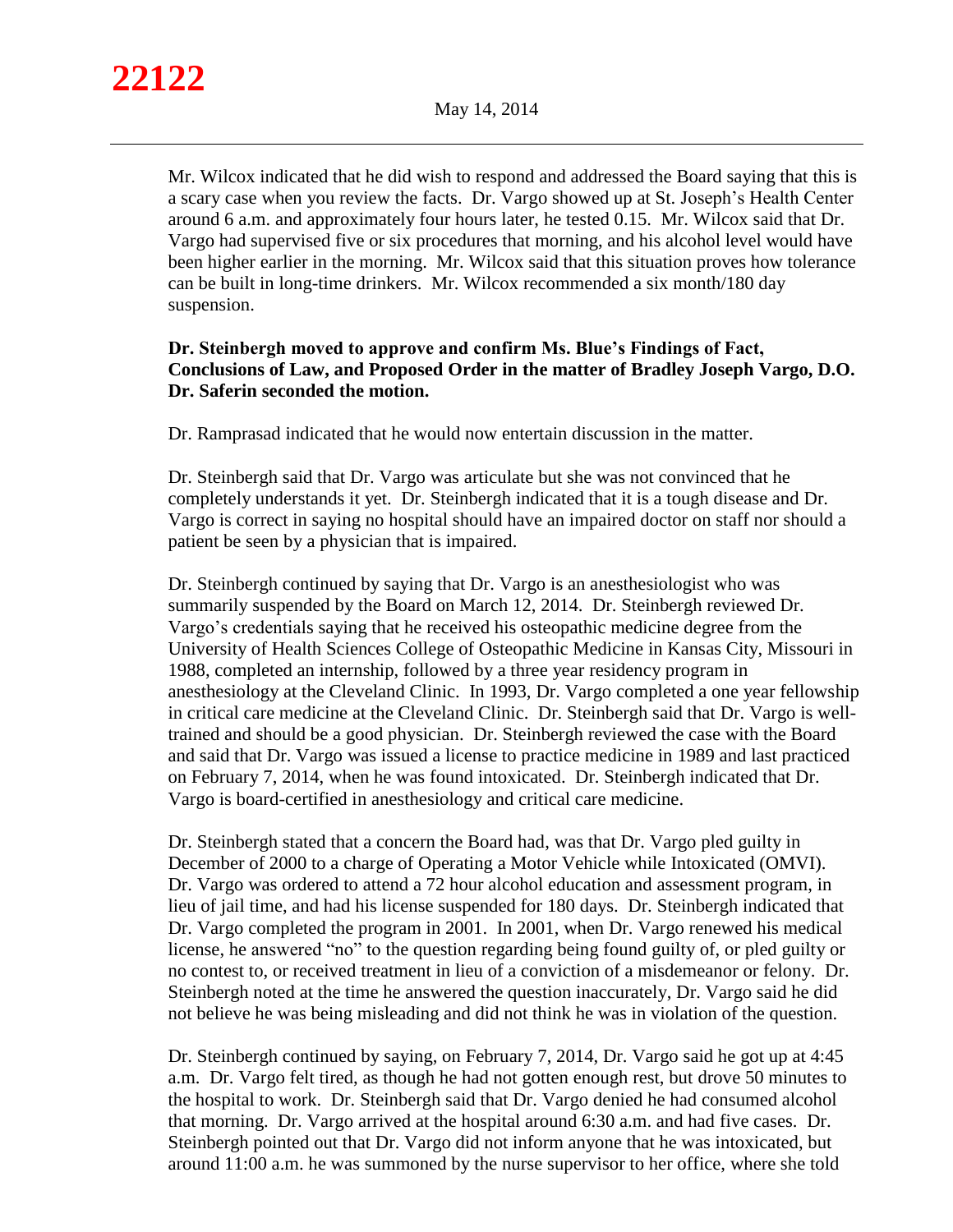Dr. Vargo that someone on the staff reported that he smelled of alcohol. The hospital then proceeded to test Dr. Vargo.

Dr. Steinbergh said that Dr. Vargo has stated that his sobriety date is February 7, and he admitted to consuming five or more scotch whiskeys the prior evening. Dr. Vargo has completed a 28 days treatment program and entered into a five year monitoring and advocacy agreement with Ohio Physician Health Program. Dr. Whitney, who evaluated him, found he was not able to practice medicine at an acceptable level, but felt that Dr. Vargo's prognosis was good.

Dr. Steinbergh indicated that she agreed with the Conclusion of Law and Findings of Fact and agreed the Proposed Order was well written. Dr. Steinbergh noted that she disagreed with using any suspension time that Dr. Vargo has already served as credit. Dr. Steinbergh stated that Dr. Vargo clearly needs to be suspended at this time. Dr. Steinbergh agrees with the Mr. Wilcox that the suspension needs to be longer than 90 days. Dr. Steinbergh reiterated the fact that Dr. Vargo went to the hospital intoxicated, that he reviewed five cases for five patients and said the Board will never know if there have been any adverse effects from Dr. Vargo's egregious actions that day. Dr. Steinbergh said that Dr. Vargo is fortunate that there was a team also looking over the patients.

## **Dr. Steinbergh moved to amend the Proposed Order's suspension time to not less than 180 days. Dr. Saferin seconded the motion.**

Dr. Ramprasad stated that he would now entertain discussion in the matter.

Mr. Kenney asked when the Board suspends a license for a year or two years, is there a way that the physicians can work in an administrative position within a hospital system, so they can keep within the system, but not have patient contact.

Dr. Steinbergh replied, the Board hopes the physicians will work during their period of suspension, in some line of work.

Mr. Kenney suggested that the Board look into that option. Mr. Kenney did say that he wasn't sure that a suspension of 180 days was sufficient but would vote for it. He added that the road to recovery is long and hard.

Dr. Steinbergh indicated that she believed a longer suspension period would be good for Dr. Vargo and when he is ready to go back, if he has met all of his stipulations and conditions for reinstatement, it is a healthier way to go.

Mr. Giacalone joined the discussion and said that he agreed. Mr. Giacalone wanted to make a few points. He said he didn't understand how Dr. Vargo did not believe that he falsely answered the renewal question, after drinking with buddies, being handcuffed and placed into a police car and not think that is an arrest. Mr. Giacalone said that he questions Dr. Vargo's thought process.

A vote was taken on Dr. Steinbergh's motion to amend: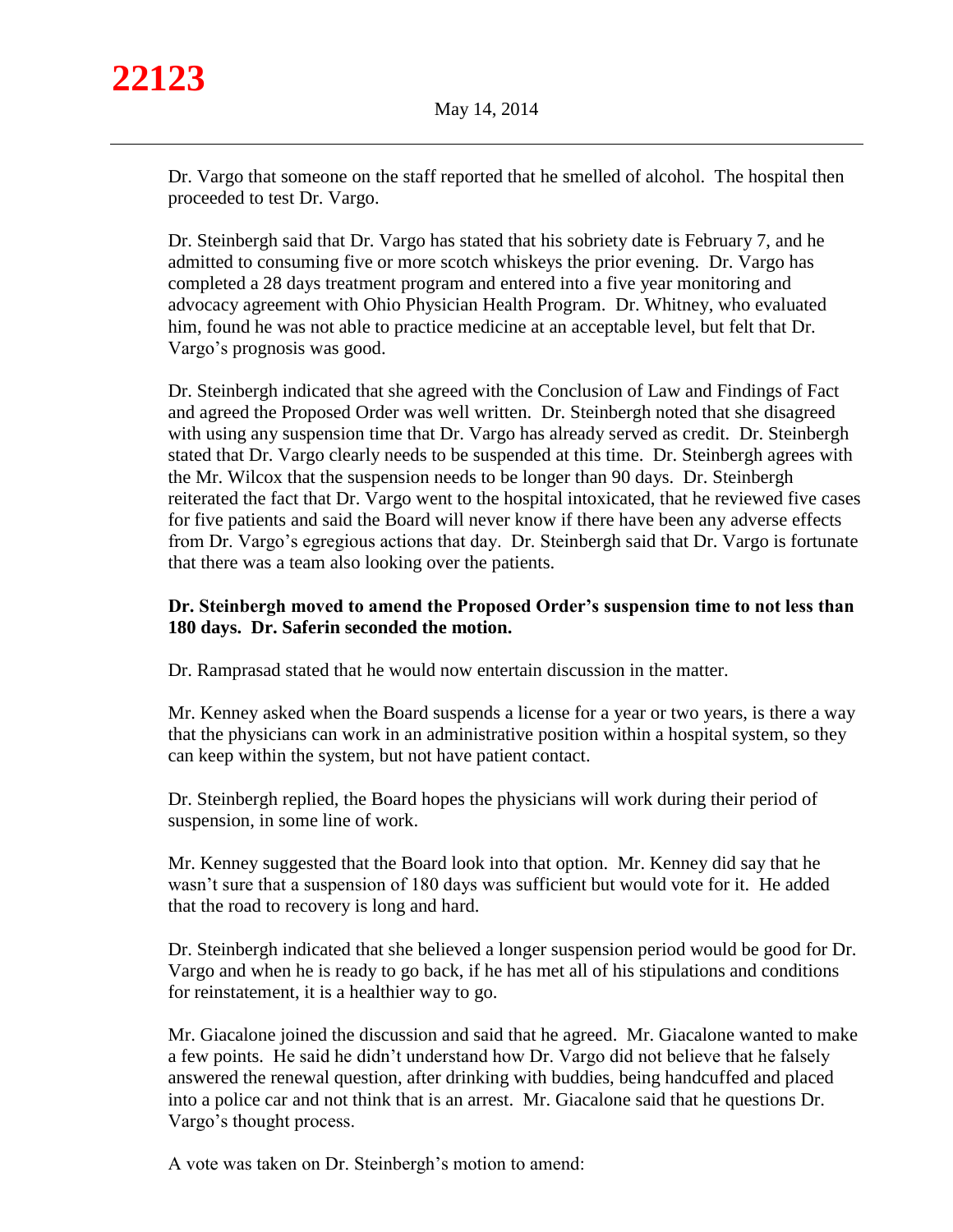| <b>ROLL CALL:</b> | Dr. Bechtel:<br>Dr. Saferin:<br>Dr. Soin:<br>Dr. Steinbergh:<br>Dr. Ramprasad:<br>Dr. Sethi:<br>Dr. Talmage:<br>Mr. Kenney: | - abstain<br>- aye<br>- aye<br>- aye<br>- aye<br>- aye<br>- abstain<br>- aye |
|-------------------|-----------------------------------------------------------------------------------------------------------------------------|------------------------------------------------------------------------------|
|                   |                                                                                                                             |                                                                              |
|                   | Mr. Gonidakis:                                                                                                              | - aye                                                                        |
|                   | Mr. Giacalone:                                                                                                              | - aye                                                                        |

The motion to amend carried.

## **Dr. Steinbergh moved to approve and confirm Ms. Blue's Findings of Fact, Conclusions of Law, and Proposed Order, as amended, in the matter of Bradley Joseph Vargo, D.O. Dr. Soin seconded the motion.**

| <b>ROLL CALL:</b> | Dr. Bechtel:    | - abstain |
|-------------------|-----------------|-----------|
|                   | Dr. Saferin:    | - aye     |
|                   | Dr. Soin:       | - aye     |
|                   | Dr. Steinbergh: | - aye     |
|                   | Dr. Ramprasad:  | - aye     |
|                   | Dr. Sethi:      | - aye     |
|                   | Dr. Talmage:    | - abstain |
|                   | Mr. Kenney:     | - aye     |
|                   | Mr. Gonidakis:  | - aye     |
|                   | Mr. Giacalone:  | - aye     |
|                   |                 |           |

The motion to approve carried.

#### PROPOSED FINDINGS AND PROPOSED ORDERS

Dr. Ramprasad indicated that in the following matter, the Board issued a Notice of Opportunity for Hearing and that no timely request for hearing was received. The matter was reviewed by a Hearing Examiner, who prepared the Proposed Findings and Proposed Orders and the matter is now before the Board for final disposition. Dr. Ramprasad stated that this item is disciplinary in nature, and therefore the Secretary and Supervising Member cannot vote. In this matter, Dr. Talmage served as Acting Secretary and Dr. Bechtel served as Supervising Member.

## **Allyn Scott Immel**

Dr. Ramprasad directed the Board's attention to the matter of Allyn Scott Immel.

**Dr. Steinbergh moved to find that the allegations as set forth in the August 14, 2013, Notice of Opportunity for Hearing in the matter of Mr. Immel have been proven to be true by a preponderance of the evidence and to adopt the Proposed Findings and**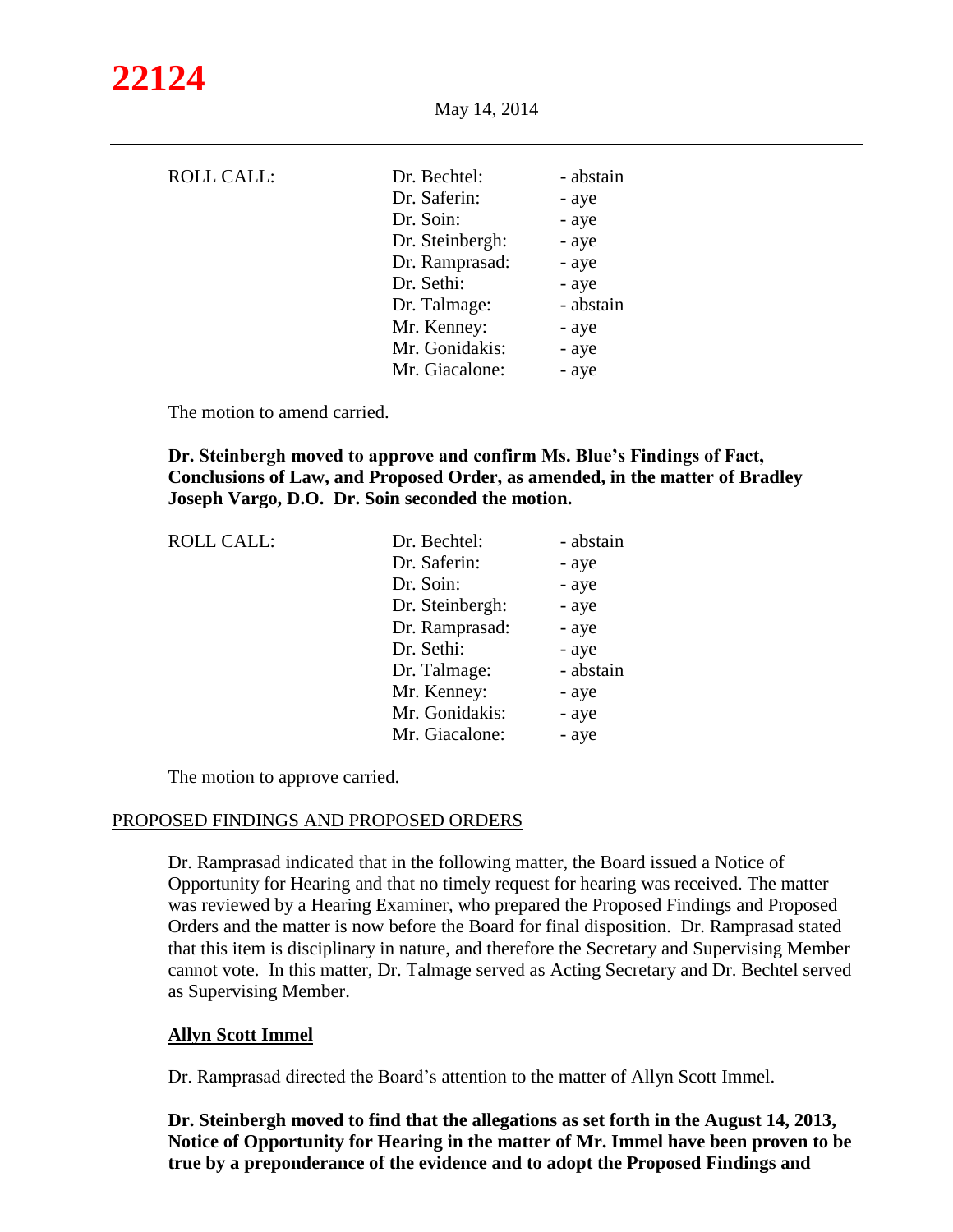#### **Proposed Order. Dr. Soin seconded the motion.**

Dr. Ramprasad indicated that he would now entertain discussion regarding the matter.

Mr. Giacalone reviewed the case with the Board saying, on April 25, 2012, Allyn Scott Immel submitted to the Board an Application for Certificate to Practice a Limited Branch of Medicine - Massage Therapy. On March 21, 2013, the Board sent to Mr. Immel's address of record, by certified mail, return receipt requested, a set of interrogatories for which he was to respond. This interrogatory request was triggered in part by responses in Mr. Immel's original application for licensure that included two arrests involving Driving while Under the Influence (DUI) which are alleged to have occurred on March 28, 2008 in Lawrenceville, Georgia and another on January 29, 2009 in Duluth, Georgia.

Mr. Giacalone continued by saying that Mr. Immel received the March 21, 2013, letter and enclosed interrogatories on March 22, 2013. However, the Board did not receive a response from Mr. Immel, or a request for an extension of time, by the due date of April 19, 2013. Mr. Giacalone stated, on April 29, 2013, the Board sent to Mr. Immel's address of record, again by certified mail, return receipt requested, a second letter with the interrogatories enclosed. The April 29, 2013, letter again directed Mr. Immel to respond to the interrogatories and also stated that a failure to timely respond, could subject Mr. Immel to discipline, up to and including denial of his application. Mr. Immel received the April 29, 2013, letter and enclosed interrogatories on May 6, 2013. However, the Board again did not receive a response from Mr. Immel, or a request for an extension of time by the due date of May 28, 2013. On June 7, 2013, the Board sent to Mr. Immel's address of record, by certified mail, return receipt requested, a third letter with the interrogatories enclosed. According to documentation from the United States Postal Service, the June 7, 2013, mailing was returned as unclaimed on July 8, 2013, to the Board.

Mr. Giacalone concluded by saying, based on the foregoing facts, Mr. Immel's actions, or lack thereof, constitute "failure to cooperate in an investigation conducted by the board pursuant to Section 4731.22 (F), Ohio Revised Code, including failure to answer truthfully a question presented by the board in written interrogatories." Mr. Giacalone said, in a letter dated August 14, 2013, by certified mail, return receipt requested, Mr. Immel was provided with a notice of opportunity for a hearing pursuant to Chapter 119, Ohio Revised Code. That documentation notified Mr. Immel that the Board intended to determine whether or not to limit, revoke, permanently revoke, suspend, refuse to register or reinstate his certificate to practice massage therapy, or to reprimand or place him on probation. Mr. Giacalone indicated that Mr. Immel had until September 16, 2013, to submit a written request for a hearing, but failed to do so. Mr. Giacalone stated for these reasons, he supported the Hearing Examiner's report and supports permanent denial.

A roll call was taken: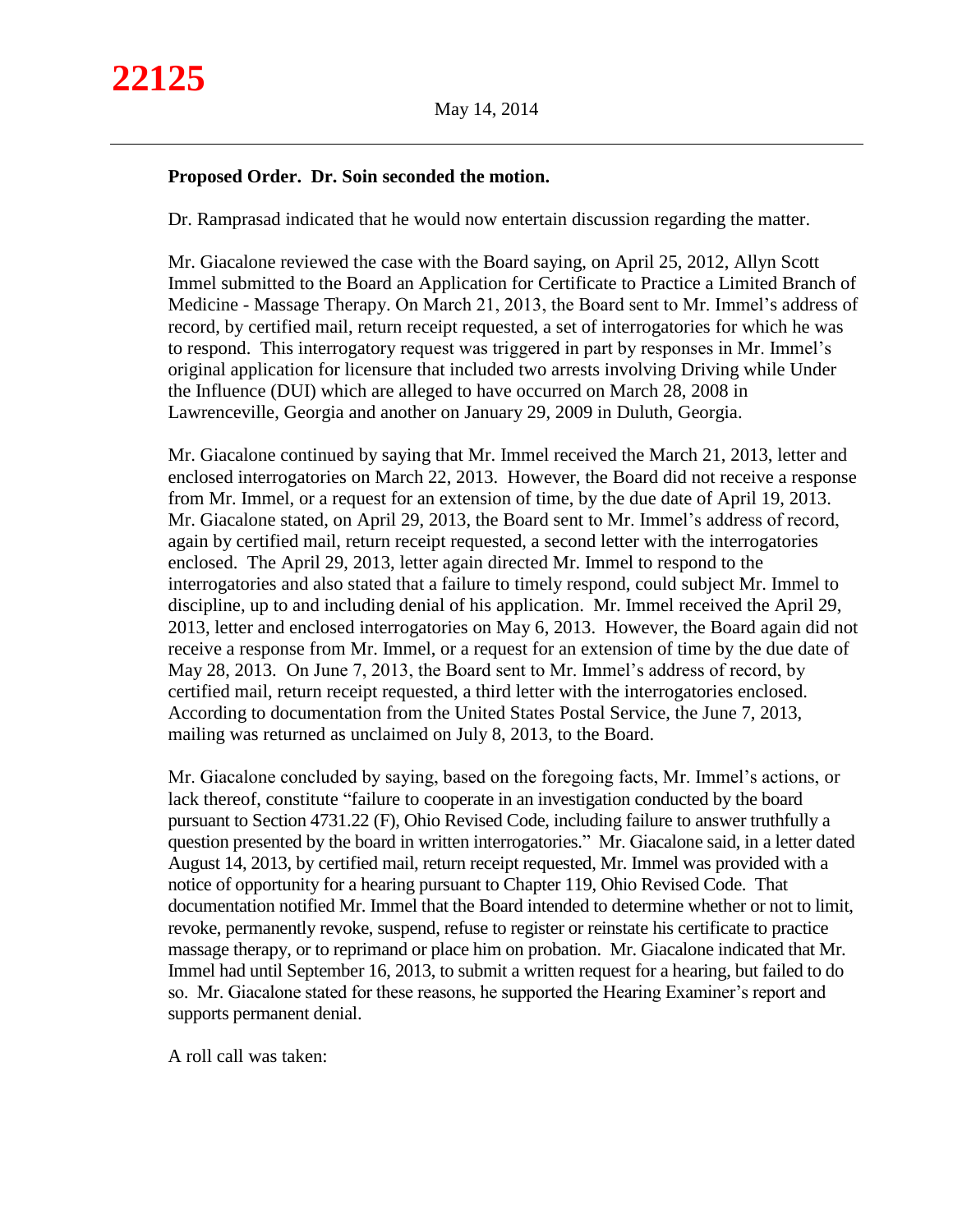| <b>ROLL CALL:</b> | Dr. Bechtel:<br>Dr. Saferin:<br>Dr. Soin:<br>Dr. Steinbergh:<br>Dr. Ramprasad:<br>Dr. Sethi:<br>Dr. Talmage:<br>Mr. Kenney:<br>Mr. Gonidakis: | - abstain<br>- aye<br>- aye<br>- aye<br>- aye<br>- aye<br>- abstain<br>- aye<br>- aye |
|-------------------|-----------------------------------------------------------------------------------------------------------------------------------------------|---------------------------------------------------------------------------------------|
|                   | Mr. Giacalone:                                                                                                                                | - aye                                                                                 |
|                   |                                                                                                                                               |                                                                                       |

The motion carried.

#### FINDINGS, ORDERS, AND JOURNAL ENTRIES

Dr. Ramprasad advised that Dr. Edmands applied for a license to practice osteopathic medicine and surgery in Ohio. Dr. Edmands was the subject of prior action by the West Virginia Board of Osteopathic Medicine, which reprimanded Dr. Edmands and placed his license on probation for a period of twelve months. This action was based on the West Virginia Board's findings that Dr. Edmands had pre-signed prescriptions, verbal orders, and blank face-to-face visit forms for staff members to complete.

Dr. Ramprasad stated that the matter is disciplinary in nature and therefore the Secretary and Supervising Member cannot vote. In this matter, Dr. Talmage served as Secretary and Dr. Bechtel served as Supervising Member.

#### **Christopher James Edmands, D.O.**

**Dr. Steinbergh moved to find that the allegations as set forth in the March 14, 2014 Notice of Opportunity for Hearing in the matter of Christopher James Edmands, D.O., have been proven to be true by a preponderance of the evidence, and that the Board enter an Order, effective immediately upon mailing, that the application of Christopher James Edmands, D.O., to practice medicine and surgery in the State of Ohio be permanently denied. Mr. Giacalone seconded the motion.**

Dr. Ramprasad stated that he would entertain discussion in the above matter.

Dr. Steinbergh stated that this physician pre-signed prescription, verbal orders and blank face-to-face visit forms for staff members to complete and those actions were totally unacceptable and Ohio does not need a physician like this.

A roll call was taken:

| ROLL CALL: | Dr. Bechtel:    | - abstain |
|------------|-----------------|-----------|
|            | Dr. Saferin:    | - aye     |
|            | Dr. Soin:       | - aye     |
|            | Dr. Steinbergh: | - aye     |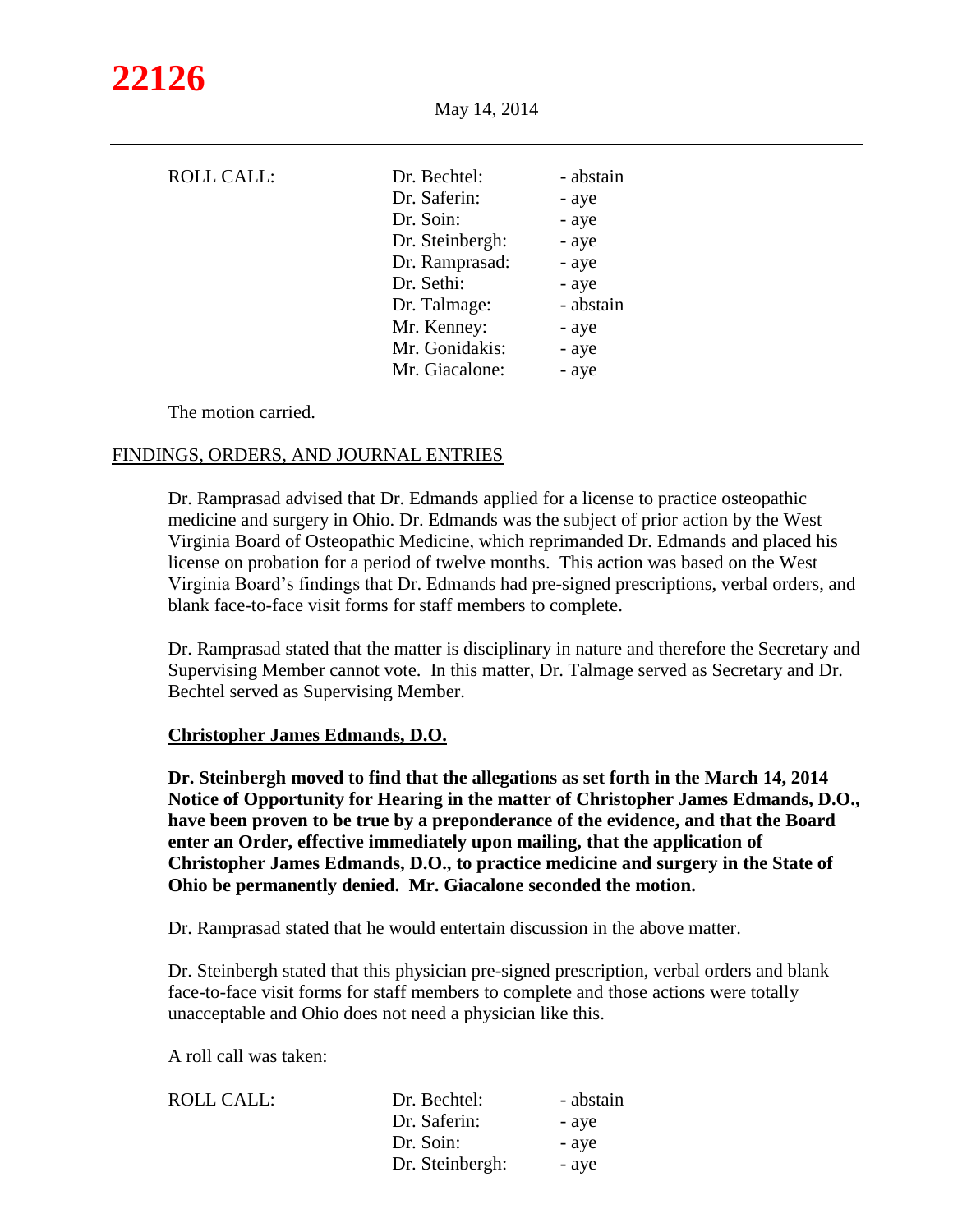| Dr. Ramprasad: | - aye     |
|----------------|-----------|
| Dr. Sethi:     | - aye     |
| Dr. Talmage:   | - abstain |
| Mr. Kenney:    | - aye     |
| Mr. Gonidakis: | - aye     |
| Mr. Giacalone: | - aye     |

The motion carried.

#### **Anne Miller Kaeser, M.D.**

Dr. Ramprasad stated that Anne Miller Kaeser, M.D., has applied for a license to practice medicine and surgery in Ohio. According to Dr. Kaeser's resume of activities, she has not been actively engaged in the practice of medicine and surgery for more than two years. On or about March 20, 2014, the Board issued a Notice of Opportunity for Hearing to Dr. Kaeser, and documentation of Service was received. Dr. Ramprasad said there was no request for hearing filed, and more than 30 days have elapsed since the mailing of the Notice. The matter is now before the Board for final disposition.

Dr. Ramprasad stated that the matter is not disciplinary in nature, and therefore the Secretary and Supervising Member may vote.

**Dr. Steinbergh moved to find that the allegations as set forth in the March 20, 2014 Notice in the matter of Anne Miller Kaeser, M.D., have been proven to be true by a preponderance of the evidence, and that the Board enter an Order, effective immediately upon mailing, to approve Dr. Kaeser's application for a license to practice medicine and surgery in Ohio, provided that she takes and passes the Special Purpose Examination (SPEx) o0r specialty board recertification examination within one year of March 20, 2014. Dr. Sethi seconded the motion.**

Dr. Ramprasad stated that he would entertain discussion in the above matter. No discussion occurred.

A roll call was taken:

#### ROLL CALL:

| Dr. Bechtel:   | - abstain |
|----------------|-----------|
| Dr. Saferin:   | - aye     |
| Dr. Soin:      | - aye     |
| Dr. Ramprasad: | - aye     |
| Dr. Sethi:     | - aye     |
| Dr. Talmage:   | - abstain |
| Mr. Kenney:    | - aye     |
| Mr. Gonidakis: | - aye     |
| Mr. Giacalone: | - aye     |

The motion carried.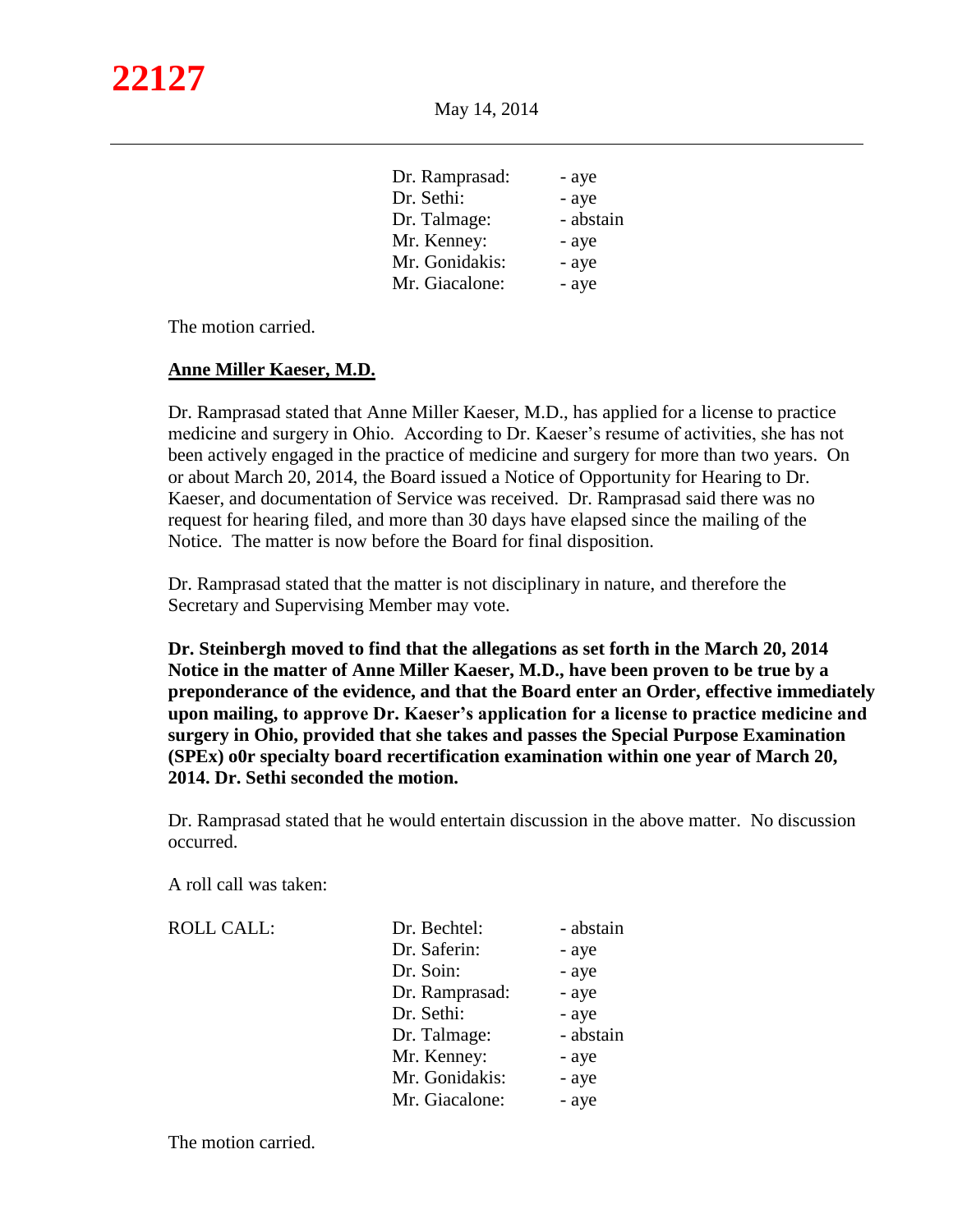#### REPORTS AND RECOMMENDATIONS CONTINUED

Dr. Ramprasad directed the Board's attention to the matter of David Edward Noonan, Jr.

#### **David Edward Noonan, Jr.**

**Dr. Saferin moved to remove from the table the matter of David Edward Noonan, Jr. Dr. Soin seconded the motion.** All members voted aye. The motion carried.

# **Dr. Saferin moved to approve the Hearing Examiners Conclusions of Law and Findings of Fact, and amend the Proposed Order to read as follows:**

It is hereby ORDERED that:

- A. **GRANT OF APPLICATION; SUSPENSION OF CERTIFICATE:** The application of David Edward Noonan, Jr., to practice massage therapy in the State of Ohio shall be GRANTED, provided that he otherwise meets all statutory and regulatory requirements. That certificate shall be immediately SUSPENDED for an indefinite period of time, but not less than ninety days.
- B. **INTERIM MONITORING:** During the period that Mr. Noonan's certificate to practice massage therapy in Ohio is suspended, Mr. Noonan shall comply with the following terms, conditions, and limitations:
	- 1. **Obey the Law:** Mr. Noonan shall obey all federal, state, and local laws, and all rules governing the practice of massage therapy in Ohio.
	- 2. **Declarations of Compliance:** Mr. Noonan shall submit quarterly declarations under penalty of Board disciplinary action and/or criminal prosecution, stating whether there has been compliance with all the conditions of this Order. The first quarterly declaration must be received in the Board's offices on or before the first day of the third month following the month in which this Order becomes effective. Subsequent quarterly declarations must be received in the Board's offices on or before the first day of every third month.
	- 3. **Personal Appearances:** Mr. Noonan shall appear in person for an interview before the full Board or its designated representative during the third month following the month in which this Order becomes effective, or as otherwise directed by the Board. Subsequent personal appearances must occur every three months thereafter, and/or as otherwise directed by the Board. If an appearance is missed or is rescheduled for any reason, ensuing appearances shall be scheduled based on the appearance date as originally scheduled.
	- 4. **Initiate Drug/Alcohol Treatment:** Within 30 days of the effective date of this Order, or as otherwise approved by the Board, Mr. Noonan shall submit to a drug/alcohol assessment and any Appropriate drug/alcohol treatment, as determined by an informed assessment of his current needs. Such assessment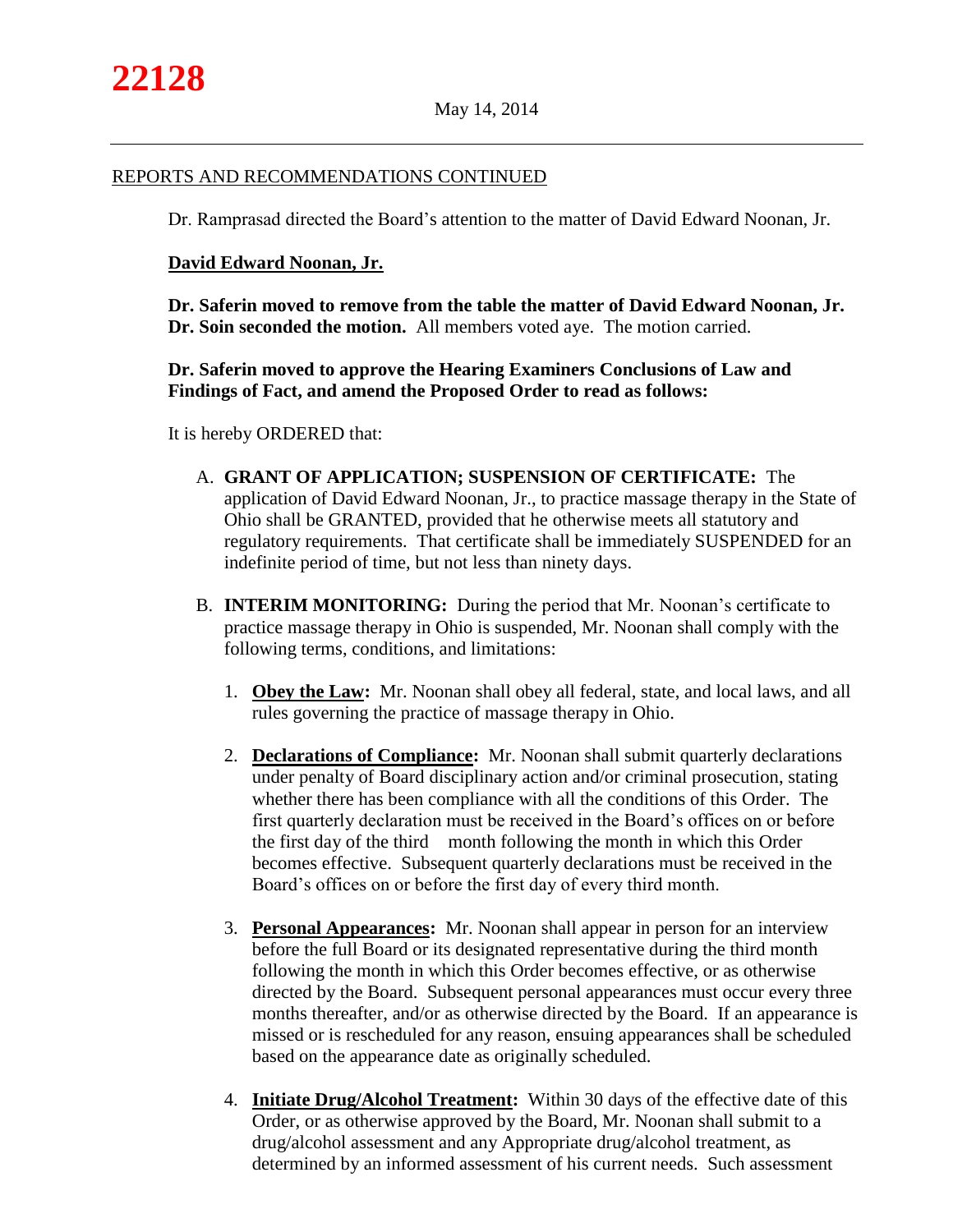and treatment shall be provided by a treatment provider approved under Section 4731.25, Ohio Revised Code, for treatment of drug and/or alcohol dependency or abuse.

Prior to the assessment, Mr. Noonan shall furnish the approved treatment provider copies of the Board's Summary of the Evidence, Findings of Fact, and Conclusions of Law, and any other documentation from the hearing record that the Board may deem appropriate or helpful to the treatment provider. Within ten days after the completion of the assessment, or as otherwise determined by the Board, Mr. Noonan shall cause a written report to be submitted to the Board from the treatment provider, that shall include, to the extent applicable, the following:

- A detailed plan of recommended treatment based upon the treatment provider's informed assessment of Mr. Noonan's current needs;
- A statement indicating whether Mr. Noonan entered into or commenced the recommended treatment program within 48 hours of its determination;
- A copy of a treatment contract signed by Mr. Noonan establishing the terms of treatment and aftercare, including any required supervision or restrictions on practice during treatment or aftercare; and
- A statement indicating that the treatment provider will immediately report to the Board any failure by Mr. Noonan to comply with terms of the treatment contract during inpatient or outpatient treatment or aftercare.

## **a. Sobriety**

1. **Abstention from Drugs:** If Mr. Noonan is found to be impaired by a Board-approved treatment provider, Mr. Noonan shall abstain completely from the personal use or possession of drugs, except those prescribed, dispensed, or administered to him by another so authorized by law who has full knowledge of Mr. Noonan's history of chemical dependency and/or abuse and who may lawfully prescribe for him (for example, a physician who is not a family member).

Further, in the event that Mr. Noonan is so prescribed, dispensed, or administered any controlled substance, carisoprodol, or tramadol, Mr. Noonan shall notify the Board in writing within seven days, providing the Board with the identity of the prescriber, the name of the drug Mr. Noonan received, the medical purpose for which he received the drug, the date the drug was initially received, and the dosage, amount, number of refills, and directions for use.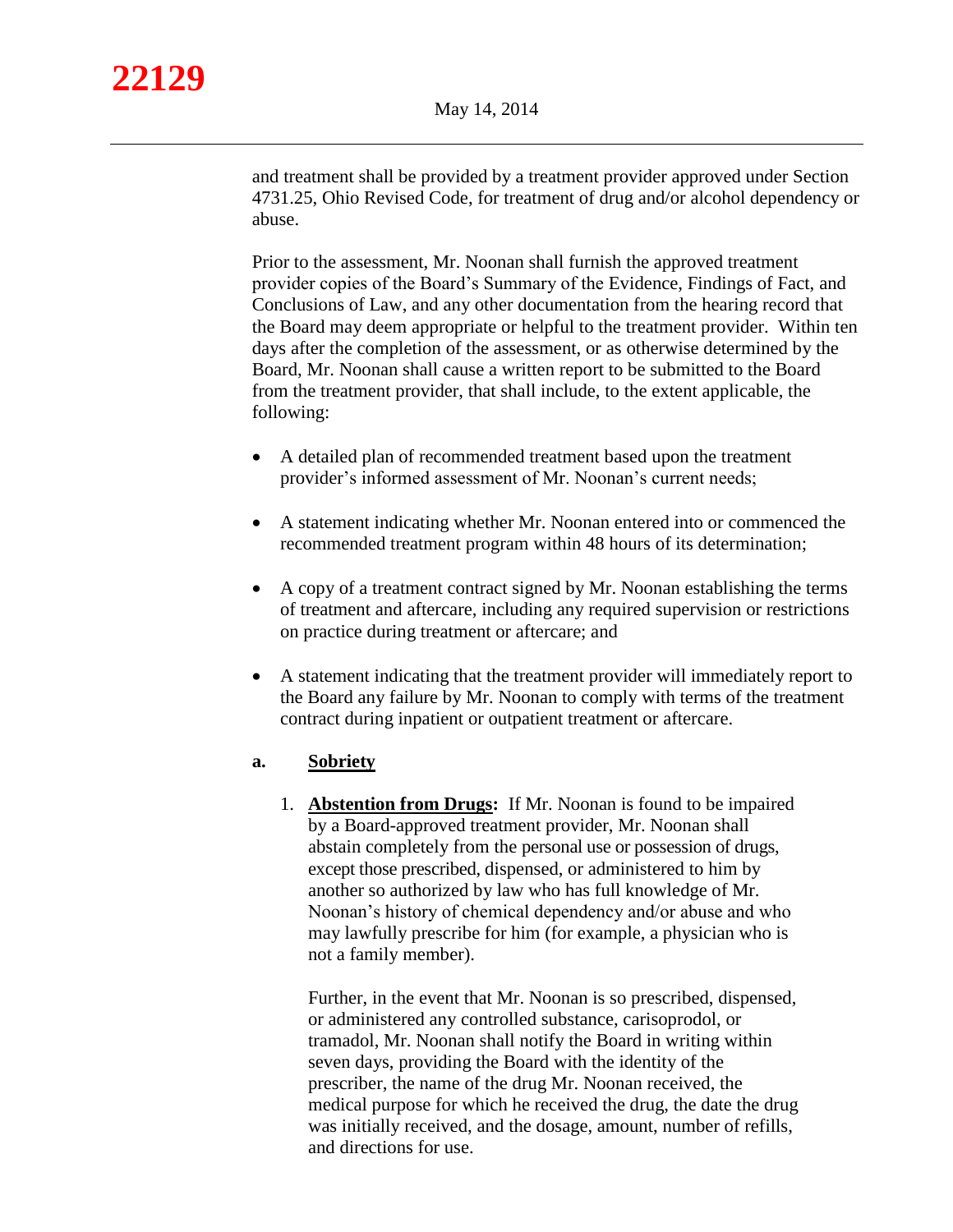Further, within 30 days of the date said drug is so prescribed, dispensed, or administered to him, Mr. Noonan shall provide the Board with either a copy of the written prescription or other written verification from the prescriber, including the dosage, amount, number of refills, and directions for use.

2. **Abstention from Alcohol:** If Mr. Noonan is found to be impaired by a Board-approved treatment provider, Mr. Noonan shall abstain completely from the use of alcohol.

## b. **Drug & Alcohol Screens; Drug Testing Facility and Collection Site**

- 1. If Mr. Noonan is found to be impaired by a Board-approved treatment provider, Mr. Noonan shall submit to random urine screenings for drugs and alcohol at least four times per month, or as otherwise directed by the Board. Mr. Noonan shall ensure that all screening reports are forwarded directly to the Board on a quarterly basis. The drug-testing panel utilized must be acceptable to the Secretary of the Board, and shall include Mr. Noonan's drug(s) of choice.
- 2. If Mr. Noonan is found to be impaired by a Board-approved treatment provider, Mr. Noonan shall submit, at his expense and on the day selected, urine specimens for drug and/or alcohol analysis. (The term "toxicology screen" is also used herein for "urine screen" and/or "drug screen.")

All specimens submitted by Mr. Noonan shall be negative, except for those substances prescribed, administered, or dispensed to him in conformance with the terms, conditions and limitations set forth in this Order.

Refusal to submit such specimen, or failure to submit such specimen on the day he is selected or in such manner as the Board may request, shall constitute a violation of this Order.

3. If Mr. Noonan is found to be impaired by a Board-approved treatment provider, Mr. Noonan shall abstain from the use of any substance that may produce a positive result on a toxicology screen, including the consumption of poppy seeds or other food or liquid that may produce a positive result on a toxicology screen.

Mr. Noonan shall be held to an understanding and knowledge that the consumption or use of various substances, including but not limited to mouthwashes, hand-cleaning gels, and cough syrups, may cause a positive toxicology screen and that unintentional ingestion of a substance is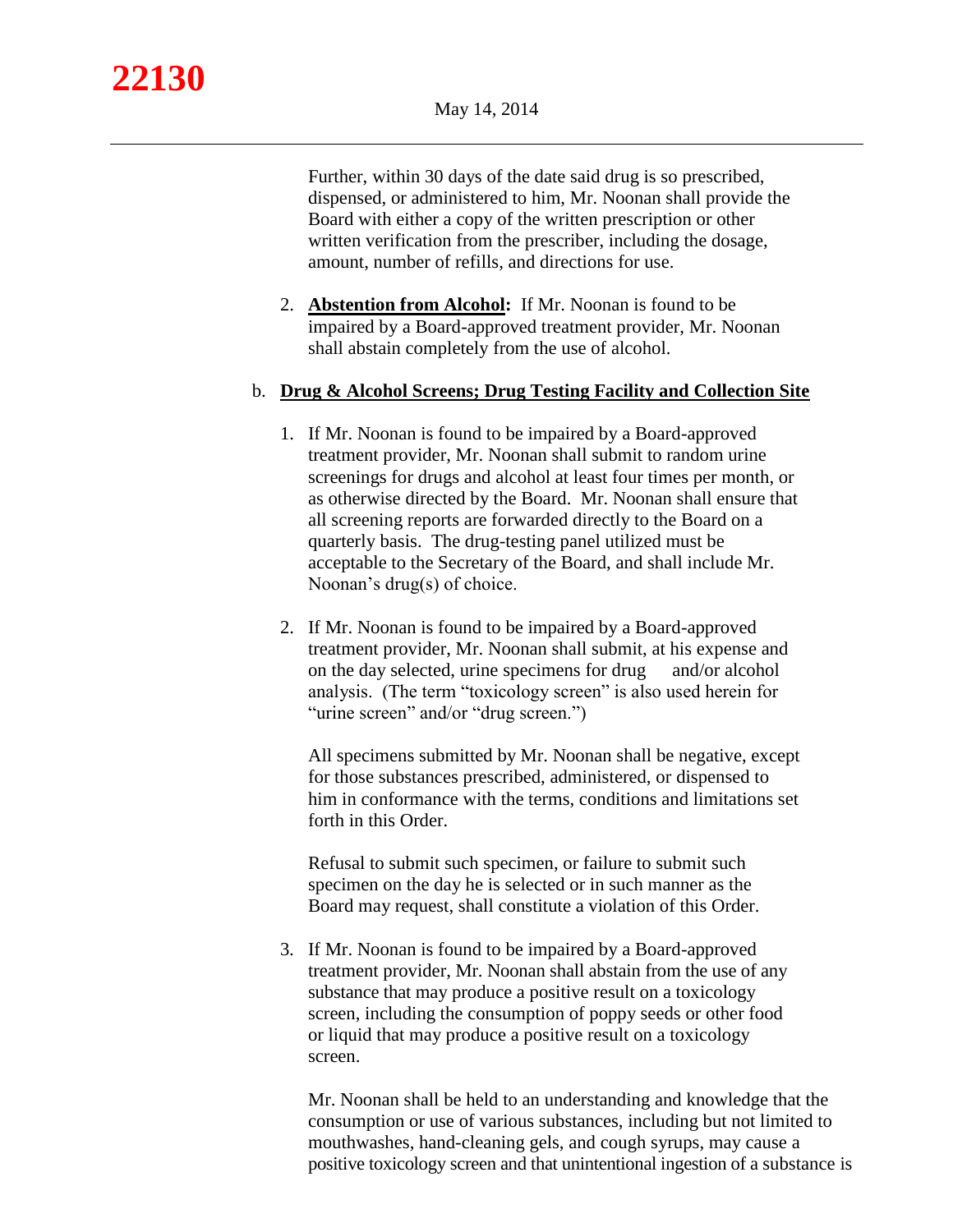not distinguishable from intentional ingestion on a toxicology screen, and that, therefore, consumption or use of substances that may produce a positive result in a toxicology screen is prohibited under this Order.

- 4. If Mr. Noonan is found to be impaired by a Board-approved treatment provider, all urine screenings for drugs and alcohol shall be conducted through a Board-approved drug-testing facility and a Board-approved collection site pursuant to the global contract between the approved facility and the Board, which provides for the Board to maintain ultimate control over the urine-screening process and to preserve the confidentiality of positive screening results in accordance with Section 4731.22(F)(5), Ohio Revised Code. The screening process for random testing shall require a daily call-in procedure. Further, in the event that the Board exercises its discretion, as provided in Paragraph 6 below ("Alternative Drug-testing Facility and/or Collection Site"), to approve urine screenings to be conducted at an alternative drugtesting facility, collection site, and/or supervising physician, such approval shall be expressly contingent upon the Board's retaining ultimate control over the urine-screening process in a manner that preserves the confidentiality of positive screening results.
- 5. If Mr. Noonan is found to be impaired by a Board-approved treatment provider, within 30 days of the effective date of this Order, Mr. Noonan shall enter into the necessary financial and/or contractual arrangements with the Board-approved drug-testing facility and/or collection site ("DFCS") in order to facilitate the screening process in the manner required by this Order.

Further, within 30 days of making such arrangements, Mr. Noonan shall provide to the Board written documentation of completion of such arrangements, including a copy of any contract entered into between Mr. Noonan and the Boardapproved DFCS. Mr. Noonan's failure to timely complete such arrangements, or failure to timely provide written documentation to the Board of completion of such arrangements, shall constitute a violation of this Order.

6. If Mr. Noonan is found to be impaired by a Board-approved treatment provider, Mr. Noonan shall ensure that the urinescreening process performed through the Board-approved DFCS requires a daily call-in procedure; that the urine specimens are obtained on a random basis; and that the giving of the specimen is witnessed by a reliable person.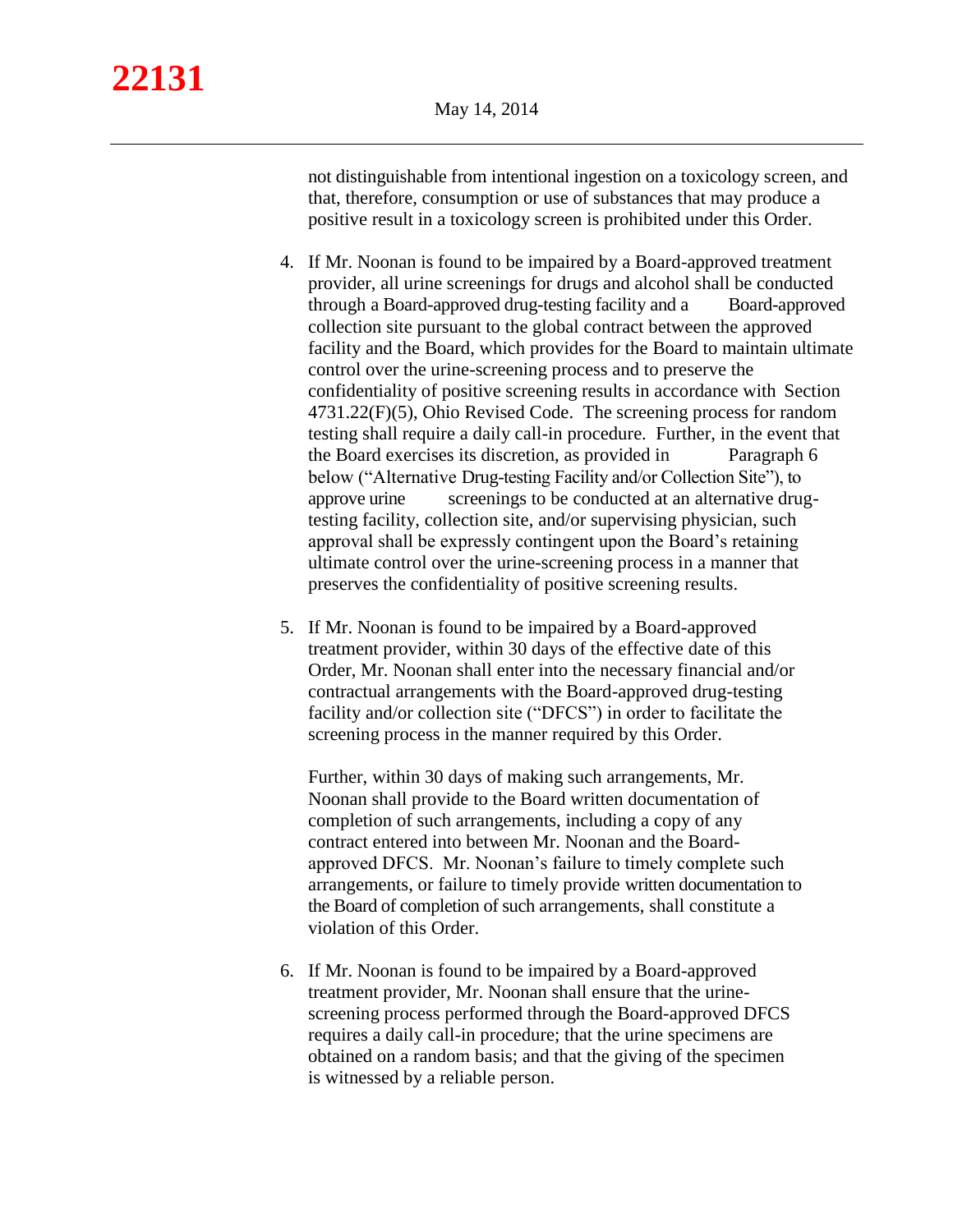In addition, Mr. Noonan and the Board-approved DFCS shall ensure that appropriate control over the specimen is maintained and shall immediately inform the Board of any positive screening results.

- 7. If Mr. Noonan is found to be impaired by a Board-approved treatment provider, Mr. Noonan shall ensure that the Boardapproved DFCS provides quarterly reports to the Board, in a format acceptable to the Board, verifying whether all urine screens have been conducted in compliance with this Order, and whether all urine screens have been negative.
- 8. If Mr. Noonan is found to be impaired by a Board-approved treatment provider, in the event that the Board-approved DFCS becomes unable or unwilling to serve as required by this Order, Mr. Noonan must immediately notify the Board in writing, and make arrangements acceptable to the Board, pursuant to Paragraph 6 below, as soon as practicable. Mr. Noonan shall further ensure that the Board-approved DFCS also notifies the Board directly of its inability to continue to serve and the reasons therefor.
- 9. The Board, in its sole discretion, may withdraw its approval of any DFCS in the event that the Secretary and Supervising Member of the Board determine that the DFCS has demonstrated a lack of cooperation in providing information to the Board or for any other reason.
- c. **Alternative Drug-testing Facility and/or Collection Site:** If Mr. Noonan is found to be impaired by a Board-approved treatment provider, it is the intent of this Order that Mr. Noonan shall submit urine specimens to the Boardapproved DFCS chosen by the Board. However, in the event that using the Board-approved DFCS creates an extraordinary hardship on Mr. Noonan, as determined in the sole discretion of the Board, then, subject to the following requirements, the Board may approve an alternative DFCS or a supervising physician to facilitate the urine-screening process for Mr. Noonan.
	- 1. Within 30 days of the date on which Mr. Noonan is notified of the Board's determination that utilizing the Board-approved DFCS constitutes an extraordinary hardship on Mr. Noonan, he shall submit to the Board in writing for its prior approval the identity of either an alternative DFCS or the name of a proposed supervising physician to whom Mr. Noonan shall submit the required urine specimens.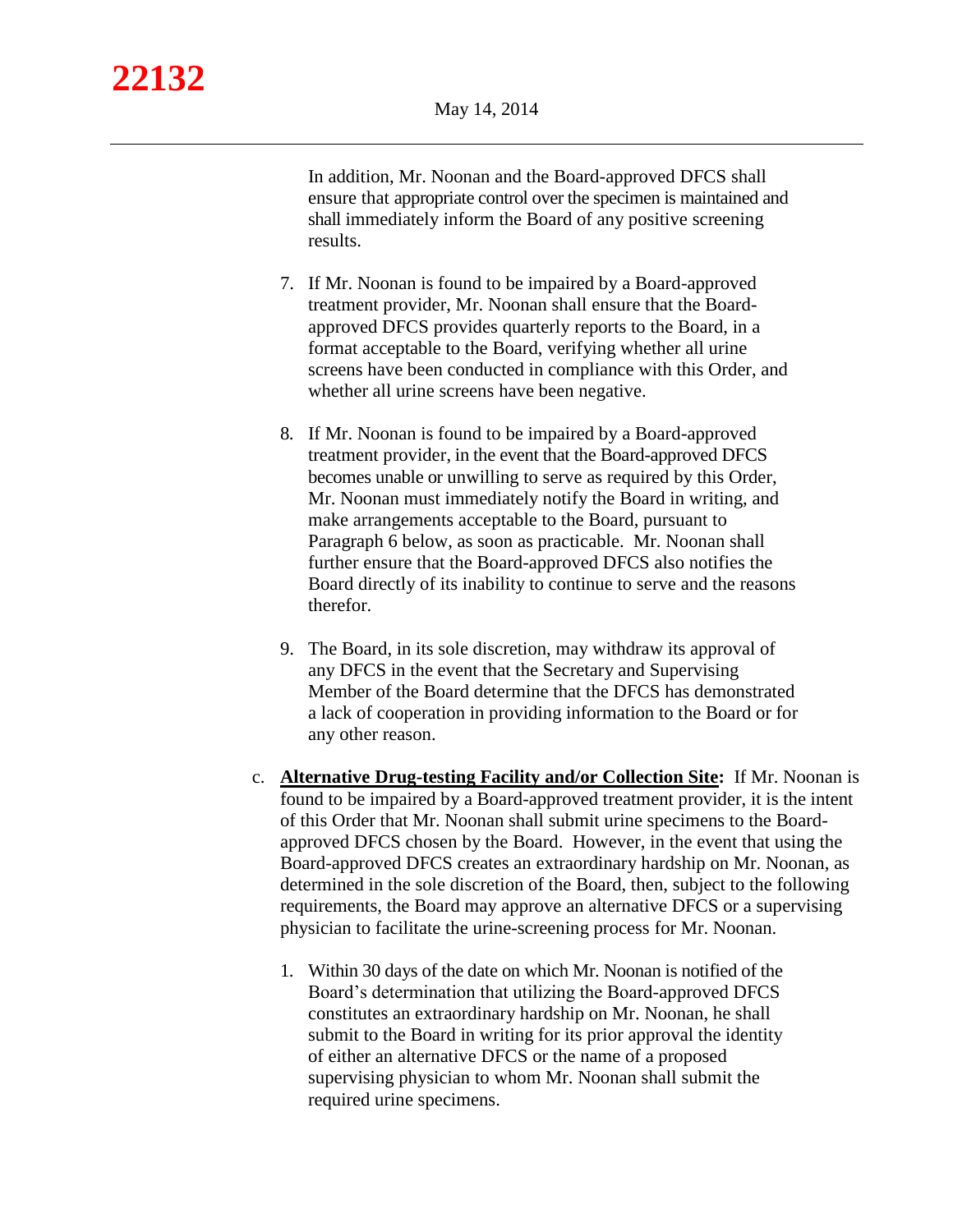In approving a facility, entity, or an individual to serve in this capacity, the Board will give preference to a facility located near Mr. Noonan's residence or employment location, or to a physician who practices in the same locale as Mr. Noonan. Mr. Noonan shall ensure that the urine-screening process performed through the alternative DFCS or through the supervising physician requires a daily call-in procedure; that the urine specimens are obtained on a random basis; and that the giving of the specimen is witnessed by a reliable person. In addition, Mr. Noonan acknowledges that the alternative DFCS or the supervising physician shall ensure that appropriate control over the specimen is maintained and shall immediately inform the Board of any positive screening results.

- 2. If Mr. Noonan is found to be impaired by a Board-approved treatment provider, Mr. Noonan shall ensure that the alternative DFCS or the supervising physician provides quarterly reports to the Board, in a format acceptable to the Board, verifying whether all urine screens have been conducted in compliance with this Order, and whether all urine screens have been negative.
- 3. If Mr. Noonan is found to be impaired by a Board-approved treatment provider, in the event that the designated alternative DFCS or the supervising physician becomes unable or unwilling to so serve, Mr. Noonan must immediately notify the Board in writing. Mr. Noonan shall further ensure that the previously designated alternative DFCS or the supervising physician also notifies the Board directly of the inability to continue to serve and the reasons therefor. Further, in the event that the approved alternative DCFS or supervising physician becomes unable to serve, Mr. Noonan shall, in order to ensure that there will be no interruption in his urine-screening process, immediately commence urine screening at the Board-approved DFCS chosen by the Board, until such time, if any, that the Board approves a different DFCS or supervising physician, if requested by Mr. Noonan.
- 4. If Mr. Noonan is found to be impaired by a Board-approved treatment provider, the Board, in its sole discretion, may disapprove any entity or facility proposed to serve as Mr. Noonan's designated alternative DFCS or any person proposed to serve as his supervising physician, or may withdraw approval of any entity, facility or person previously approved to so serve in the event that the Secretary and Supervising Member of the Board determine that any such entity, facility or person has demonstrated a lack of cooperation in providing information to the Board or for any other reason.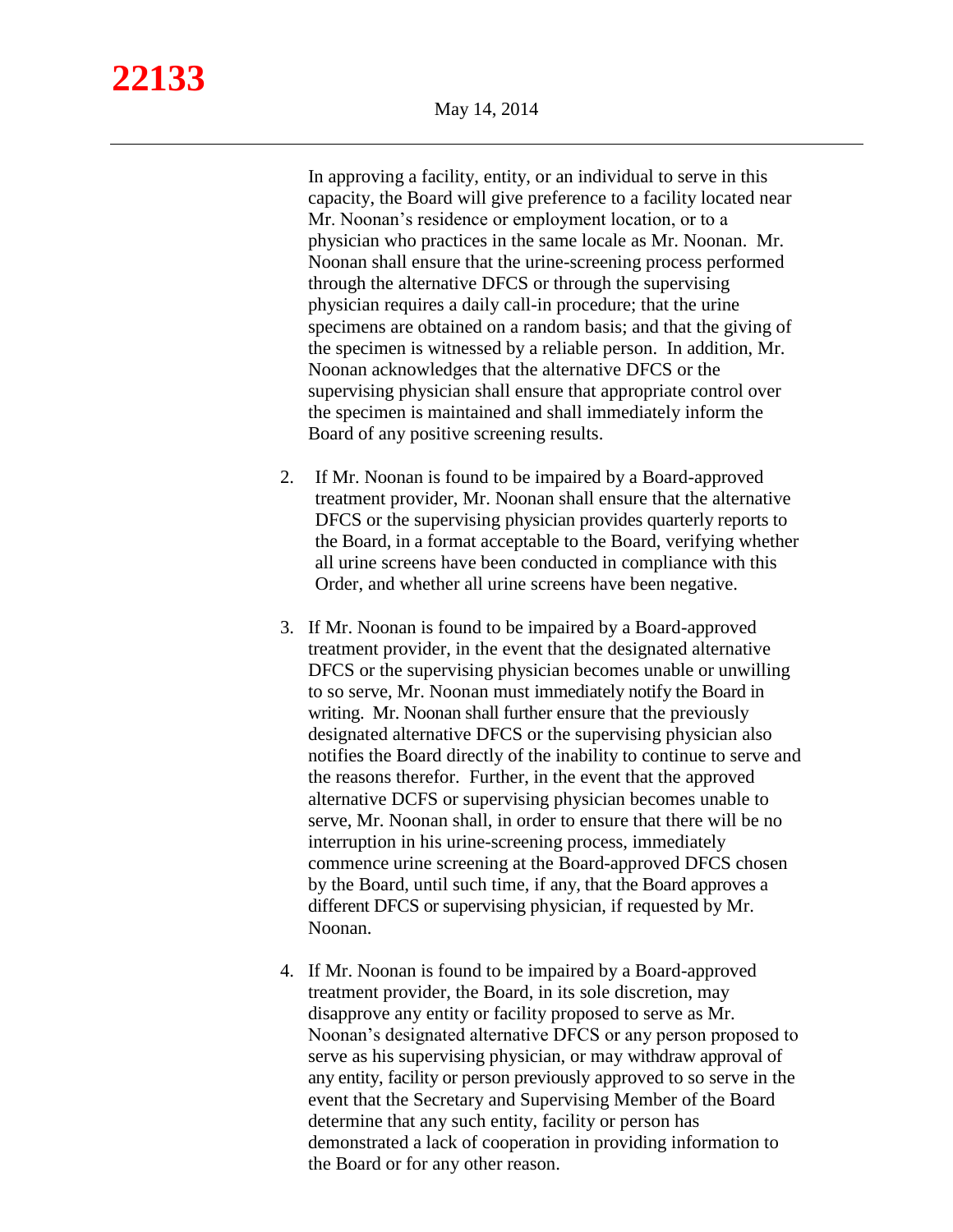- d. **Reports Regarding Drug & Alcohol Screens:** If Mr. Noonan is found to be impaired by a Board-approved treatment provider, all screening reports required under this Order from the Board-approved DFCS, the alternative DFCS and/or supervising physician must be received in the Board's offices no later than the due date for Mr. Noonan's declarations of compliance. It is Mr. Noonan's responsibility to ensure that reports are timely submitted.
- e. **Additional Screening without Prior Notice:** If Mr. Noonan is found to be impaired by a Board-approved treatment provider, upon the Board's request and without prior notice, Mr. Noonan must provide a specimen of his blood, breath, saliva, urine, and/or hair for screening for drugs and alcohol, for analysis of therapeutic levels of medications that may be prescribed for Mr. Noonan, or for any other purpose, at Mr. Noonan's expense. Mr. Noonan's refusal to submit a specimen on request of the Board shall result in a minimum of one year of actual license suspension. Further, the collection of such specimens shall be witnessed by a representative of the Board, or another person acceptable to the Secretary or Supervising Member of the Board.
- f. **Rehabilitation Program:** If Mr. Noonan is found to be impaired by a Board-approved treatment provider, Mr. Noonan shall undertake and maintain participation in an alcohol and drug rehabilitation program, such as A.A., N.A., or C.A., no less than three times per week, or as otherwise ordered by the Board. Substitution of any other specific program must receive prior Board approval.

Mr. Noonan shall submit acceptable documentary evidence of continuing compliance with this program, including submission to the Board of meeting attendance logs, which must be received in the Board's offices no later than the due date for Mr. Noonan's declarations of compliance.

- g. **Comply with the Terms of Aftercare Contract:** If Mr. Noonan is found to be impaired by a Board-approved treatment provider, Mr. Noonan shall maintain continued compliance with the terms of the aftercare contract entered into with his treatment provider, provided that, where terms of the aftercare contract conflict with terms of this Order, the terms of this Order shall control.
- h. **Releases:** If Mr. Noonan is found to be impaired by a Board-approved treatment provider, Mr. Noonan shall provide authorization, through appropriate written consent forms, for disclosure of evaluative reports, summaries, and records, of whatever nature, by any and all parties that provide treatment or evaluation for Mr. Noonan's chemical dependency/abuse and/or related conditions, or for purposes of complying with this Order, whether such treatment or evaluation occurred before or after the effective date of this Order. To the extent permitted by law, the abovementioned evaluative reports, summaries, and records are considered medical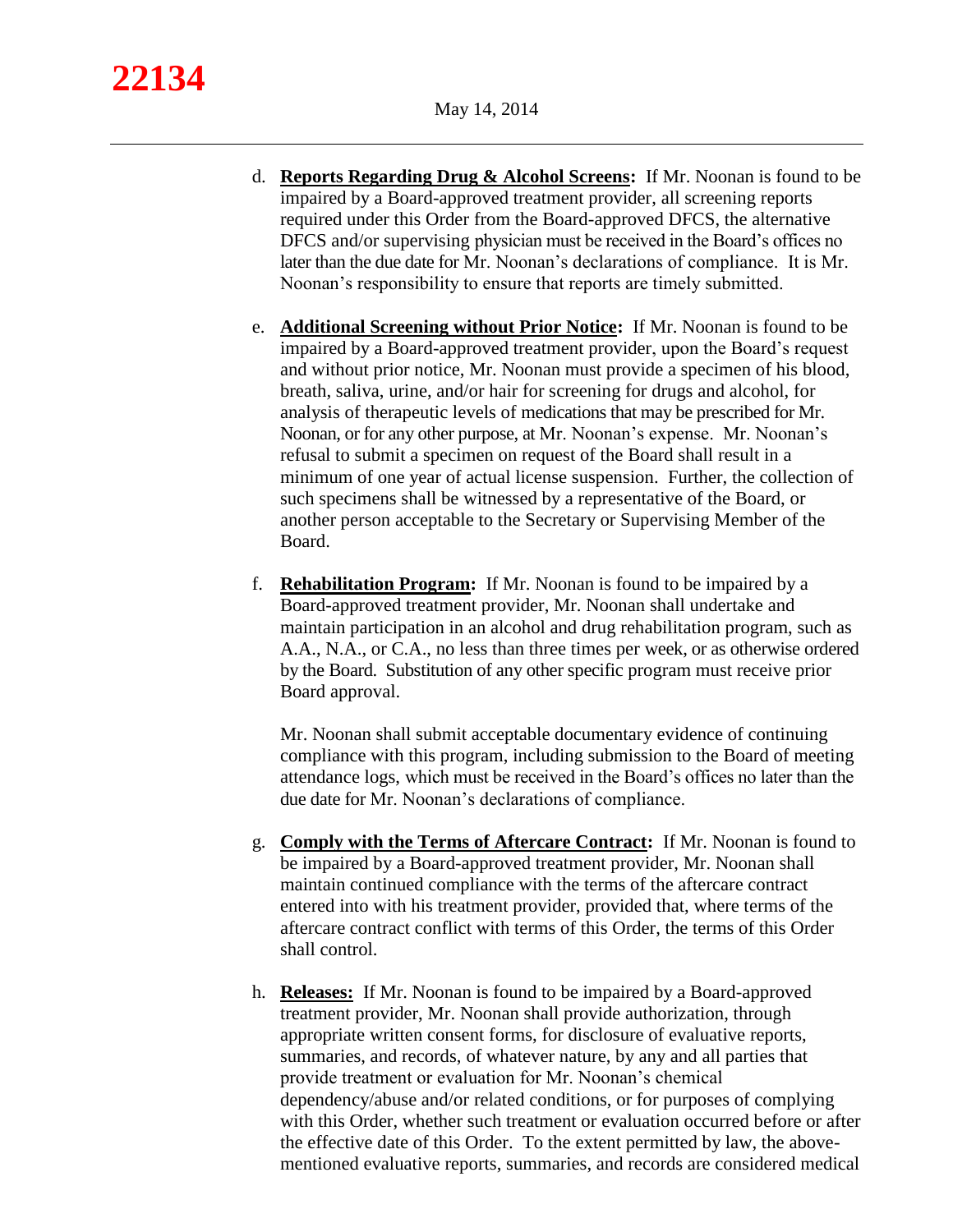records for purposes of Section 149.43, Ohio Revised Code, and are confidential pursuant to statute.

Mr. Noonan shall also provide the Board written consent permitting any treatment provider from whom he obtains treatment to notify the Board in the event Mr. Noonan fails to agree to comply with any treatment contract or aftercare contract. Failure to provide such consent, or revocation of such consent, shall constitute a violation of this Order.

5. **Absences from Ohio:** If Mr. Noonan is found to be impaired by a Boardapproved treatment provider, Mr. Noonan shall obtain permission from the Board for departures or absences from Ohio. Such periods of absence shall not reduce the suspension/ probationary term, unless otherwise determined by motion of the Board for absences of three months or longer, or by the Secretary or the Supervising Member of the Board for absences of less than three months, in instances where the Board can be assured that probationary monitoring is otherwise being performed.

Further, the Secretary and Supervising Member of the Board shall have the discretion to grant a waiver of part or all of the monitoring terms set forth in this Order for occasional periods of absence of 14 days or less.

In the event that Mr. Noonan resides and/or is employed at a location that is within 50 miles of the geographic border of Ohio and a contiguous state, Mr. Noonan may travel between Ohio and that contiguous state without seeking prior approval of the Secretary or Supervising Member provided that Mr. Noonan is otherwise able to maintain full compliance with all other terms, conditions and limitations set forth in this Order.

- 6. **Required Reporting of Change of Address:** Mr. Noonan shall notify the Board in writing of any change of residence address and/or principal practice address within 30 days of the change.
- C. **CONDITIONS FOR REINSTATEMENT OR RESTORATION:** The Board shall not consider reinstatement or restoration of Mr. Noonan's certificate to practice massage therapy in Ohio until all of the following conditions have been met:
	- 1. **Application for Reinstatement or Restoration:** Mr. Noonan shall submit an application for reinstatement or restoration, accompanied by appropriate fees, if any.
	- 2. **Compliance with Interim Conditions:** Mr. Noonan shall have maintained compliance with all the terms and conditions set forth in Paragraph B of this Order.
	- 3. **Personal/Professional Ethics Course:** At the time he submits his application for reinstatement or restoration, or as otherwise approved by the Board, Mr.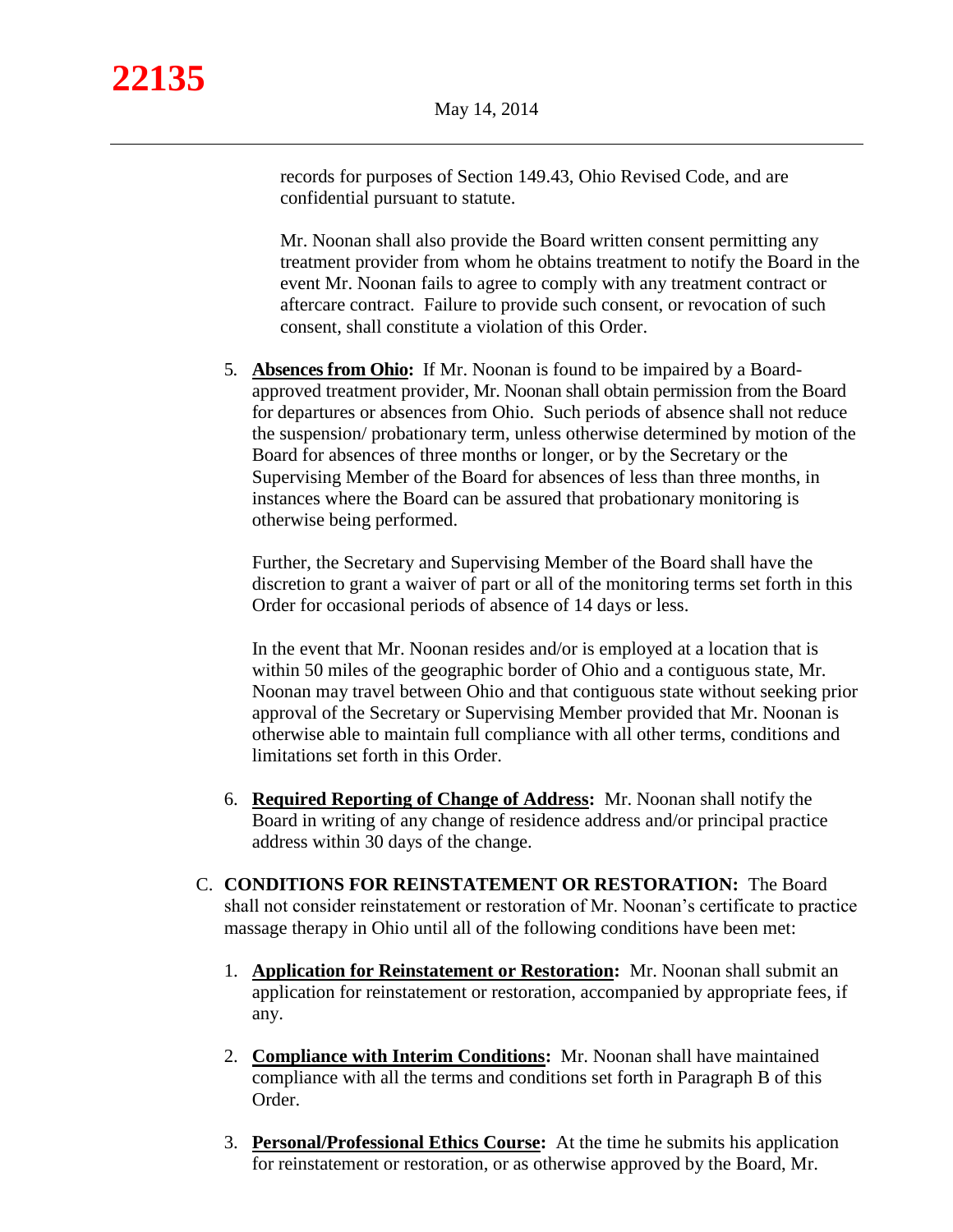Noonan shall submit acceptable documentation of successful completion of a course or courses dealing with personal/professional ethics. The exact number of hours and the specific content of the course or courses shall be subject to the prior approval of the Board or its designee.

In addition, at the time Mr. Noonan submits the documentation of successful completion of the course(s) dealing with personal/professional ethics, he shall also submit to the Board a written report describing the course(s), setting forth what he learned from the course(s), and identifying with specificity how he will apply what he has learned to his practice of massage therapy in the future.

- 4. **Demonstration of Ability to Resume Practice:** If Mr. Noonan is found to be impaired by a Board-approved treatment provider, Mr. Noonan shall demonstrate to the satisfaction of the Board that he can resume practice in compliance with acceptable and prevailing standards of care. Such demonstration shall include but shall not be limited to the following:
	- a. Certification from treatment provider approved under Section 4731.25, Ohio Revised Code, that Mr. Noonan has successfully completed a program of intensive outpatient treatment for chemical dependency/abuse at a treatment provider approved by the Board. Such treatment shall include a minimum of 20 treatment sessions over no less than five consecutive weeks.
	- b. Evidence of continuing full compliance with an aftercare contract with a treatment provider approved under Section 4731.25, Ohio Revised Code. Such evidence shall include, but shall not be limited to, a copy of the signed aftercare contract. The aftercare contract must comply with Rule 4731-16- 10, Ohio Administrative Code.
	- c. Evidence of continuing full compliance with this Order.
	- d. Two written reports indicating that Mr. Noonan's ability to practice massage therapy has been assessed and that he has been found capable of practicing according to acceptable and prevailing standards of care, with respect to chemical dependence/abuse.

The reports shall have been made by physicians knowledgeable in the area of addictionology and who are either affiliated with a current Board-approved treatment provider or otherwise have been approved in advance by the Board to provide an assessment of Mr. Noonan. Further, the two aforementioned physicians shall not be affiliated with the same treatment provider or medical group practice. Prior to the assessments, Mr. Noonan shall provide the assessors with copies of patient records from any evaluation and/or treatment that he has received, and a copy of this Order. The reports of the assessors shall include any recommendations for treatment, monitoring, or supervision of Mr. Noonan, and any conditions, restrictions, or limitations that should be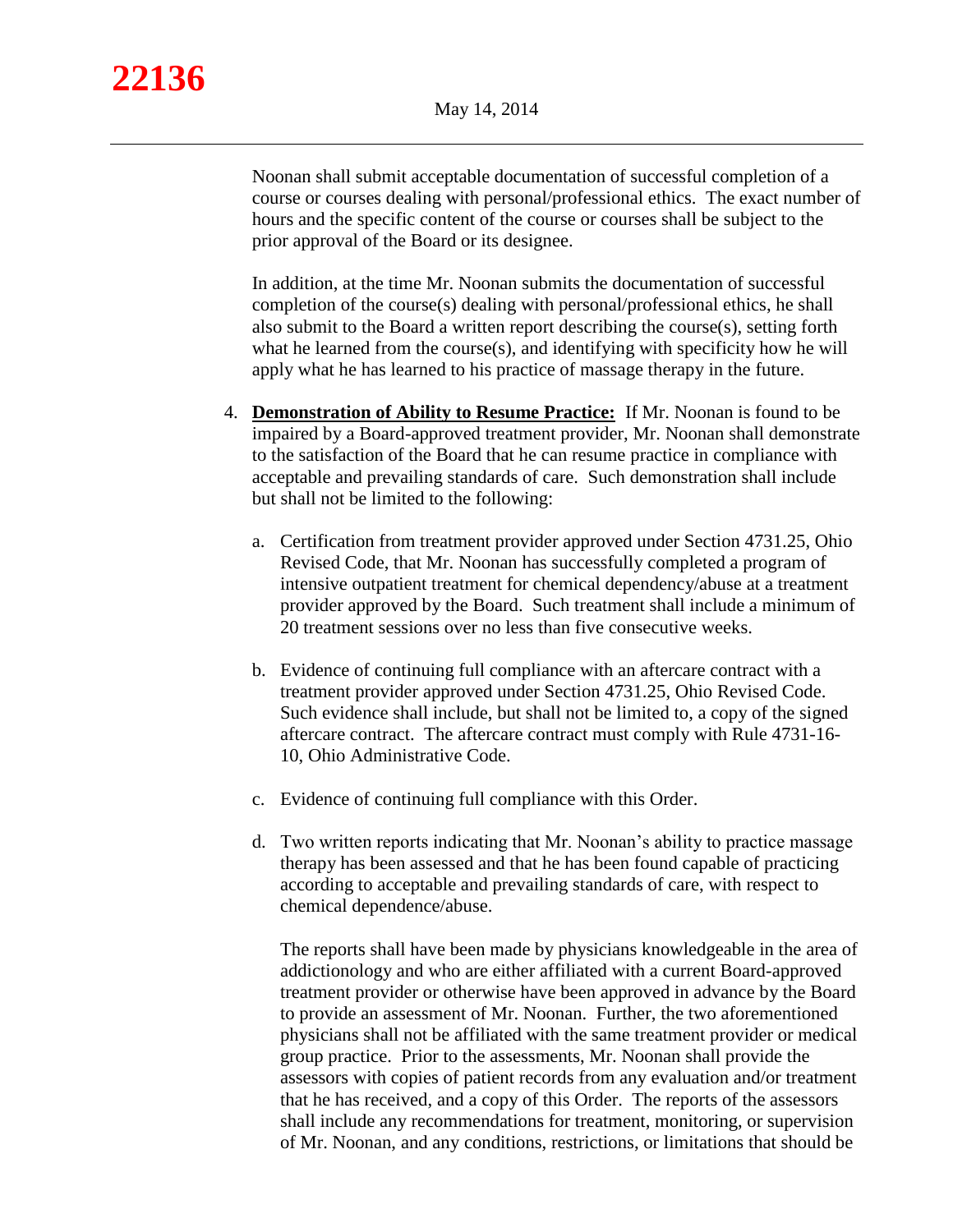imposed on Mr. Noonan's practice of massage therapy. The reports shall also describe the basis for the assessor's determinations.

All reports required pursuant to this paragraph shall be based upon examinations occurring within the three months immediately preceding any application for reinstatement or restoration. Further, at the discretion of the Secretary and Supervising Member of the Board, the Board may require an updated assessment and report if the Secretary and Supervising Member determine that such updated assessment and report is warranted for any reason.

- 5. **Additional Evidence of Fitness To Resume Practice:** In the event that Mr. Noonan has not been engaged in the active practice of massage therapy for a period in excess of two years prior to application for reinstatement or restoration, the Board may exercise its discretion under Section 4731.222, Ohio Revised Code, to require additional evidence of his fitness to resume practice.
- D. **PROBATION:** Upon reinstatement or restoration, Mr. Noonan's certificate shall be subject to the following PROBATIONARY terms, conditions, and limitations for a period of at least two years unless Mr. Noonan is found to be impaired by a Boardapproved treatment provider in which case the period of probation will last for a period of five years:
	- 1. **Terms, Conditions, and Limitations Continued from Suspension Period:**  Mr. Noonan shall continue to be subject to the terms, conditions, and limitations specified in Paragraph B of this Order.
	- 2. **Modifications of Terms:** Mr. Noonan shall not request modifications of the terms, conditions, or limitations of probation for at least two years after imposition of these probationary terms, conditions, and limitations.
	- 3. **Tolling of Probationary Period While Out of Compliance:** In the event Mr. Noonan is found by the Secretary of the Board to have failed to comply with any provision of this Order, and is so notified of that deficiency in writing, such period(s) of noncompliance will not apply to the reduction of the probationary period under this Order.
	- 4. **Practice Plan:** Prior to Mr. Noonan's commencement of practice in Ohio, or as otherwise determined by the Board, Mr. Noonan shall submit to the Board and receive its approval for a plan of practice in Ohio. The practice plan, unless otherwise determined by the Board, shall be limited to a supervised structured environment in which Mr. Noonan's activities will be directly supervised and overseen by a monitoring licensed massage therapist approved by the Board. Mr. Noonan shall obtain the Board's prior approval for any alteration to the practice plan approved pursuant to this Order.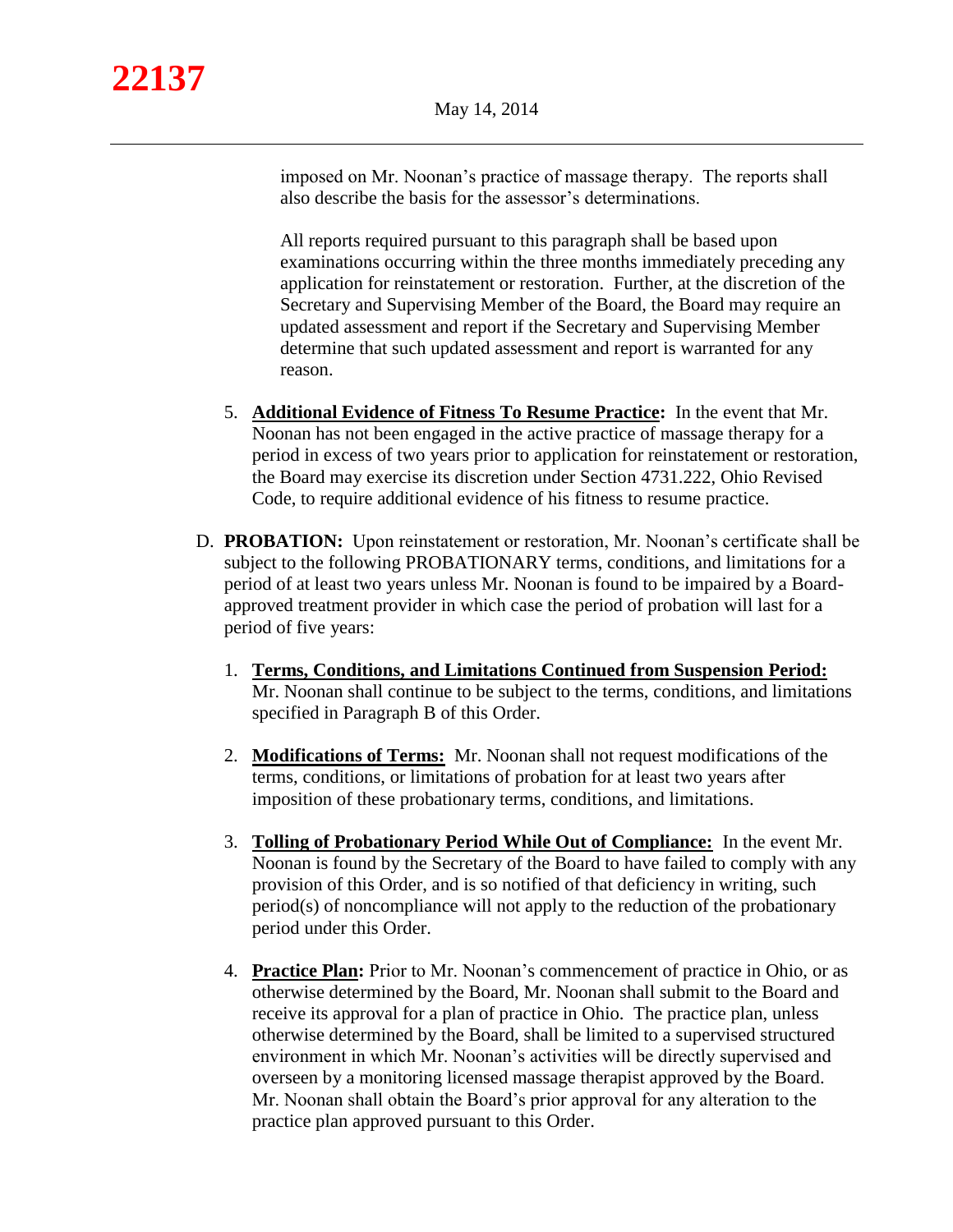At the time Mr. Noonan submits his practice plan, he shall also submit the name and curriculum vitae of a monitoring licensed massage therapist for prior written approval by the Secretary and Supervising Member of the Board. In approving an individual to serve in this capacity, the Secretary and Supervising Member will give preference to a licensed massage therapist who practices in the same locale as Mr. Noonan and who is engaged in the same or similar practice specialty.

The monitoring licensed massage therapist shall monitor Mr. Noonan and his massage therapy practice, and shall review Mr. Noonan's client charts. The chart review may be done on a random basis, with the frequency and number of charts reviewed to be determined by the Board.

Further, the monitoring licensed massage therapist shall provide the Board with reports on the monitoring of Mr. Noonan and his massage therapy practice, and on the review of Mr. Noonan's client charts. Mr. Noonan shall ensure that the reports are forwarded to the Board on a quarterly basis and are received in the Board's offices no later than the due date for Mr. Noonan's declarations of compliance.

In the event that the designated monitoring licensed massage therapist becomes unable or unwilling to serve in this capacity, Mr. Noonan shall immediately so notify the Board in writing. In addition, Mr. Noonan shall make arrangements acceptable to the Board for another monitoring licensed massage therapist within 30 days after the previously designated monitoring licensed massage therapist becomes unable or unwilling to serve, unless otherwise determined by the Board. Mr. Noonan shall further ensure that the previously designated monitoring licensed massage therapist also notifies the Board directly of his or her inability to continue to serve and the reasons therefor.

The Board, in its sole discretion, may disapprove any licensed massage therapist proposed to serve as Mr. Noonan's monitoring licensed massage therapist, or may withdraw its approval of any licensed massage therapist previously approved to serve as Mr. Noonan's monitoring licensed massage therapist, in the event that the Secretary and Supervising Member of the Board determine that any such monitoring licensed massage therapist has demonstrated a lack of cooperation in providing information to the Board or for any other reason.

- E. **TERMINATION OF PROBATION:** Upon successful completion of probation, as evidenced by a written release from the Board, Mr. Noonan's certificate will be fully restored.
- F. **VIOLATION OF THE TERMS OF THIS ORDER:** If Mr. Noonan violates the terms of this Order in any respect, the Board, after giving him notice and the opportunity to be heard, may institute whatever disciplinary action it deems appropriate, up to and including the permanent revocation of his certificate.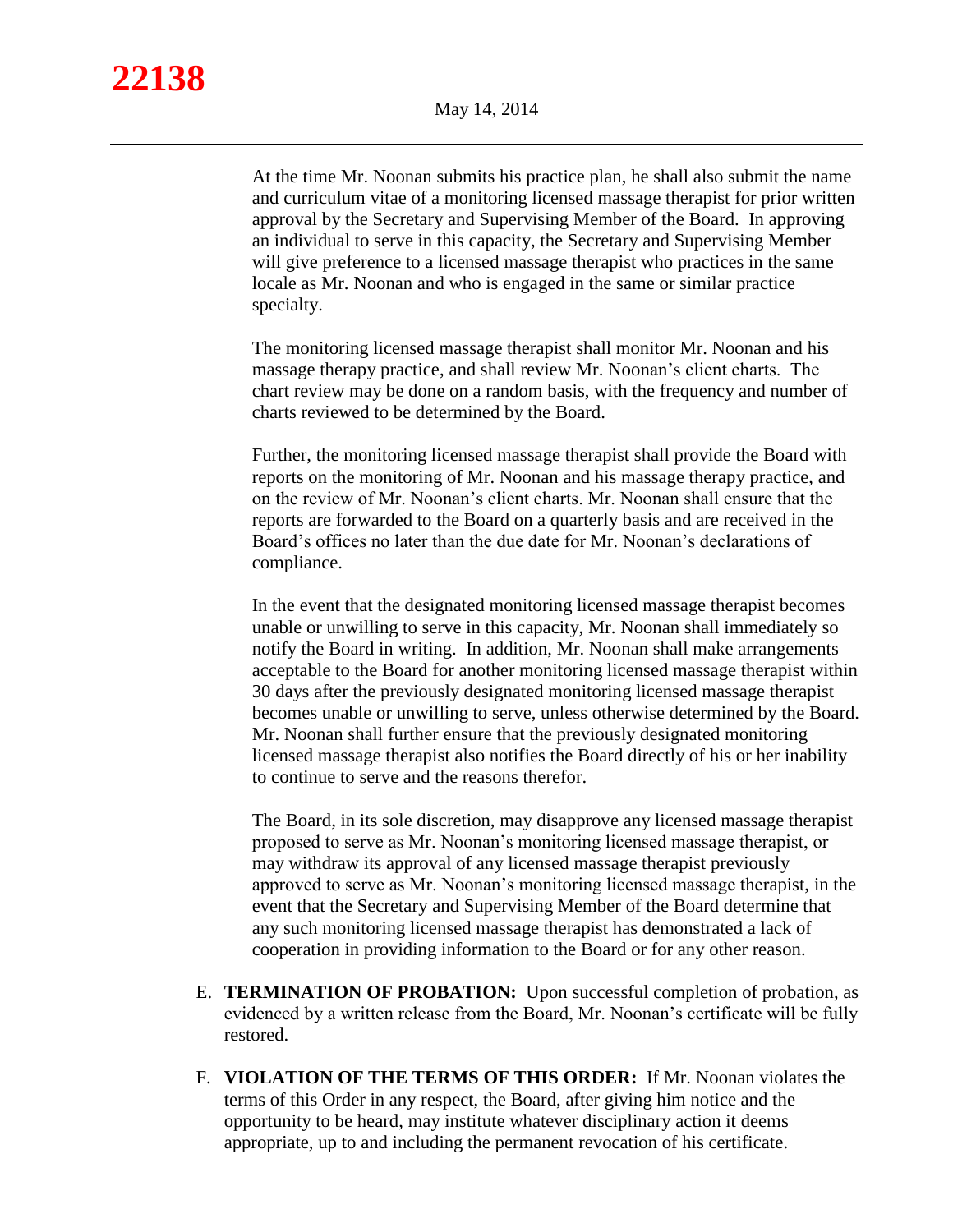# G. **REQUIRED REPORTING WITHIN 30 DAYS OF THE EFFECTIVE DATE OF THIS ORDER**

1. **Required Reporting to Employers and Others:** Within 30 days of the effective date of this Order, Mr. Noonan shall provide a copy of this Order to all employers or entities with which he is under contract to provide health-care services (including but not limited to third-party payors), or is receiving training, and the Chief of Staff at each hospital or health-care center where he has privileges or appointments.

Further, Mr. Noonan shall promptly provide a copy of this Order to all employers or entities with which he contracts in the future to provide health-care services, or applies for or receives training, and the Chief of Staff at each hospital where he applies for or obtains privileges or appointments.

For massage therapists, the term "healthcare services" includes massage-therapy services, and the term "healthcare center" includes but is not limited to entities that may be referred to as a wellness center, exercise center, health club, spa, salon, or gymnasium.

This requirement shall continue until Mr. Noonan receives from the Board written notification of the successful completion of his probation.

- 2. **Required Reporting To Other Licensing Authorities:** Within 30 days of the effective date of this Order, Mr. Noonan shall provide a copy of this Order to the proper licensing authority of any state or jurisdiction in which he currently holds any professional license, as well as any federal agency or entity, including but not limited to the Drug Enforcement Agency, through which he currently holds any license or certificate. Also, Mr. Noonan shall provide a copy of this Order at the time of application to the proper licensing authority of any State or jurisdiction in which he applies for any professional license or reinstatement/restoration of any professional license. This requirement shall continue until Mr. Noonan receives from the Board written notification of the successful completion of the probation.
- 3. **Required Reporting to Treatment Providers/Monitors:** Within 30 days of the effective date of this Order, Mr. Noonan shall promptly provide a copy of this Order to all persons and entities that provide chemical-dependency treatment to or monitoring of Mr. Noonan. This requirement shall continue until Mr. Noonan receives from the Board written notification of the successful completion of his probation.
- 4. **Required Documentation of the Reporting Required by Paragraph G:** Mr. Noonan shall provide the Board with one of the following documents as proof of each required notification within 30 days of the date of each such notification: (a) the return receipt of certified mail within 30 days of receiving that return receipt, (b) an acknowledgement of delivery bearing the original ink signature of the person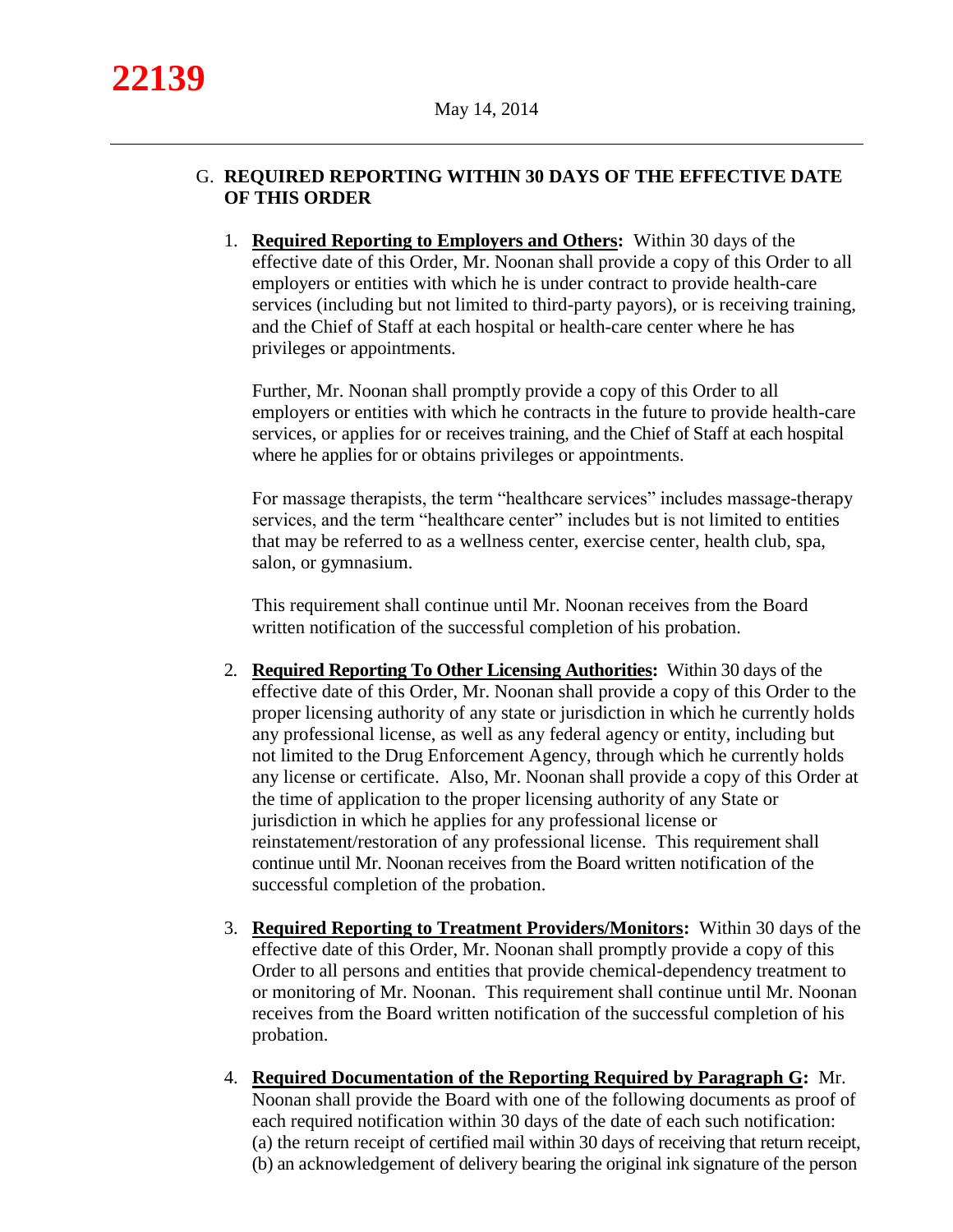

to whom a copy of the Order was hand delivered, (c) the original facsimilegenerated report confirming successful transmission of a copy of the Order to the person or entity to whom a copy of the Order was faxed, or (d) an original computer-generated printout of electronic mail communication documenting the e-mail transmission of a copy of the Order to the person or entity to whom a copy of the Order was e-mailed.

This Order shall become effective immediately upon the mailing of the notification of approval by the Board.

#### **Dr. Soin seconded the motion.**

Conversation between the Board members about the length of the suspension occurred.

Mr. Noonan stated that he has already taken Ethics courses for the license.

## **Mr. Kenney moved to amend Dr. Saferin's motion to remove the phrase "but not less than ninety days" from the language regarding the suspension. Mr. Gonidakis seconded the motion.**

A roll call was taken:

| <b>ROLL CALL:</b> | Dr. Bechtel:    | - abstain |
|-------------------|-----------------|-----------|
|                   | Dr. Saferin:    | - aye     |
|                   | Dr. Soin:       | - aye     |
|                   | Dr. Steinbergh: | - aye     |
|                   | Dr. Ramprasad:  | - aye     |
|                   | Dr. Sethi:      | - aye     |
|                   | Dr. Talmage:    | - abstain |
|                   | Mr. Kenney:     | - aye     |
|                   | Mr. Gonidakis:  | - aye     |
|                   | Mr. Giacalone:  | - aye     |
|                   |                 |           |

The motion to amend carried.

## **Dr. Saferin moved to approve the Proposed Order as amended. Dr. Steinbergh seconded the motion.**

A roll call was taken:

| <b>ROLL CALL:</b> | Dr. Bechtel:    | - abstain |
|-------------------|-----------------|-----------|
|                   | Dr. Saferin:    | - aye     |
|                   | Dr. Soin:       | - aye     |
|                   | Dr. Steinbergh: | - aye     |
|                   | Dr. Ramprasad:  | - aye     |
|                   | Dr. Sethi:      | - aye     |
|                   | Dr. Talmage:    | - abstain |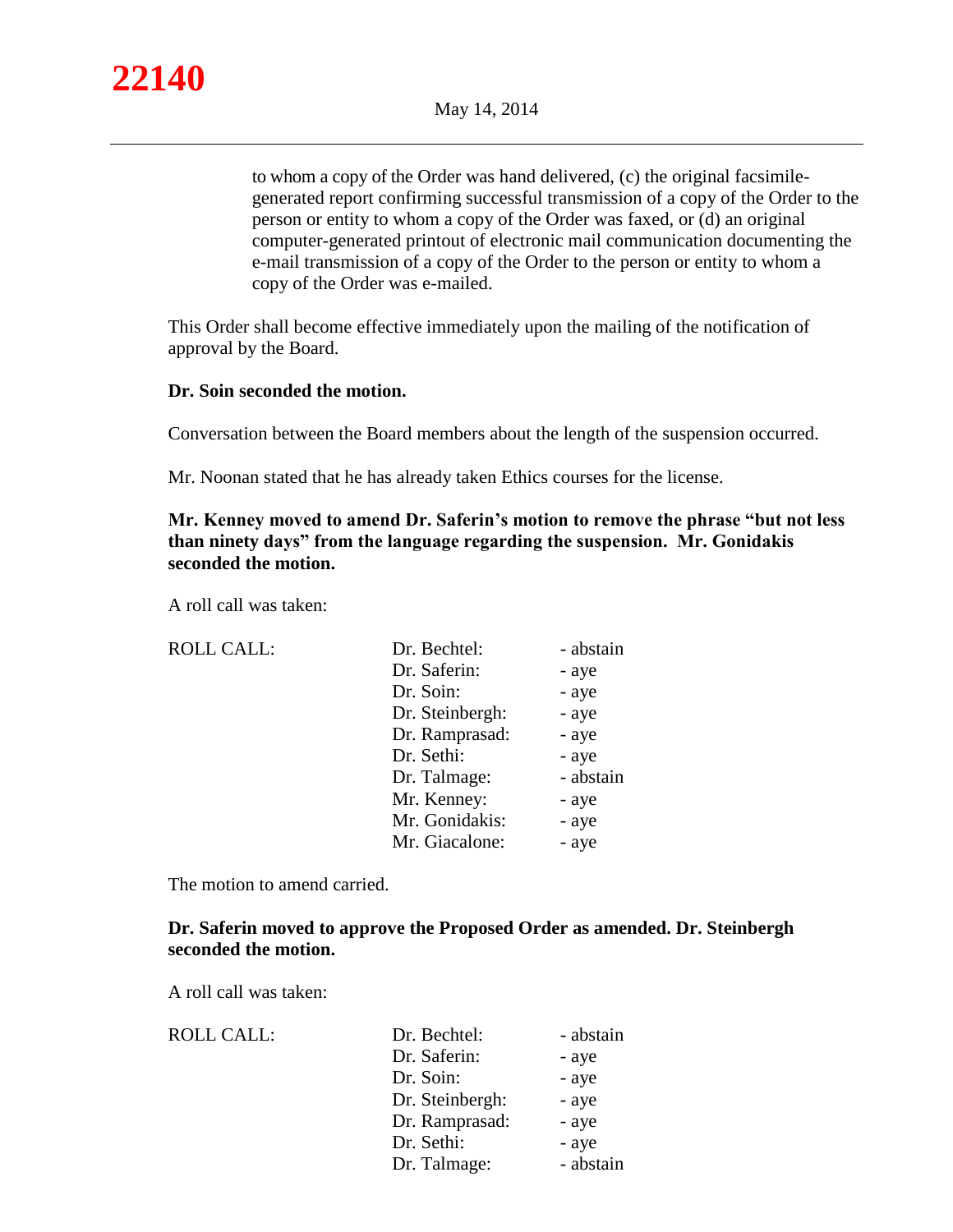| Mr. Kenney:    | - ave |
|----------------|-------|
| Mr. Gonidakis: | - ave |
| Mr. Giacalone: | - ave |

The motion carried.

#### ORDERS OF SUMMARY SUSPENSION, ORDERS OF IMMEDIATE SUSPENSION, AND NOTICES OF AUTOMATIC SUSPENSION

Dr. Ramprasad stated that there were none.

#### PROBATIONARY APPEARANCES

#### **Christine M. Graham, L.M.T.**

Dr. Soin welcomed Ms. Graham to the meeting and asked if she would inform the Board on how she is doing on her rehabilitation and recovery.

Ms. Graham said she is doing very well, and that through her recovery efforts and the support of her family and friends, she was amazed at where these five years had gotten her in her recovery.

Dr. Soin asked about Ms. Graham's support system.

Ms. Graham said that her friends in AA, her husband and longtime friends have supported her.

Dr. Ramprasad said that she was diagnosed with depression, but he noticed that she is not on any depression medication.

Ms. Graham stated that she also has fibromyalgia and takes Lyrica, which she believes is part of the reason that she was diagnosed with depression. At the time, she wondered if she had depression or was it the fibromyalgia causing her to feel the way she did. Ms. Graham noted that she has not taken anything for depression since 2010.

Dr. Ramprasad asked if she sees her psychiatrist.

Ms. Graham answered, she does not.

Dr. Soin said, given that Ms. Graham's choice of drug was Percocet and since she suffers from fibromyalgia, he asked how she copes and manages when the pain flair ups.

Ms. Graham indicated that she had found that moderate exercise is helpful and because massage therapy is strenuous, she ensures she continues to exercise.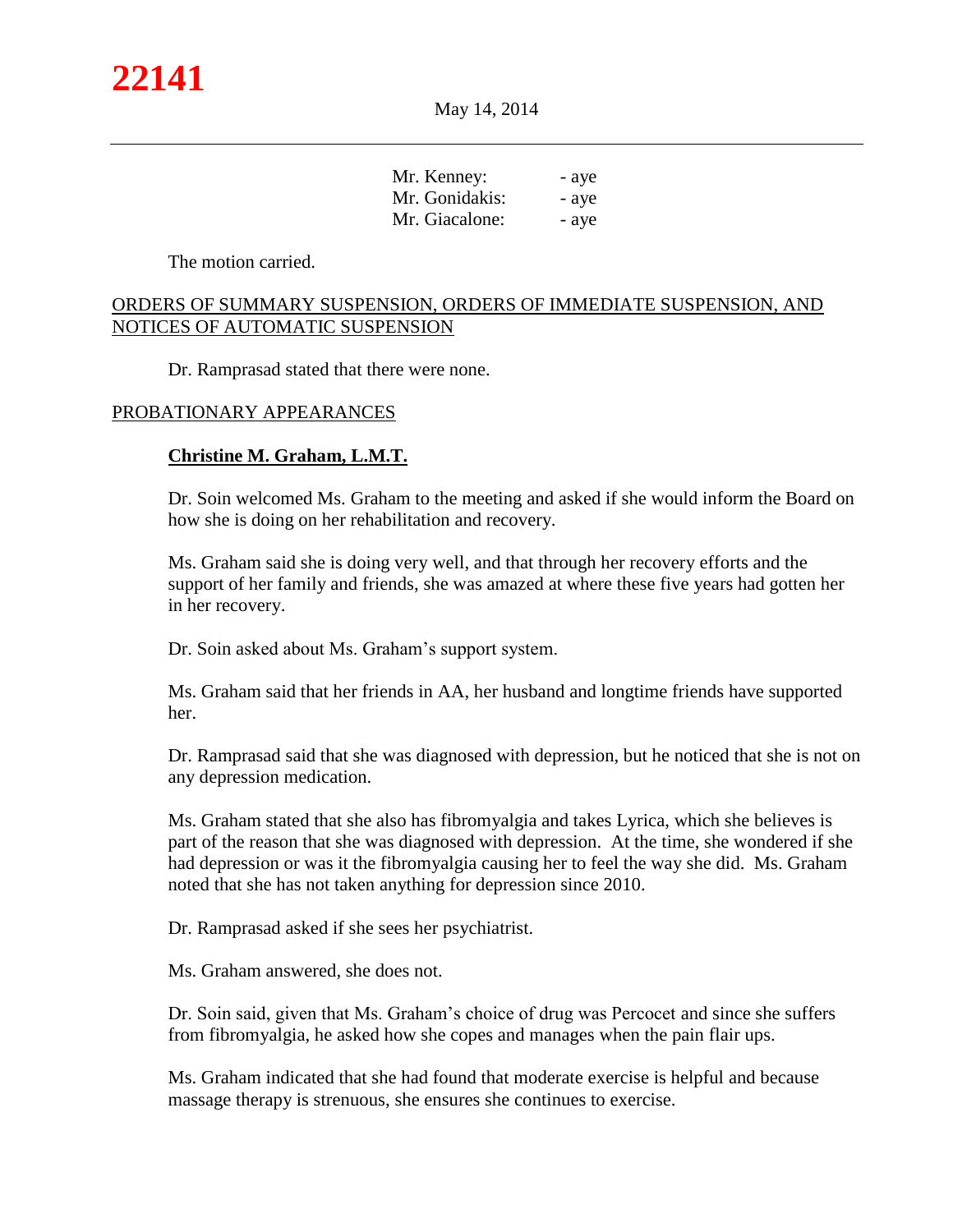**Dr. Soin moved to release Christine M. Graham, L.M.T., from the terms of the May 13, 2009 Consent Agreement, effective immediately. Dr. Steinbergh seconded the motion.** All members voted aye. The motion carried.

## REPORTS AND RECOMMENDATIONS CONTINUED

## **Steven Francis Brezny, M.D.**

**Mr. Gonidakis moved to remove from the table, the Proposed Order for Steven Francis Brezny, M.D. Dr. Soin seconded the motion.** All members voted aye. The motion carried.

## **Mr. Gonidakis moved to amend the Proposed Order to read as follows:**

It is hereby ORDERED that:

- A. The July 2011 Entry of Order issued by the Board to Steven Francis Brezny, M.D., in Case Nos. 11-CRF-009 and 11-CRF-016 is hereby modified as follows:
	- 1. The condition for reinstatement set forth in paragraph B.2 is MOVED to the Probation section of the Order under Subsection C, RENUMBERED paragraph 6, and DELETED from the conditions for reinstatement.
	- 2. The following probationary requirement is added to the Order under Subsection C and numbered paragraph 7:
		- 7. Submit Computer Server to Forensic Data Recovery Firm: Within 90 days of the reinstatement or restoration of his certificate, or as otherwise determined by the Board, Dr. Brezny shall submit his computer server to a forensic data recovery firm, as agreed upon by the parties, with instructions to retrieve and/or recover the missing data/medical records sought under paragraph C.6 of the July 2011 Entry of Order, as amended. If any of the missing data/medical records are recovered, it shall be provided to the Board. If the missing data/medical records are unable to be recovered, then Dr. Brezny shall submit a document from the forensic data recovery firm stating as such. Dr. Brezny shall pay the reasonable and customary cost of the recovery efforts by the forensic data recovery firm.
- B. All other terms and conditions of the July 2011 Entry of Order shall remain in full force and effect.

This Order shall become effective immediately upon the mailing of the notification of approval by the Board.

## **Dr. Saferin seconded the motion.**

A roll call was taken: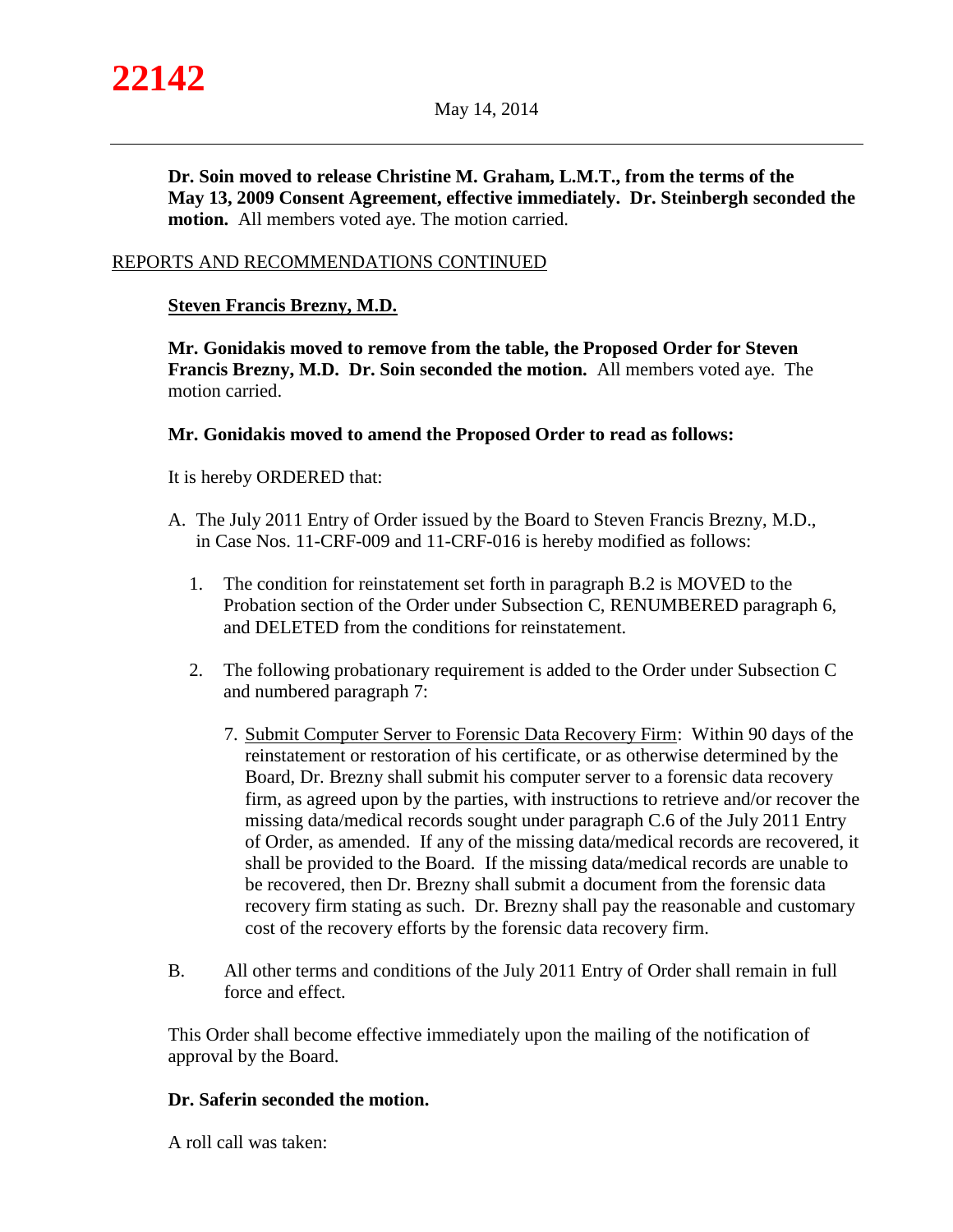| <b>ROLL CALL:</b> | Dr. Bechtel:<br>Dr. Saferin:<br>Dr. Soin:<br>Dr. Steinbergh:<br>Dr. Ramprasad:<br>Dr. Sethi:<br>Dr. Talmage:<br>Mr. Kenney: | - abstain<br>- aye<br>- aye<br>- aye<br>- aye<br>- aye<br>- abstain<br>- aye |
|-------------------|-----------------------------------------------------------------------------------------------------------------------------|------------------------------------------------------------------------------|
|                   | Mr. Gonidakis:                                                                                                              | - aye                                                                        |
|                   | Mr. Giacalone:                                                                                                              | - aye                                                                        |

The motion to amend carried.

**Dr. Saferin move to approve the Proposed Order as amended. Dr. Sethi seconded the motion.**

A roll call was taken:

| <b>ROLL CALL:</b> | Dr. Bechtel:    | - abstain |
|-------------------|-----------------|-----------|
|                   | Dr. Saferin:    | - aye     |
|                   | Dr. Soin:       | - aye     |
|                   | Dr. Steinbergh: | - aye     |
|                   | Dr. Ramprasad:  | - aye     |
|                   | Dr. Sethi:      | - aye     |
|                   | Dr. Talmage:    | - abstain |
|                   | Mr. Kenney:     | - aye     |
|                   | Mr. Gonidakis:  | - aye     |
|                   | Mr. Giacalone:  | - aye     |

The motion carried.

## PROBATIONARY APPEARANCES CONTINUED

#### **Jonathan L. Haimes, M.D.**

Dr. Soin welcomed Dr. Haimes to the meeting, asked how he was doing, what his long-term plans were and if he planned to practice in Ohio.

Mr. Gonidakis left the meeting at this time.

Dr. Haimes said that he is extremely humbled and grateful to the Board and the Compliance department for giving him the opportunity to rehabilitate himself, both personally and professionally. Dr. Haimes said he did not understand about alcoholism, addiction or chemical dependency when he first appeared before the Board in 2007 or the drastic effects it had on his brain. He had been diagnosed with post-traumatic stress disorder (PTSD), mood disorder, and severe chemical dependency. His doctors told him he was temporarily totally disabled and Dr. Haimes said that was a gift, because for the next two years, he was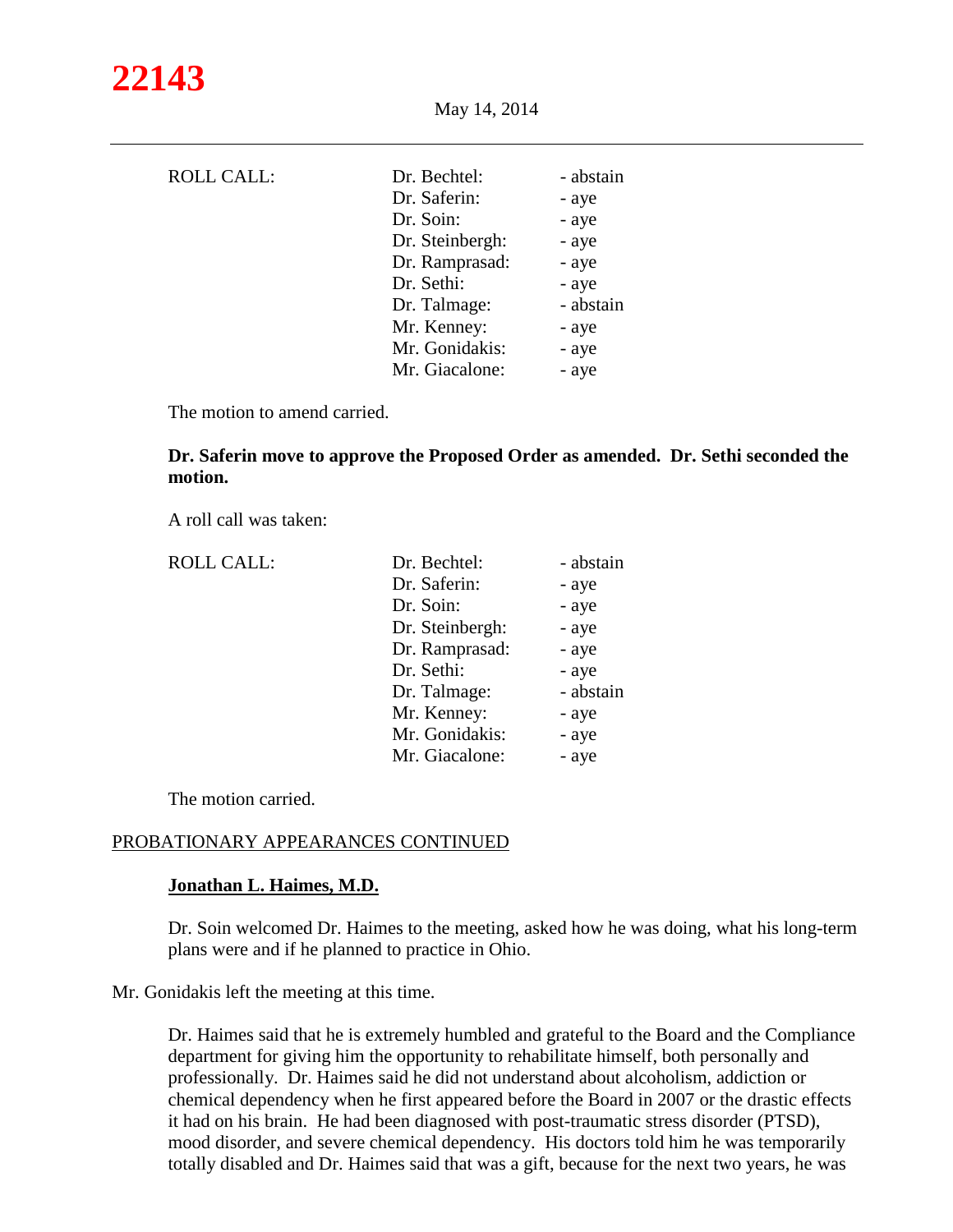able to work on himself and went to meetings all day long. Dr. Haimes said that that time was difficult financially and if those requirements had not been imposed, he would not have done it. However, Dr. Haimes stated that he feels extremely grateful for the Board giving him the opportunity, ability, and the tools he needed to attempt to practice medicine, under careful monitoring. Dr. Haimes indicated that he believes that over the past five years he was able to prove that. Mr. Haimes said, not only was he able to re-obtain his boardcertification in obstetrics and gynecology, which is necessary if one wishes to obtain boardcertification in addiction medicine, as one needs a primary area of practice. Dr. Haimes indicated that he does not plan to practice in obstetrics and gynecology. Dr. Haimes said that he has children that he has joint custody of and before this case came about, his ex-wife and children lived in Colorado. A few years ago, his fiancé and he moved to Longmont, Colorado. Dr. Haimes indicated that he and his fiancé have been together for more than a decade and plan to marry in July. He indicated that he travels back and forth and every three weeks, he stays for ten days, because he made a commitment to his children.

Dr. Haimes indicated that he plans to continue practicing in Ohio, until a time of which he is assured that his patients are being well taken care of. The Colorado Board was very fair to him when he applied and said that Dr. Haimes should finish up the Ohio case and then go back to them. That Board continued/tabled his license until his Ohio case was completed. Dr. Haimes said he hopes to be practicing perhaps in both states. Dr. Haimes said he was recently granted privileges to practice at an in-patient treatment facility in Ohio, teach medical students at the Cleveland Clinic and Ohio State. Dr. Haimes said he planned to, at least, keep up his license in Ohio.

Dr. Haimes concluded by saying that he has already voluntarily signed up with the Colorado Physicians' Health Program and they function similarly to the Board's Compliance Committee. Dr. Haimes has asked them to begin monitoring him for drugs and alcohol beginning the first day after his release. Dr. Haimes indicated that the reason he is doing this, is because the evidence shows that it is the best way to be successful and his chances of staying sober are much higher.

Dr. Soin asked if Dr. Haimes was going to continue, himself, as a patient with the Suboxone program and if so, will he do that in Ohio or Colorado.

Dr. Haimes indicated that he was going to continue the program with his physicians here in Ohio as he is making positive changes to his office and utilizing ODADAS and hopes to get approved as an out-patient treatment facility.

Mr. Giacalone asked if he chose to move to Colorado because cannabis is legal there.

Dr. Haimes indicated that he has not consumed any chemical substances since March 22, 2007. Dr. Haimes said that alcohol is legal in Ohio, but because he is an addict alcoholic in recovery, he does not intend to consume it. All of his patients are told that when they come to his practice and the hospital that just granted him privileges was provided with approximately 150 pages about him. He also told them about the Step I and Step II Consent Agreements, so they would know everything. Dr. Haimes indicated that the only way he would consume any chemical substances would be if it was being prescribed to him by a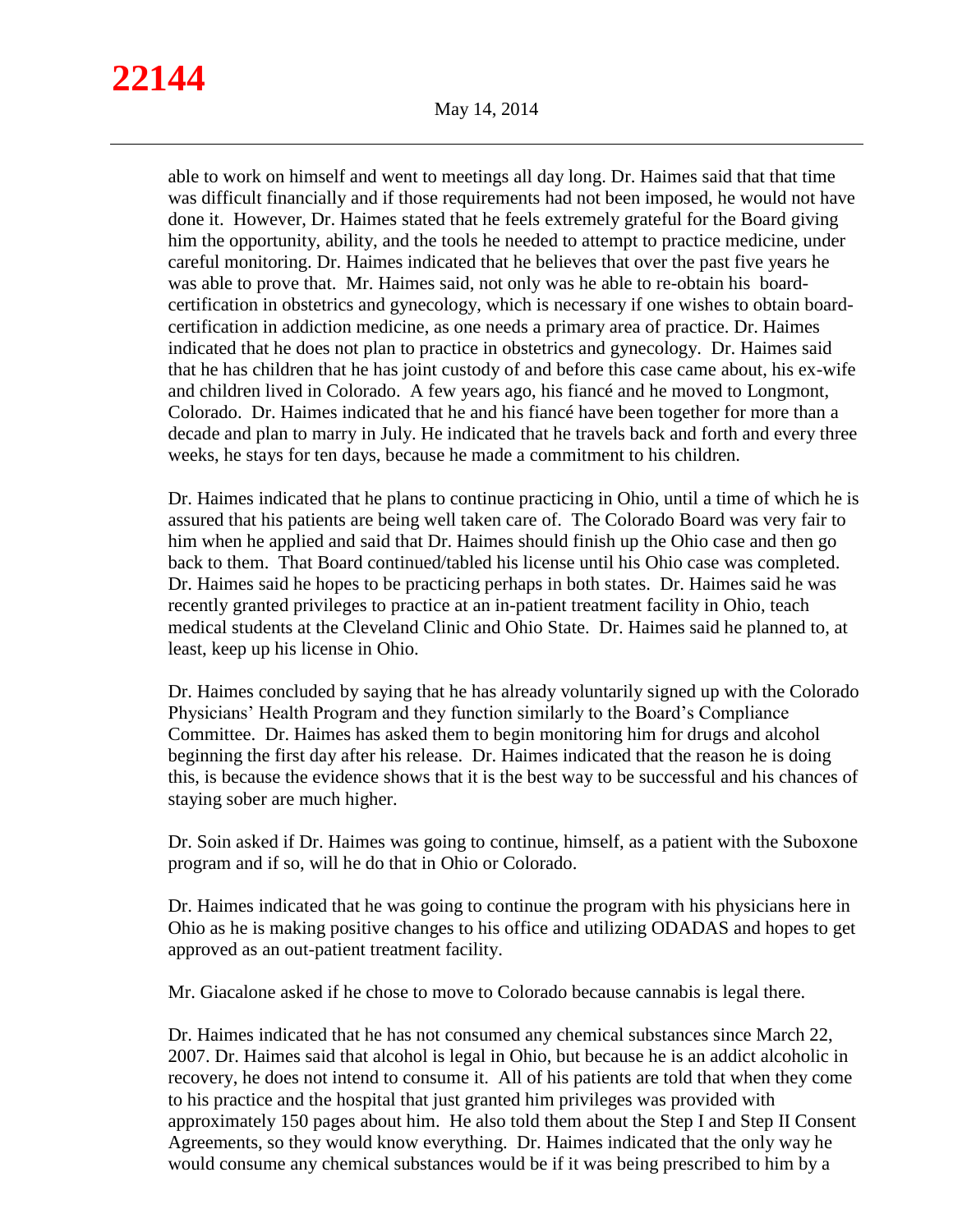

physician who knows about his disease and his addiction medicine psychiatrist approved it and thought it was appropriate.

**Dr. Steinbergh moved to release Jonathan L. Haimes, M.D., from the terms of his May 13, 2009 Consent Agreement, effective on May 14, 2014. Dr. Saferin seconded the motion.** All members present voted aye. The motion carried.

Dr. Sethi left the meeting at this time

## **Howard C. Larky, D.O.**

Dr. Steinbergh welcomed Dr. Larky to the meeting and asked about his practice at this time, what the courses he took meant to him, what changes has he made in his life, and how can the Board be convinced that he is healthy and ready to return to practice.

Dr. Larky indicated that he practices in Zanesville in cardiothoracic anesthesia and the course is not an easy one. The courses have taught him a great deal about himself and life and how to be a better person father and physician. During the process he learned how to protect himself and his patients and keep his shield up.

Dr. Sethi returned to the meeting at this time.

Dr. Steinbergh asked about the transition into the group in Zanesville and asked if everyone in the group and his colleagues were aware of the situation and was happy there.

Dr. Larky said that everyone in the group and his colleagues know of the situation and he is very happy where he is.

Dr. Sethi asked about his family situation and if he has custody of his children and if he has a support group.

Dr. Larky said that he has shared parenting but because his schedule is hectic, he sees them three or four times a week. He said his parents are in Detroit, but are very supportive and his girlfriend is supportive, too.

**Dr. Steinbergh moved to release Howard C. Larky, D.O., from the terms of his Board Order of November 9, 2011, effective immediately. Dr. Soin seconded the motion.** All members voted aye. The motion carried.

Dr. Ramprasad, thereupon at 4:35 p.m. adjourned the May 14, 2014, meeting of the State Medical Board of Ohio.